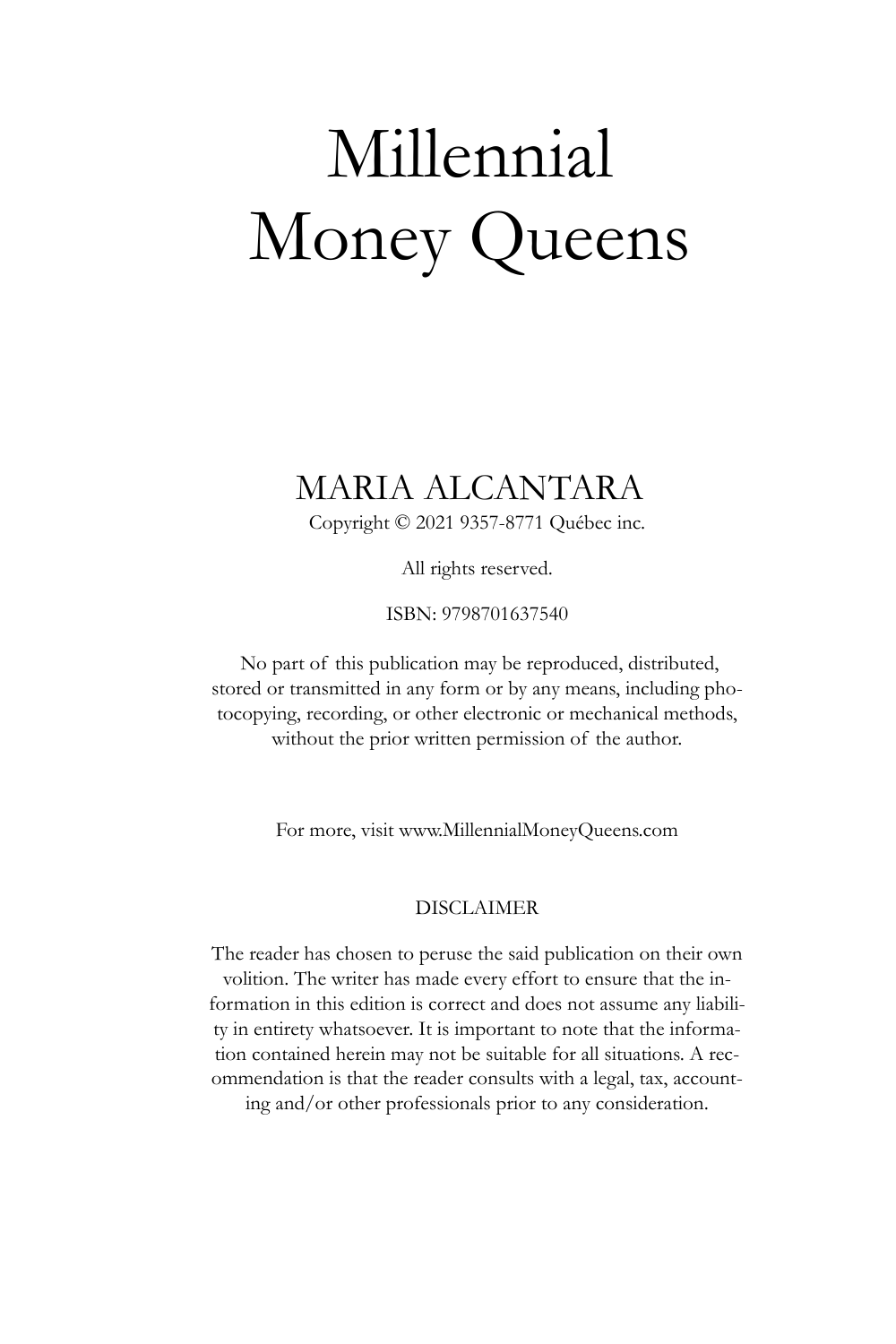# DEDICATION

To all millennial ladies, you inspired me to write this book, may we make history and create abundance for all.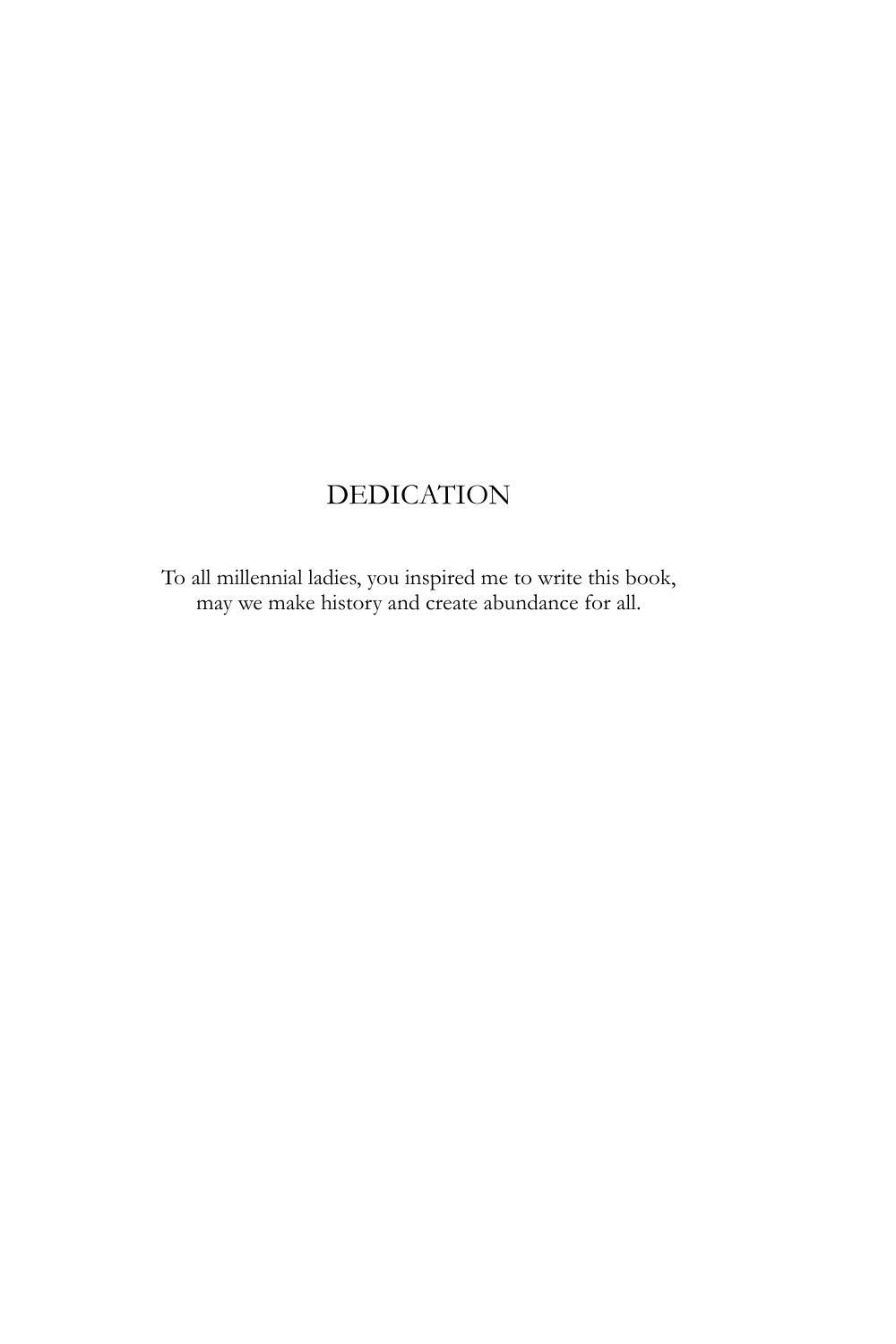# **CONTENTS**

|    | Author's Note                | $\mathbf{i}$          |
|----|------------------------------|-----------------------|
|    | Preface                      | $\boldsymbol{\nabla}$ |
|    | Part 1- Money in Your Mind   |                       |
| 1  | The Secret Inheritance       | $\overline{2}$        |
| 2  | The Rich Money Blueprint     | 16                    |
| 3  | Dissolving Money Blocks      | 32                    |
| 4  | Dream Life Design            | 44                    |
|    | Part 2 - Money in the World  |                       |
| 5  | 1-2-3, Debt-Free!            | 55                    |
| 6  | Smart and Conscious Spending | 64                    |
| 7  | Supercharging Your Income    | 89                    |
| 8  | VPAK - Your Superpower       | 105                   |
| 9  | Lifestyle Business           | 119                   |
| 10 | Money Magic                  | 134                   |
|    | References                   | 160                   |
|    |                              |                       |

About the Author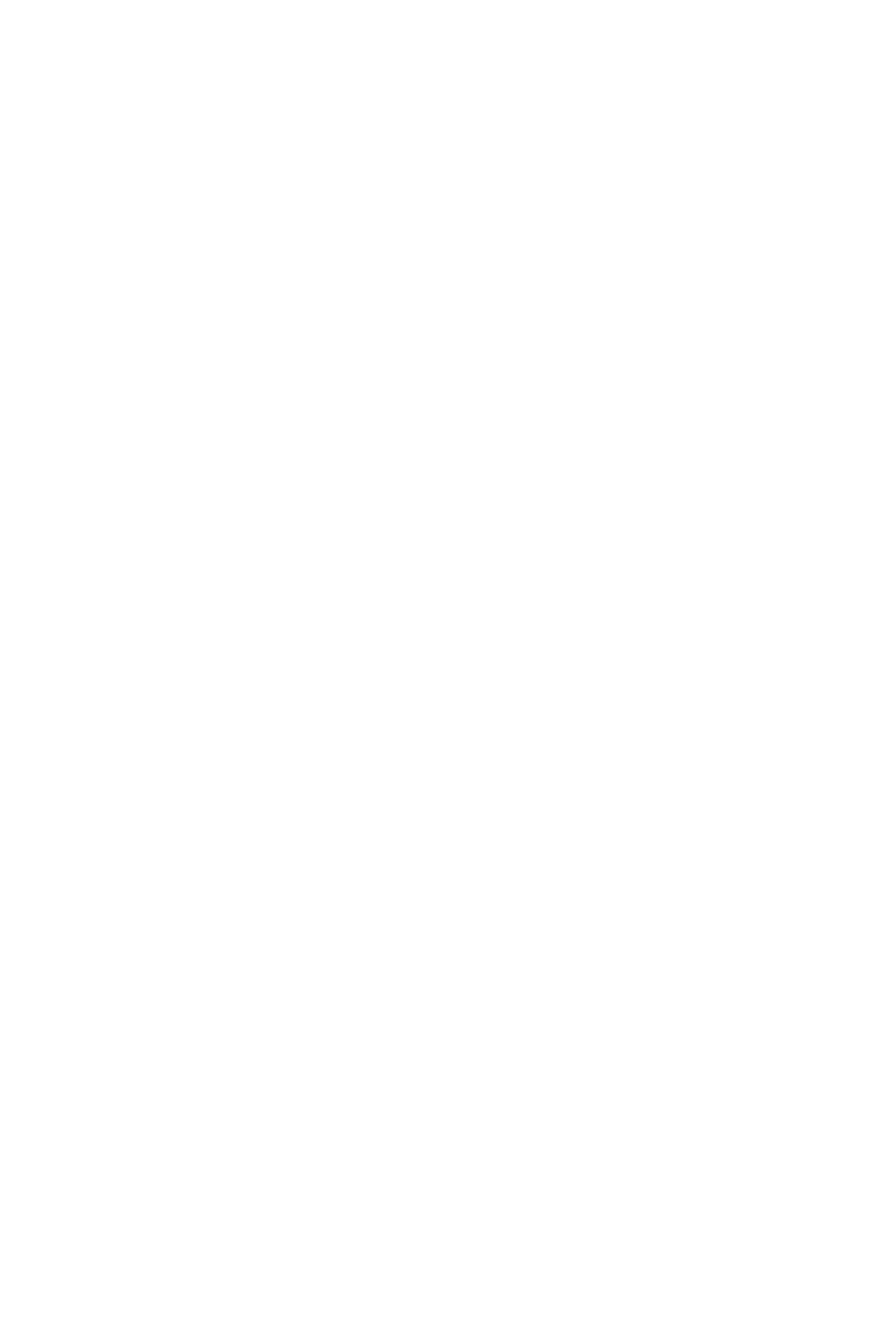### **AUTHOR'S NOTE**

### Hi! I'm Maria,

I want to start by congratulating you for embarking on this journey to master your finances and become a millennial money queen! As of right now, you have joined the minority of people who are money smart and on the path to building wealth. Props to you, girl!

Let me tell you who I am and why I wrote this book so that you can fully appreciate the information you are being given. I built a decade-long career in banking and finance. Over the last five years, I worked in wealth management. I became very familiar with that world, where top-notch information and high-end services to build wealth comes with a high price tag. In my job in wealth management, firms would have charged you thousands of dollars for this information. Unless you had a minimum of one million dollars, we weren't interested in doing business with you. Sounds crazy, right?

Before that, I was a simple girl with big dreams, lots of debt and no knowledge about money whatsoever. My journey over this past decade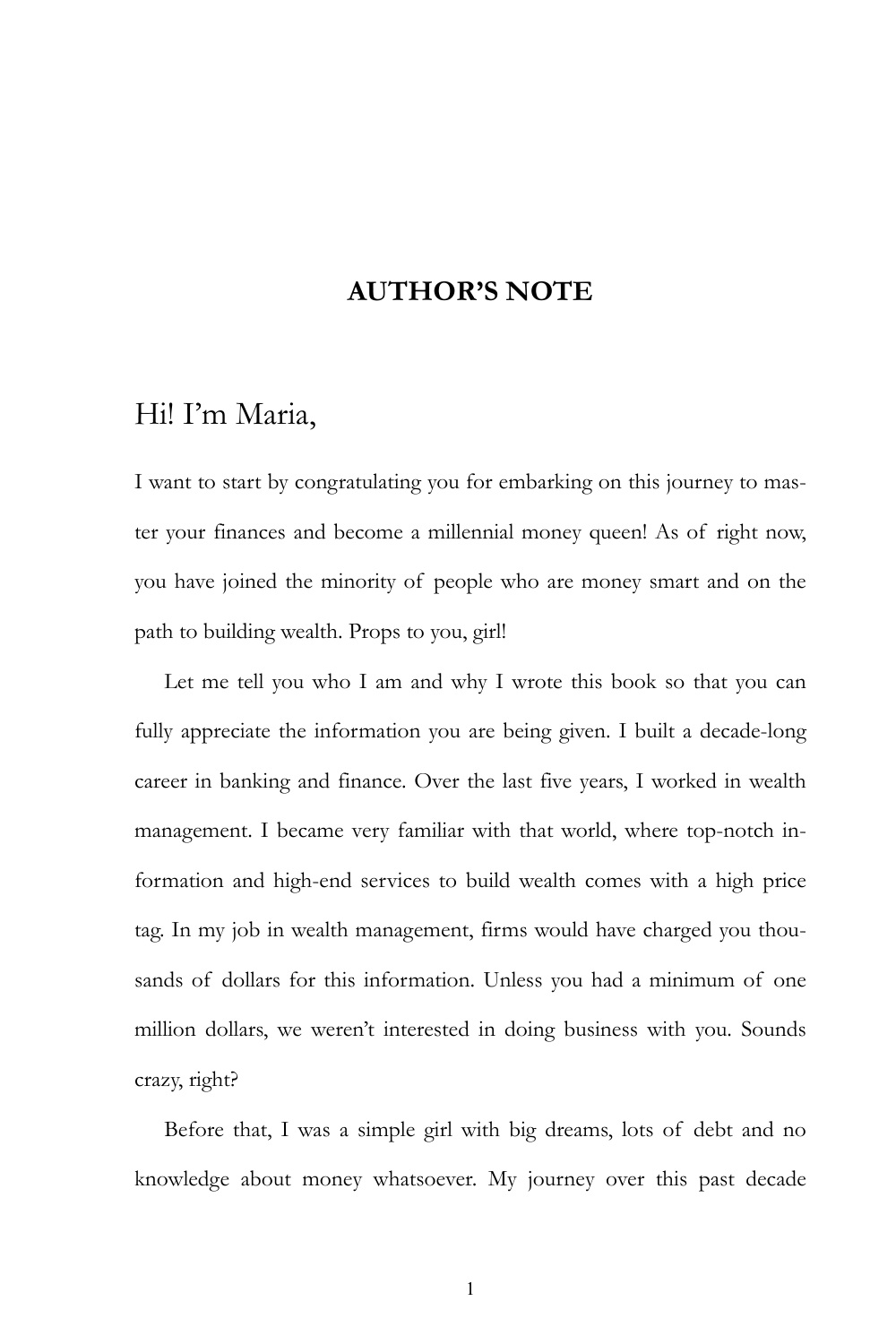learning how to master money has changed my life and the lives of those I have shared my knowledge with. I wanted to create this book to empower you with these tools to help you master your money and create the life you truly want. You deserve it, and it's about time you started living it.

I was born in São Paulo, Brazil, the daughter of a beach dwelling, flowers in your hair, no worries about anything mom and a pro soccer player dad. Cliché? Maybe, but that's my true story. From a young age, I saw the extremes of wealth and poverty, the almost sickening lavish luxury next door to real misery. No blame in my game, but come on, we can do better as the human race.

I also experienced it first-hand. I was blessed to be raised on the greener side of the grass. As a kid, I enjoyed lots of wealth, but that all disappeared almost overnight when my father nearly went blind from work stress. Just like that, I went from penthouses in sunny Brazil to sharing a bedroom with my two siblings who were 10 years older than me in frigid Canada. I quickly understood that I needed money, lots of it. So, I embarked on a journey to master money. I started working when I was 12 years old and was financially independent by the age of 18.

I studied psychology, economics and finance, and I became a Chartered Investment Manager. Then it hit me, I was miserable! I had no meaning, no higher purpose, I felt like a corporate zombie. The more I talked to my friends, the more I saw there was a real problem with millennials and their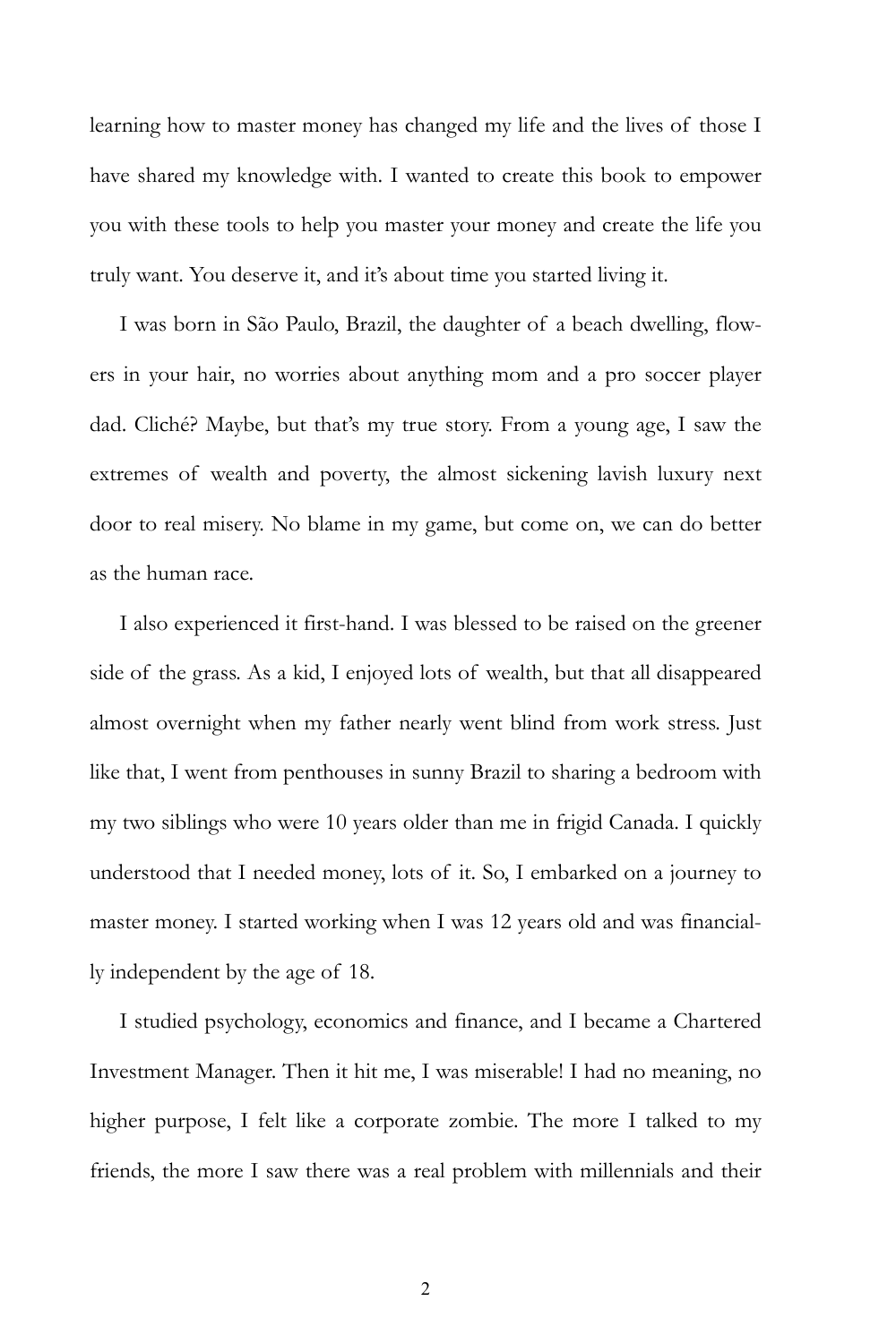money. Especially for us millennial women, who want to be lady bosses with all the freedom and wealth but who still tend to operate with unconscious and outdated societal beliefs. Millennial ladies urgently need the financial education and independence required to make all those dreams come true. It's time to change our money game, ladies!

I thought I was in the perfect place to affect real change for millennials and their money. I was with the big money wealth management firms! Except there was no real profit potential for them in working with millennials, so they couldn't care less. I decided to take it upon myself and make the millennial money problem my problem. I vowed to share everything I know about mastering the money game without a high price tag. How in the world would I do that? I couldn't meet every millennial who wanted my help and start giving consultations, I would never be able to meet the workload. The solution? This book.

This book was written to give you the knowledge you need right now to take control of your money. The same knowledge that, up until now, was offered only to high net worth individuals and is the key to your financial freedom, regardless of how much money you have. Of course, there are other finance professionals out there with a heart and on a mission, but the grand majority of individuals qualified with the knowledge you need to pay off loans, make more money, ditch your job and create your dream business are often working for big banks. Those same banks who are profiting on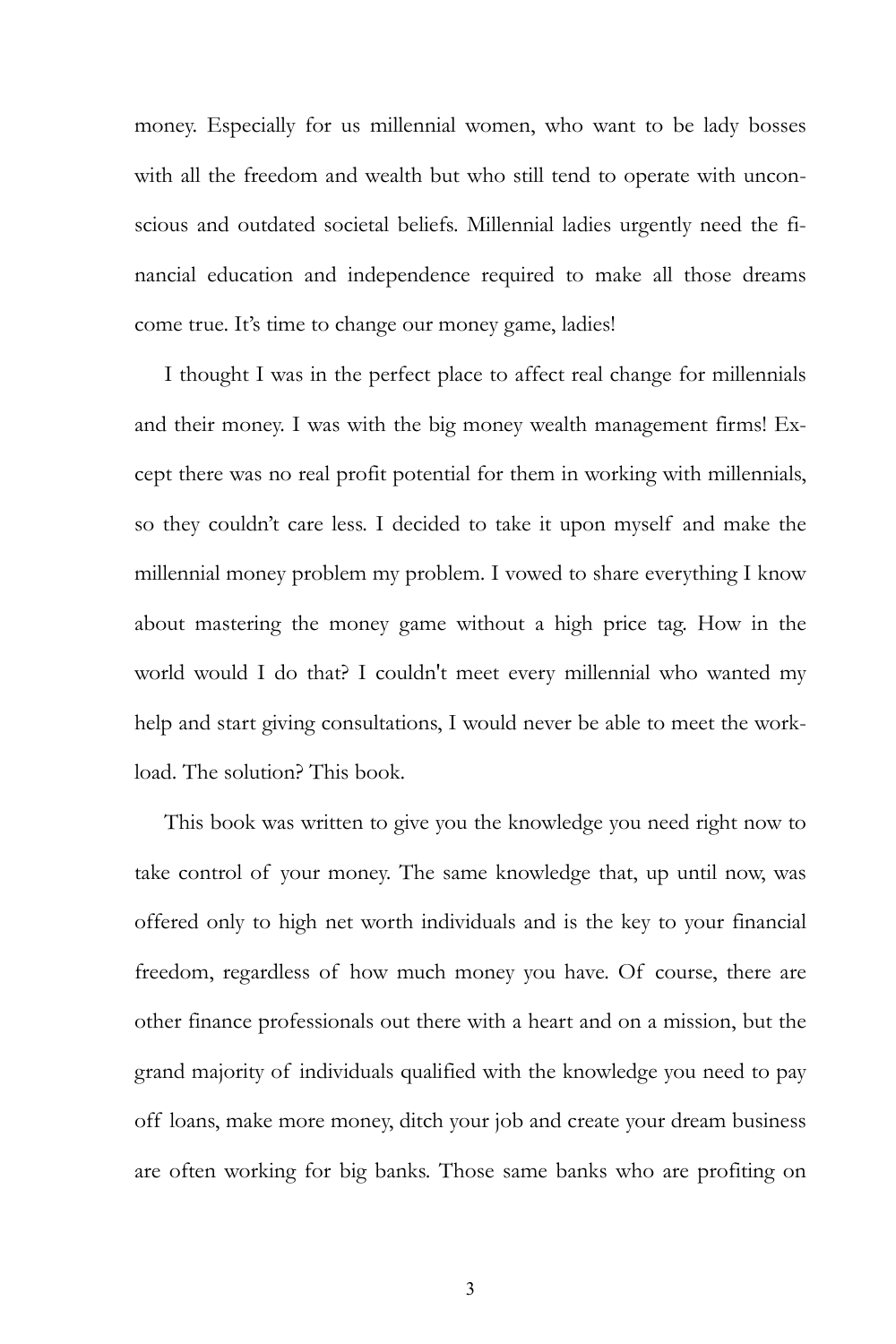your debt and student loans, what a strange system we've built.

Talking about money can be scary for a lot of millennials. It's stressful, it's loaded with all kinds of family presuppositions, judgement, beliefs, and so on. This often makes us uncomfortable, and being uncomfortable will make you keep deferring your money problems, which is a big part of the problem.

Since I speak money and finance, I'll translate along the way as I walk you through overcoming debt, increasing your income, building wealth and creating abundance in all its forms like money, adventure, purpose, freedom and whatever else you may want in your life. It all starts with taking back your power and becoming the master of your time and your money. Let's change the way we see and interact with money. Rather than being a source of stress, it'll become an ultimate and plentiful resource in your life. In the wise words of Destiny's Child...

"All the women, who are independent, All the honeys, who making money, All the mommas, who profit dollars, All the ladies, who truly feel me, Throw your hands up at me!"

Let's do this.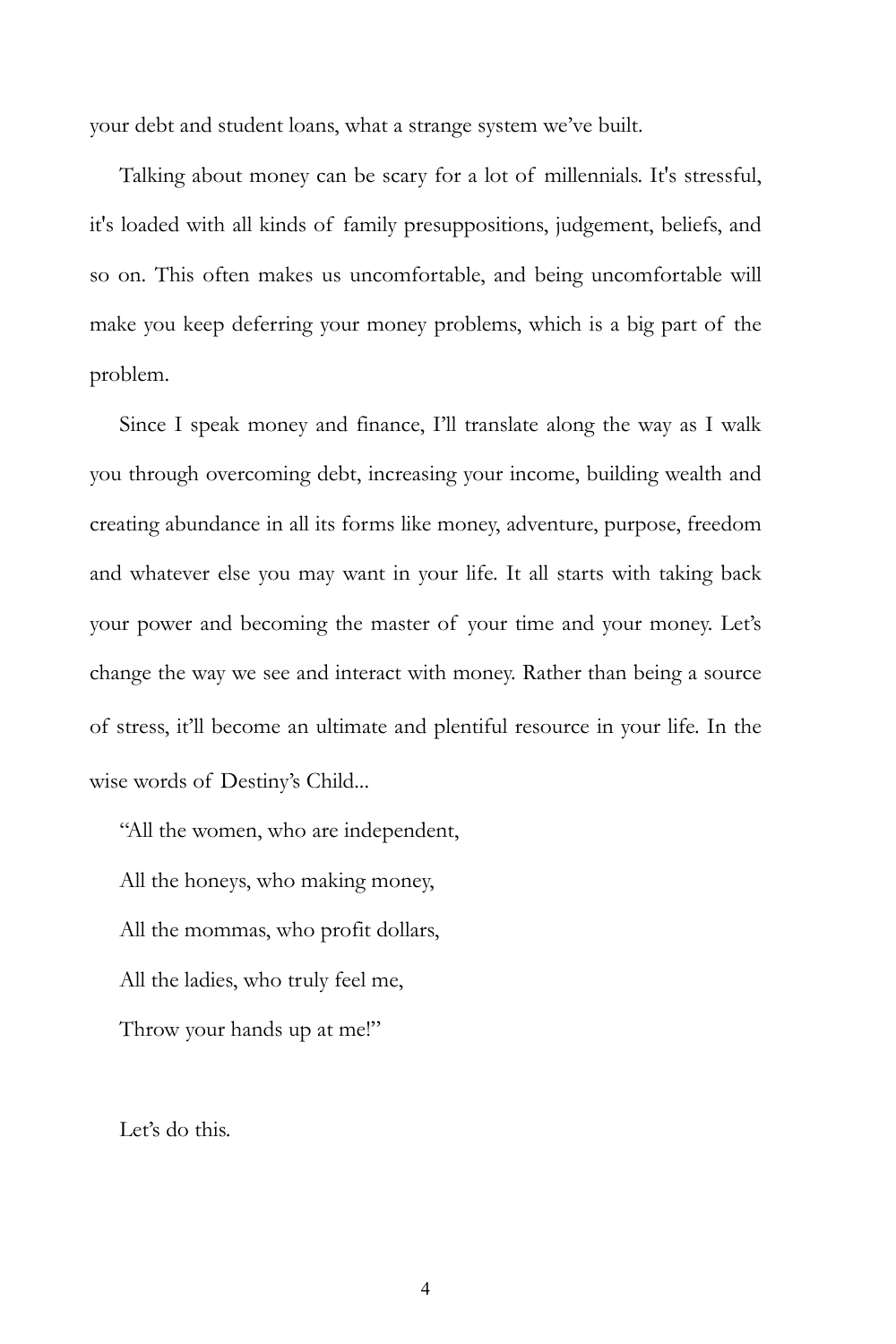

#### **PREFACE**

15 years old, feasting on a buffet in a private jet. "Snachary en route to Fiji @zachdell by @alexadell #dell #privatejet" was the Instagram caption. I came across this post while I was standing outside my building, waiting for my husband, then-boyfriend.

We lived in downtown Montreal, and most of our neighbours were international students, very wealthy international students, like Saudi princes and children of international conglomerate executives wealthy. The driveway of the building looked like a Formula 1 show every other day. That particular day, there was a lineup of Rolls Royces, Bentleys and Ferraris. As I stood waiting, the concierge came outside to find the fancy car motorcade parked outside.

"Do you know where they are?" he asked me, shaking his head. "Almost every day, these kids leave their cars parked outside, what if there is an emergency? How is a firetruck supposed to access the building? What if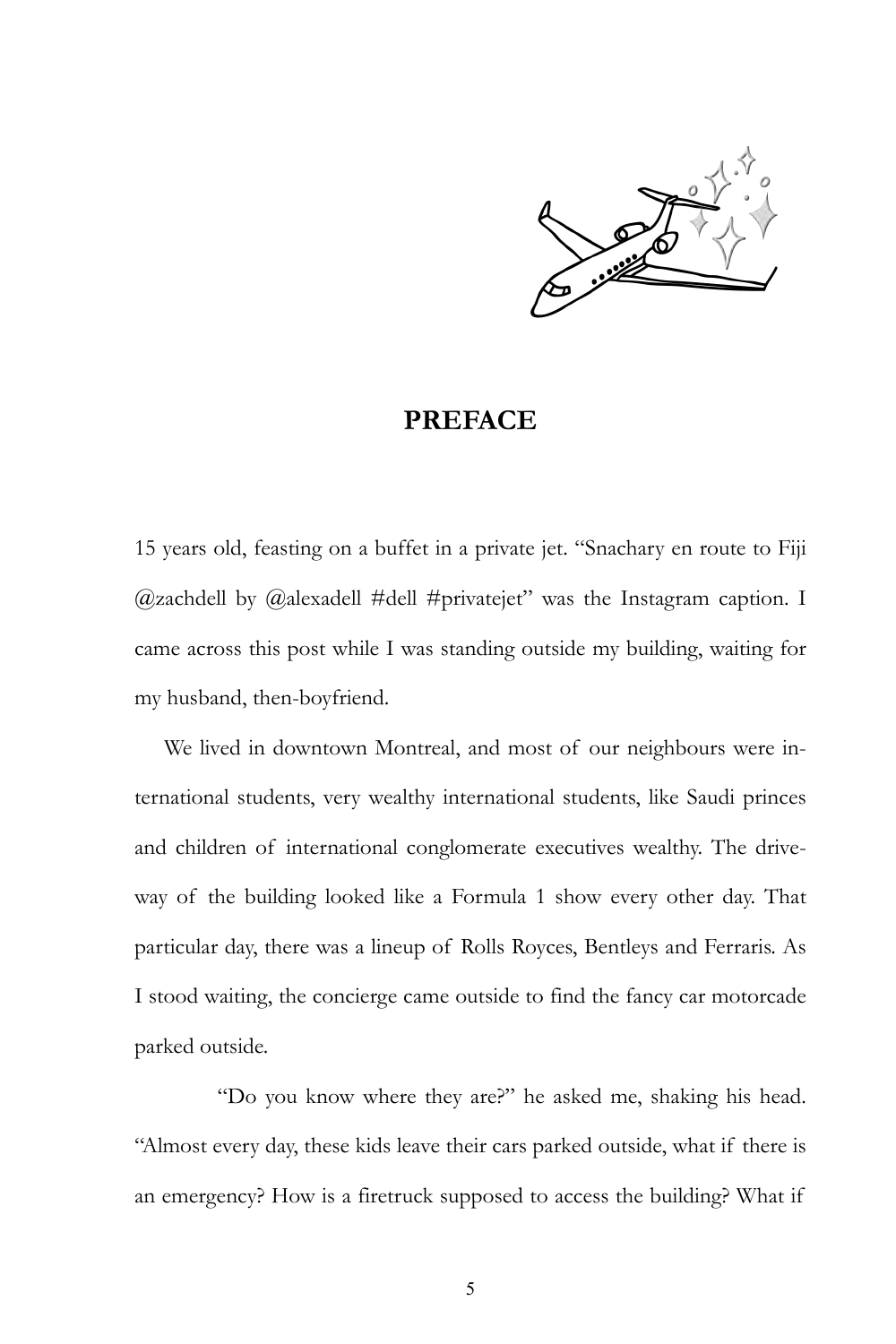an ambulance needs to drive in? I don't know how many times I need to tell them that. They have multiple parking places in the garage, why not follow the rules for once?!"

As he said that, his walkie-talkie rang "Hey, John, there's a leak in Penthouse 2, the kids threw a party and broke the sink again." Just as he was about to run upstairs, the infamous car owners came down, laughing their heads off. "Mr X, how many times have I asked you to move your car? What if there's an emergency? I will be forced to have your car towed next time!" John exclaimed.

What happened next is imprinted on my memory forever.

Mr X looked at John, put his hands in his pockets and pulled out a bunch of hundred-dollar bills. Without even flinching, he flicked the bills at John the concierge and laughed hysterically. John's face turned white and then, in seconds, made its way to a bad-tan scarlet red, as if he had fallen asleep under the Caribbean sun too long. Right before he could yell whatever was coming to his mind, his walkie-talkie rang again, snapping him right back to reality and saving his job, right before he could tell the kids to  $F*\$%$  off.

I was speechless, and just as I thought this couldn't get any worse, one of the fake nails and eyelash extensions groupies began bouncing like the energizer bunny, screaming "RKOI, RKOI, RKOI!!!" She pulled out her phone and began filming the scene. Mr X did what I never expected! He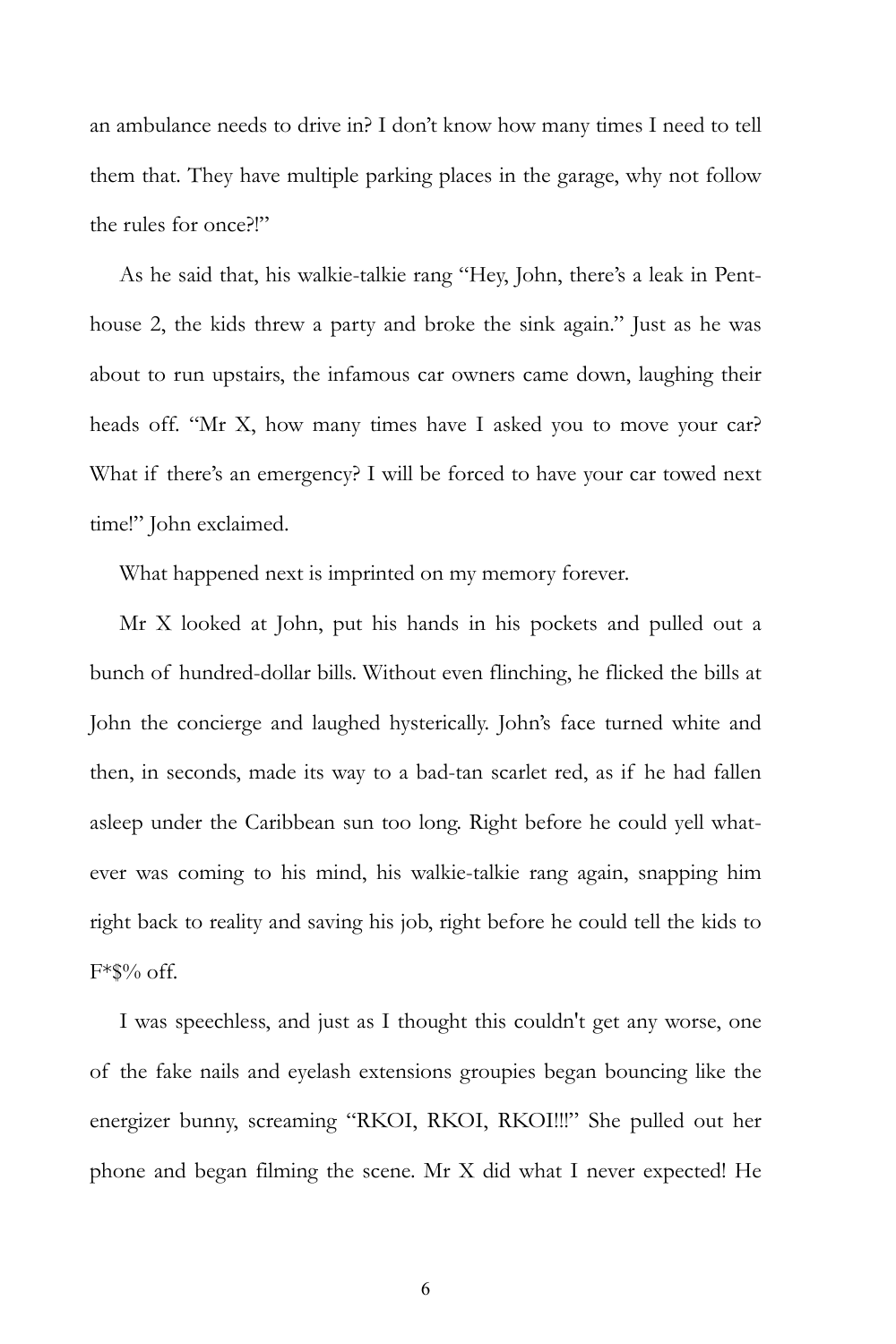spat at John the concierge's back as he was walking away! The groupies caught it all on video. They grabbed the few hundred dollars that were left on the ground and threw them up in the air. "Make it raaaain!" they kept yelling. Jaw-dropping true story.

You may wonder how people could behave like this. I sure did. I had just been introduced to this RKOI world minutes earlier. A world where a millennial, 19 years old to be exact, posted a picture of Dell Computers' heir, Zachary Dell, which went viral and created an endless feed of Lambo's, Gucci bags, Louis V wallets, Rolex watches, Chanel shoes, Cartier bracelets, and "our every day is better than your best day" captions. A world where a few years later, the said 19-year-old ended up charging \$2,000 for any zillionaire millennial to be featured in the RKOI account. \$2,000, as much as rent for a full or even a few months for the rest of millennials out there. That's where the founder of RKOI began, too, by the way, sharing a bunk bed with his mom at his grandparents'.

Social media has the magic of being able to connect people worldwide, but it also has created a very insidious culture of idolizing money. Especially for a generation who is so far going down in modern history as one of the worst with money, especially us ladies. This book's mission is to change that and instead to empower our generation with the financial literacy it so urgently needs.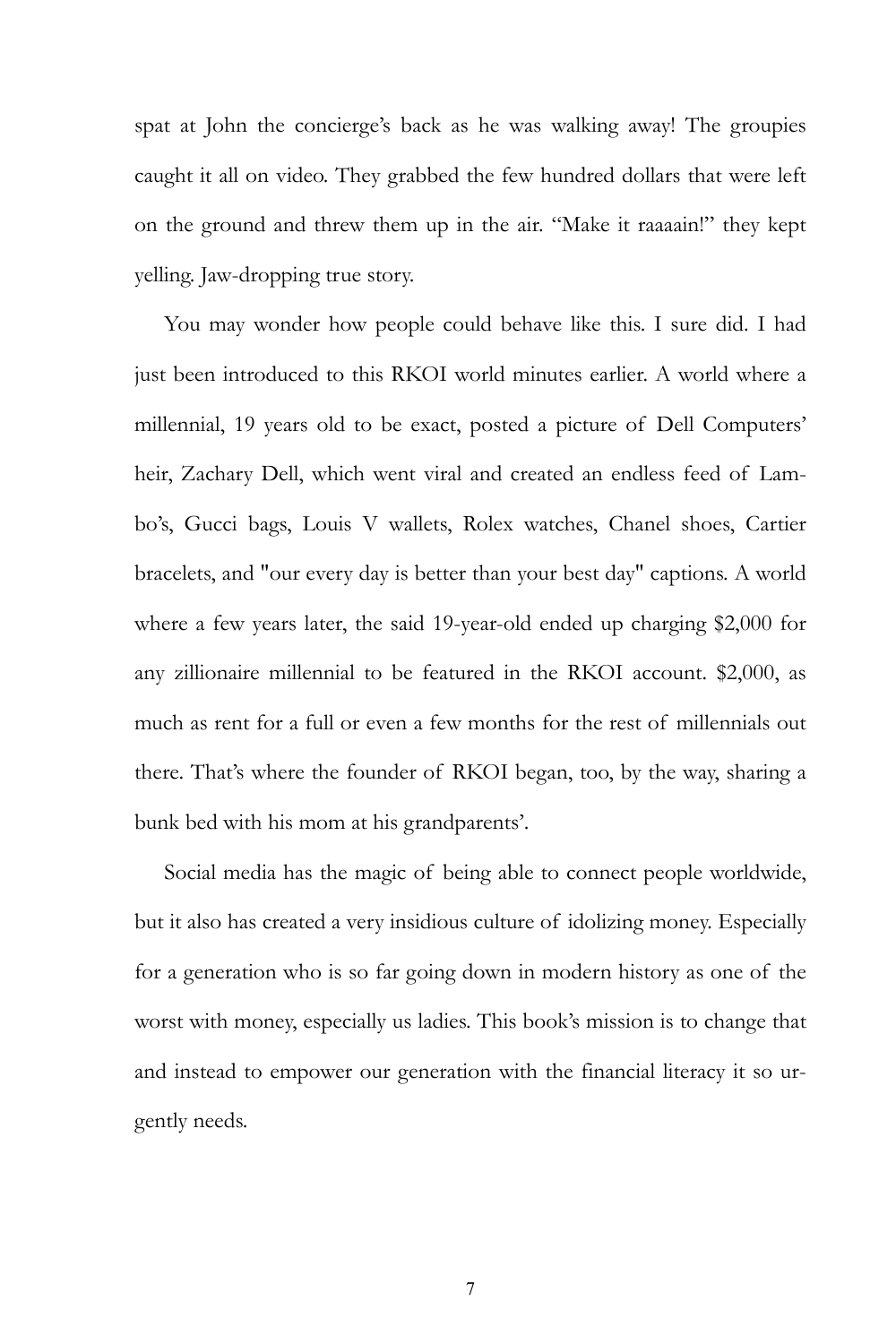*"The data shows a clear need for improved personal finance education, the lack of which women especially are paying for later in life"*

#### - ALYSSA SCHAEFER

#### Chief Marketing Officer, Laurel Road

Financial wellness today has a lot less to do with where you were born or how smart you are and a lot more with what education you receive and how you behave with money. So far, the financial education you've received is slim to none, and so, your money life is in shambles. That changes now.

Any of these RKOI kids can blow their money just as any millennial woman who is given proper financial skills can understand money, make it work for them and become a zillionaire, self-made, amigas. Get ready for your money makeover.

If you want to become a millionaire but think it can't happen for you unless you win the lottery or marry rich, think again. Making money, getting out of debt and growing a fortune is based on a few simple principles you are about to learn.

Applying these principles leads to stories like the secretaries Grace Groner and Sylvia Bloom who died with massive multi-million-dollar estates. Ignoring them leads to stories of boom and bust like Kim Basinger,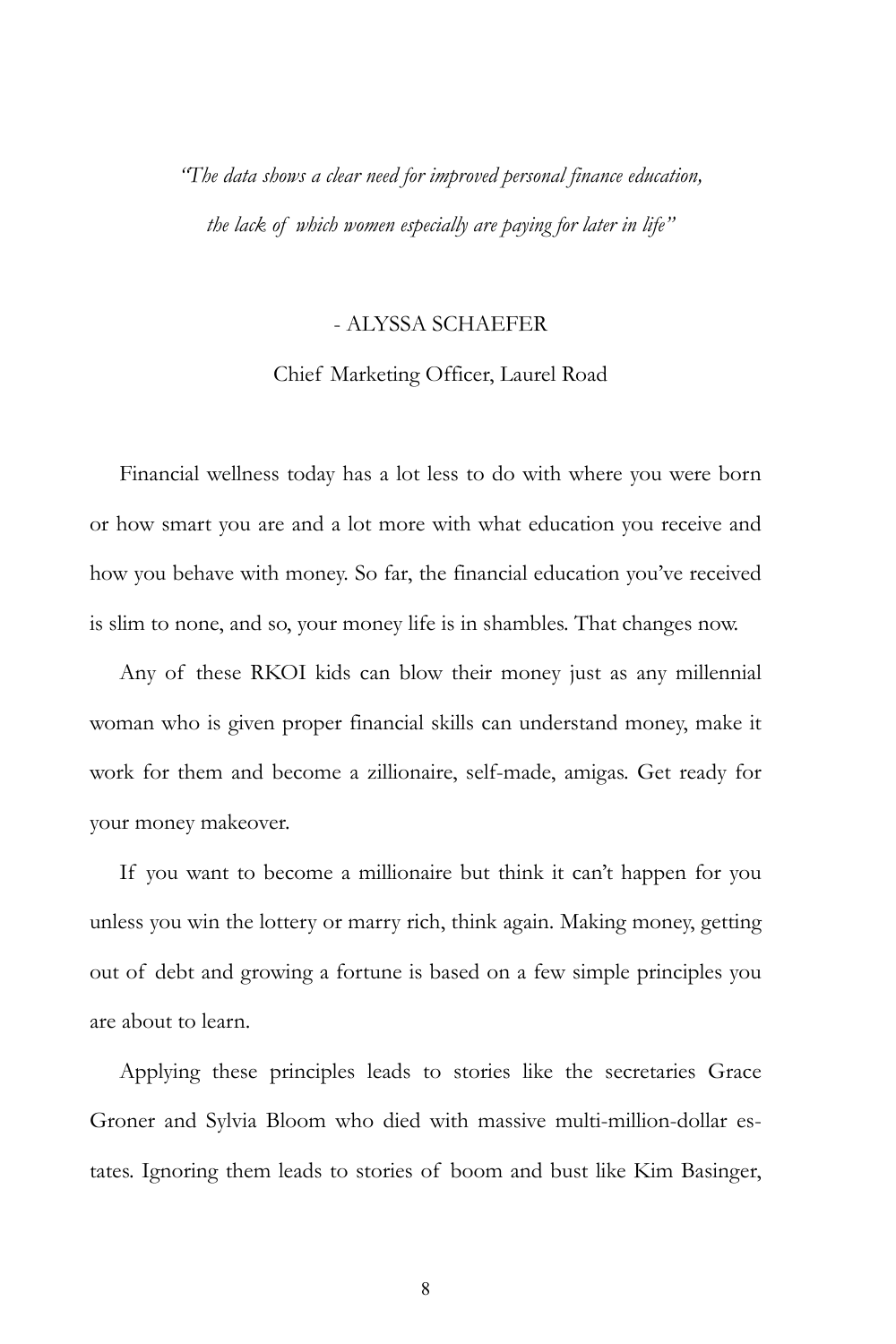who, despite living with crippling anxiety, won multiple academy awards and still had to file for bankruptcy.

The choice is yours. I'm simply paying forward all of the life-changing information I learned in my own journey in mastering money. This is not rocket science. In this book, you will learn the transformational secrets in the psychology of money, financial planning and investing fundamentals in a straightforward and easy to understand way that will literally rock your world. Yes, you'll be able to put your own rock on your finger!

While there is some serious conflict in the finance world between traditional finance being very analytical and behavioural finance being very emotional, the truth is we are both analytical and emotional beings. Financial success is best achieved by combining both forces.

This book does that by introducing you to the money in your mind, meaning your views and beliefs about money, and the money in your world, meaning how to make more, save more and create the financial freedom you've always wanted. You will learn how to develop the attitude, knowledge and actions you need to master your money and become a millennial money queen!

I studied advanced academic finance, and honestly, most times it was the perfect sleeping pill, not the magic pill for my bank account. Money is a big deal in our lives, and shouldn't anything to do with creating and making money leave you feeling excited and empowered? With traditional teachings,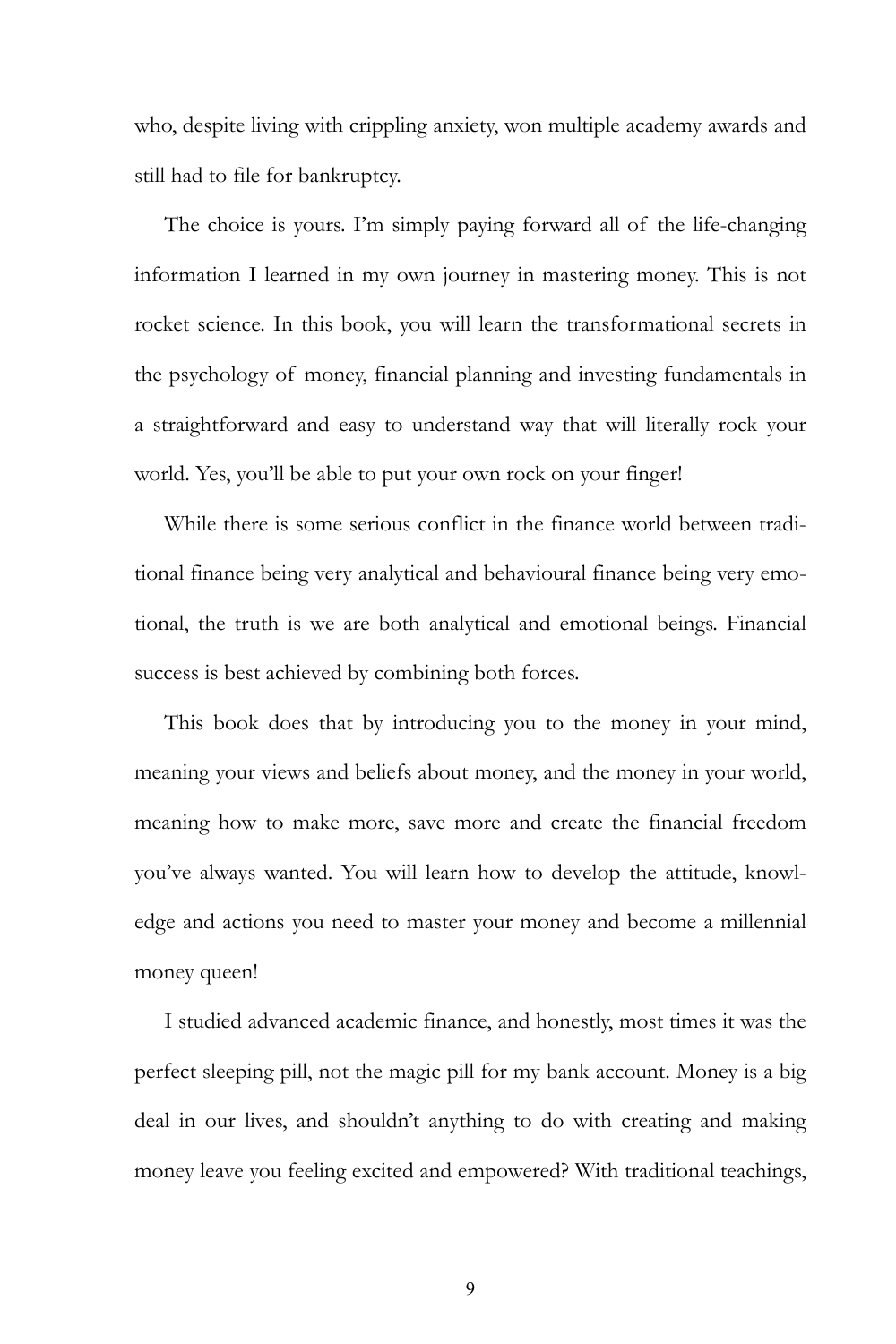that was certainly not the case. When I started teaching millennial women how to reach their financial goals from the perspective of combining emotion, dreams and actionable finance, true magic was made.

I'll show you everything I am sharing with real-life stories to a) entertain you, because let's be real, if a book is boring, no matter how valuable the information is, you'll never finish it, and b) to help you see that not only is this possible for you but that **becoming a millennial money queen is your destiny!**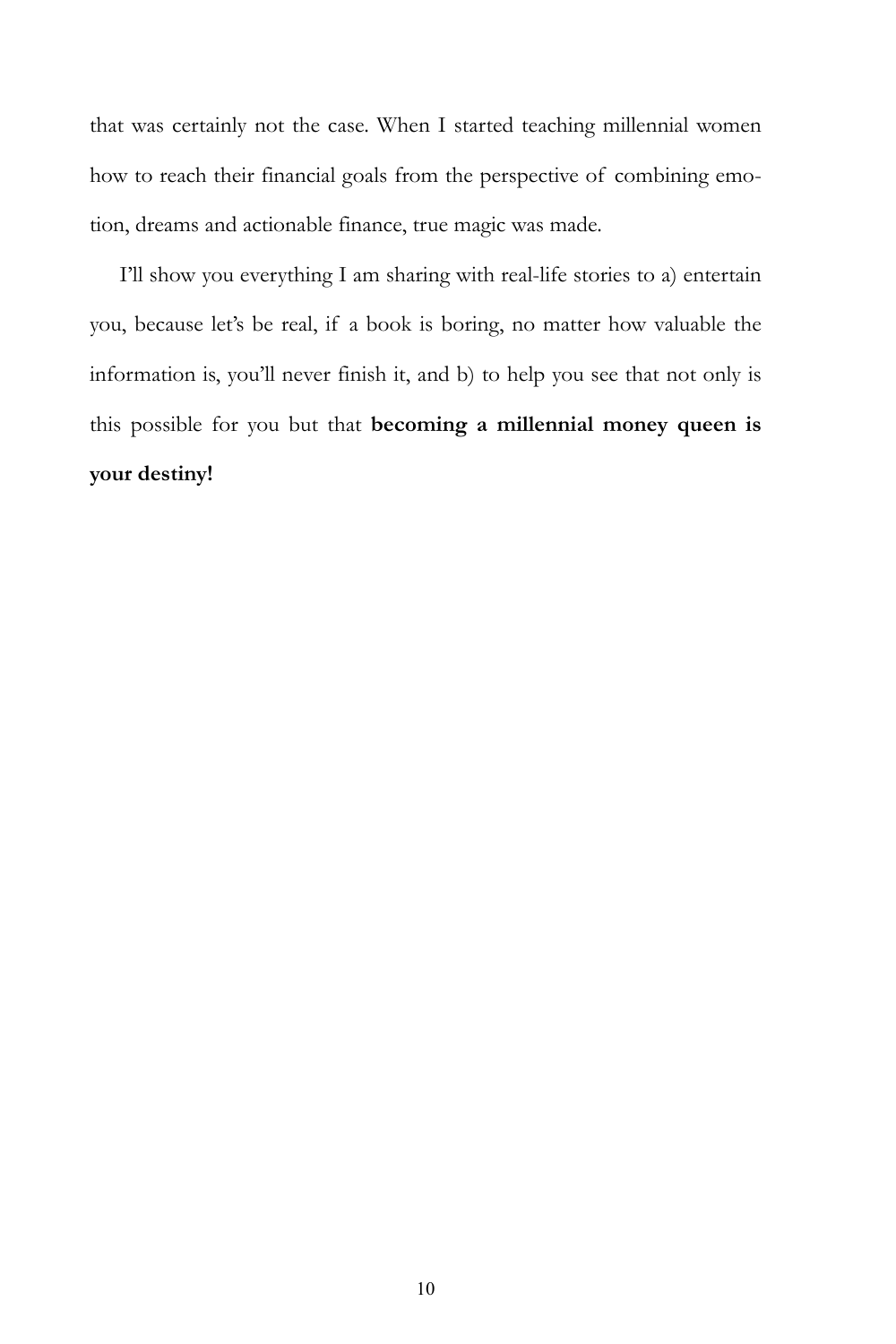# **PART 1**

# **MONEY IN YOUR MIND**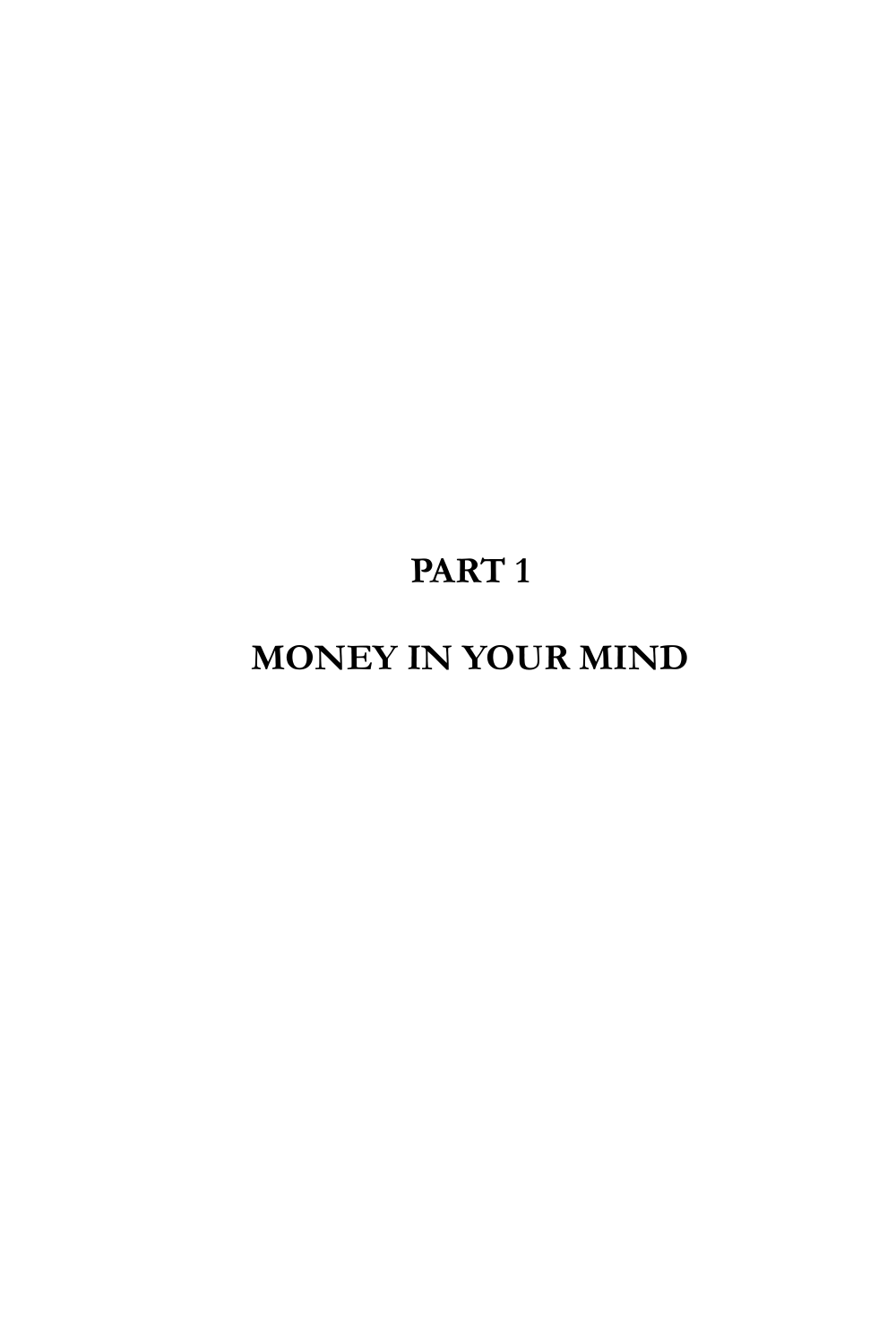

# CHAPTER 1 **THE SECRET INHERITANCE**

*"Money, like certain other essential elements in civilization, is a far more ancient institution than we were taught to believe some few years ago. Its origins are lost in the mists when the ice was melting, and may well stretch into the paradisiac intervals in human history of the inter-glacial periods, when the weather was delightful and the mind free to be fertile of new ideas - in the islands of the Hesperides or Atlantis or some Eden of* 

*Central Asia"*

#### - JOHN MAYNARD KEYNES

Economist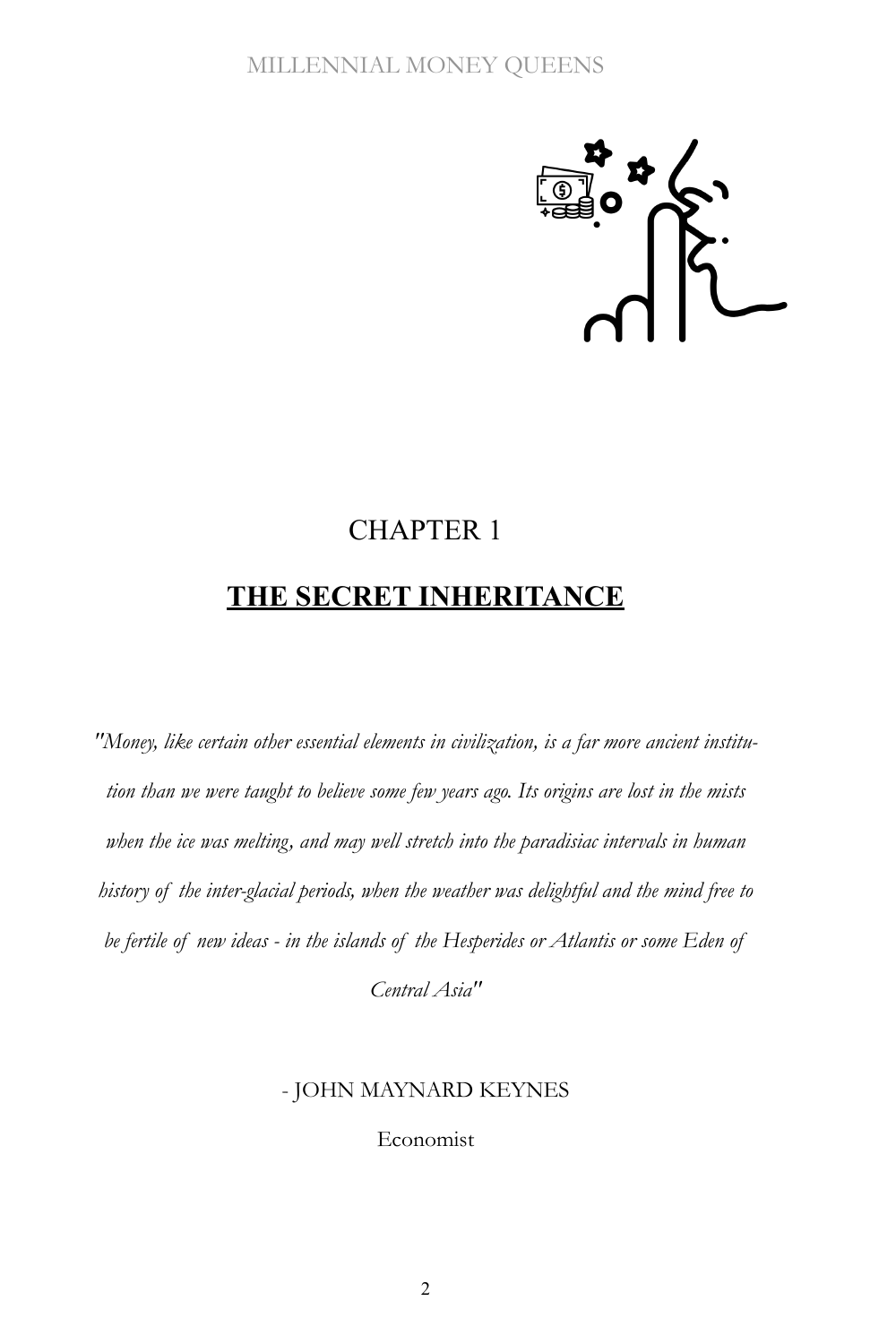#### MONEY MAKES YOU ANXIOUS? YOU'RE NOT ALONE

The day I started writing this book, I read a PricewaterhouseCoopers report on millennial money. The report said that "Only 24% of millennials demonstrated basic financial knowledge" and that "Millennials are unhappy but may not have the tools to change their situation." After reading the report, I went out for a walk in Montreal's old port to gain some perspective. Girl, did I ever!

From my walk down the boardwalk to my stop at a coffee shop, I encountered millennials everywhere, some in small groups, others talking on the phone. I could not believe my ears. I wasn't trying to be a creepy sociopath, but I just couldn't help but overhear their conversations! Every single one was talking about money troubles and the ensuing anxiety! I thought, "This must be a sign from God, my calling is here." I was thinking this because it became really clear after speaking with, and accidentally overhearing, so many millennials that they all had the same problem, and wait for it... they all thought they were the only ones! Alone in the universe with a hefty debt load and parents pressuring them to buy a house. With what down payment? In their dreams. I also have a background in Psychology, so I know that, a lot of times, we actually live inside our heads. Strange? Maybe. True? Totally. I've spent the past decade studying all I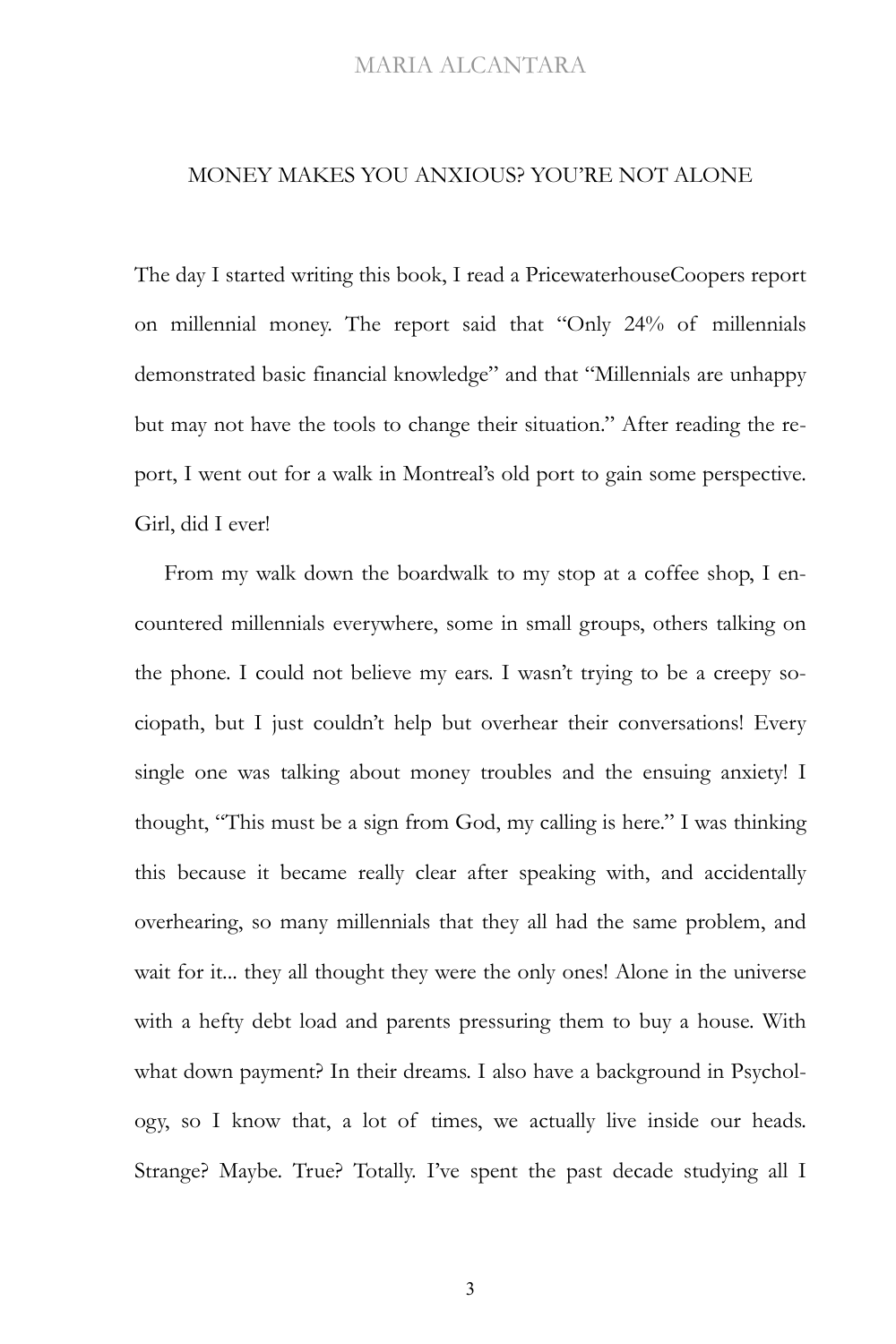could find related to money, from the professional academics that landed me my professional designation all the way to money mindset. After a decade watching people of so many different backgrounds and personalities manage close to a billion dollars, I've come to learn a few helpful things.

If you want to pay off debt, increase savings, build financial stability and for some of us who want extra, make our way to designer bags, private jets, luxury cars and exotic vacations, your money makeover starts in your mind.

Here's something that will hopefully make you feel better. For starters, you're not alone, there are millions of millennial women in the same boat as you, maybe even worse off. What I really want to tell you is that, from my perspective, the source of your money problems is not your debt, it's not your job, it's not the economy. Those are all outward manifestations of all we've got going on in our pretty little heads. If you've got money problems, like 70% of the world, you've inherited the poor money blueprint! What in the world is that?

#### BACK TO THE ROOTS

Let me tell you a story, based on true facts. Thousands of years ago, at the dawn of modern society, in the cradle of civilization, a group of people and priestly appointed kings decided on the following narrative: "Humans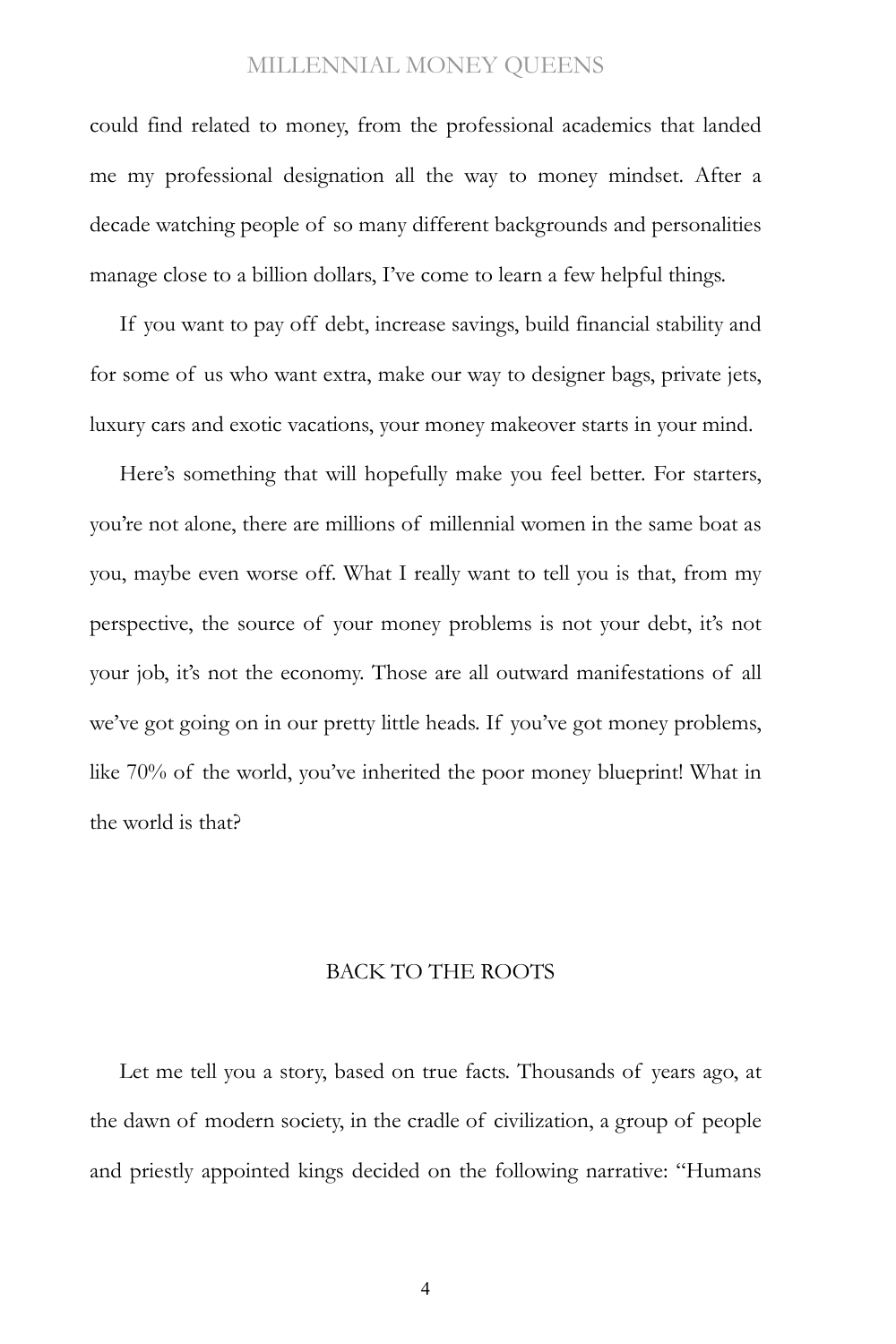were created to work in the fields and the mines after certain lower gods tasked with that hard labour rebelled." Wow, we are off to a really good and empowered start. Borrowing and the use of debt began in the ancient Sumerian civilization.

They, too, had the 1%, they were the priests, the kings and queens, and they controlled all the resources the rest of the population worked very hard to produce. "Humans", as they put it, could only access resources through debt which often led to slavery when it wasn't paid back. Compound interest, which you will learn about throughout this book, was extensively used. Except, because they understood that money does grow, maybe not in trees but like trees, there would be a peak point of cumulative debt. So, to keep the show running, they had periods of debt clemency, meaning the government wiped out your debt. Imagine the government would decree that your debt, which makes so many millennials suffer so much, was wiped out overnight? Wouldn't that be great? That was part of the deal with the debt system for millennia.

Now, don't kid yourself, the rules of Sumer didn't do this just to be nice. They adopted periodic debt clemency to ensure that the population wouldn't rebel and that they would be fit soldiers when the next conquering war was declared. Strategic, right? So, unless you were priestly or royal, you were one of the "humans made to work the fields and the mines" and pretty much destined to be in debt. Hence, the birth of the debt system so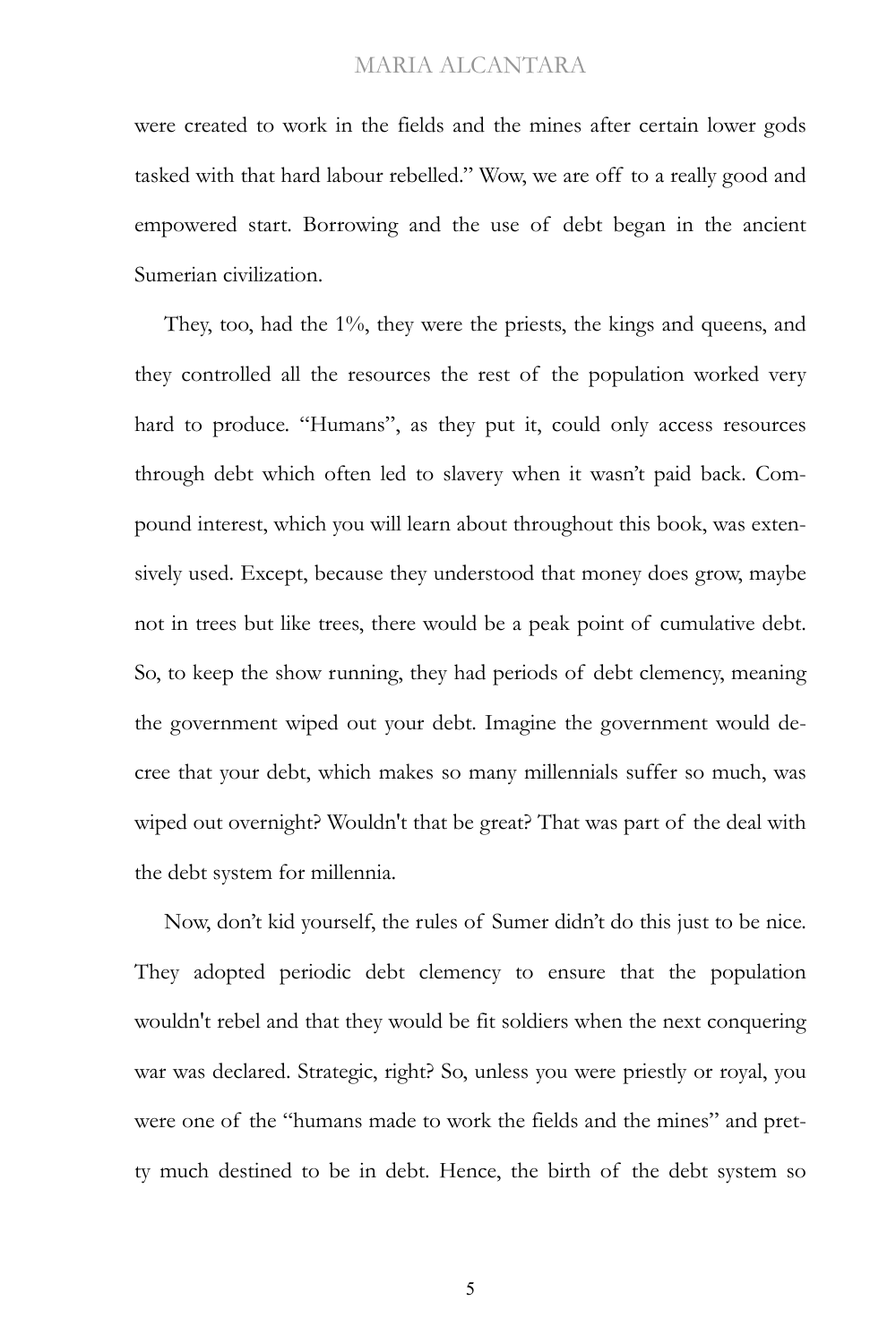many of us struggle with. That civilization gifted our world lots of amazing technology, like the wheel, the sail, the written word, irrigation and so much more. We have a lot to thank them for, the scarcity and debt money blueprint may just not be one of them. We've evolved since then, but our society has its roots in that kind of mentality, which would become present-day invisible debt enslavement.

Think I'm being harsh? What about the fact that your debt can easily double in just a few years with a practically criminal level of interest rate? What about the fact that sometimes people have to work multiple jobs to just try and meet their minimum payments? What about the fact that banks are in the business of reselling your debt? While some of us are up at night, worrying about meeting our payments, others are raking it in. It can be argued that no one forced anyone into debt. True, but were they transparent about what they were selling you?

*"More than one-third of Millennials admit that they didn't understand the basics of student debt before borrowing, and that women were nearly twice as likely as men, 37 percent vs. 20 percent, to not understand the basics of student loans before they* 

*borrowed."*

#### - ANNE STYCH

#### Contributing writer, Bizwomen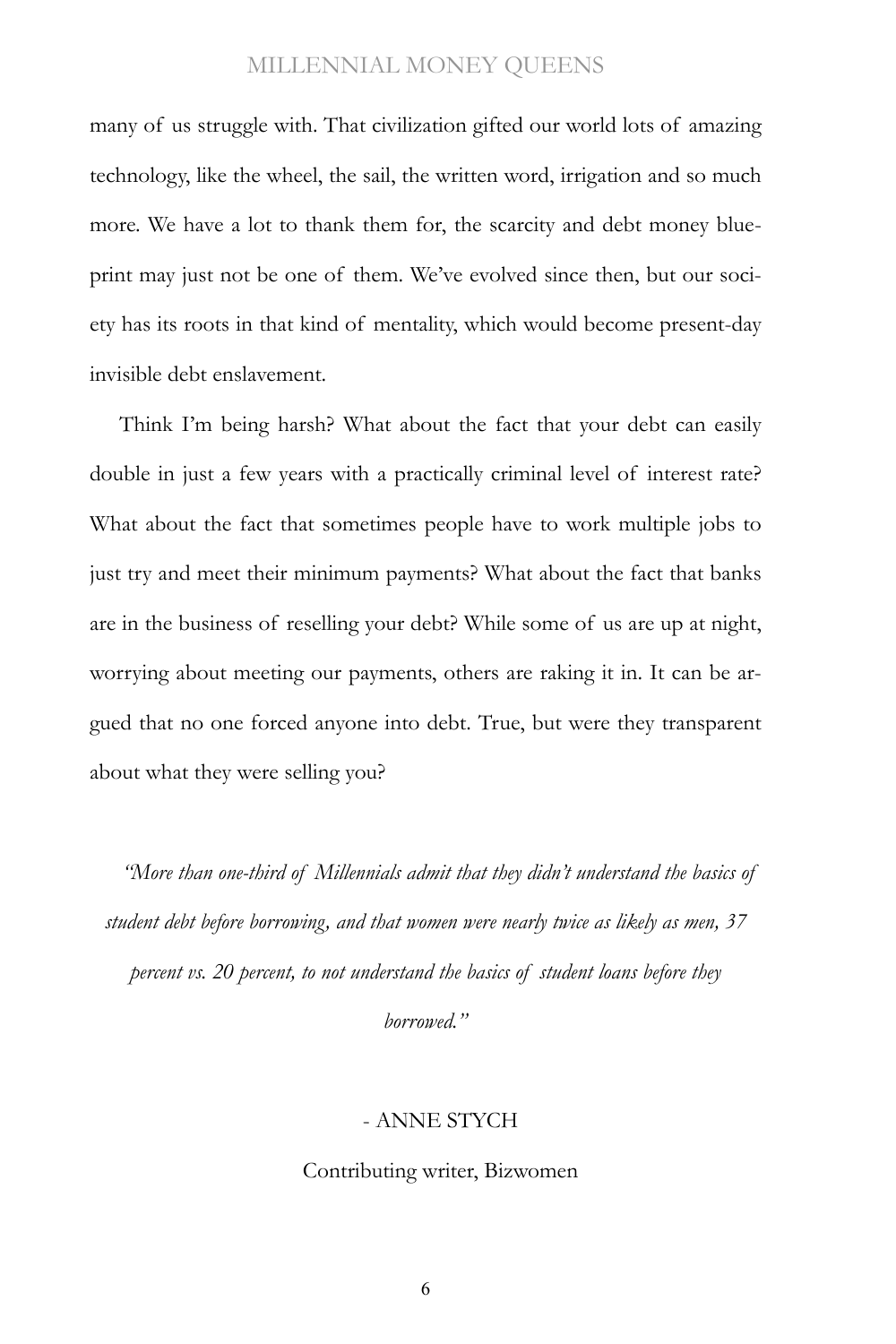When I was sold my first credit card, I was certainly not educated enough to realize the ramifications of how carrying a high-interest rate debt balance could negatively affect my future, my disposable income, my confidence and my stress level. I distinctly remember the face of the representative when she sold me that U.S. dollar MasterCard. "You can shop anywhere in the U.S. now," she said with a giggle, which really meant she had just earned a commission, then she tried to sell me on another card.

I maxed it out in a matter of months buying my boyfriend a new iPod for his birthday, a Gucci wallet for Christmas and a trip to Cancun for New Year's. Sounds like typical financial practice for an 18-year-old. "My payments are just \$20 a month, this is awesome! I feel rich!" Exactly! That's exactly how they want you to feel. When we get into the second section of this book, I'm going to teach you some financial magic and show you how you can have your money earn you more money while you sleep, just like the credit card companies are doing with your debt.

In one way or another, we are all descendants from that era when the people were split into the 1% elite priests, kings and queens and the struggling 99% mere humans. Maybe not genetic descendants but certainly social descendants, as that was the cradle of civilization, they "invented our world". Cultures mixed and matched over time, and now millennials are the most ethnically diverse generation! Yay! Except the money blueprints didn't mix so much. You were pretty much stuck inheriting whatever money blue-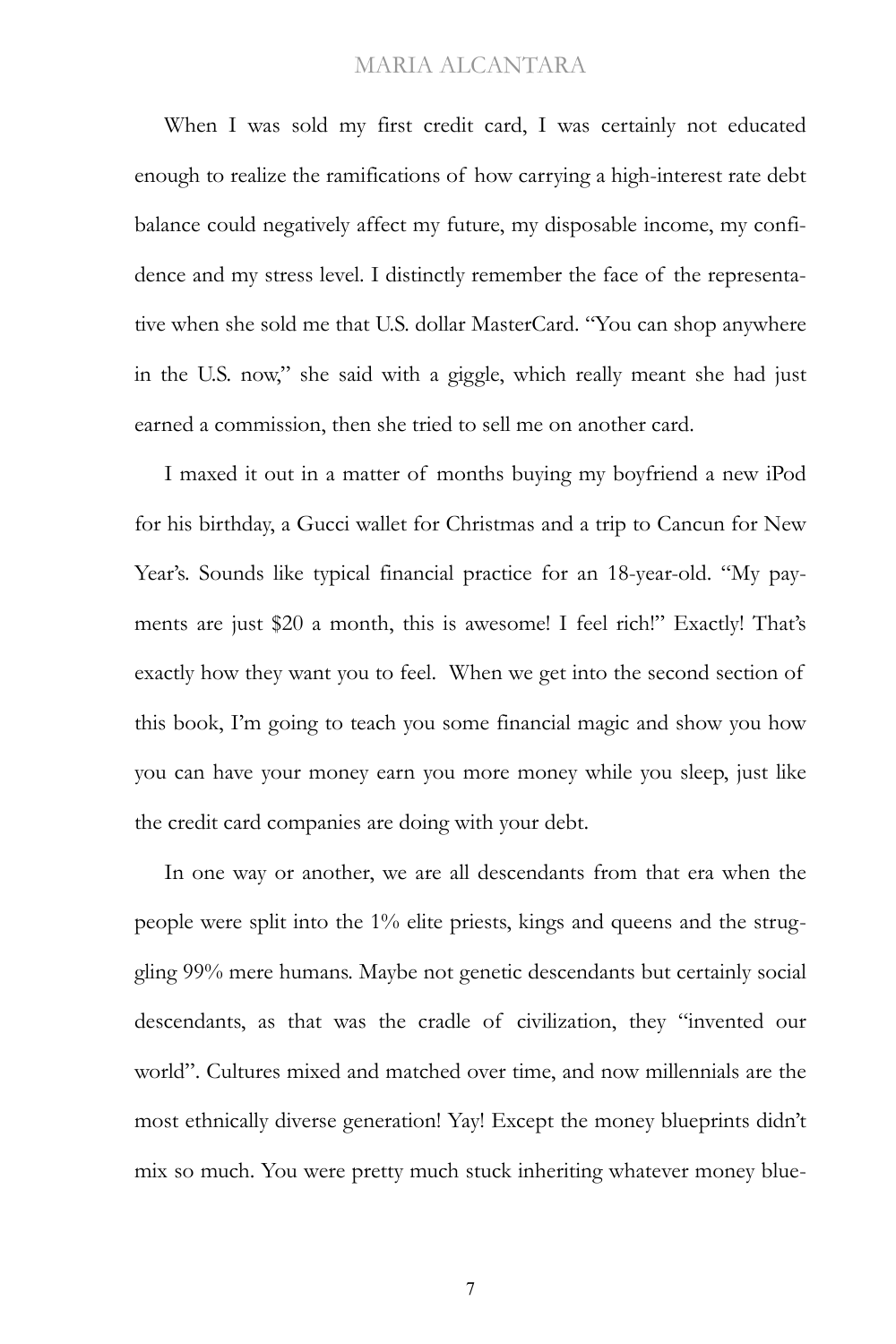print your family had. The elites married each other, and that was about it. Everyone else pretty much starved, and "poverty was a death sentence."

As historian Prof. Kate Williams put it in the documentary "Capital in the 21st century", "Jane Austen created a fantasy that you could get your hands on this wealth if you were just a bit fun and just a bit witty. But the reality is there's no way a Mr Darcy would marry girls like Lizzie Bennet, who actually haven't got a penny to their names. He would marry an heiress, possibly even a cousin, and create this sort of megalopolis estate. Money marries money. There's nothing to do with love." Ouch.

Thank heavens that's changing now, and I don't mean about marrying rich! Fast forward hundreds of years, and today, you can have a millennial become an influencer and be paid thousands of dollars for an Instagram post and quickly join the millionaire ranks. You can also have the daughter of a makeup artist turned social worker become an incredibly successful actress and then a princess. Excuse me, a duchess, she lacks royal blood apparently. Ah, the blue bloods, still trying to hold on to control of money and status.

What about the secret inheritance? Well, the descendants of the money holders learned that they didn't have to do much for money. They inherited the rich blueprint with beliefs that money was abundantly available, that it wasn't a product of hard work, that it was naturally occurring in their world. Thus continued the lineage of the 1% elite.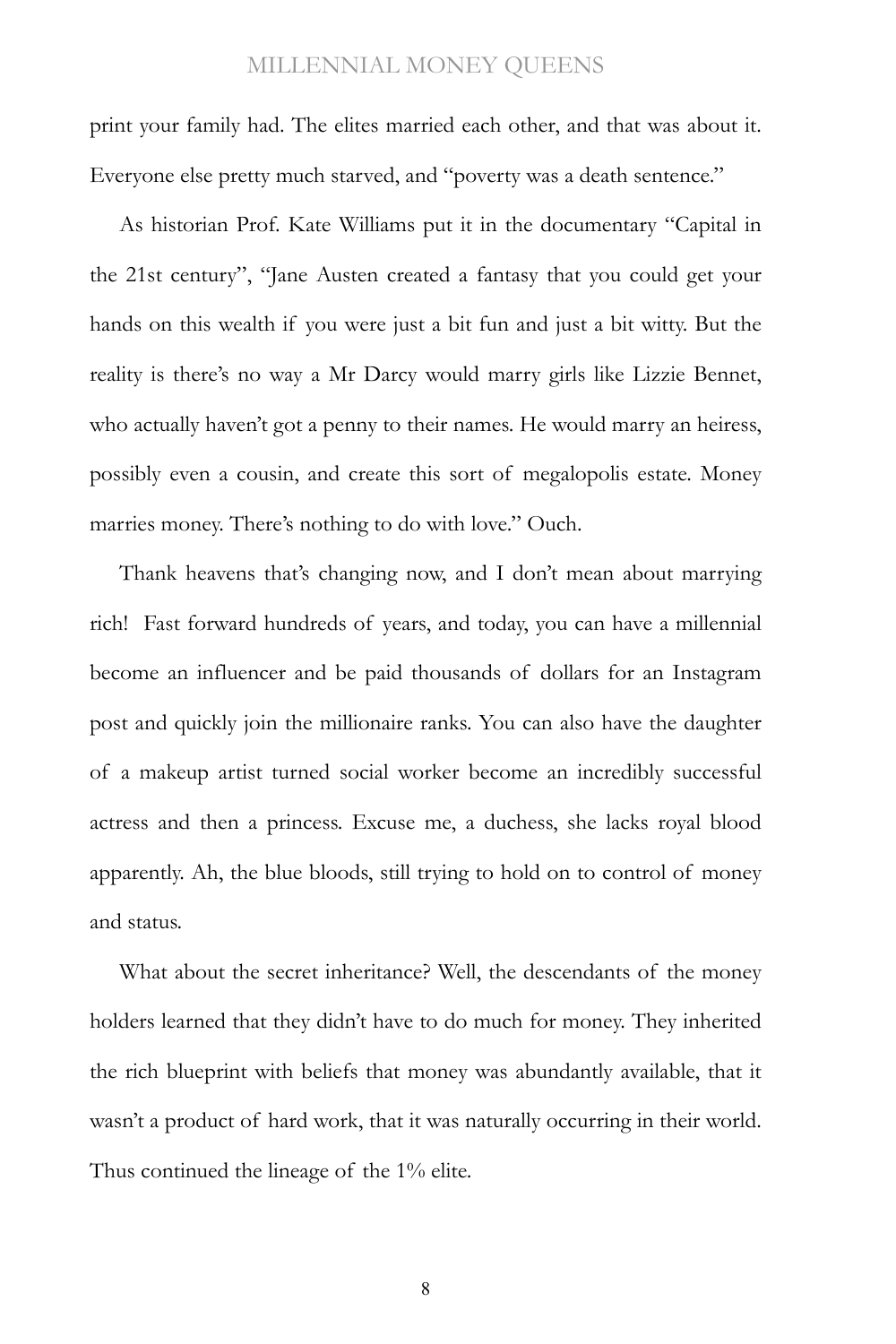The descendants of everyone else inherited the exact opposite, the poor money blueprint. It is rooted in the belief that money is scarce, that it only comes to you as a result of hard work or from borrowing and that you are not entitled to any luxury.

#### FORGIVENESS IS THE FIRST STEP TO FREEDOM

I want to make one thing clear. **Let's forgive everyone, from the group who invented debt thousands of years ago to the current system we live with.** After all, debt is not always bad. Yes, there is a way to make debt work for you, and you will learn how later on in this book. Let's forgive the bank reps who sold us student loans when we were 16 years old and couldn't even drive, let alone make a decision that would impact the next 3 decades of our lives and become a nearly insurmountable mountain of interest payments. **When you forgive, you open up some muchneeded space for the new awesomeness we are creating**. So, let's forgive, forget and move on, shall we?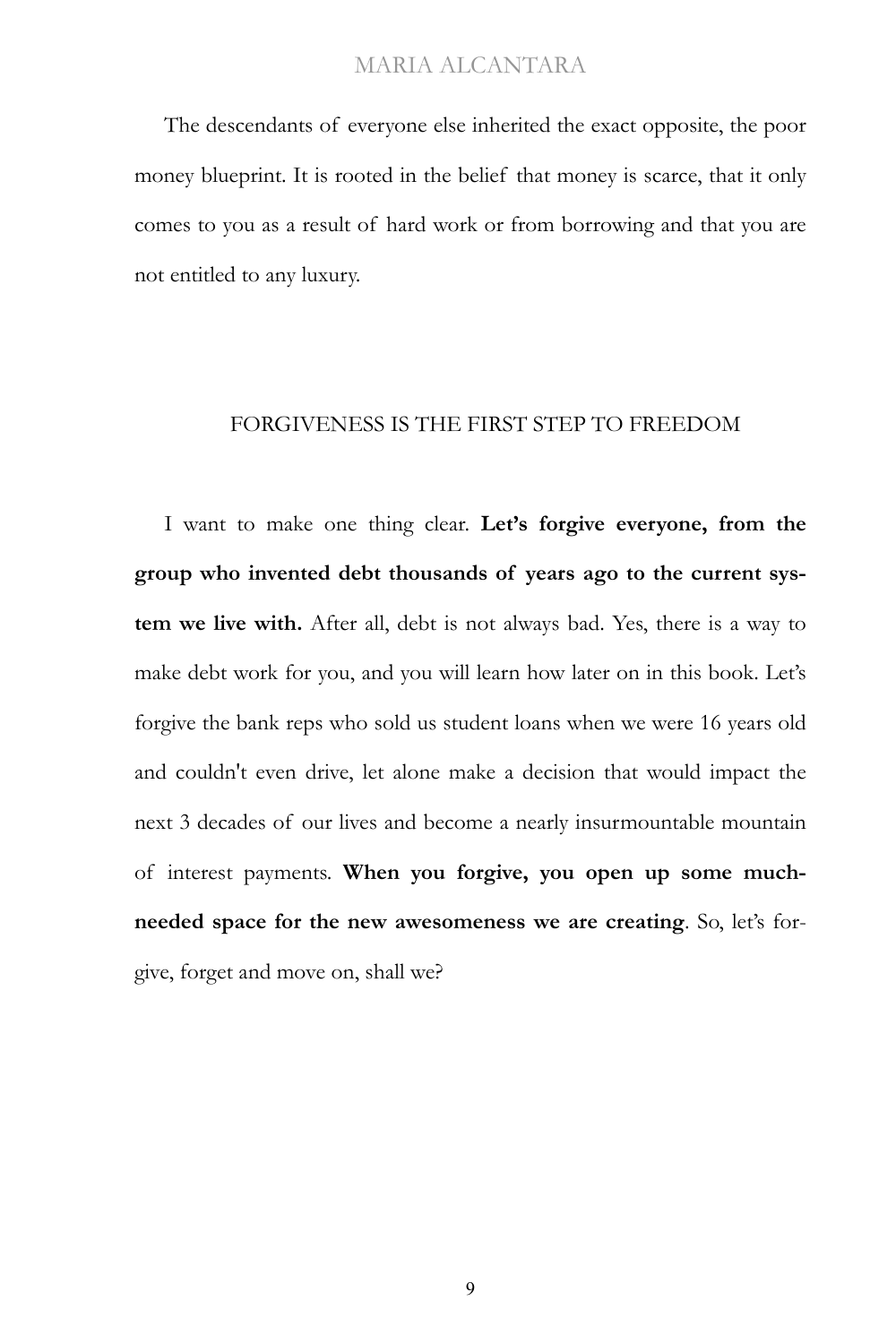#### MONEY IS PERSONAL

Money is an interesting thing; it is one of the most important things in our lives and yet we are not given any preparation on how to properly handle it. On top of that, the experiences we all have with money vary incredibly, because it seems money is not really as objective and absolute as I used to think. **Your experience with money is based on your beliefs, which are a combination of what you learned from your elders and your own experiences.** Where you choose to spend money, what your priorities are, what your beliefs about how to make it and where to spend it all stem from your blueprint, which is either a rich one or a poor one.

The money blueprint explains why I heard the following priorities when I was out for brunch with two girlfriends I've known for decades. One of them, Lisa, was raised in a million-dollar house in a nice neighbourhood. Her parents were successful. Her dad was the chillest dad you ever met, and her mom was a bit of a nervous wreck, though you'd never tell meeting her for the first time. Lisa studied in a private school, then she majored in marketing and ended up working for a Fortune 500 company. "My next big purchase will be diamond earrings. I don't need anything huge, but I want something classy and timeless, like the ones my mom had. I want to be an independent woman and be able to buy myself these things."

Our other friend, Jackie, was the daughter of a single dad, and they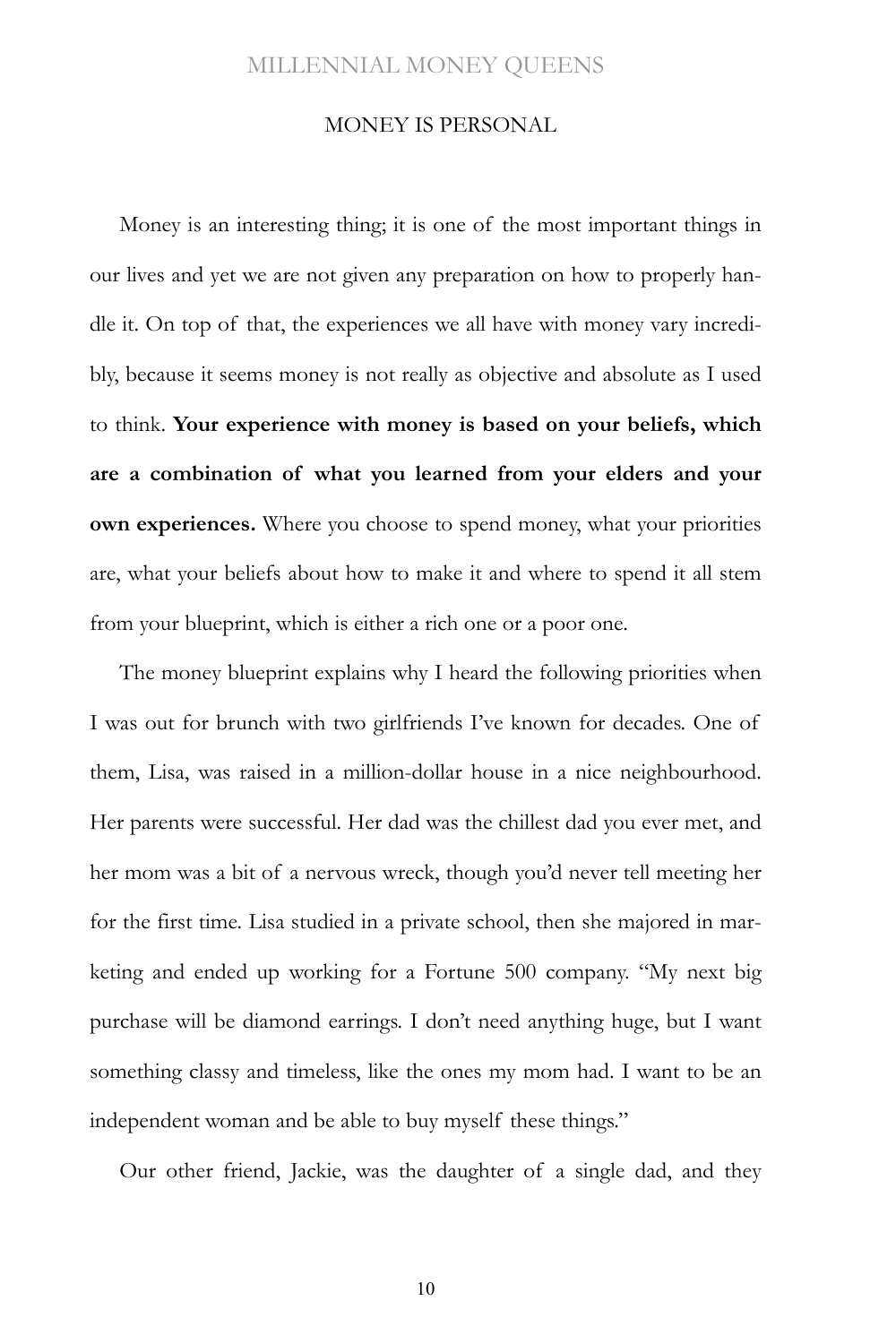struggled big time. "Wow, Lisa, diamond earrings are amazing. Maybe if I find a good deal, but honestly, my student loan is eating away at everything right now." Jackie lived on credit for mostly everything. She graduated from business school with serious debt, even though her dad was employed at a big cosmetics company. They kept trying to keep up with the Joneses, or the Kardashians, so they could never amass wealth. Jackie figured she would follow in her dad's footsteps, except they couldn't afford top-notch education. The answer? Student loans, of course! "I thought I'd be making all this money and that I'd be able to pay off the loan easily, but I can barely keep up with payments." She sounded so discouraged, it broke my heart.

To Lisa, money came easily. Her experience of money was a good one, so much that it was hard for her to understand that financial struggle even exists. To Jackie, no matter how hard she tried, she just couldn't get a handle on money.

So, what's the deal? I recently read an article entitled "Millennials don't stand a chance." It started like this: "Hello, lost generation." Wow, thanks for the positive vibes and the encouragement! Well, it's not the end of the world, ladies. There is a silver lining! Because we do live in a world where millennials can overcome debt and become millionaires in just a few years. How? We need to give you a rich money blueprint for starters, so without further ado, let the class begin.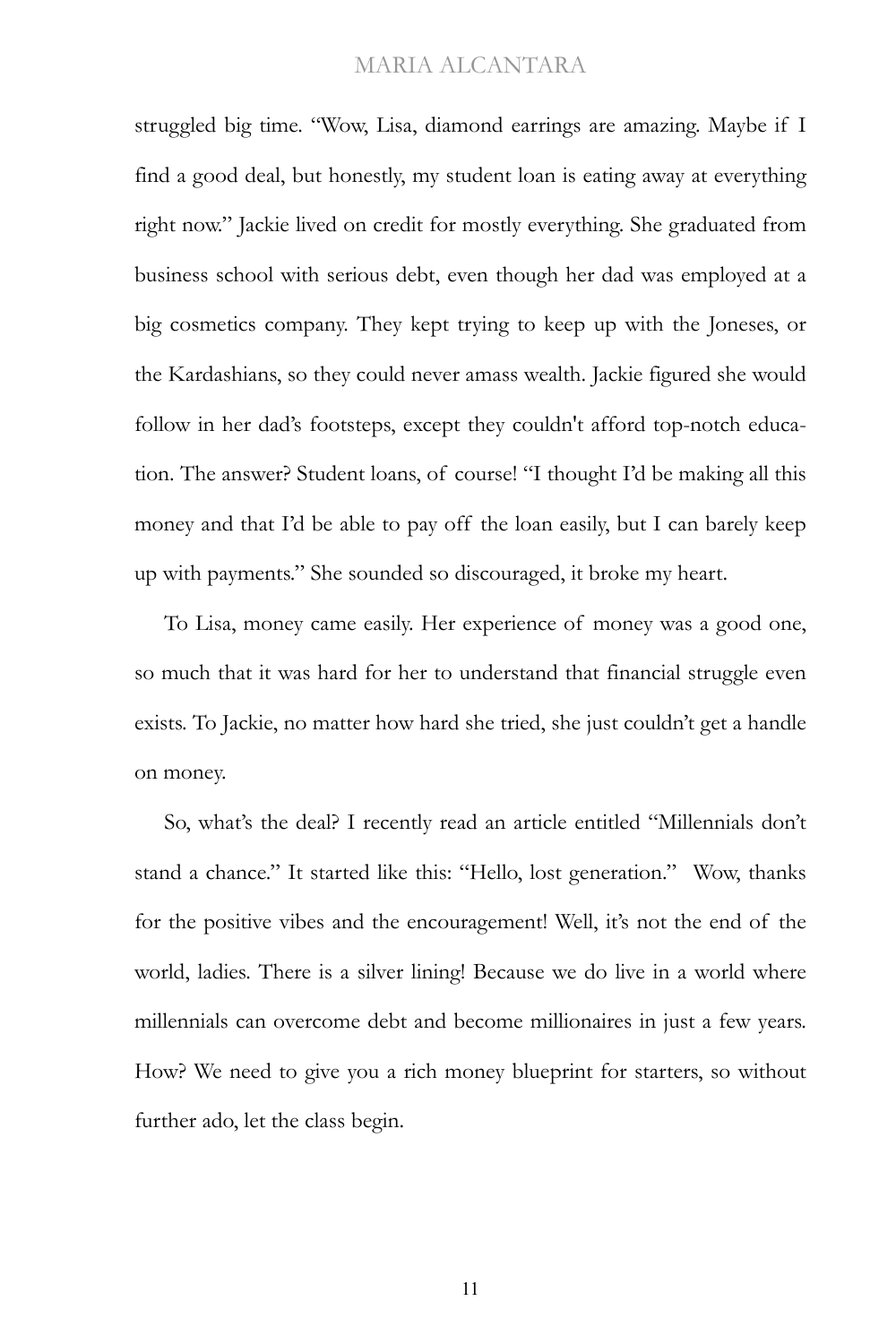# **MONEY QUEEN MOVE**

#### EMBODYING THE KNOWLEDGE

Welcome to your first money queen move! At the end of each chapter, you'll find this page with the moves that money queens make in their transformational journey. As interesting or as important as any information can be, it will only be valuable and true to you once you apply it, once you embody this knowledge! With journaling, reflections and actions, you will be one step closer to mastering money!

#### MONEY ASSOCIATION

What are the first words that come to mind when you think of money?

———————————————————————————  $\frac{1}{\sqrt{2}}$  , and the contract of the contract of the contract of the contract of the contract of the contract of the contract of the contract of the contract of the contract of the contract of the contract of the contra ——————————————————————————— ———————————————————————————  $\frac{1}{\sqrt{2}}$  , and the contract of the contract of the contract of the contract of the contract of the contract of the contract of the contract of the contract of the contract of the contract of the contract of the contra ———————————————————————————  $\frac{1}{\sqrt{2}}$  , and the contract of the contract of the contract of the contract of the contract of the contract of the contract of the contract of the contract of the contract of the contract of the contract of the contra ——————————————————————————— ———————————————————————————  $\frac{1}{\sqrt{2}}$  , and the contract of the contract of the contract of the contract of the contract of the contract of the contract of the contract of the contract of the contract of the contract of the contract of the contra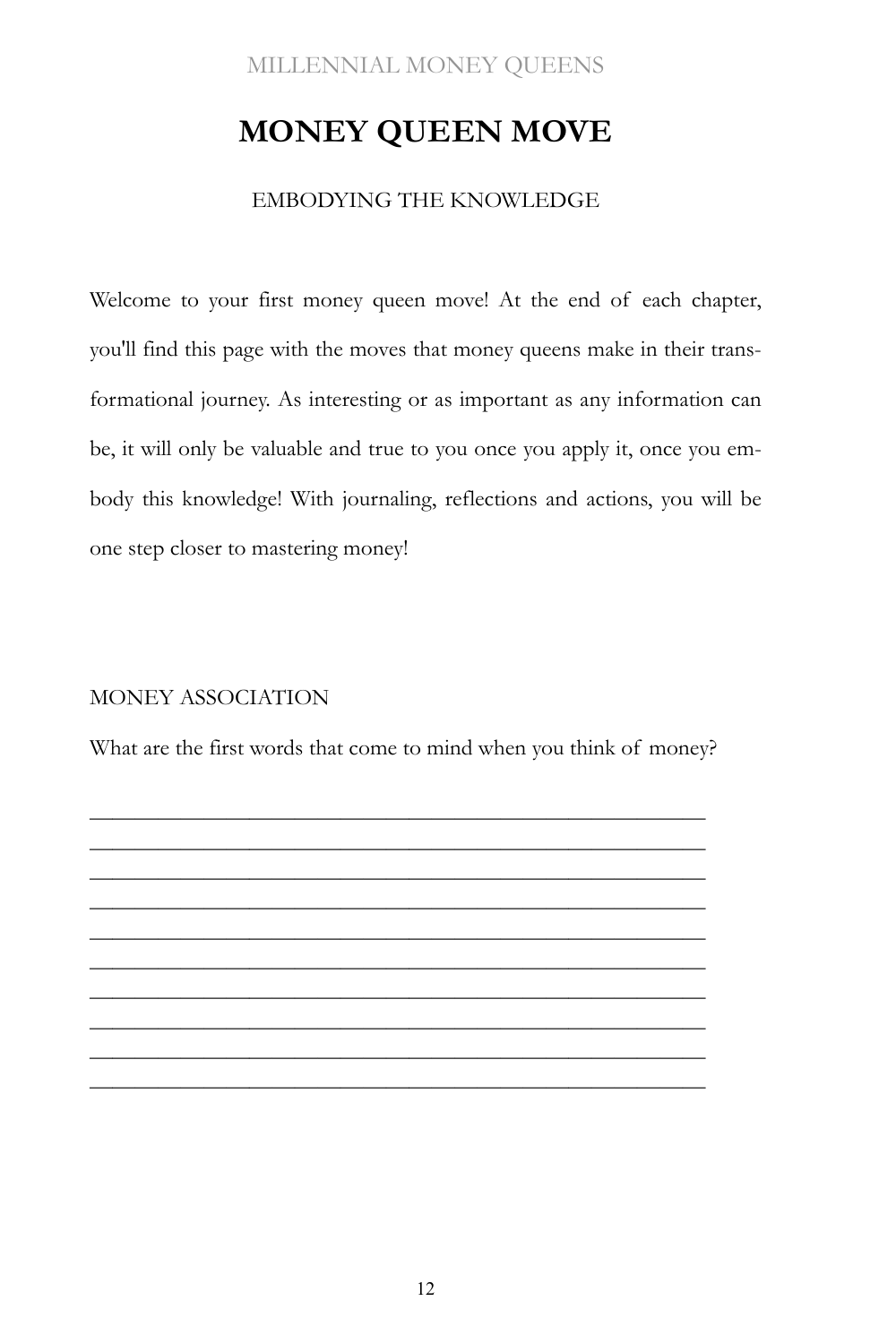#### MONEY TALK IN YOUR CIRCLES

Is money a topic often discussed with family and friends or mostly avoided?



MONEY HISTORY

What is the first memory you have relating to money?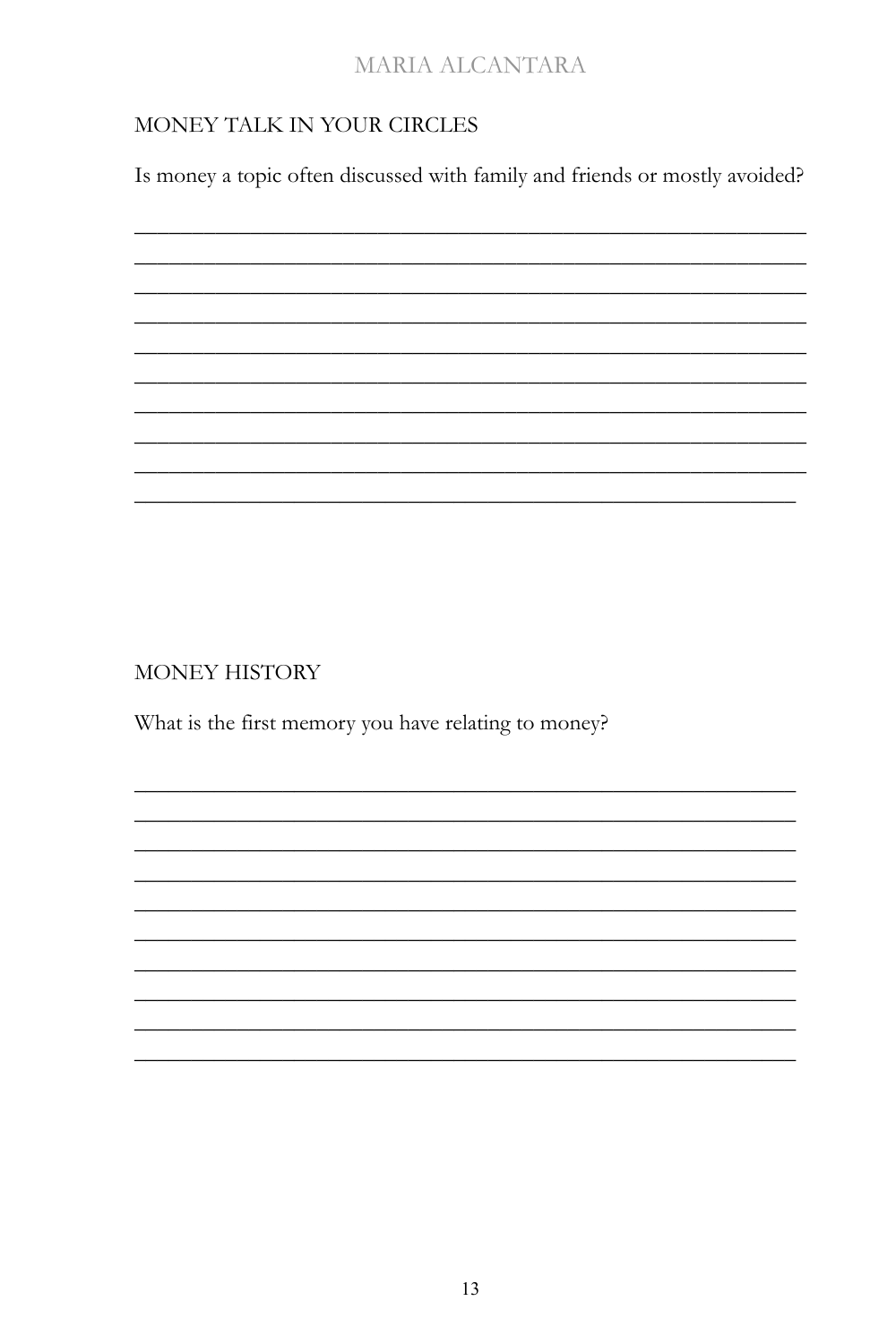### **MONEY FORGIVENESS**

In order to strengthen your relationship to money, practice forgiveness sessions daily. This simple yet incredibly powerful exercise will start the clearing process in deep levels of your mind and prepare you to receive the Rich Money Blueprint.

Start by taking deep and rhythmic breaks to calm your nervous system and your analytical mind. You practice money forgiveness simply by thinking of all the things you perceive that are wrong with money in your life. It could be that you feel money is not present enough in your life, or that there is poverty and hunger in the world, or that you didn't have the money you needed in certain moments in your life. Think about your life and about the world.

Then take another deep breath and say the following to every situation you thought of:

"Money, I forgive you"

It's not that money itself has a grudge and needs your forgiveness, it's mostly that we create grudges within. Left untreated, they become blocks as you will learn later on in this book.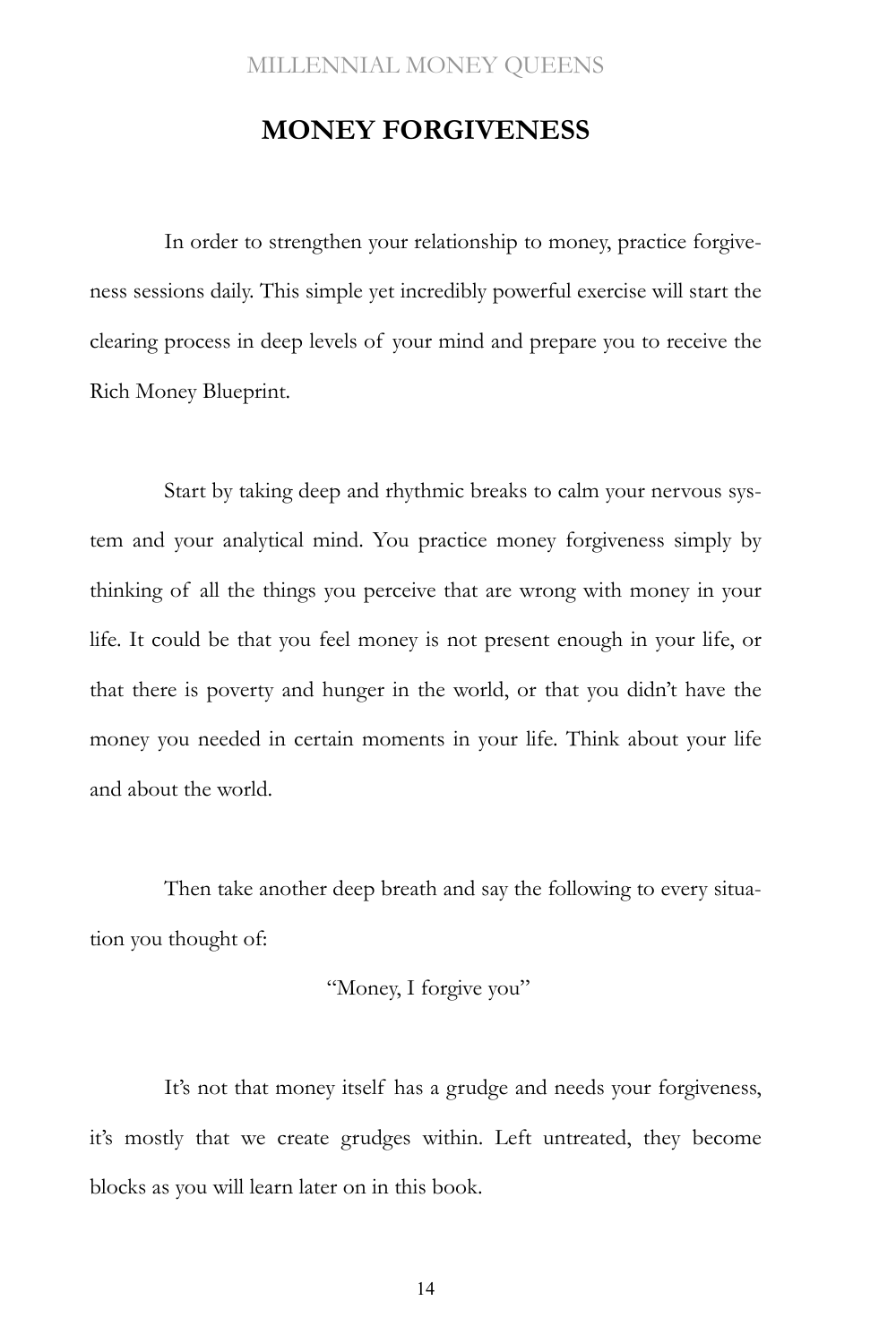We tend to think that forgiveness is for someone who has wronged us. In my experience, forgiveness is much more personal than that. When we feel we've been wronged, we end up with a wound within. This wound grows over time until healed, all our energy will be consumed by it. Therefore, when you forgive, you are healing this wound within yourself. This works like magic with money!

#### **Clear the space in your mind and let's raise the vibes!**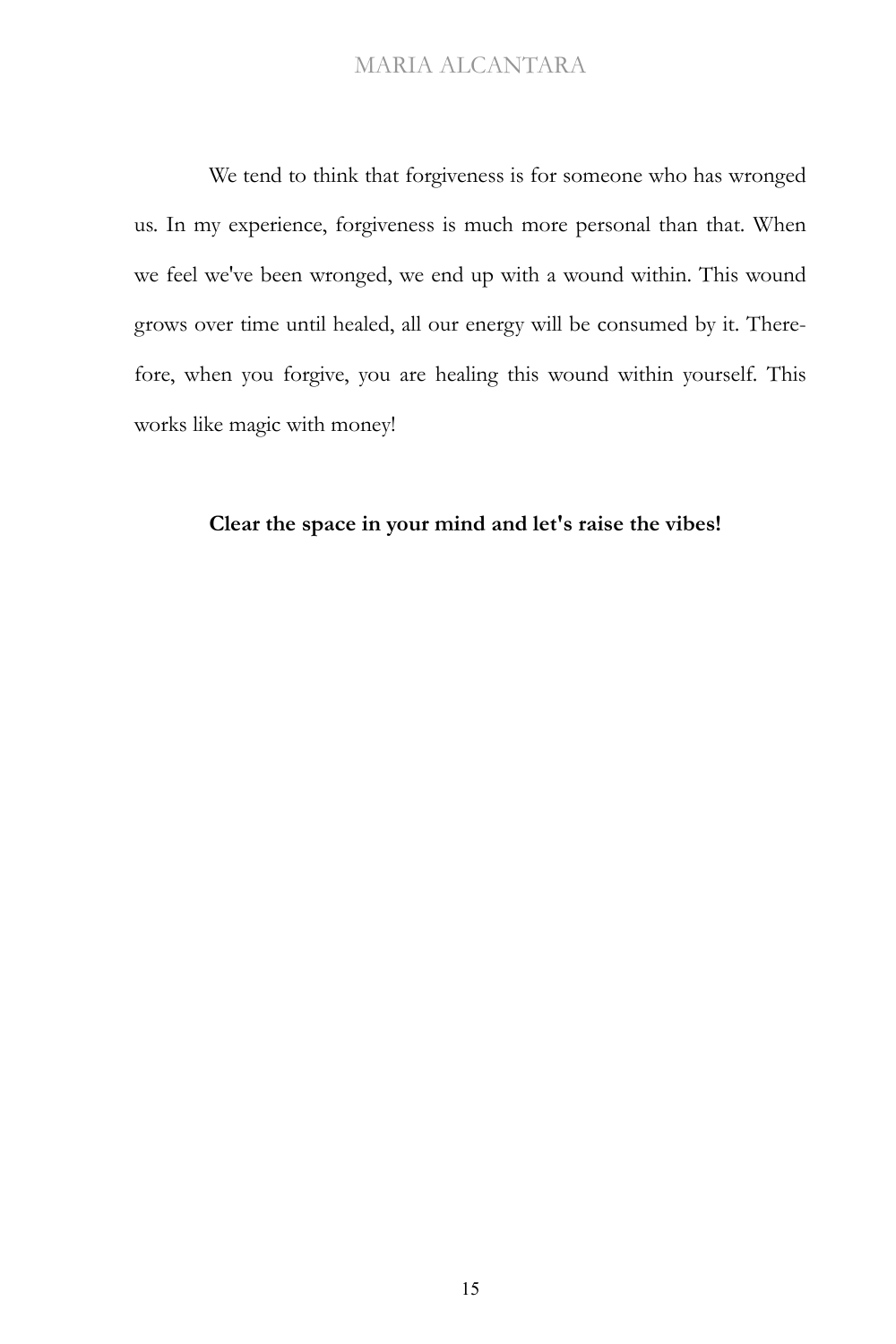

## CHAPTER 2

# **THE RICH MONEY BLUEPRINT**

*"You can have all the knowledge and skills in the world,*

*but if your money "blueprint" isn't set for success, you're financially doomed."*

#### - T. HARV EKER

Businessman

Want to stop living paycheque to paycheque and overcome your debt? Or maybe even wake up in silky smooth pyjamas overlooking the Burj Khalifa in Dubai, then lounge around an infinity pool by the Tyrrhenian Sea with a flower crown in your hair in Positano, and end the day with a private dinner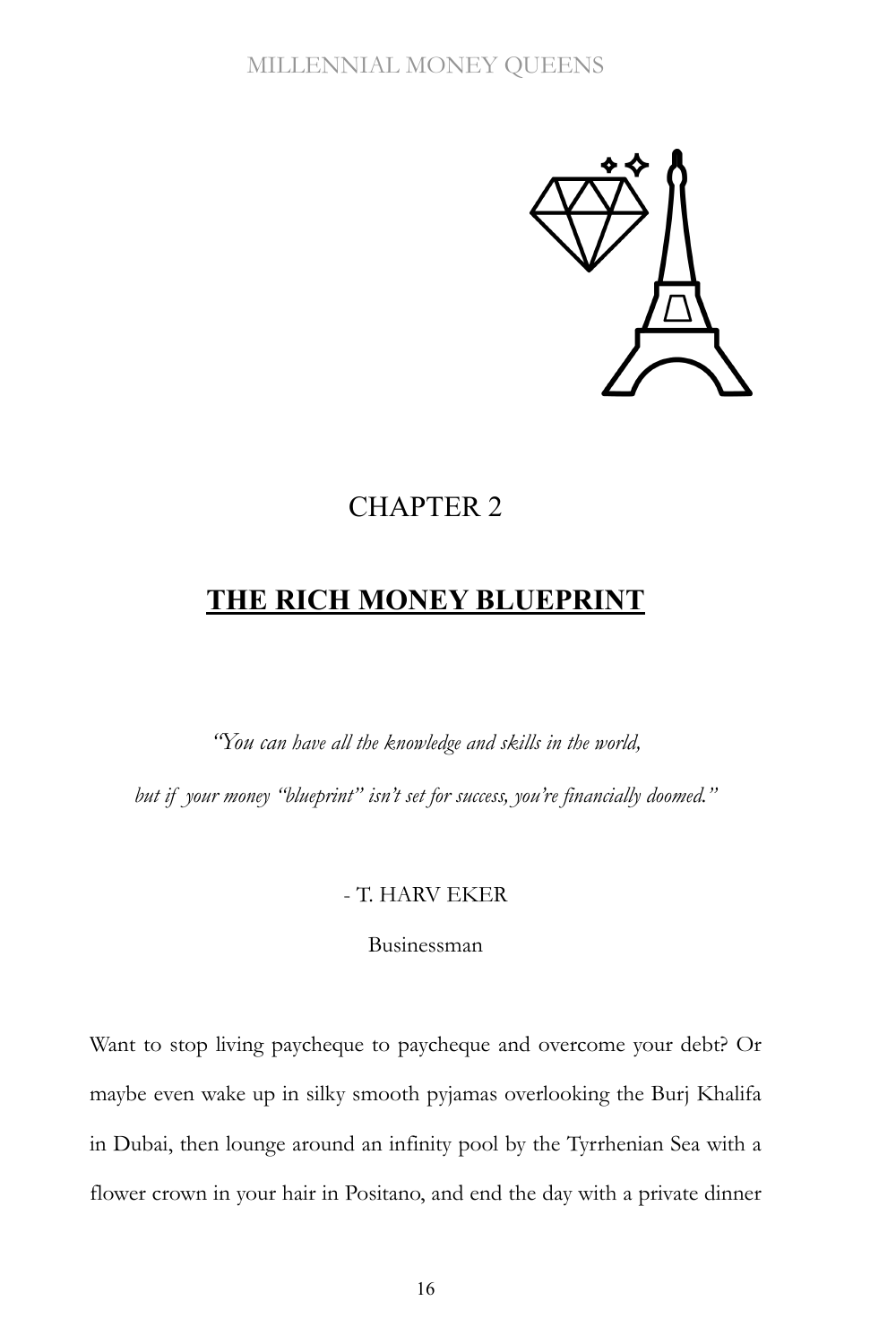at the Eiffel Tower? Let's get your rich money blueprint on.

Professor Maria is entering the class, let me put on my Tom Ford glasses and teach you to be rich in your mind first. Don't worry, I'll teach you to be rich in the world, too. Keep reading, boo. The rich money blueprint has 4 pillars: growth, long-term, positive and abundant.

#### GROWTH

Your brain is the most advanced supercomputer there is. It has no limit, it can learn anything, you are a marvel! The problem is that we don't see ourselves this way. First of all, we think education ends when we finish school. Sorry-not-sorry to tell you, that kind of mindset is called fixed mindset, and it is mental and financial death! Adopting a fixed mindset guarantees you won't be strutting around in Louboutins. Growth mindset is all about embracing learning. You don't know everything, and nowadays, the flow information is lightspeed fast, so we gotta keep up! There are always new ways of making money, which means new ways to pay down your debt and quit your great 9-5 that still keeps you in a cubicle all day.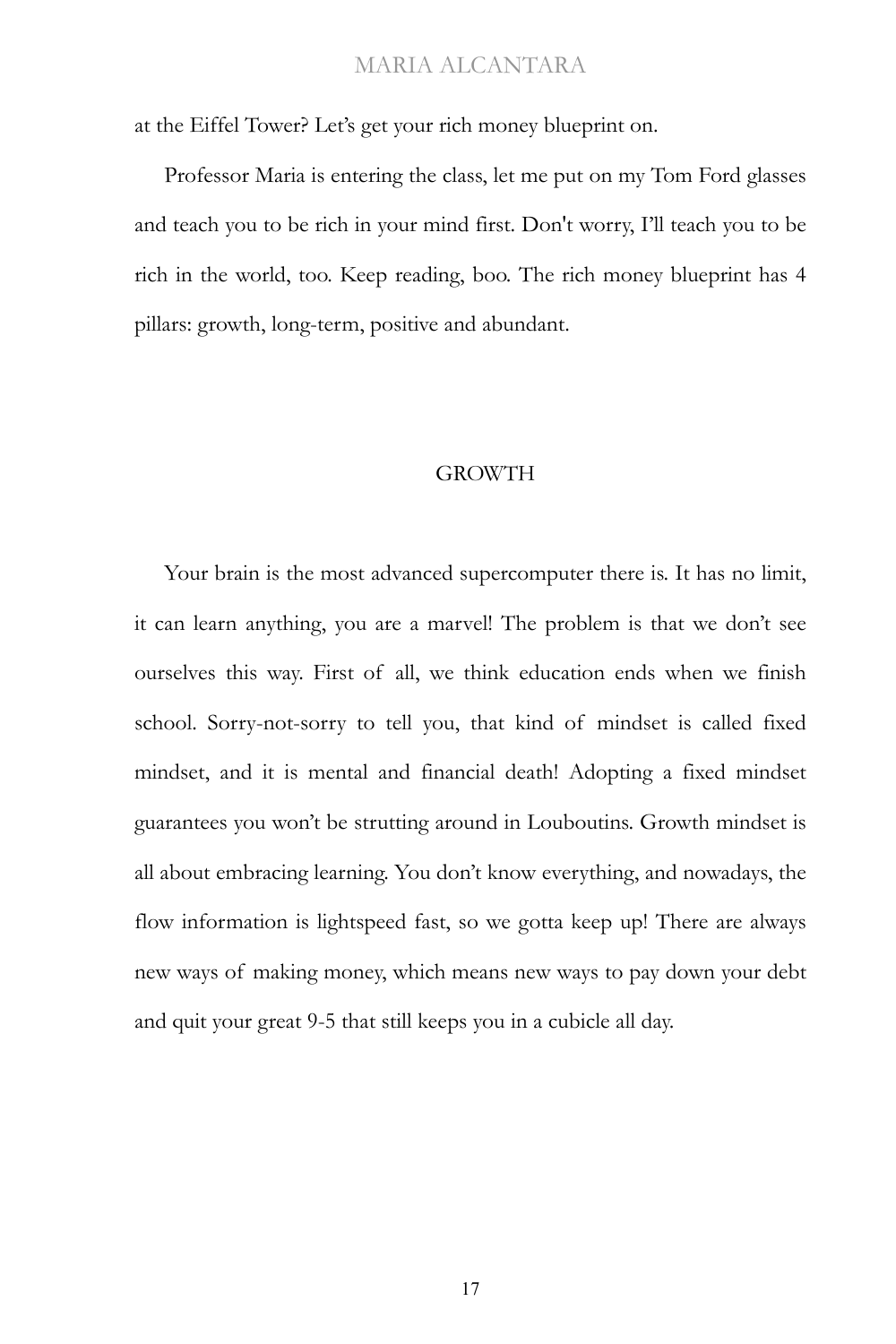*"Love challenges, be intrigued by mistakes, enjoy effort and keep on learning."*

#### - CAROL DWECK

Psychologist

I first discovered the growth mindset when my husband was studying for the Canadian Securities Course, which is the foundation of the Canadian financial services industry. Back then, he and a friend of ours were taking the exam at the same time, while I was studying psychology in college. I looked up to both of them with awe and admiration. I used to think, "Wow, I can't believe how smart they are, I could never do something like that. I'm not intelligent enough." Ouch! That, my friend, is fixed mindset 101, and it will keep you fixed in your poor money blueprint for the rest of your days.

Spoiler alert, I ended up passing that same exam along with multiple others that followed, becoming eligible to be a certified investment advisor and earning my designation in portfolio management. All because I trained my mind to shift from fixed to growth. So, moral of the story, every time you think of yourself as small, incapable, not good enough, stop, ok? Just stop! That is a lie you are telling yourself because you're maybe a little scared. And that's ok! But you won't know until you try, and the truth is most of us suck at things when we start, and then we get better!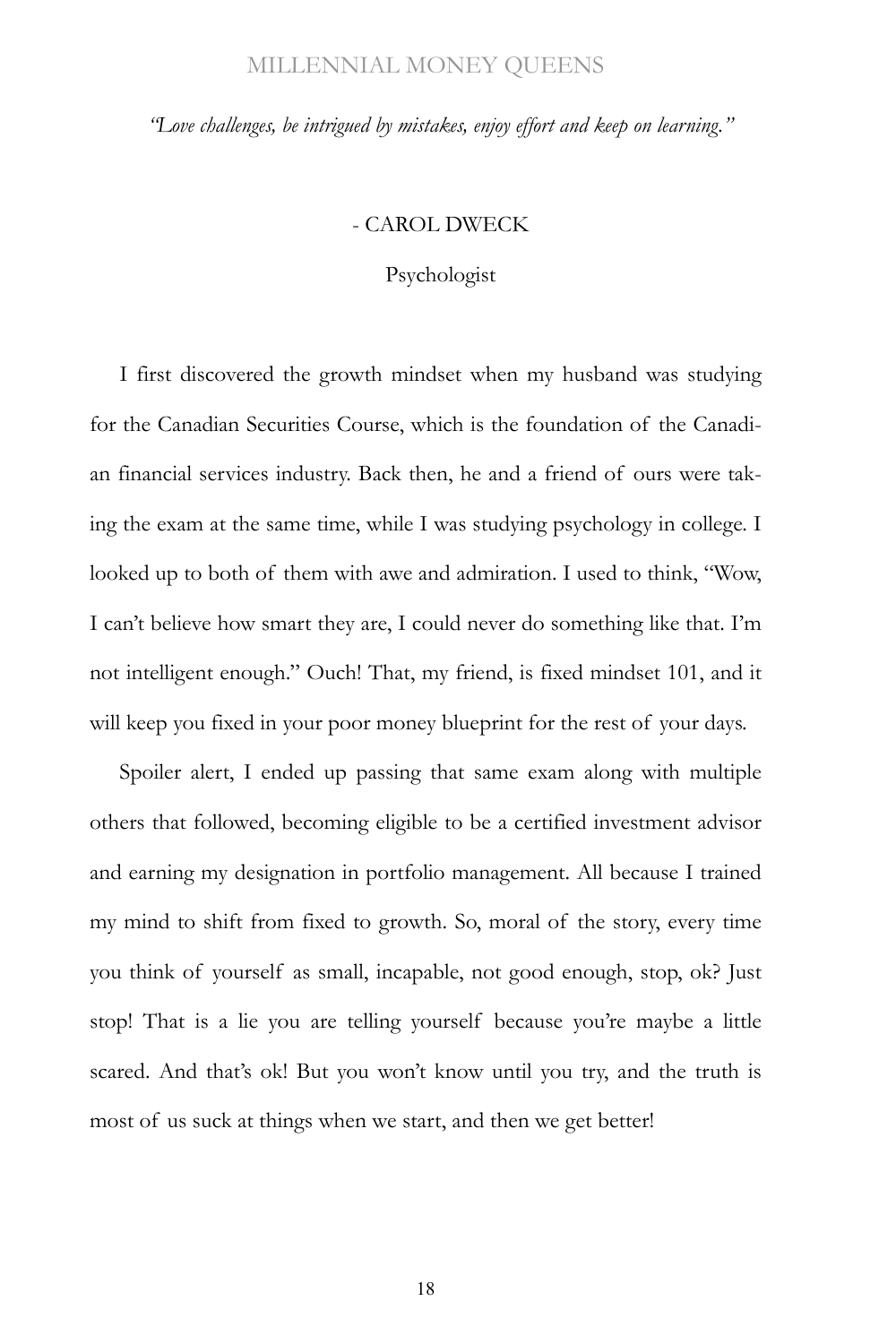#### LONG-TERM

I have a love-hate relationship with blue bloods. Remember who they are? Self-appointed royals from thousands of years ago, back when the public could not elect their government. I'm not a fan of some of their tactics, but also, I'll be honest, there's a lot to learn (remember, growth mindset!). One of their tactics is to think long-term, like really long-term. They tend to think in terms of generations. That's why hundreds of years ago, a family member bought some land, and generations later, all the descendants live off the interest that asset keeps generating. Yep, they wouldn't even consider the need to work for money!

As a generation, we've been heavily conditioned to think short-term, "to worship productivity and efficiency". Everything is on-demand, here and now. We UberEats our meals, we Netflix entire seasons of a show in one weekend, pretty much anything we want, we can get on Amazon and have it at our doorstep before we even get home. Ah, what a life! Is it, though?

In the 70s, at Stanford University, psychologist and professor Walter Mischel led an experiment involving marshmallows and kids. I'll keep it short: the kids were offered either one marshmallow now or two if they waited a period of time. They followed those kids and noted how those who were able to wait did better in life later on. Why? Because they got the meaning of delayed gratification instead of instant gratification.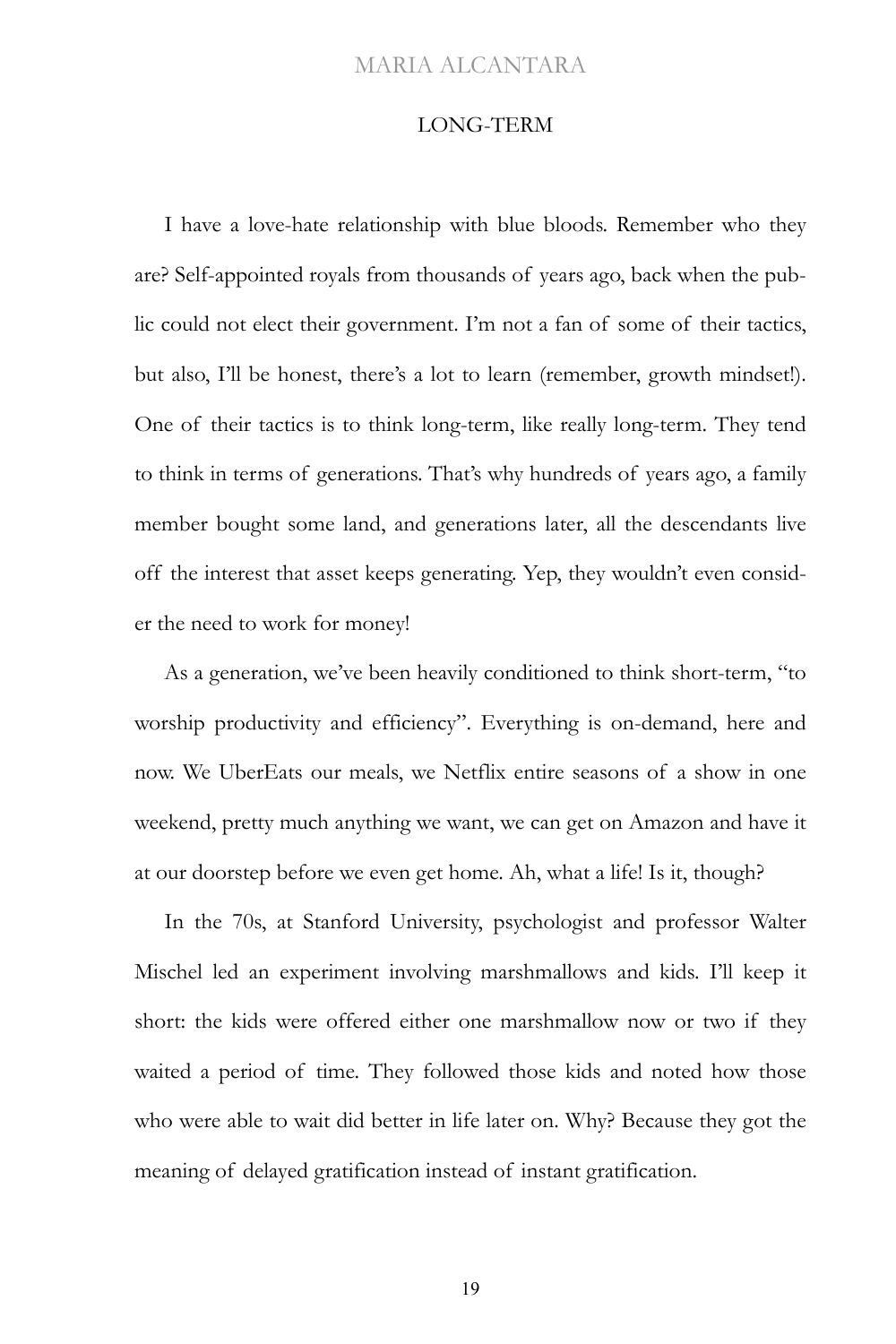What does that have to do with you? Well, you can either spend \$8 on a Grande Almond Honey Flat White with Starbucks Blonde® Espresso Chestnut Praline Latte twice a week, every single week, which means you are spending \$800 a year on coffee, sugar, milk, very clever marketing and very expensive rent for that Starbucks store, or you can invest that \$800 and grow it into a down payment for a house in 10 years. Does a decade sound too long? Think about it like this: If you had done this 10 years ago, you'd be buying a house right now! Listen, there's no point in dwelling on the past, there's shifting your mindset from short-term instant gratification to long-term fortune building delayed gratification. Maybe you don't spend money on Starbucks, but I promise you, there are better ways to spend your money than you are right now, ways that will help you on your path to becoming a millionaire. Worth it, no?

I'll end this section with this: I'm not telling you to choose between your lattes (or whatever other little pleasure you have) and buying a property, I'm telling you that there's a time and place for everything. Maybe you are passionate about those lattes and absolutely need them, that's cool, the point here is to be smart about your money, not frugal till you die! You will learn all about smart and conscious spending later on, so making these decisions will be easy-peasy.

If you want to get to a point where you are the master of your money and be financially independent of everyone and everything, whether it's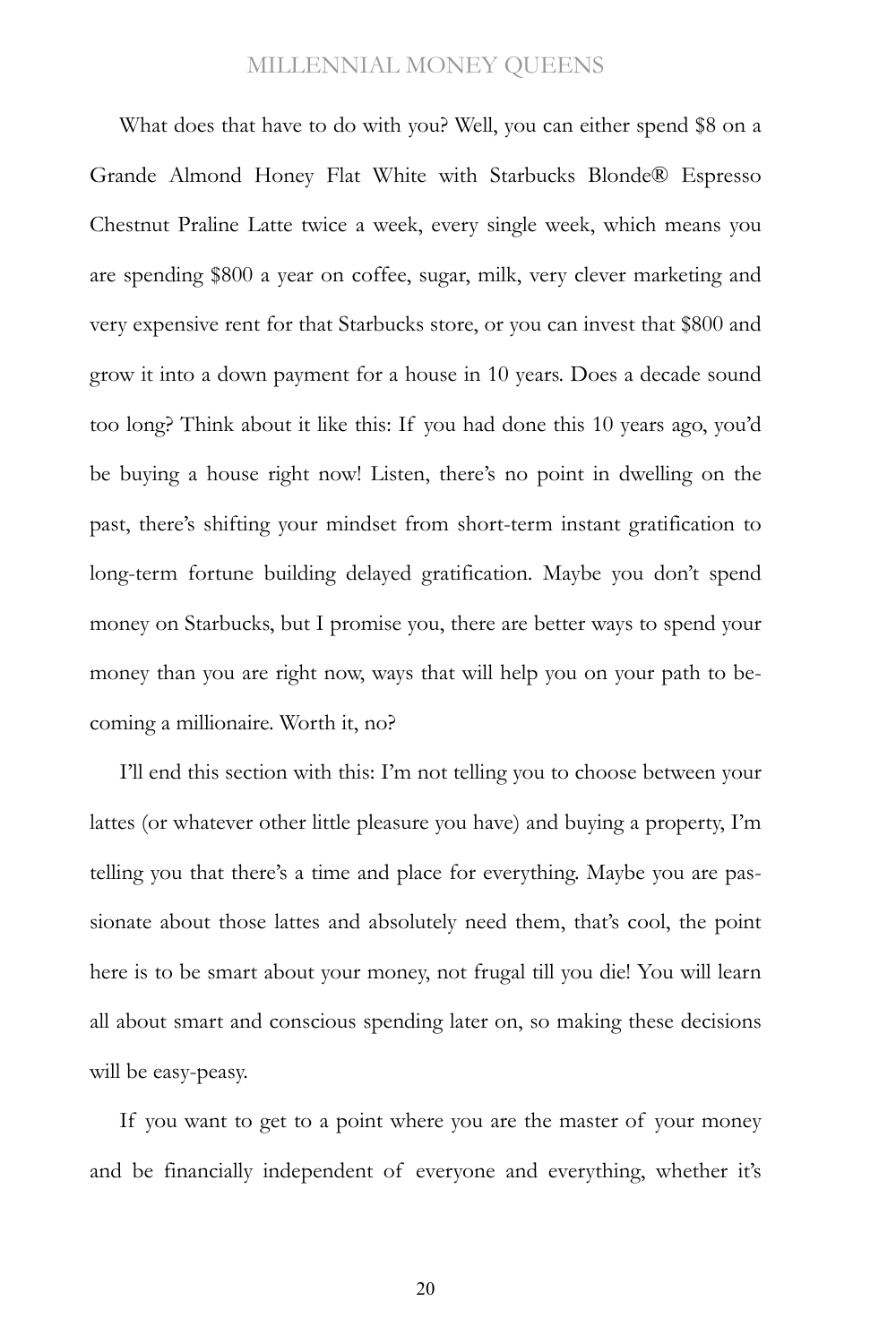your family, the bank or your job, you need to prioritize and learn these lifechanging money skills, darling. I want you to have all those lattes and whatever else you want, that's why I took the time to write this book; I've got your back. A long-term mindset is an absolute key pillar to creating wealth and mastering money. If lattes are what you want, be smart now and secure lifelong lattes! It's time to think in decades, project where you want to be in ten years! Every professional and financial move you make will be so much more impactful.

#### **POSITIVITY**

Life may not always be rainbows and unicorns, but there is something to be said about the power of positive thinking. Positivity anchored on gratitude, forgiveness and meditation promises personal transformation. Is this what we need?

I recently watched an interview where the guest was discussing the millennial question. He said, among other things, that we are a product of some questionable parenting practices. As a generation, we were rewarded for just showing up, not necessarily for doing well, like getting a participation medal even though you arrived last in the race.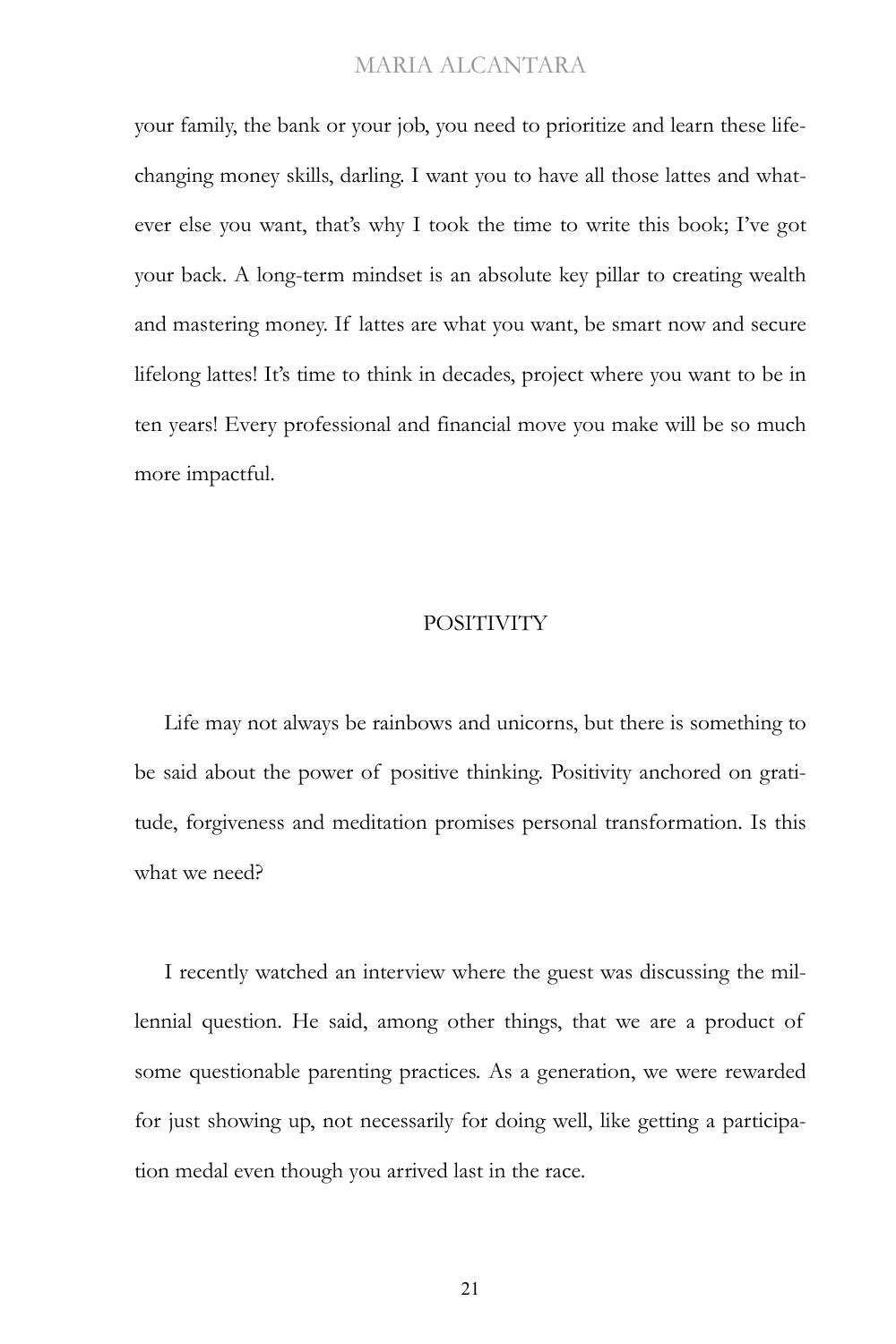It's funny how there is so much criticism and judgement in the world; meanwhile, no one really has all the answers. When you think about it, it sounds almost silly to judge, forget the fact that judging puts you in a really bad mood!

Apparently, part of the reason why millennials are so screwed up is that we are the product of parents and institutions who embarked on the positive psychology bandwagon in the 90s, which means that now we are called ballsy and entitled.

But is positive psychology all bad? And how does it relate to our money problems? Very simply, being negative about life is no fun and financially detrimental! It kills your creativity and, when adopted chronically, will lead to changes in behaviour involving anxiety and depression. Oh ya, let me not forget, according to research, we have the highest rate of depression than other generations. Good luck getting out of debt when it's hard enough getting out of bed.

Do we have a tough hand to play? For most millennials, I'd say for sure. So many of us entered the job market with heavy debt and lived through a historic recession. Then, just as we were starting to get some footing, a freaking pandemic hit! Is this a sci-fi movie? Nope! In fact, we may be the group most financially hit by the pandemic. In other words, our terrible financial situation just got worse.

Need more? According to research, millennials feel like "jobs have an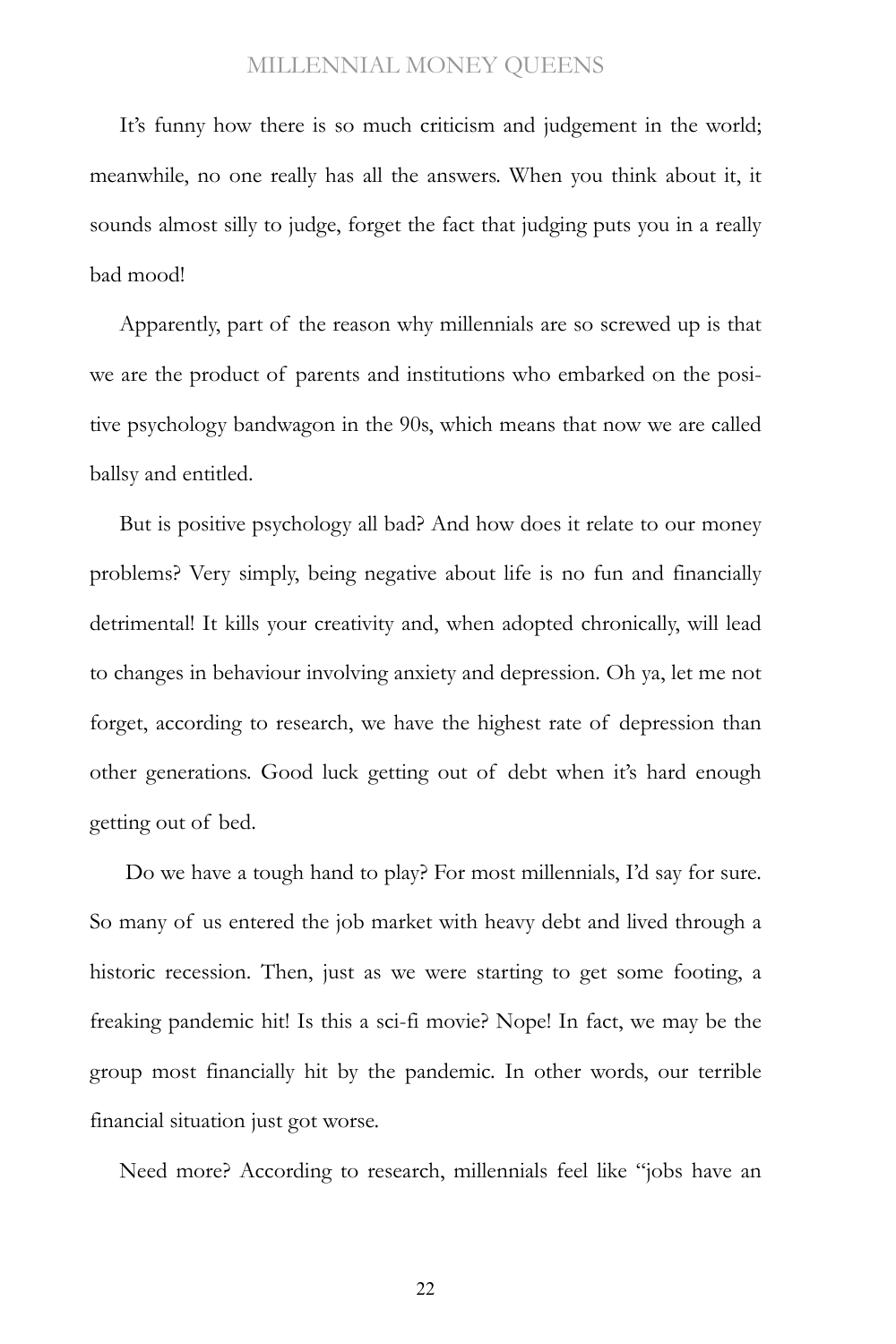outsize role in their overall mental health. Because of [longer work hours](https://www.businessinsider.com/american-work-habits-culture-change-2019-3)  and [stagnant wages,](https://www.businessinsider.com/charts-why-us-economy-feels-bad-2019-8) millennials suffer from higher rates of burnout than other generations. Many of them have even quit their jobs for mentalhealth reasons." Is that why they call us spoiled and entitled? I don't know about you, but when I worked the typical 40-hour week in an office, I often felt like I had no higher purpose or fulfillment, only to have \$100 left to show for it after all my living expenses were paid.

Stuff's getting real. If we want to make it out of this financially and physically alive and well, we need to be positive, otherwise, what's the point?! Unless we proactively and voluntarily develop a positive mindset, the odds of us enjoying our life, getting out of debt and growing our wealth are looking pretty slim.

I'm an eternal optimist, and I love it. My high vibes have been the consistent feedback I've gotten everywhere I worked and from pretty much everyone who knows me. Do you know why I choose to be like that? Because life is just more exciting that way. I didn't come here to suffer, and neither did you. I want to have my cake and eat it too, otherwise, why even bother? Being positive is one of the pillars of a rich money mindset because without it, you simply cannot be creative and inspired enough to take the action you need to turn your ship around. We are headed towards a major wreck, and I don't want you to declare bankruptcy. I want you to become a millionaire, and positivity is the mindset that all millennials need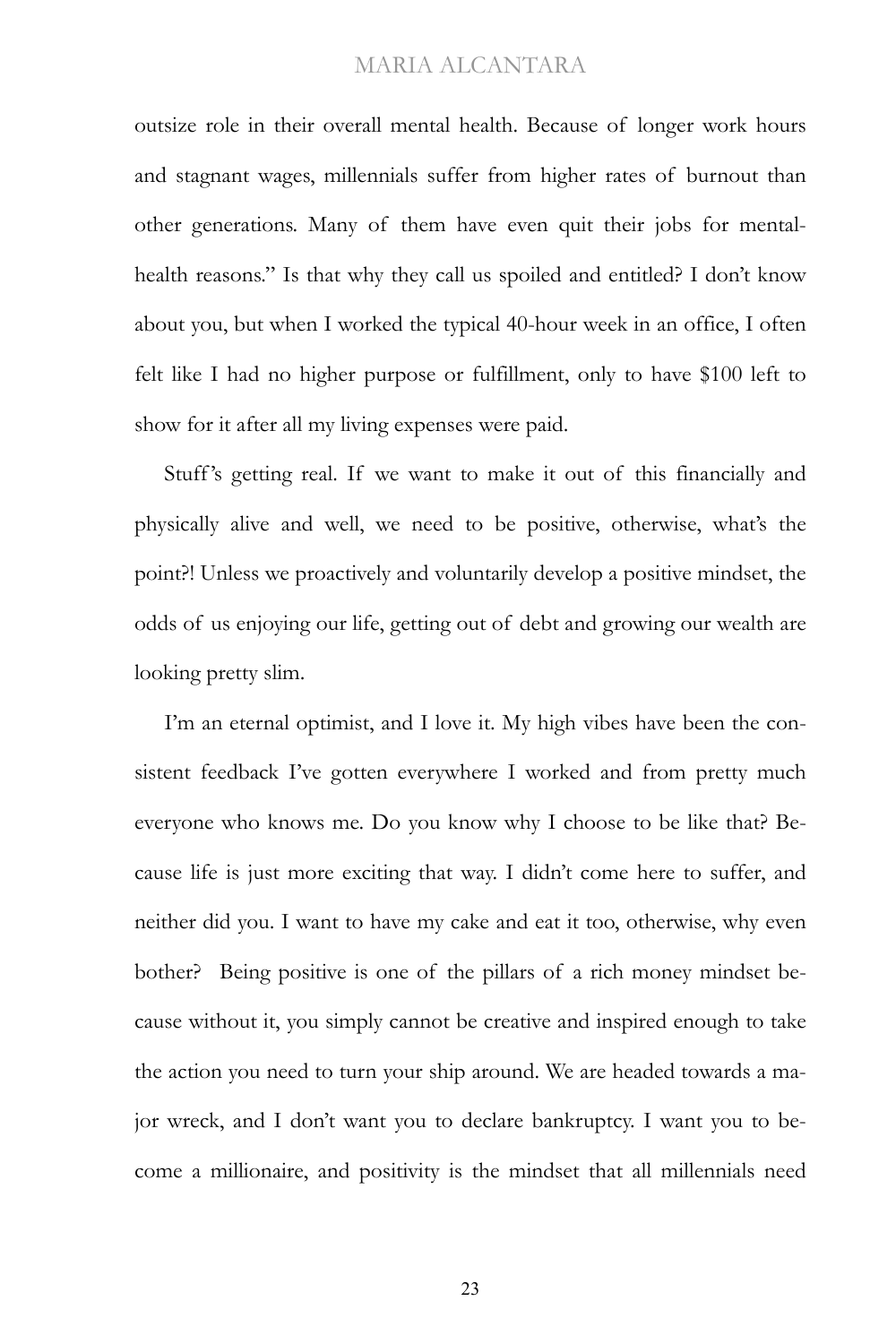right now. In the words of Queen Bey(once)…

"We're smart enough to make these millions, strong enough to bear the children, then get back to business."

#### ABUNDANCE

In the early 2000s, a very strong marketing campaign was created for a movie and a book called "The Secret". It aimed to popularize the law of attraction and that your thoughts shape your reality. Well, this isn't new, and it isn't a secret. This knowledge has been around for thousands of years. Modern society has discredited most of it as hocus pocus, but science and research led by incredible people like neuroscientist Dr Joe Dispenza are now on the path to proving that we are the creators of our lives instead of the hopeless victims we thought we were. Quantum science seems to agree that we are essentially made of energy and so is everything else, and energy by its very nature is abundant and infinite since it can morph into anything and everything!

Manifesting money seems to be a huge thing online with millennials these days. Manifestation coaches are popping up everywhere, promising to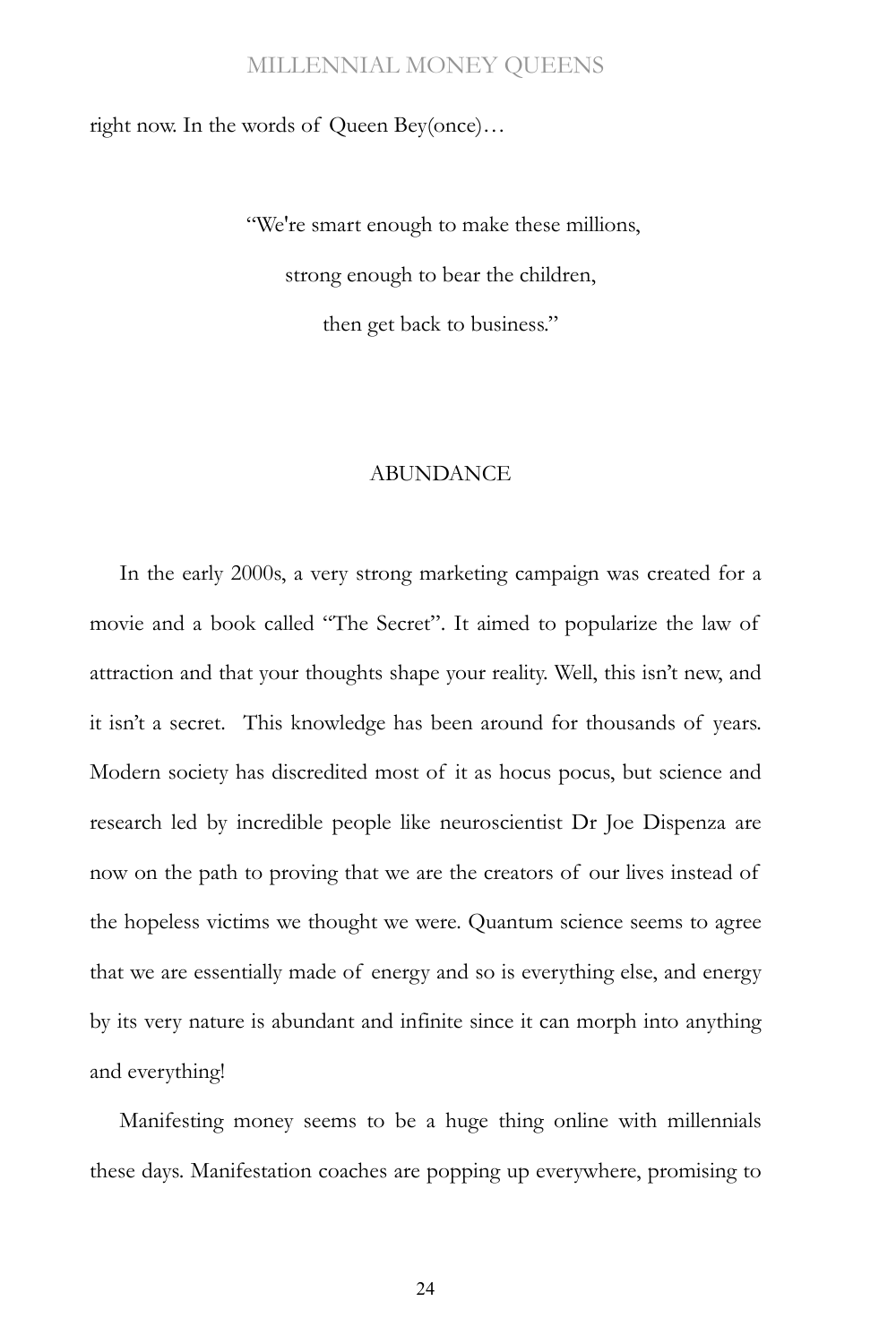teach you how to change your thoughts and your beliefs, and money will just spontaneously manifest in your life. While I am a huge fan of the power of human beings, and I certainly have seen enough research showing how powerful we are and how blocked we are in our minds when it comes to money, you still need to have a plan and take action. That's why my teaching and my philosophy are a blend of money in your mind and money in your world!

The winning team you need to master money is a combination of psychology, personal finance and the pure magic of abundance in life that we honestly cannot fully explain but we can certainly observe and experience.

There's an invisible coherent energy in everything in our world. In 1202, Italian mathematician Leonardo Bonacci published a book called Liber Abaci where he introduced the Hindu-Arabic numeral system to Europe at a time where Roman numerals were still mainly used. This revolutionized banking and accounting. The magic in his work goes far beyond that, Fibonacci describes a naturally occurring sequence of numbers that seem to mathematically describe parts of our world. He found this sequence when trying to figure out the population growth of rabbits. That same sequence has been described in ancient Sanskrit texts and spans across all kinds of things in our world. It is found in the shape of a flower, in fluctuations in the stock market, in a nautilus shell and even in pineapples! The Fibonacci sequence is everywhere in our universe, from how a foetus forms to how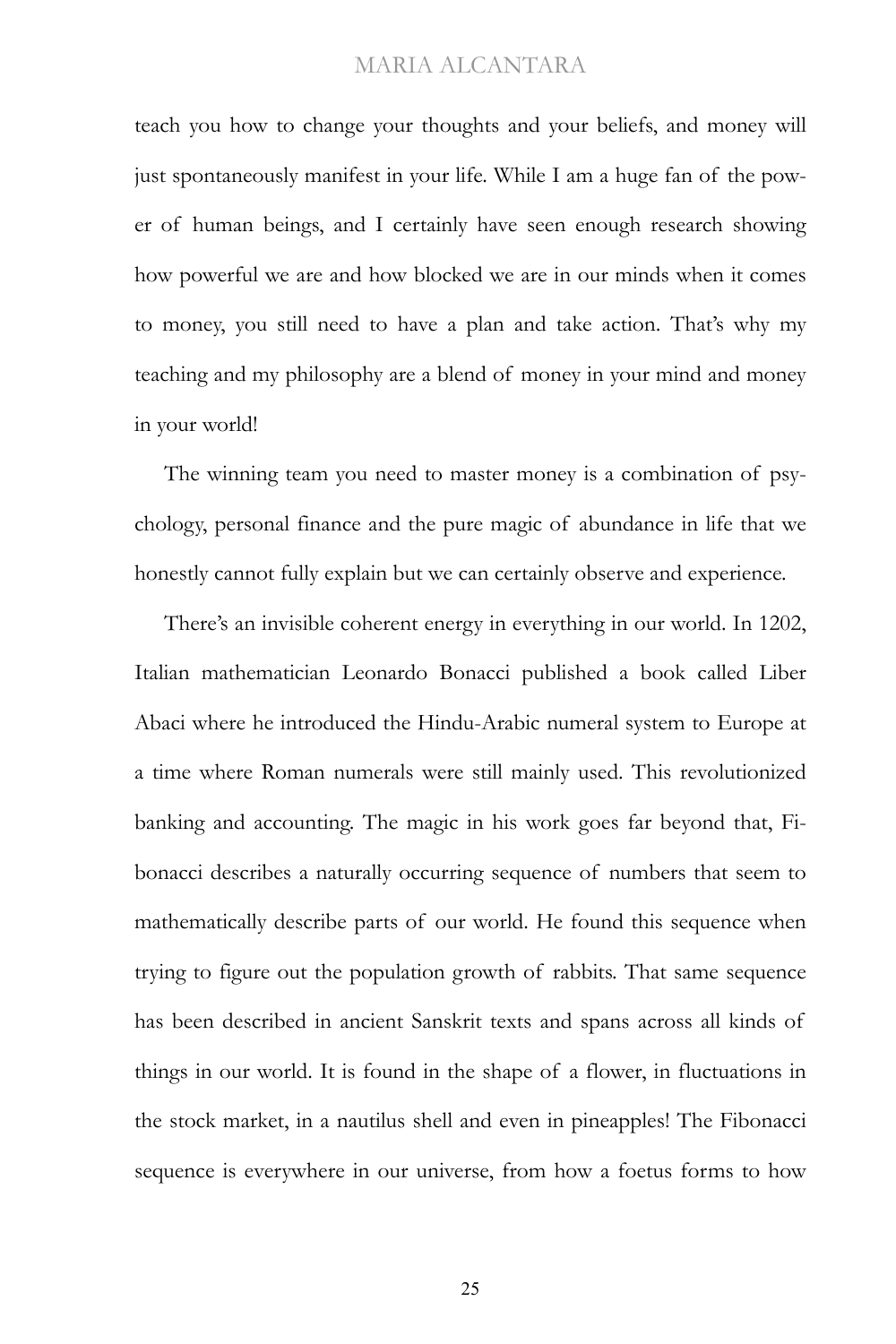galaxies spin. It is the proof of coherent abundance occurring naturally in our world. It is pure expansion. Money grows the same way, whether it is an investment or debt.

I've seen too many people with enough money to theoretically make anyone happy, and yet they were miserable. Why? Because money itself will not buy you happiness, but the lack of it will certainly send anyone into a panic attack. So, let's talk about the concept of true wealth. It is not just money, although it includes money. It is the combination of an abundance of money, health, love, joy, purpose and all other good things in life that bring you up. It is abundance manifested in many forms, which are all interlinked together. It is your birthright to be a part of this universe of true wealth, and it is time for you to accept your divine inheritance!

Make the most of this natural flow that is all around you. The final pillar of the rich money blueprint is abundance. It is feeling and experiencing in your mind, your body and your heart the vibrant, joyful, flowing nature of abundance. Gratitude is the open door to this force. When you are grateful, you welcome the riches and opulence of the universe into your life! No matter how much or how little anyone has, gratitude is the key to experiencing abundance in all its forms and attracting all that you need and desire.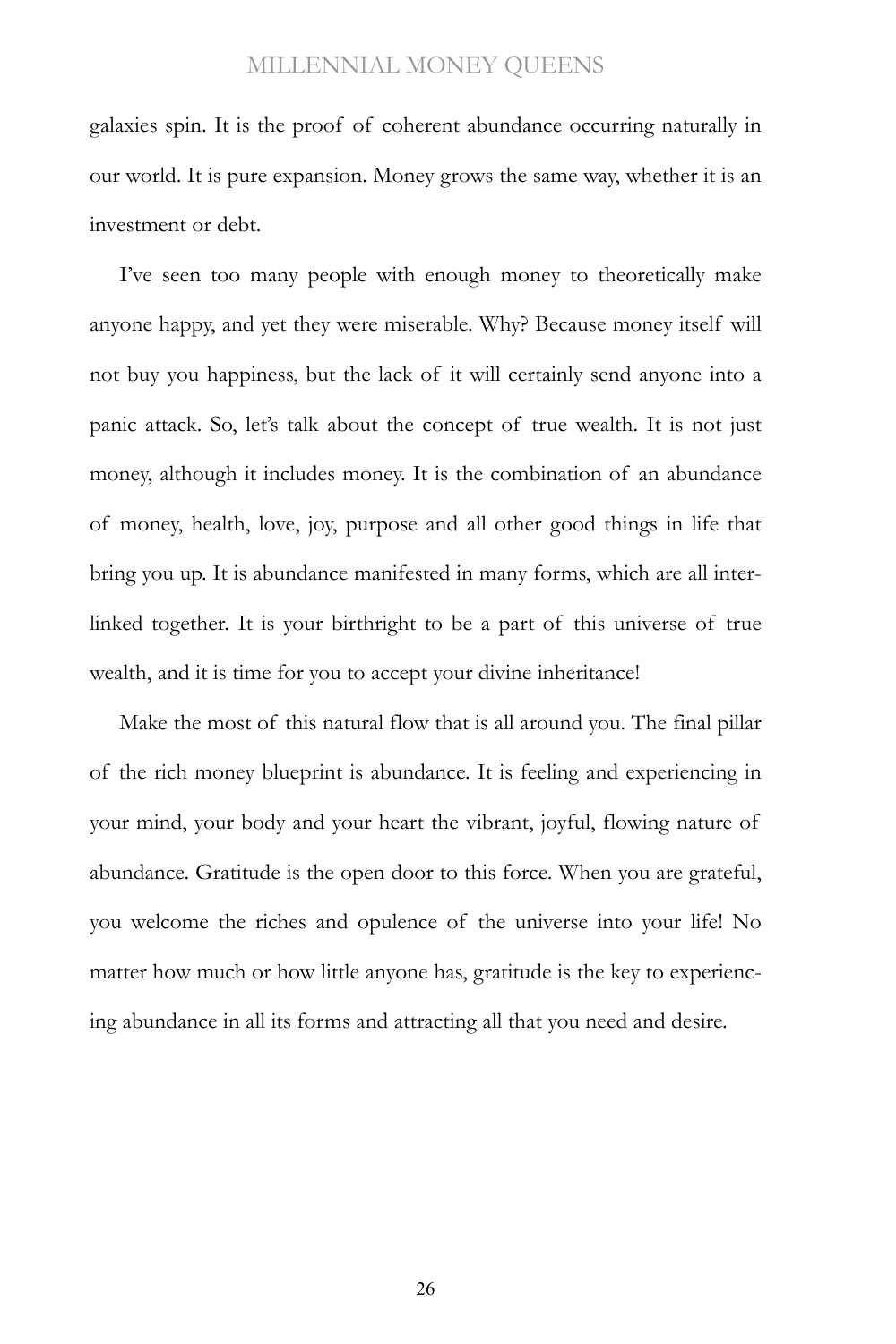*"When you are grateful, fear disappears and abundance appears"*

#### - TONY ROBBINS

#### Entrepreneur

Your brain cannot see lack and abundance simultaneously. When you live in lack, you experience strain financially, emotionally, physically and spiritually. Conversely, when you spend the first few moments of your waking hours in gratitude for being exactly where you are, for all that has brought you here, you position yourself for creativity, joy, inspiration, freedom and abundance, all the ingredients required for financial freedom!

The four mindset pillars of growth, long-term, positivity and abundance are the secret sauce to creating wealth. Without them, no matter what fancy financial tools and techniques you have, you simply cannot experience true wealth. Everything in our world stems first from thought. Repeated thoughts become patterns, and grow into beliefs and blueprints. You now have the most important cornerstone to building your wealthy life, the rich money blueprint.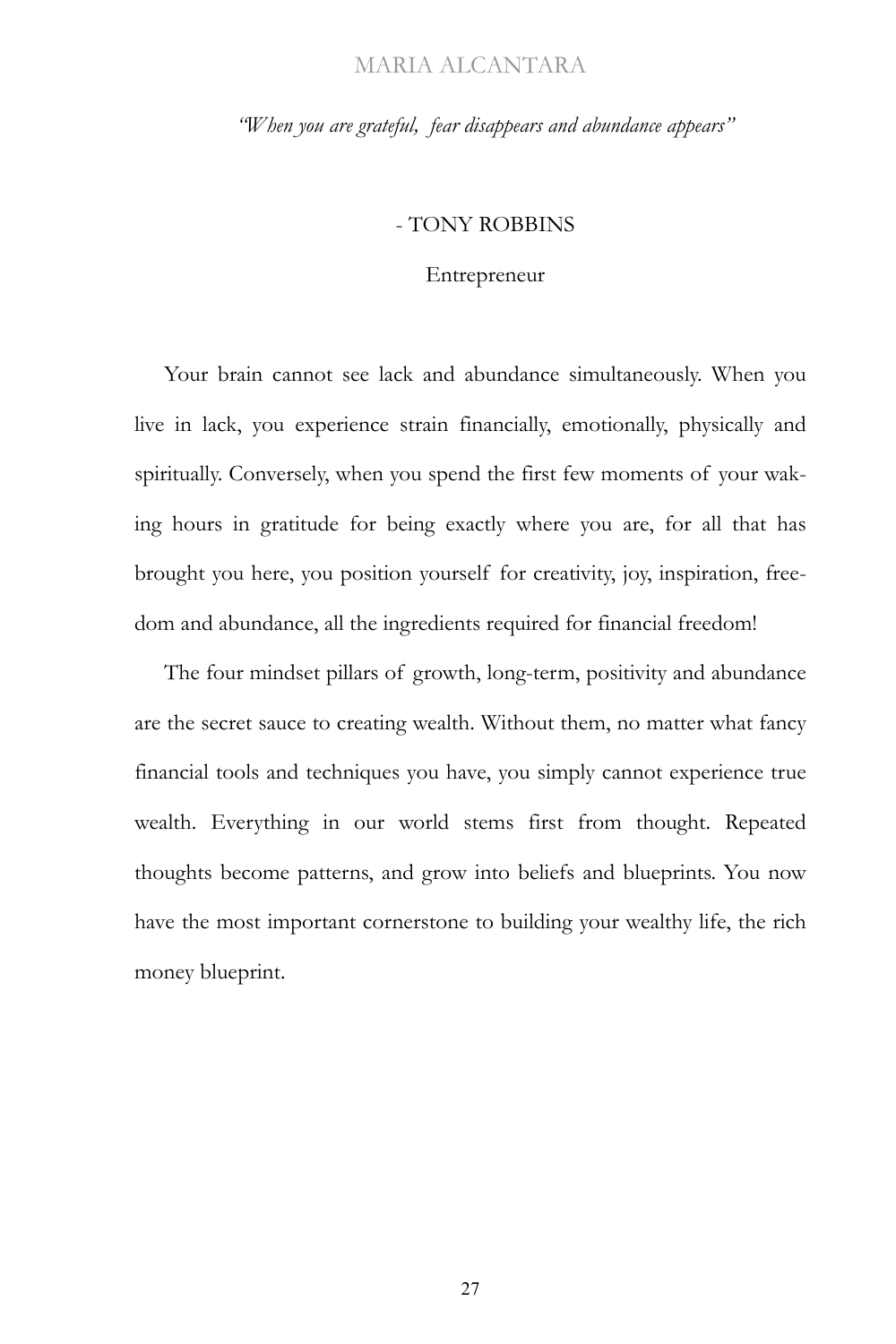## **MONEY QUEEN MOVE**

### EMBODYING THE KNOWLEDGE

The Rich Money Blueprint is the cornerstone of your financial transformation. No matter what winning lotto ticket or stock tip you get, until you embody this knowledge, your unconscious money blocks will continuously play out in your life.

### GROWTH

What is a financial mistake you believe you made and is responsible for your current condition?

\_\_\_\_\_\_\_\_\_\_\_\_\_\_\_\_\_\_\_\_\_\_\_\_\_\_\_\_\_\_\_\_\_\_\_\_\_\_\_\_\_\_\_\_\_\_\_\_\_\_\_\_\_\_\_\_\_\_ \_\_\_\_\_\_\_\_\_\_\_\_\_\_\_\_\_\_\_\_\_\_\_\_\_\_\_\_\_\_\_\_\_\_\_\_\_\_\_\_\_\_\_\_\_\_\_\_\_\_\_\_\_\_\_\_\_\_ \_\_\_\_\_\_\_\_\_\_\_\_\_\_\_\_\_\_\_\_\_\_\_\_\_\_\_\_\_\_\_\_\_\_\_\_\_\_\_\_\_\_\_\_\_\_\_\_\_\_\_\_\_\_\_\_\_\_ \_\_\_\_\_\_\_\_\_\_\_\_\_\_\_\_\_\_\_\_\_\_\_\_\_\_\_\_\_\_\_\_\_\_\_\_\_\_\_\_\_\_\_\_\_\_\_\_\_\_\_\_\_\_\_\_\_\_ \_\_\_\_\_\_\_\_\_\_\_\_\_\_\_\_\_\_\_\_\_\_\_\_\_\_\_\_\_\_\_\_\_\_\_\_\_\_\_\_\_\_\_\_\_\_\_\_\_\_\_\_\_\_\_\_\_\_ \_\_\_\_\_\_\_\_\_\_\_\_\_\_\_\_\_\_\_\_\_\_\_\_\_\_\_\_\_\_\_\_\_\_\_\_\_\_\_\_\_\_\_\_\_\_\_\_\_\_\_\_\_\_\_\_\_\_ \_\_\_\_\_\_\_\_\_\_\_\_\_\_\_\_\_\_\_\_\_\_\_\_\_\_\_\_\_\_\_\_\_\_\_\_\_\_\_\_\_\_\_\_\_\_\_\_\_\_\_\_\_\_\_\_\_\_ \_\_\_\_\_\_\_\_\_\_\_\_\_\_\_\_\_\_\_\_\_\_\_\_\_\_\_\_\_\_\_\_\_\_\_\_\_\_\_\_\_\_\_\_\_\_\_\_\_\_\_\_\_\_\_\_\_\_ \_\_\_\_\_\_\_\_\_\_\_\_\_\_\_\_\_\_\_\_\_\_\_\_\_\_\_\_\_\_\_\_\_\_\_\_\_\_\_\_\_\_\_\_\_\_\_\_\_\_\_\_\_\_\_\_\_\_ \_\_\_\_\_\_\_\_\_\_\_\_\_\_\_\_\_\_\_\_\_\_\_\_\_\_\_\_\_\_\_\_\_\_\_\_\_\_\_\_\_\_\_\_\_\_\_\_\_\_\_\_\_\_\_\_\_\_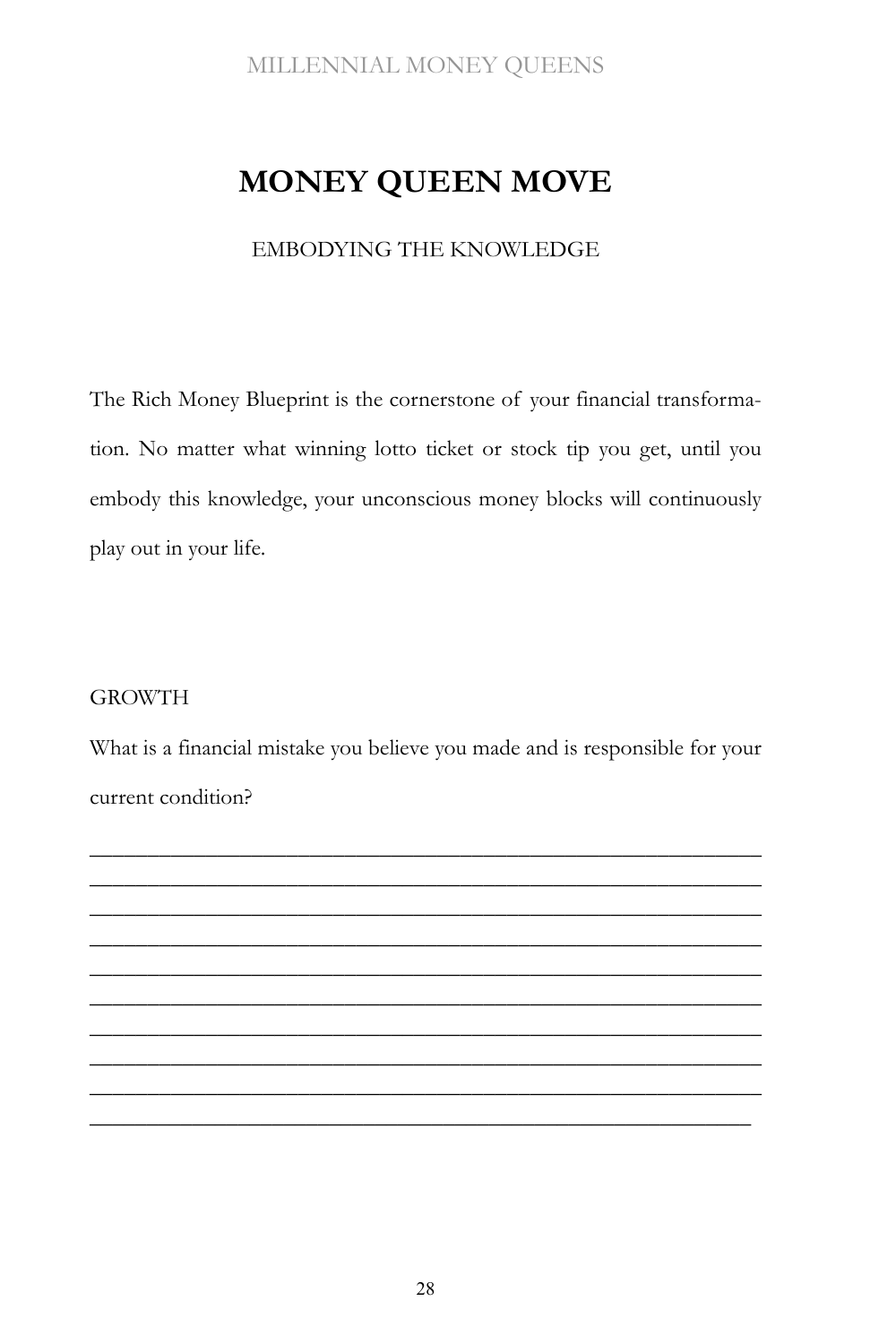Reformulate this to show yourself that your story doesn't end here, this is just a chapter in your life. Whatever mistake you believe you have made serves the higher purpose of helping you become a millennial money queen. Learn from it and continue growing your wealth!

**LONG-TERM** 

Where do you see yourself in the next 10, 20 and 30 years? What financial, professional and life goals do you want to accomplish?

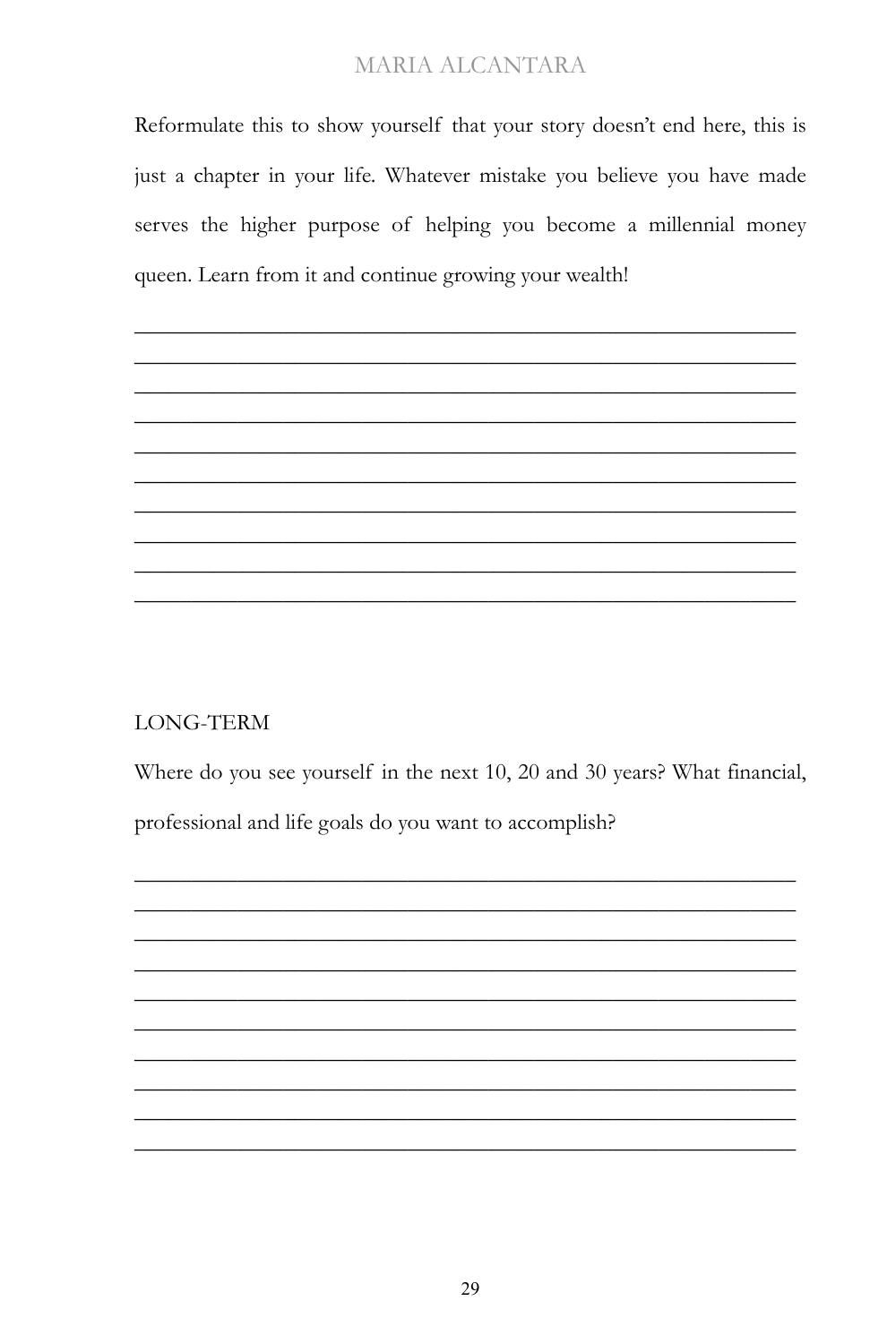### **POSITIVITY**

What is the most uplifting thing in your life right now? What makes you feel

your best?

### **ABUNDANCE**

What are you most grateful for in your life? What do you wish to have more

of in your life?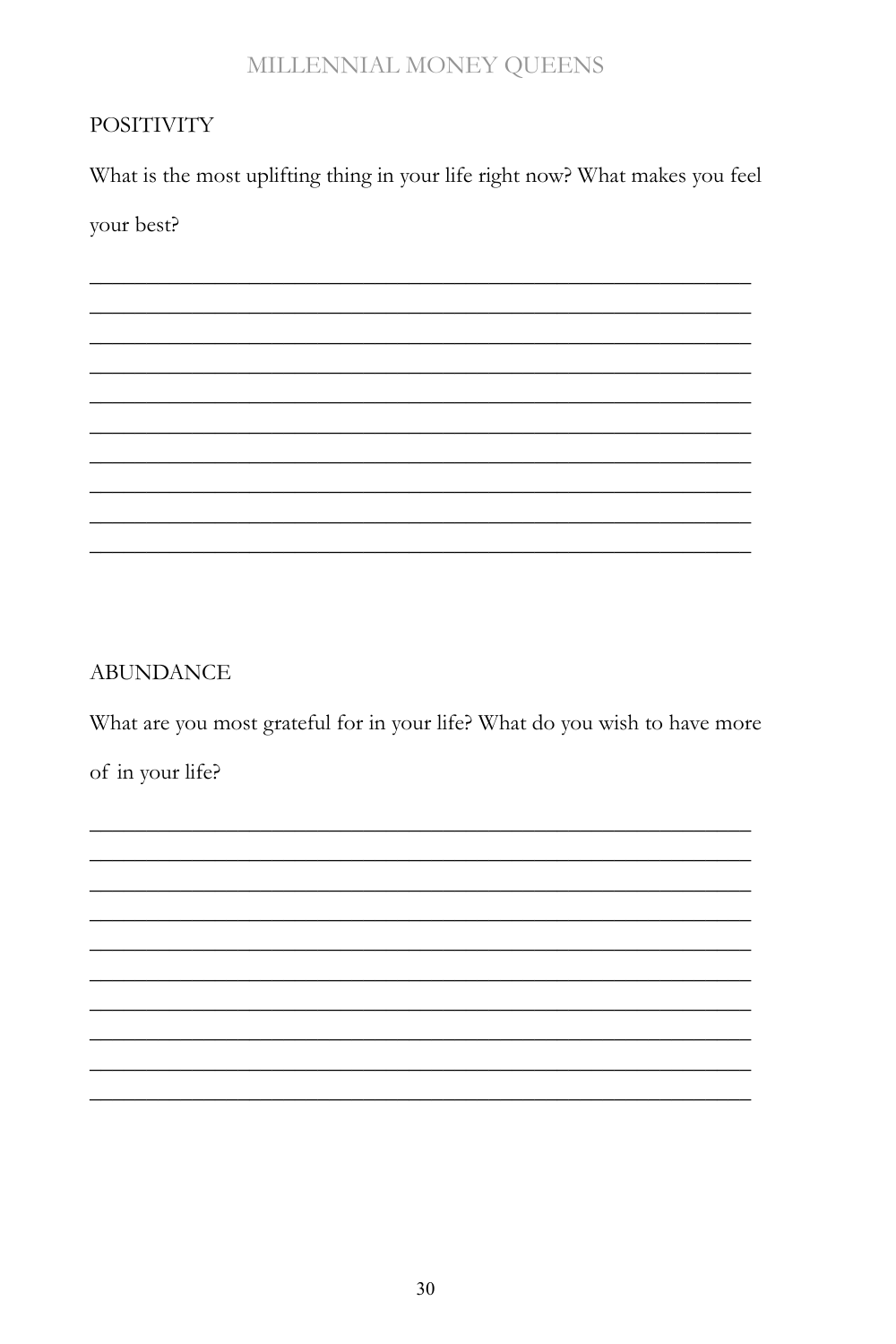### **Daily Gratitude and Abundance Practice**

Every morning, before you get out of bed, begin your day with gratitude for being here, for waking up, for that day you are about to live. Continue listing all the things you are grateful for like the bed you slept in, the house that shelters you, the shower that will cleanse, warm and comfort you, the breakfast that will energize you.

Keep going and list all the people, situations, events and things you are grateful for.

Everything in your life has the purpose of serving you to reach your highest level. Those challenges we so easily condemn are actually great opportunities for transformation and growth.

So yes, be grateful even for the hardship, because one day you will see what an important role it played in your journey towards greatness, mastery and abundance!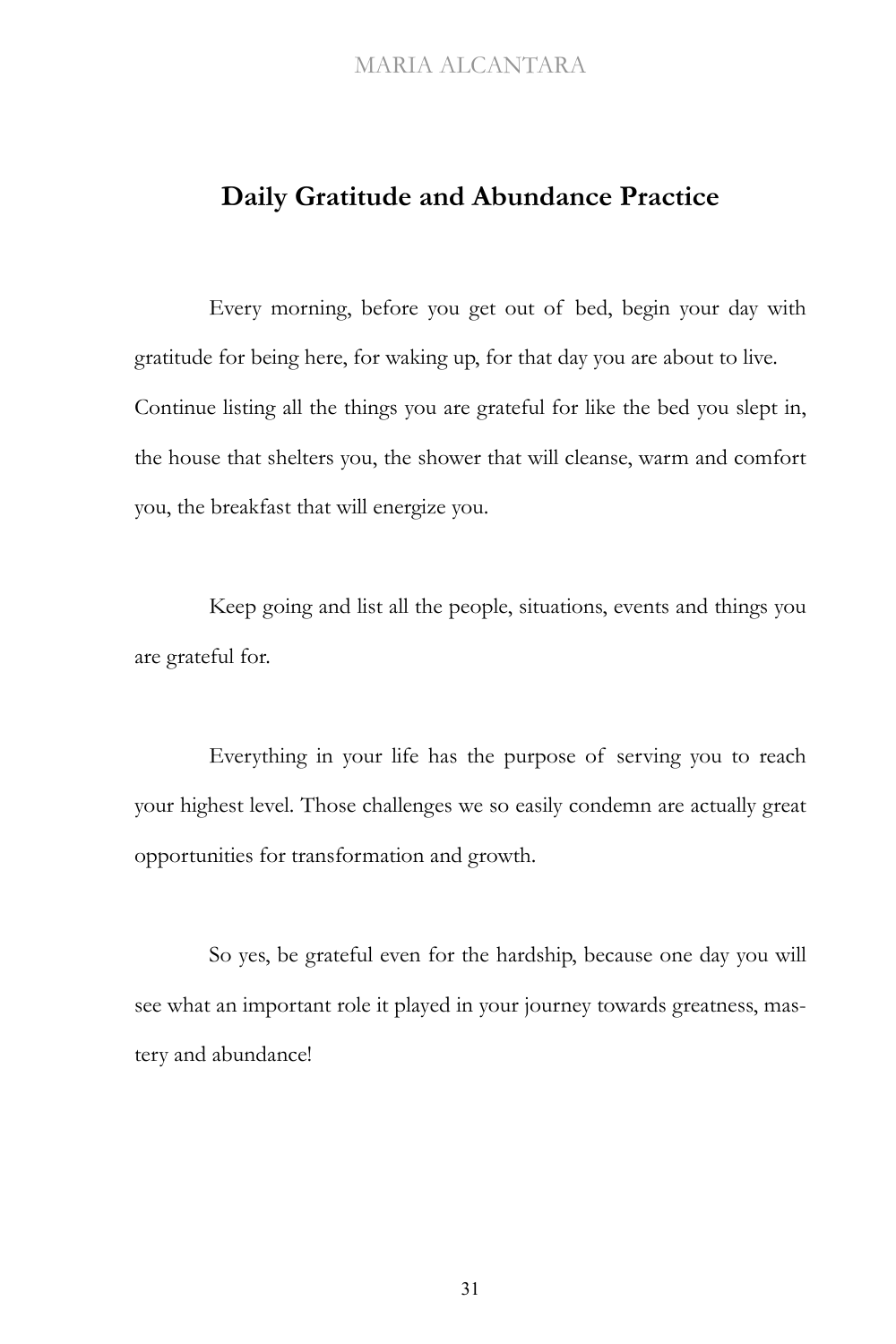

# CHAPTER 3 **DISSOLVING MONEY BLOCKS**

*"You must begin to understand, therefore, that the present state of your bank account, your sales, your health, your social life, your position at work, etc, is nothing more than the physical manifestation of your previous thinking."*

#### - BOB PROCTOR

### Author

So, now you know all about the rich money blueprint. It's based on growth, positivity, long-term thinking, and abundance. Sounds easy, right? Except you've still got voices in your head telling you it's not that easy, or asking whether you can really do this. Ah, dear old money blocks, let's blast right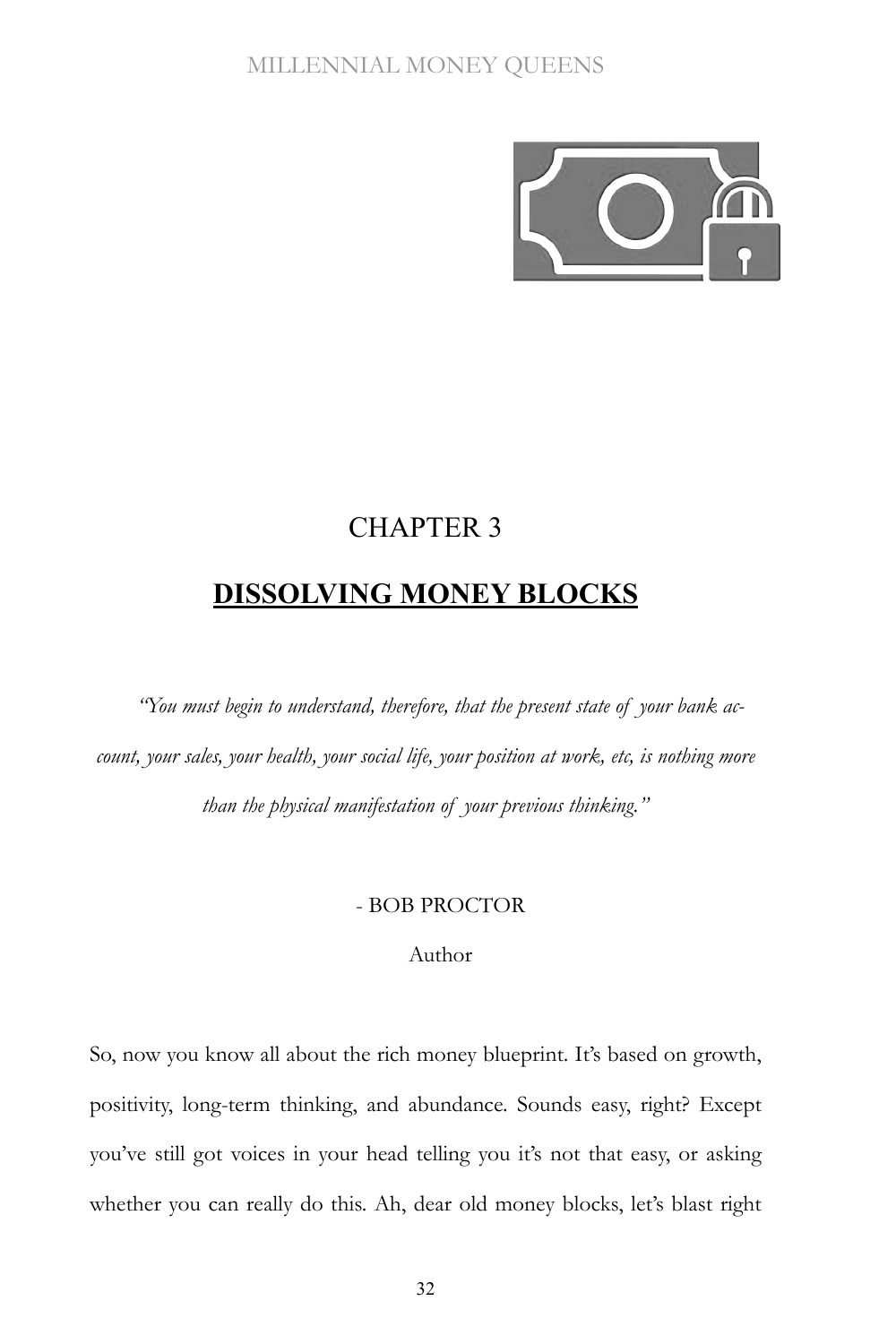through them and free you from the shackles of financial victimhood.

I came across the notion of money blocks when I first embarked on my epic quest to master money. Have you ever felt frustrated about money? It's kind of like doing your best and following the plan laid out by society, only to find that you're not really getting ahead in life. You can't afford the things you want. It's not that you're lazy and entitled, you work for it! Yet somehow, big scores just never really pan out. I watched many family members and friends work unbelievably hard and have nothing to show for it. "Do they have money blocks too?" I kept wondering.

I've seen a lot of people follow sound financial advice but never accumulate money and wealth. I mean true wealth, money in the bank and an ecstatic state of mind, living their best life. Let's be real, if you've got millions but are miserable, there's still something quite wrong. Somehow, a lot of people who play by typical financial rules aren't always lucky. While others can drop out of school, seem like an outcast for years while working on their own projects and then make millions unconventionally like singing about alcohol, girls and cars. What a freaking conundrum that is.

### THE OTHER SIDE OF MONEY

This led me to examine the esoteric side of money. Money blocks kept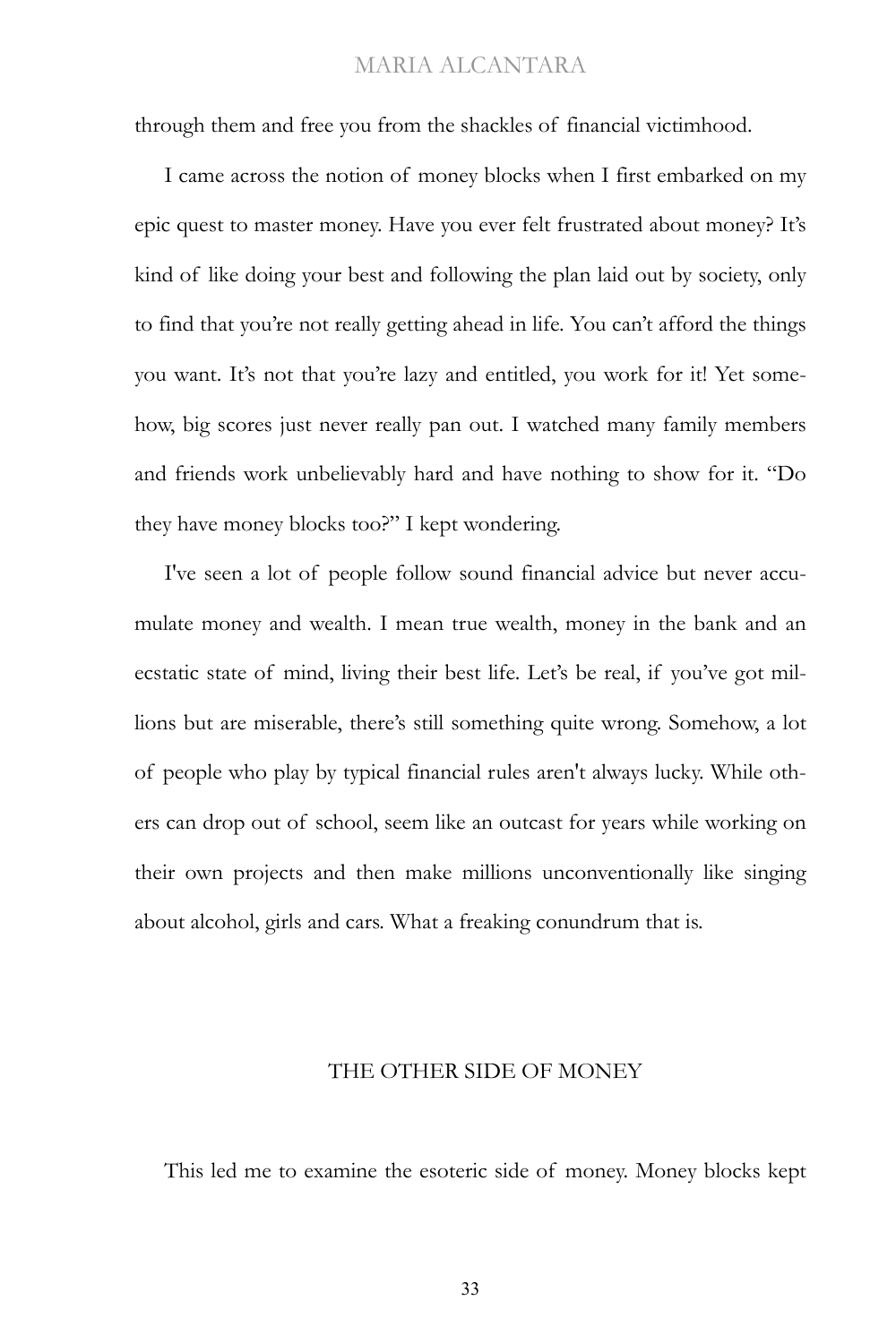coming up in my research! You see, I followed the plan. I went to school and got the promised land job yet I was not able to live the lifestyle I desired, with freedom to control my time and a level of income that met my desires. Then it hit me like a ton of bricks! "Money is the root of all evil". Have you ever heard that saying? It is the source code money block for humanity. The moment I started paying attention to all the judgement, fear, guilt and shame teachings most of us absorb as young children, it became crystal clear that I indeed was filled with money blocks.

Whether we like it or not, most of us have been exposed to these money blocks. Messages like "rich people are greedy, money is difficult to earn, there's not enough money for everyone" have been present in our communities, our media and even our dinner table and have been influencing our personal relationship with money.

What did you hear as a child that is still buried deep inside of you and keeping wealth from you? What emotions do you associate with money? Emotions are simply energy in motion, some energies attract while others repel. How you feel about money is important because emotions and their associated habitual thought patterns are the building blocks of limiting beliefs. Those limiting beliefs make up a poor money blueprint and keep you trapped in financial hardship. Essentially, they all mean one thing, you don't think you can have enough money to fully relax. No matter how much you save, budget or attempt to increase your income, money doesn't easily flow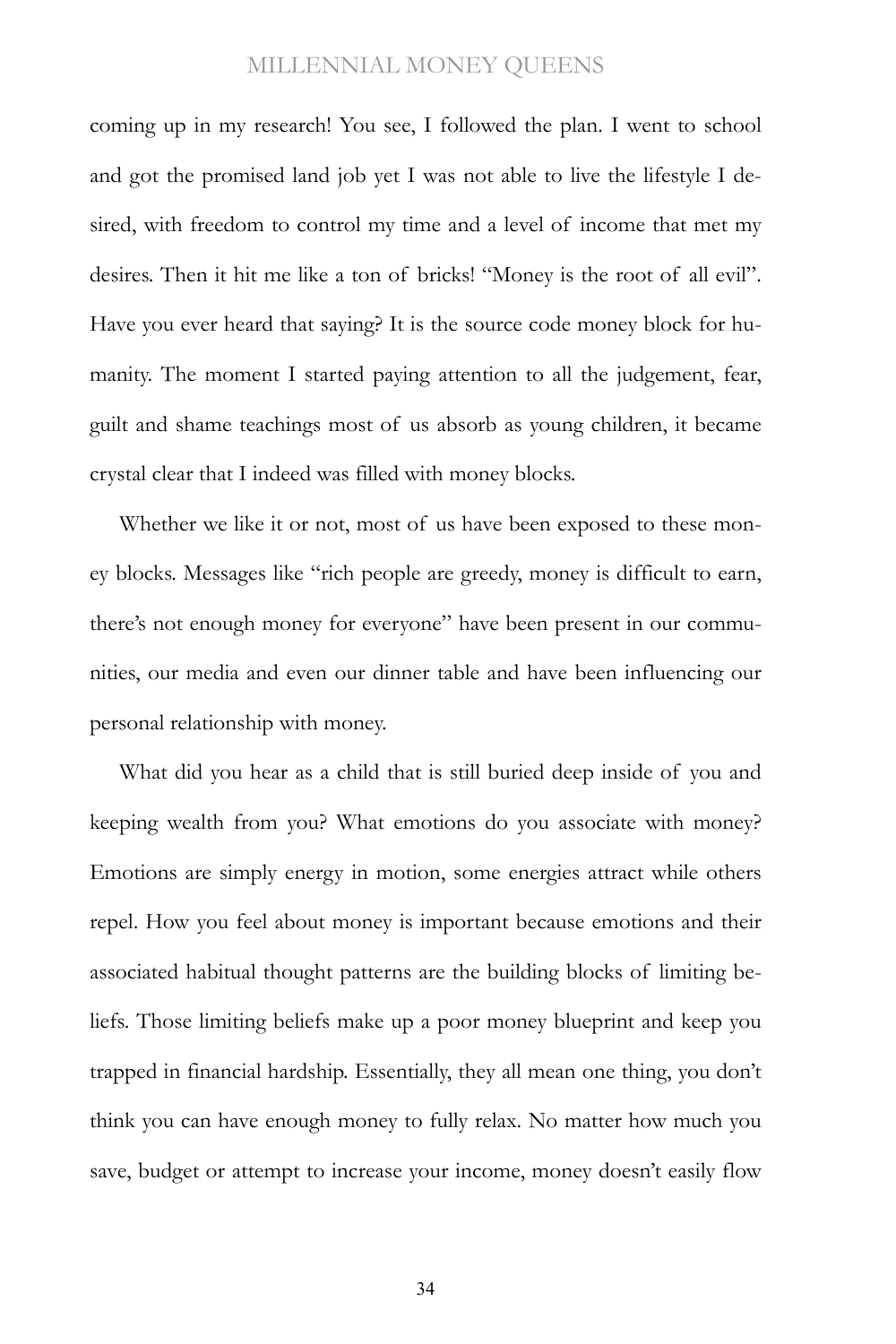into your hands.

The uncomfortable reality is that, up until recently, people never even questioned limiting beliefs about money and ensuing blocks. That's why we have generational money block baggage. Generation after generation, children kept learning that there wasn't enough money and that money was really hard to come by. With all due respect to our collective ancestors, we understand that their struggle was real, but this is our time to shine! Unless you actively banish those money blocks and replace them with the empowering rich money blueprint, you will continue to struggle with money.

#### HERE'S ANOTHER MONEY SECRET

Spending excessive time and energy on money blocks becomes counterproductive, neuroscientifically speaking. "Neurons that fire together, wire together", so too much focus on blocks may just end up reinforcing them, and it easily ends up turning into a victim party and a blame game. We don't have time for that anymore; we need to get our act together if we want to change our situation. Our time is better spent on overcoming them. Realize they are there, realize you inherited them, and then move on to installing your rich blueprint.

Most beliefs about money you've accepted come from your family story.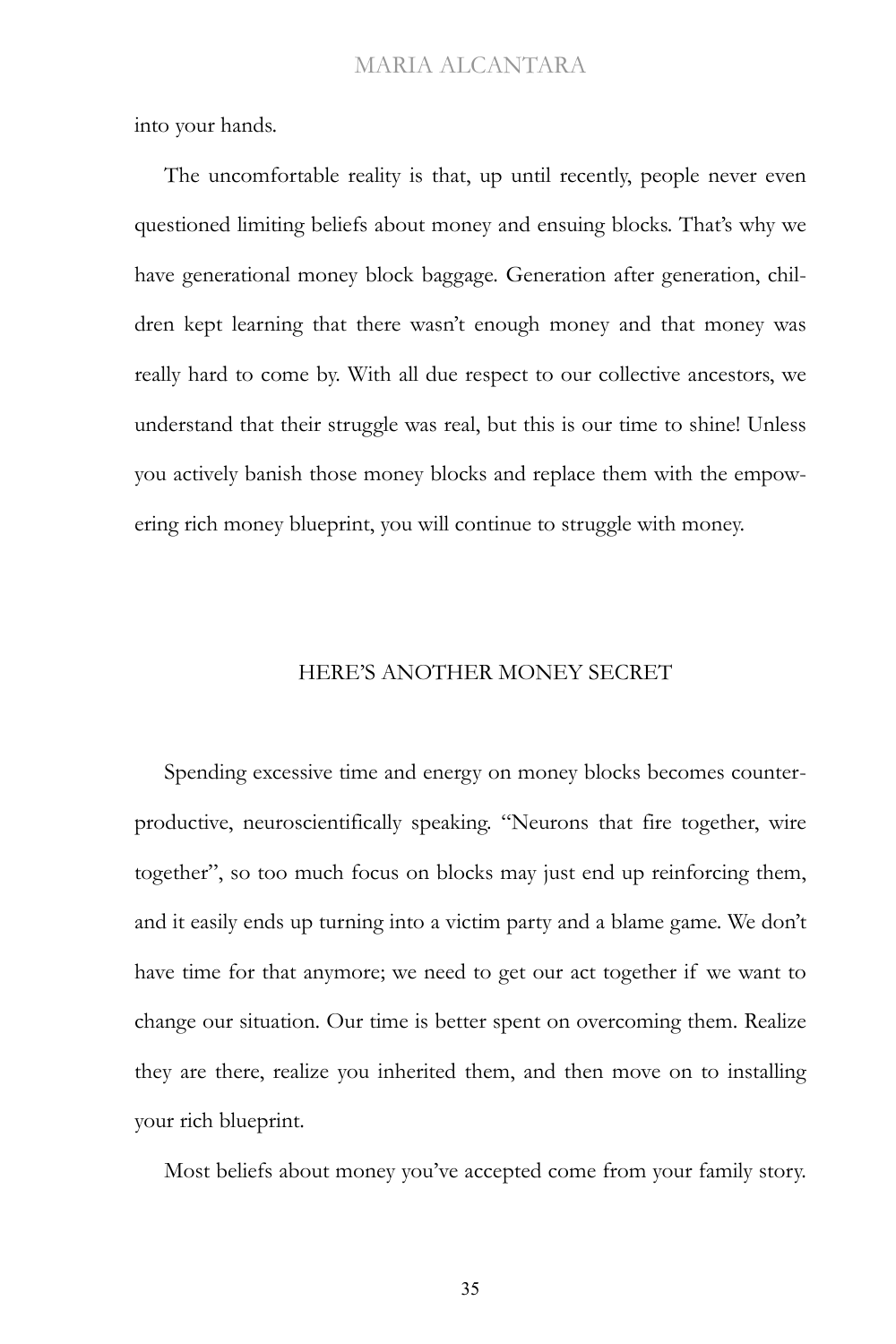It starts off with first-hand experiences as you watched how your parents handled money when you were a kid. Did they talk about money positively or was it a source of arguing and stress? That was your introduction to money. Now, remember, beliefs are passed down. So your parents also learned from their parents and so on. That's exactly how the blueprints get stuck in families and how they become inheritances. Every once in a while, a rebel comes up! They decide to try something different than what their parents taught them and lo and behold, they alter the blueprint! This is you now! It's your turn to alter your blueprint and change the destiny of your lineage! How exciting!

So, let's bust this simply and clearly: you are not anyone's minion. It's time to grow up and take responsibility for our money and our lives. If you want to make a decent income and live comfortably, it's up to you to do that, not your parents, not your spouse, not your employer. It's all on you, baby, and that's a good thing! You are not a worker drone, you are entirely capable of creating independent income while travelling the world, if that's what you want. You just don't know how yet, and that is exactly what you are learning in this book. You are learning the life-changing mindset and financial tools to break free from a suffocating lifestyle of meaningless work and an uninspiring amount of income and instead to create a life of joy, freedom and abundance. About time, right?

Remove these blocks in your head by understanding that in whatever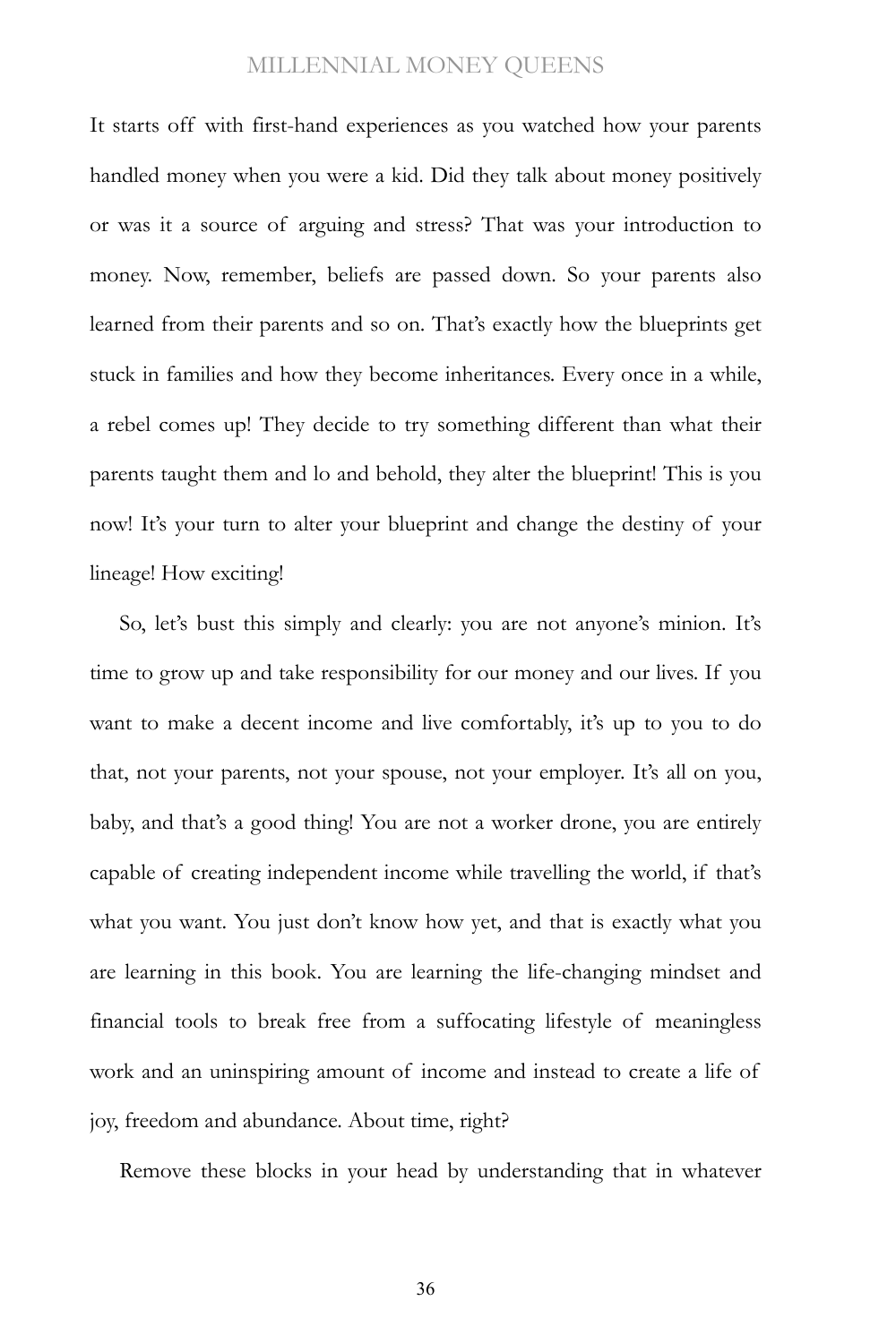form they come to you, this is simply an inheritance. It's not who you are. It's time to say, "Thanks, but no, thanks!" Create the vision for what you want, dismiss the constant "not enough" thought loops and then get to work! Your debt won't pay itself off, and your millions won't appear overnight because you thought about it. Sure, thinking about it is part of the process, but bringing something into our reality takes focus and dedicated action. Not just thought or just hard work, but a harmonious blend of both.

#### THE MIRAGE

These blocks feel very real for two reasons. Firstly, because they are actual neurological patterns in your brain. Secondly, because they are way below your level of awareness, deep in your subconscious. So, are we doomed? Not at all, it's all a matter of learning how to shift this, and here's how.

Neuroscientifically speaking, affirmations rewire your brain, so this is something we all need to be doing daily! Your subconscious mind also speaks in images, so when you visualize, you are actively overriding the blocks and replacing them with what you actually want to experience.

The only problem is that when we use affirmations and visualizations,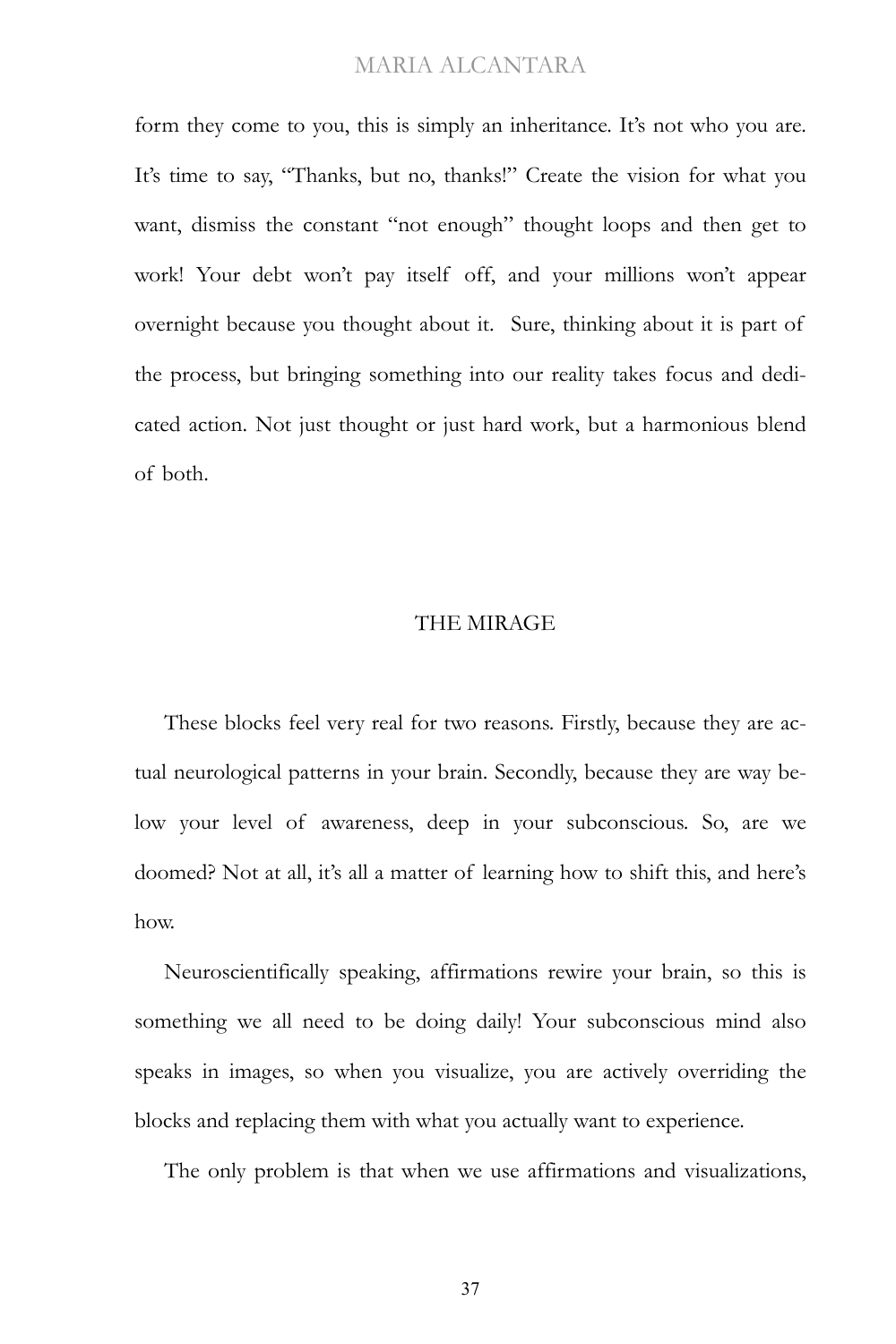we tend to not believe them, which drains away all your power in using these life-changing tools! Why do we not believe? Because we don't understand them. Our conscious mind is saying, "This is B.S., no matter how many times I repeat 'I am a millionaire', it doesn't make it any more true". Makes sense, it's not by lying to yourself that you will create the life of your dreams. Yet, there is another perspective which is far more helpful.

#### HERE'S THE DEAL

Affirmations and visualizations are projections for what you want to bring into your life, not a narration of the past! But that's not the way most people see it, so that's why it doesn't work for most people. Then you hear stories of big names like Will Smith, Jim Carey, Oprah Winfrey, Tony Robbins, Jay-Z, Lady Gaga, Arnold Schwarzenegger, Denzel Washington, Kanye West, LMFAO, Russel Brand, Conor Mcgregor, need more? Beyonce, Katy Perry, Idris Elba and many others all support that imagining their success was key to achieving it. Good enough for them should be good enough for all of us, no? Meek Mill says it best:

> ["Laws of attraction, you just think I'm rappin',](https://genius.com/19011592/Meek-mill-believe/Laws-of-attraction-you-just-think-im-rappin-im-just-puttin-out-the-energy-so-i-can-grab-it-everything-thats-in-my-memory-that-i-imagined-its-finally-here-hundred-million-in-a-year) [I'm just puttin' out the energy so I can grab it,](https://genius.com/19011592/Meek-mill-believe/Laws-of-attraction-you-just-think-im-rappin-im-just-puttin-out-the-energy-so-i-can-grab-it-everything-thats-in-my-memory-that-i-imagined-its-finally-here-hundred-million-in-a-year)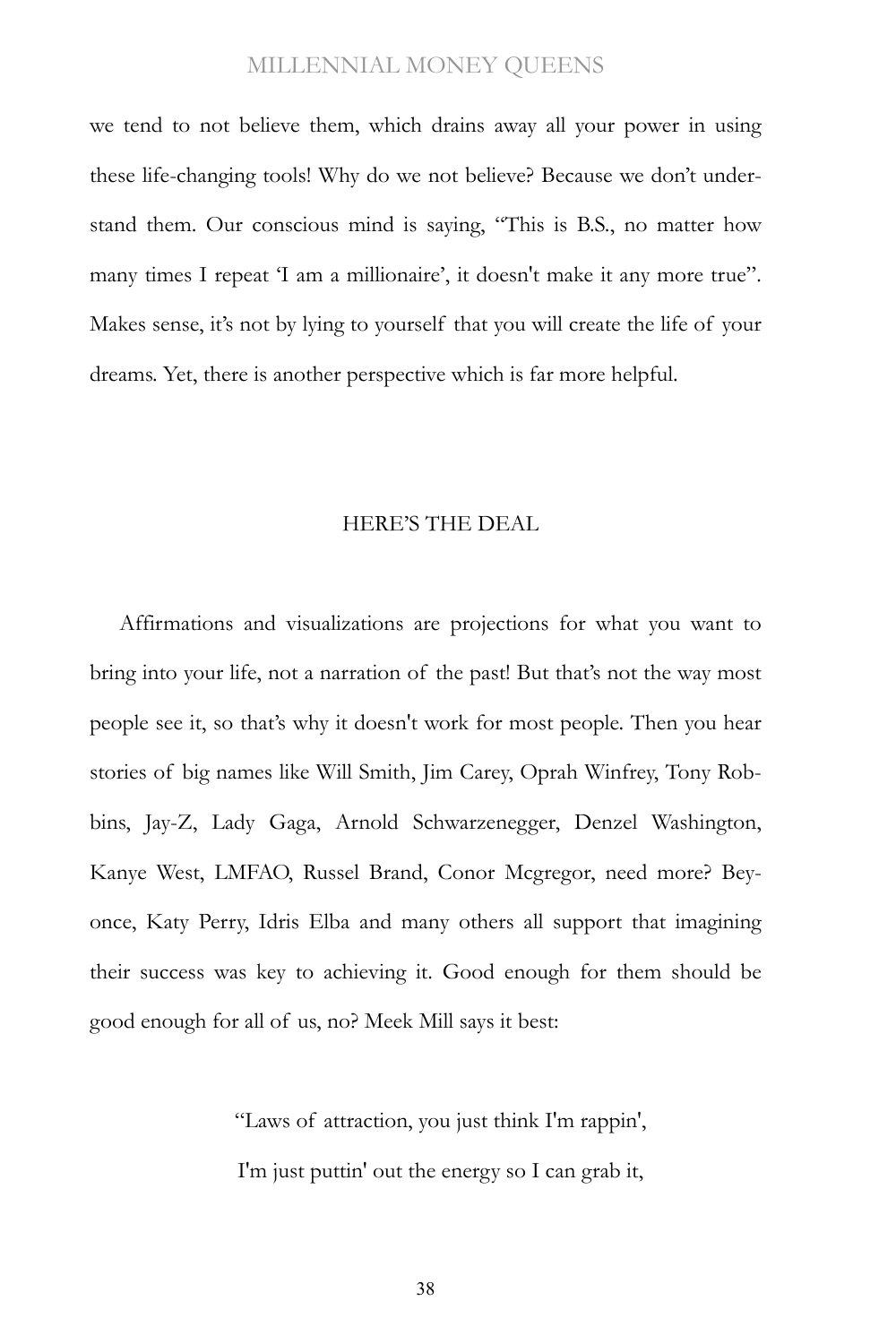[Everything that's in my memory that I imagined,](https://genius.com/19011592/Meek-mill-believe/Laws-of-attraction-you-just-think-im-rappin-im-just-puttin-out-the-energy-so-i-can-grab-it-everything-thats-in-my-memory-that-i-imagined-its-finally-here-hundred-million-in-a-year)

[It's finally here, hundred million in a year"](https://genius.com/19011592/Meek-mill-believe/Laws-of-attraction-you-just-think-im-rappin-im-just-puttin-out-the-energy-so-i-can-grab-it-everything-thats-in-my-memory-that-i-imagined-its-finally-here-hundred-million-in-a-year)

Cheers to hundred-million-dollar years for all of us!

Each and every one of us has the power to make our dreams our reality. It all depends on you believing you can do it and then taking the necessary action. "I AM" are the most powerful words you can say to yourself. They go right into the core of your being and your perception of your identity. They signal to your brain to hardcode whatever follows, because to you, that is who you are.

Speaking of identity, that's also why change can be so hard sometimes. The mind makes interesting associations between our beliefs and our perception of ourselves. We unconsciously hang so tight to these perceptions that our mind fears losing something of value when change comes up. It even fears losing itself! All this is happening deep in your mind, way below your awareness.

You now know that affirmations actively wire your brain. Their correct use is as projections for what you want to experience. There are parts of your brain dedicated to listening to your wishes and then to help you achieve it! Your reticular activating system (RAS) will either filter out unimportant things or highlight very important things. This is like noticing your new car everywhere on the road, or seeing pregnant women everywhere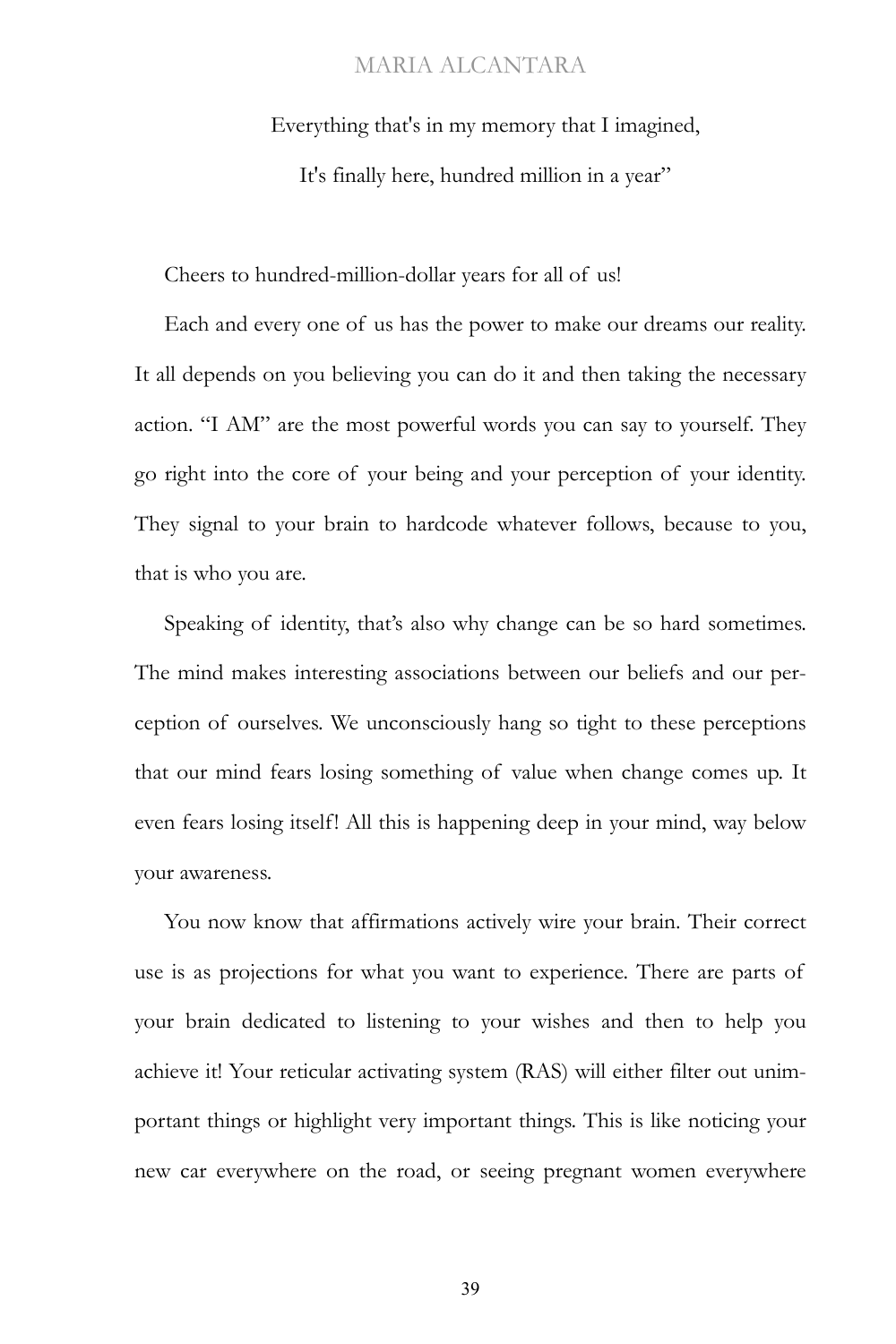when you are also pregnant. Things that were almost invisible before because the RAS was filtering it out suddenly seem to be everywhere once it becomes important to you because the RAS is highlighting it instead. Pretty amazing, right?

You can control that with the simple command "I AM". Whenever you say, "I am", follow it only with something that is very important to you and that you want to experience, like, "I am wealthy, I am financially free, I am a millennial money queen!" Use these words wisely, darling, they are very powerful! Your RAS will be programmed to highlight things to you that relate to being financially free, like a new business opportunity. It truly works like magic!

The truth is that opportunities are always all around us. When we live our lives with our inherited money blocks, we filter out these life-changing possibilities. We have thoughts like "I'm not smart enough to start my dream business, I'm not good with money, I'll never get out of debt". These thoughts only feed the limiting beliefs and strengthen the money blocks. When you allow yourself to suspend these limiting beliefs and try living another way, you'll be amazed at the results! Millennial money queens are not always born confident, money-smart and business-savvy, they become like that after a single moment's choice, a decision to let go of what they believed so far and allow life to surprise them.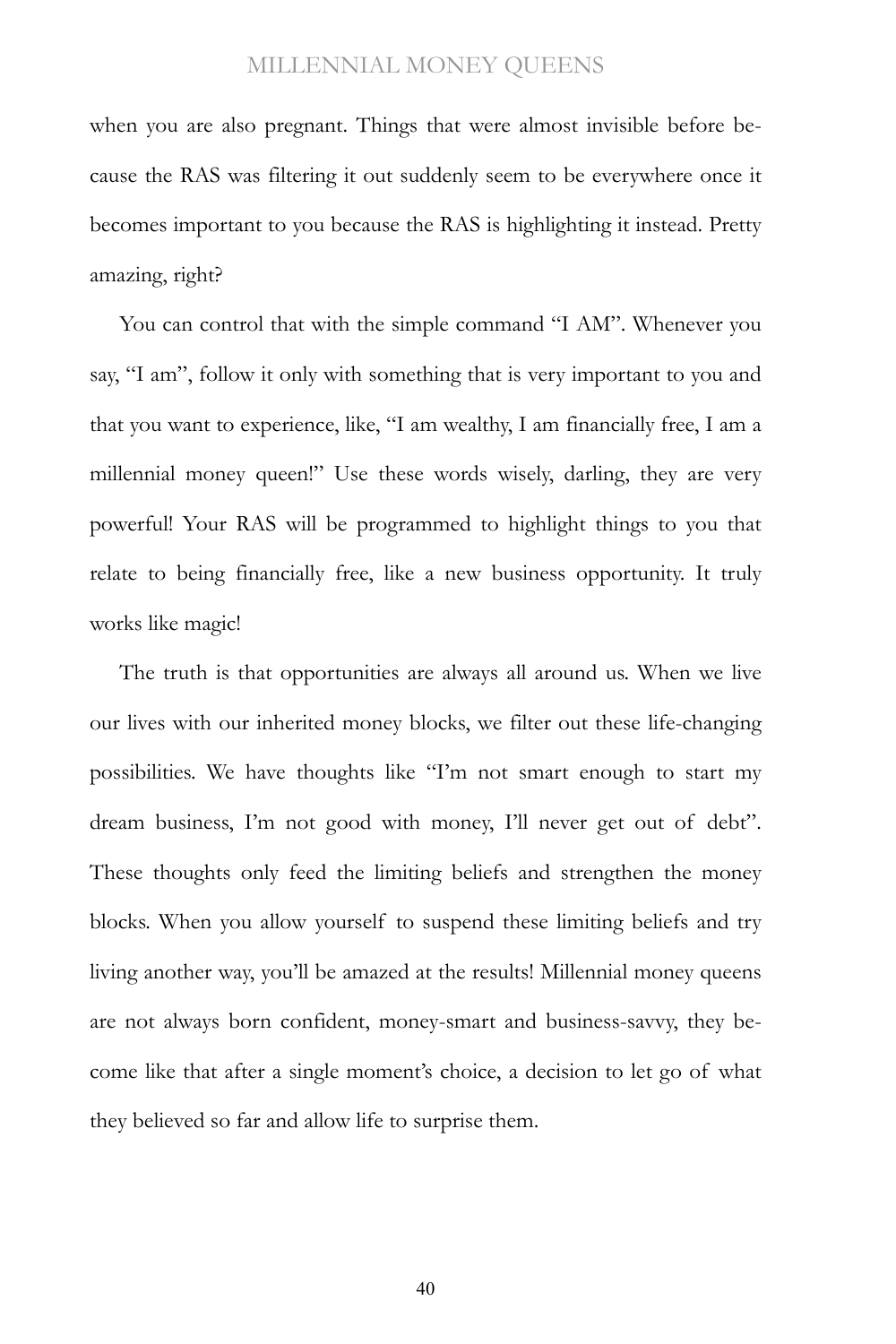*"We need to get women to the point where they aren't apologizing. It's time to take ownership in our success"*

### - TORY BURCH

### Designer and Businesswoman

Limiting beliefs about yourself and money act like bricks on a wall. That wall blocks all the natural flow of abundance that is always all around, hence the term money blocks. You'll get to practice this in today's money queen move with a guided meditation that has changed the game for me. Beware, for miracles may occur! You will be speaking directly to your subconscious mind and giving it an alternate reality of your relationship to money.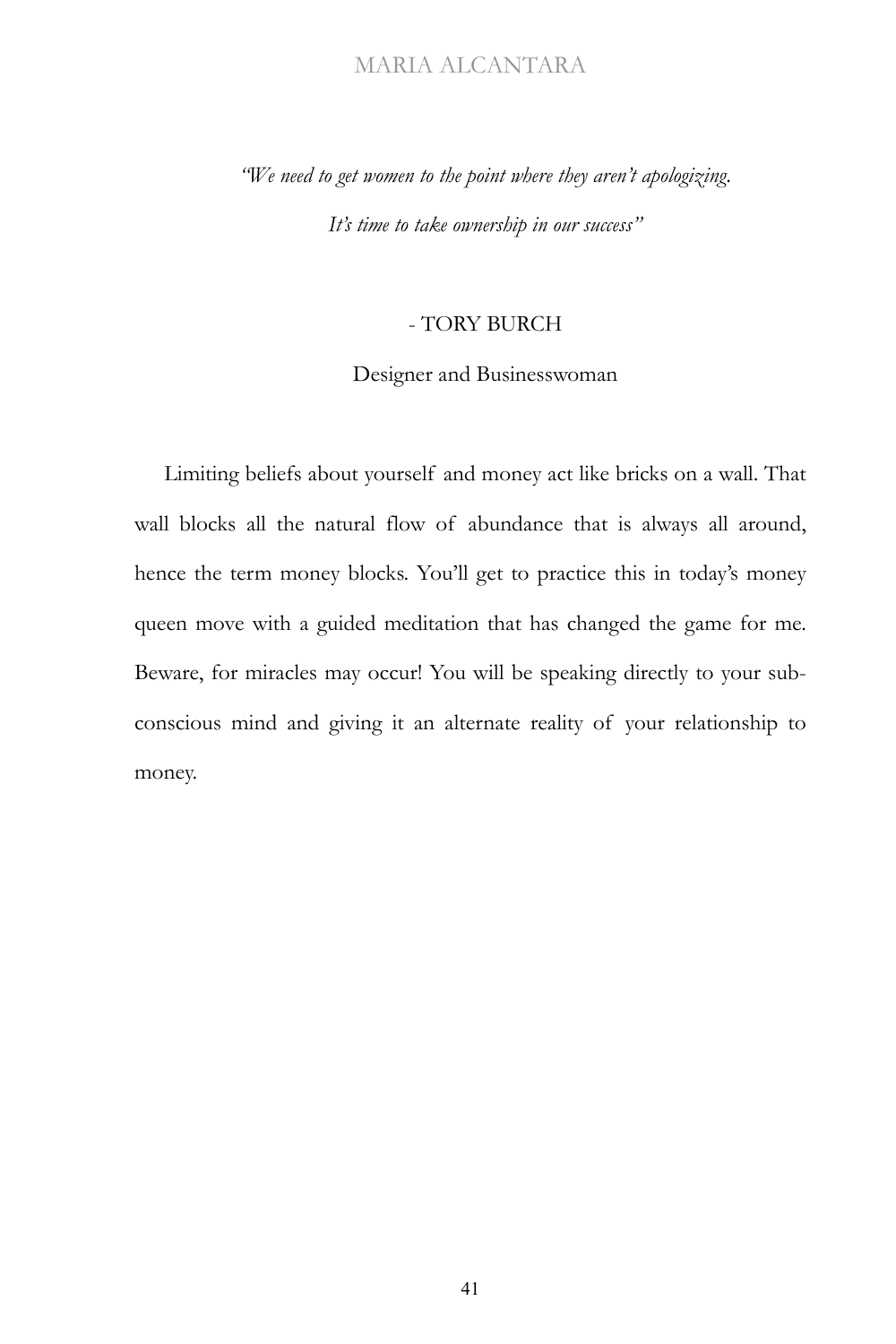## **MONEY QUEEN MOVE**

EMBODYING THE KNOWLEDGE

Removing Money Blocks Guided Meditation

Picture a brick wall.

Every brick has an inscribed limiting belief you hold about money. Start by telling yourself that you are simply exploring, you still have the bricks. If you want to go back to how things were, you can simply put them back.

Then proceed to removing the bricks. One by one, lay them aside. Notice how there is a golden light peeking through from behind the wall. That is the light of abundance making its way to your life experience! Once all the bricks are removed, you see the happiest, wealthiest and most abundant and glowing version of yourself.

It is you living your dream life!

See how happy, relaxed and relieved you seem.

That is who you are once you allow all your money blocks to dissolve!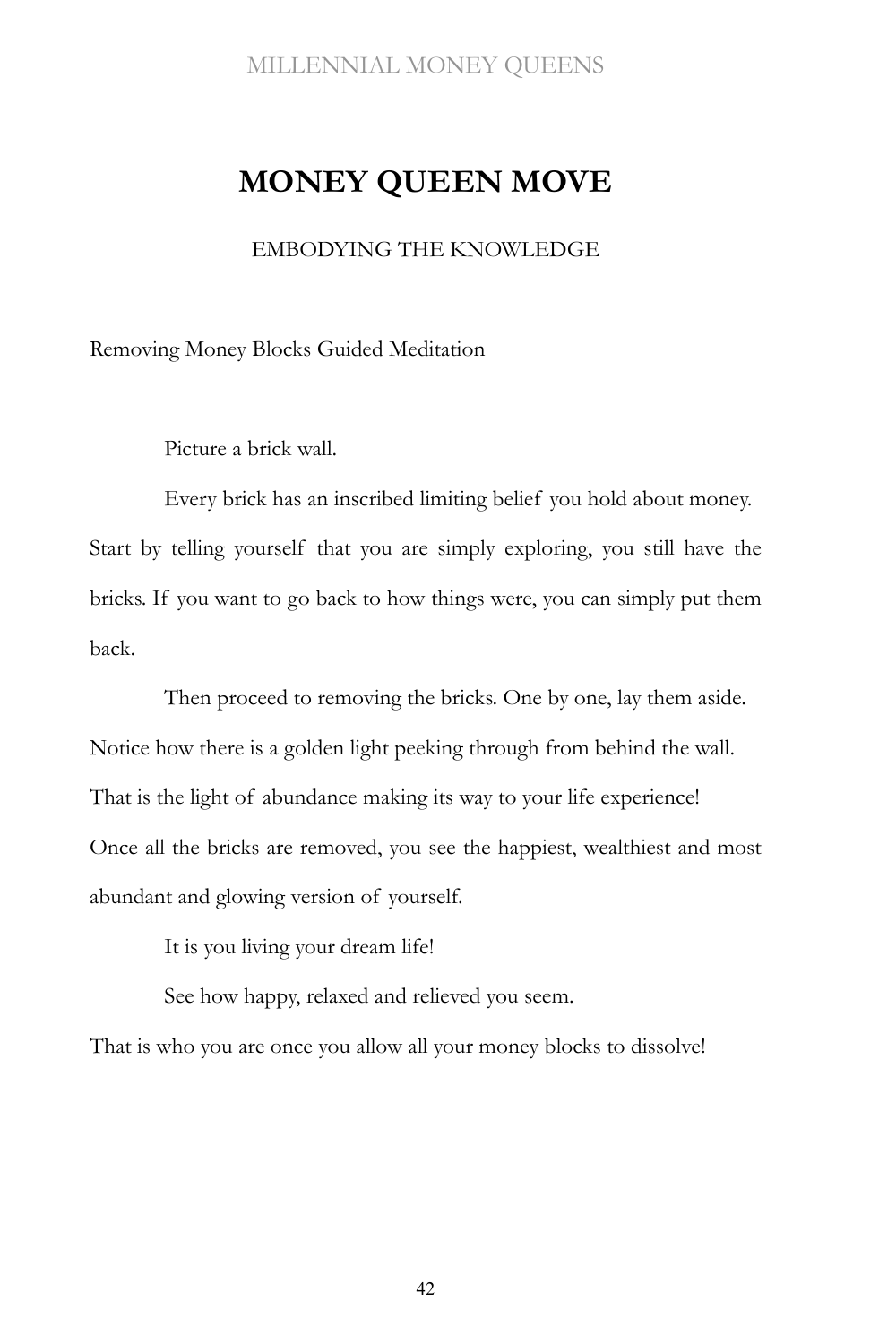Describe what this new version of you without blocks looks and feels like:

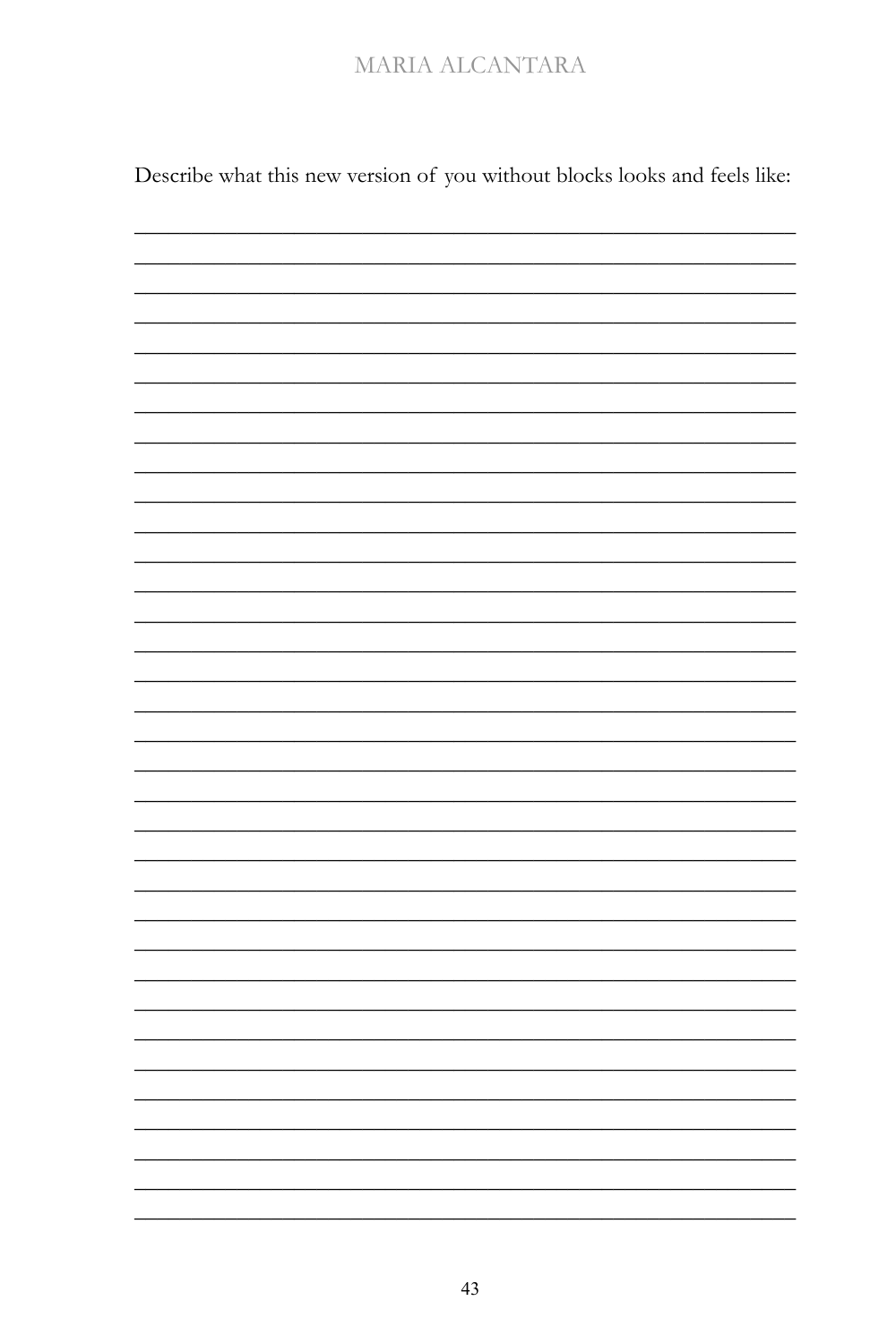

### CHAPTER 4

### **DREAM LIFE DESIGN**

*"A girl should be two things: who and what she wants"*

### - COCO CHANEL

Designer and Businesswoman

When I was studying to become a portfolio manager, I often offered my friends free wealth management consultations and got to practice my finance skills. This started completely unintentionally. We'd meet up on Friday nights, and after hours of listening to their complaints about their jobs, their colleagues, their debt and need for more income, I'd say, "I totally hear you, I'd love to help!" Their answer always was, "Aren't you in wealth management? I have no wealth". Over time, they began to open up, and I realized a few very important things that keep millennials trapped in money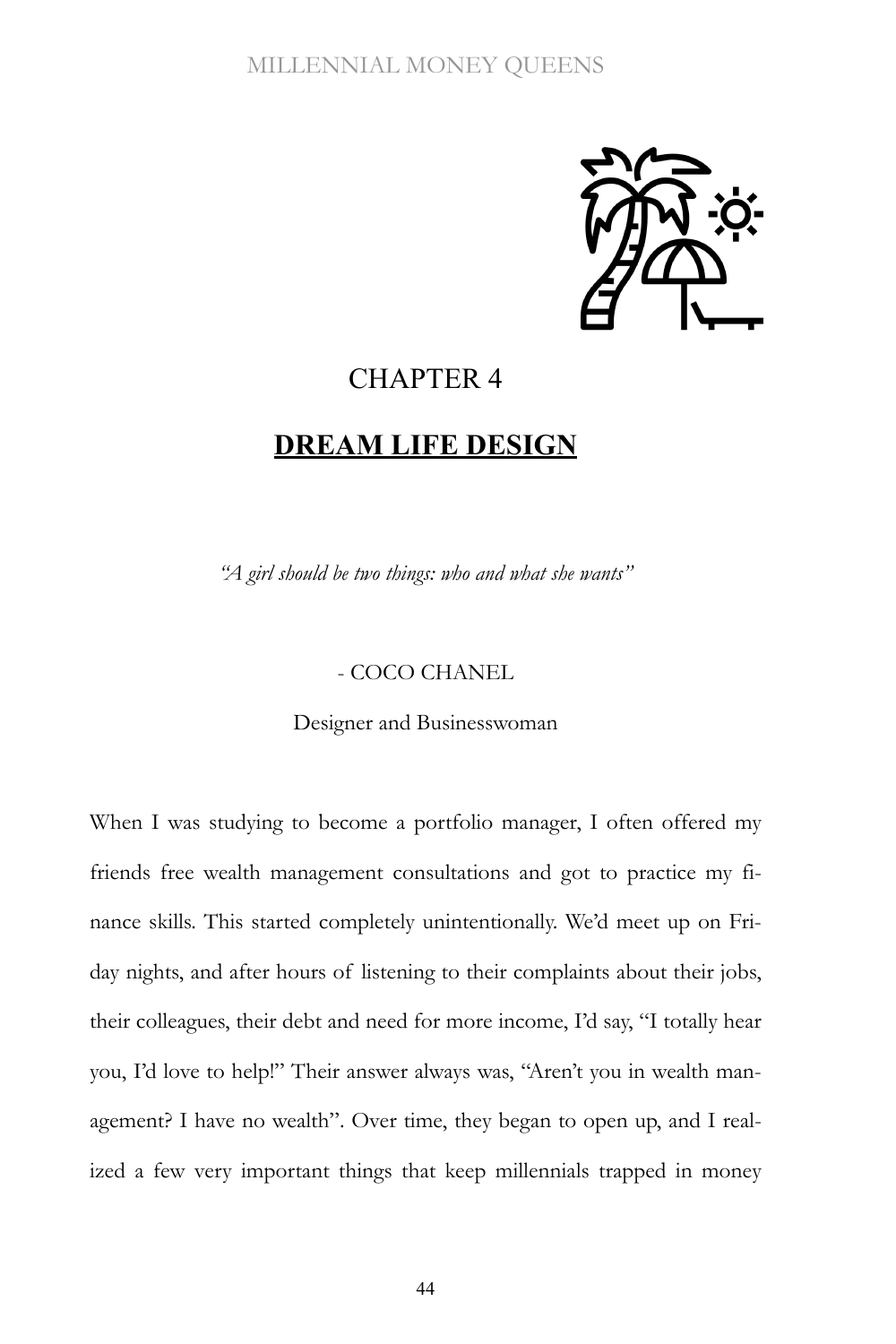struggles:

# **1- We are quick to complain but slow to open up in an honest conversation about money.**

I found that most of my peers were drowning in shame for their financial instability. Because of that, they postponed dealing with the situation. When it comes to money problems, postponing is never a good idea. Millennials are at a key juncture in their wealth-building journey. We have one of the most valuable commodities. Even more valuable than money, we have time! That does not mean postpone, it means start now because money needs time to grow, just like trees do. Remember, everything in our world grows by the invisible law of abundance, which means plant your money seeds now! It also means your debt will grow until you deal with it.

# **2- Money is a major source of stress, which means we shut off even more.**

When I talked to my friends about budgeting, they all cringed. When I asked why, they told me that it felt restrictive, stressful and discouraging. They said that they worked so hard and so long that at least they could splurge here and there. Except they didn't understand the future value of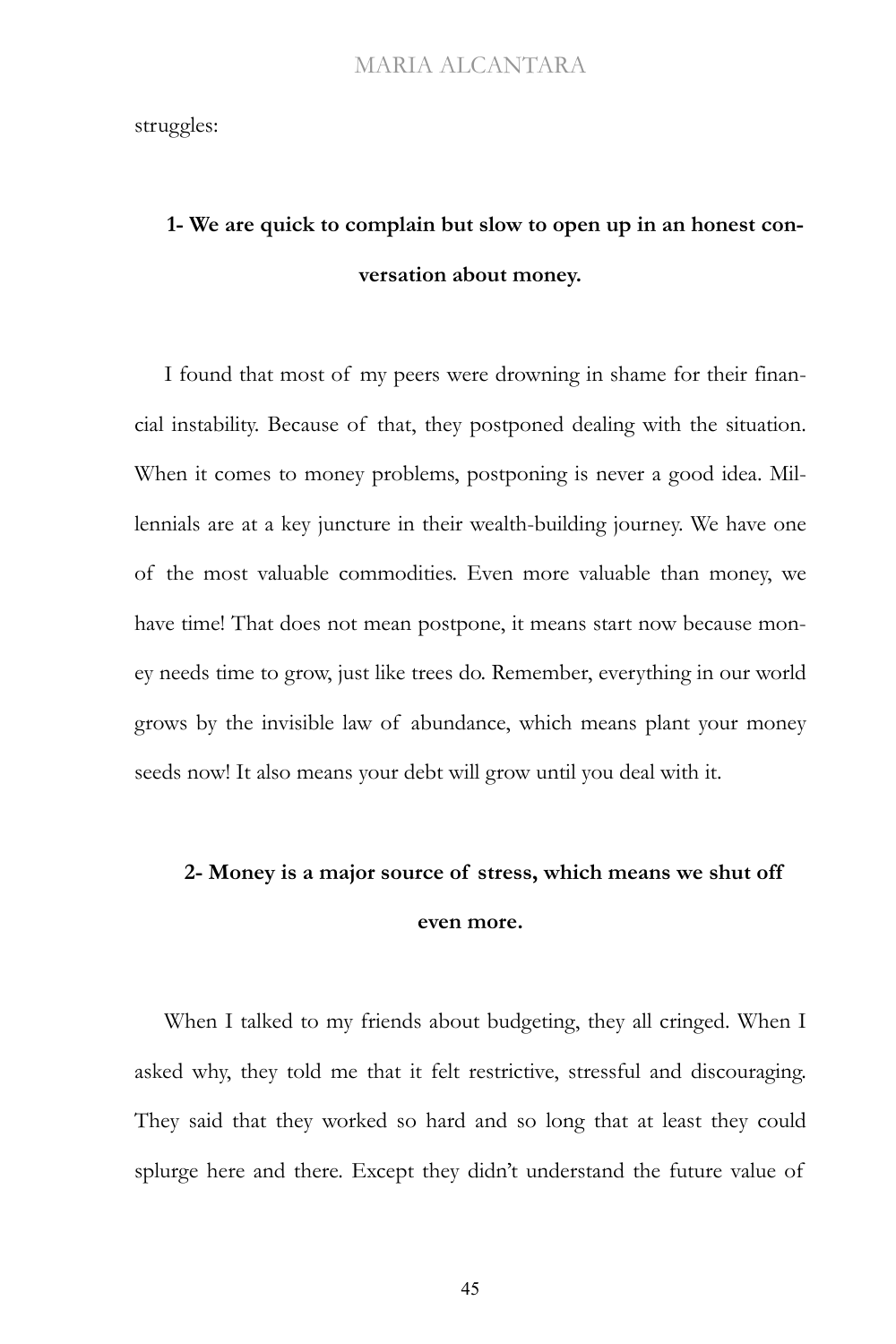money, so they weren't fully equipped to understand the financial consequences of multiple \$16 cocktails every weekend.

You see, money is very personal. A budget that may work for one person or generation may not work for another! We are all unique, with individual perspectives and circumstances, therefore our approach to money needs to be equally tailored. When we apply a cookie-cutter approach to money and it doesn't work, we get stressed and end up reinforcing that "we are just not good with money", we shut off again and the vicious cycle continues.

# **3- And, my favourite, whenever we talked about money, they felt like anyone who knew anything about money was [condescending](https://www.google.com/search?client=safari&rls=en&sxsrf=ALeKk00NVtNZtW9it-7FTRGEcj0t71lAIg:1605210943882&q=condescending&spell=1&sa=X&ved=2ahUKEwjEyuXg5P3sAhXjUt8KHTu-ClEQkeECKAB6BAgMEDA) and that made them feel dumb.**

Not exactly empowering, is it? They said that although they'd love to have an investment portfolio, they didn't trust advisors, and that after watching The Wolf of Wall Street, they felt like it was all a scam. This kind of feedback got me thinking. These were my friends that I wanted to help. I was wildly motivated to find a way and had free rein, so I started experimenting.

One day, I asked my friend: "Allie, if money wasn't part of the equation, if you could achieve your biggest dream, what would it be?" Wow, this girl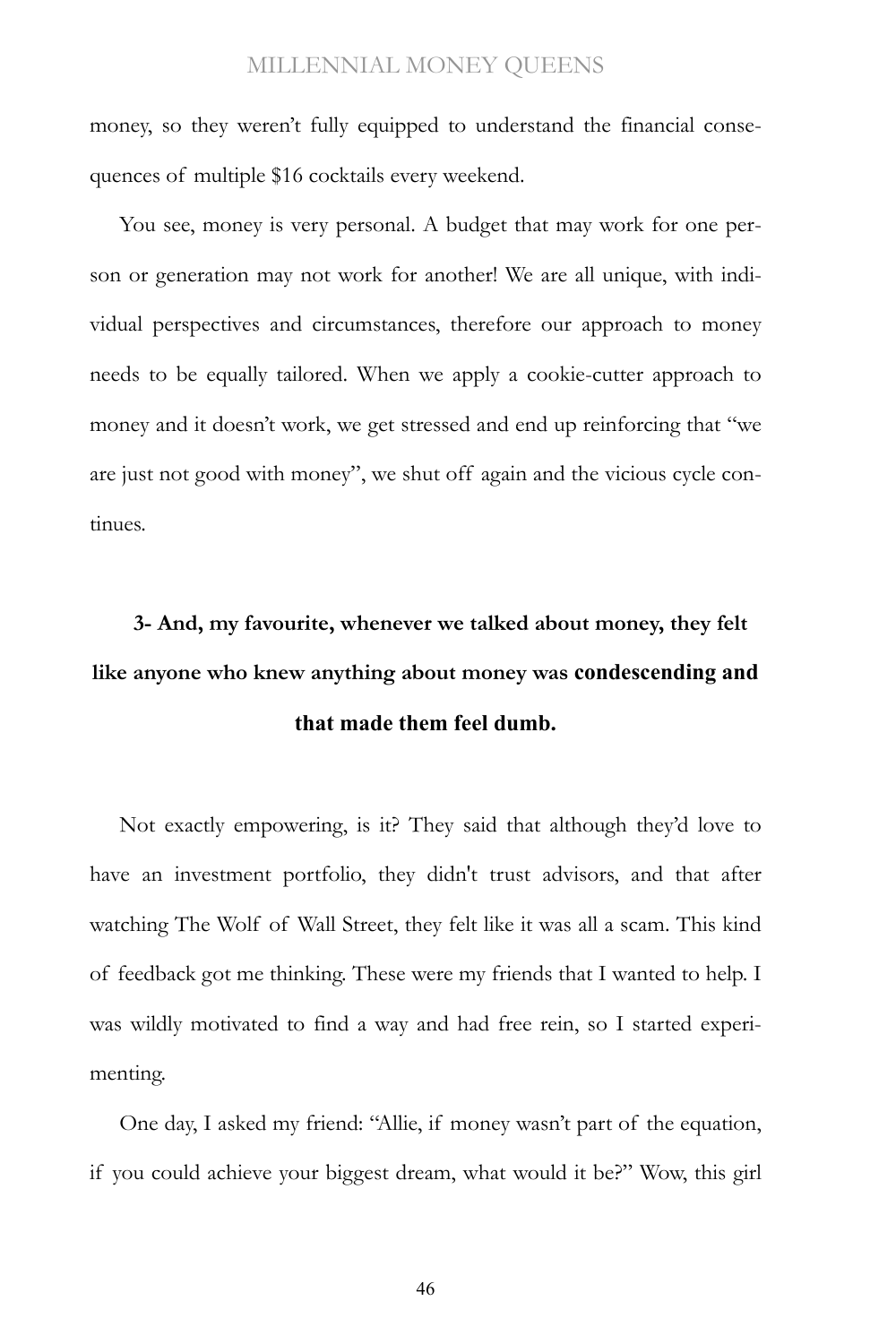lit up like the Rockefeller Christmas tree. "OMG, I would start my own business, and I would move to Tuscany!" That sent the whole group into a night-long conversation about our dreams. When we talked about money, no one wanted to even mention a dream, because they felt like it was impossible. As soon as we took money out of the equation, they all began dreaming again (remember, your imagination is key in overriding blocks and creating something new in your life).

I found that very interesting, and again, I was experimenting, so I thought, "Let's see how far we can take this." The next day, several of them called me saying they couldn't sleep. They were busy imagining their dream life. They were beyond excited and determined to figure out how to get there and asked me to help work through the money. So, I took note. "Ok, we have to dream to get excited, otherwise, no one wants to talk about their finances. We need to lead with dreams, not with pure money. Money is the resource to achieve those dreams and hopefully, the side effect as well!"

If you want to get anywhere in life, it's helpful to have a plan. Parts of the reason why it's difficult for anyone to save are that a) somehow, a lot of us don't see the future as real or possible and b) because we, millennials, get anxious as soon as we start coming up with plans because money is a stressful subject for many of us. It's difficult to dream up what kind of house we want to live in when we look at the numbers and realize that we can't afford it. It can be difficult enough to buy a starter home, let alone that million-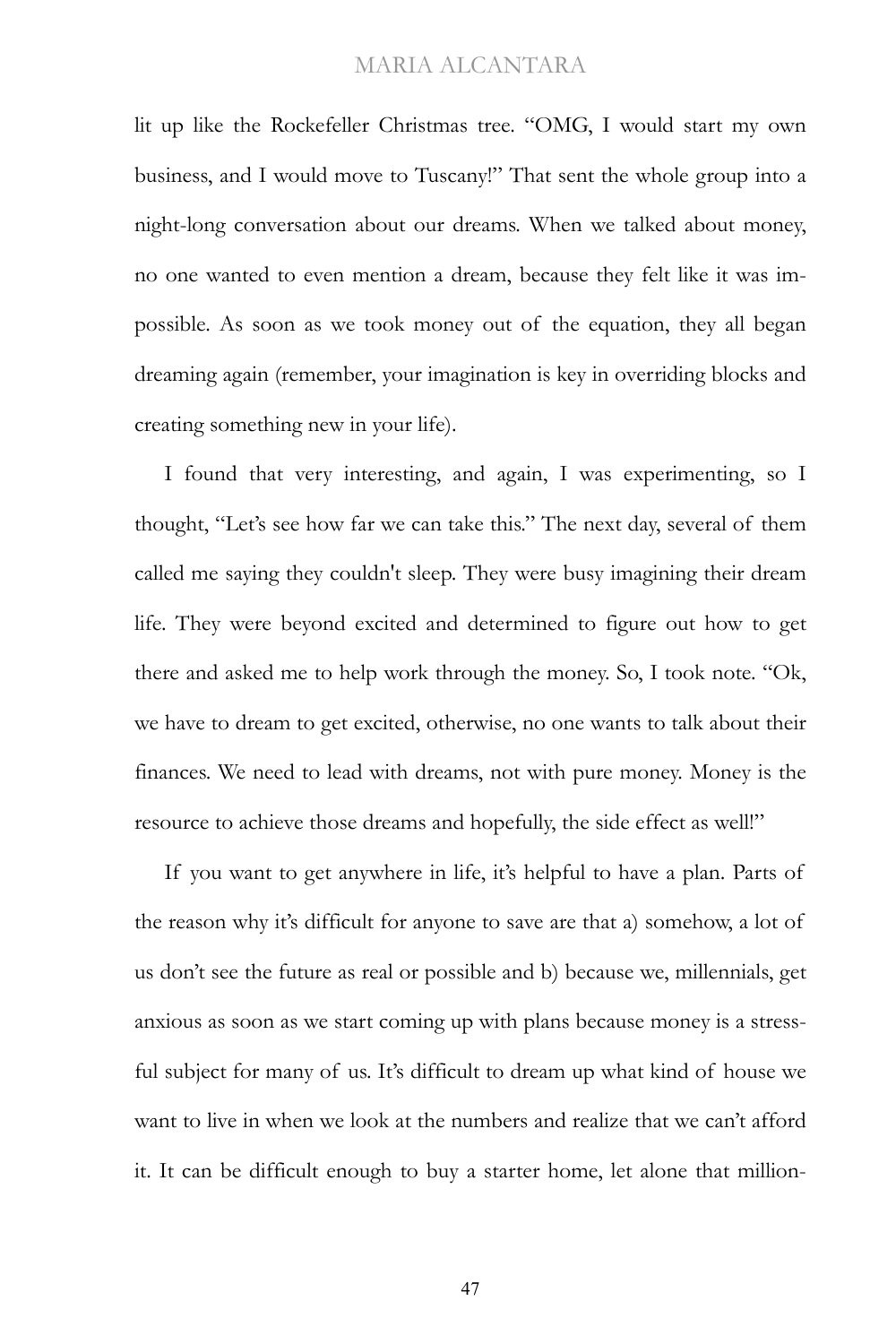dollar beach house so many of us want. So, let's take a different approach.

I'll sum up the rest of the story. I worked with those friends and taught them about the poor money blueprint they inherited. Then they dreamed up their money objectives and life goals. They adopted the rich money blueprint by developing the four mindset pillars: growth, long-term, positivity and abundance. They used life-changing tools like affirmations and visualizations, and then they set the money wheels in motion in real life as you will learn in the next section of this book. I'm proud to say that every single one of them upgraded their lives. They bought their dream homes, they quit their jobs and became independent, some of them moved away and some of them started families. It all began with their dreams. We took care of the money in their mind, and then we took care of the money in the world, and ta-da! Dream life achieved! Now it's your turn!

*"The only way you can measure your success is by reflecting and seeing what you want out of the experience. And the journey is just as much a part of the success you seek* 

*out"*

#### - JESSICA ALBA

### Actor and Businesswoman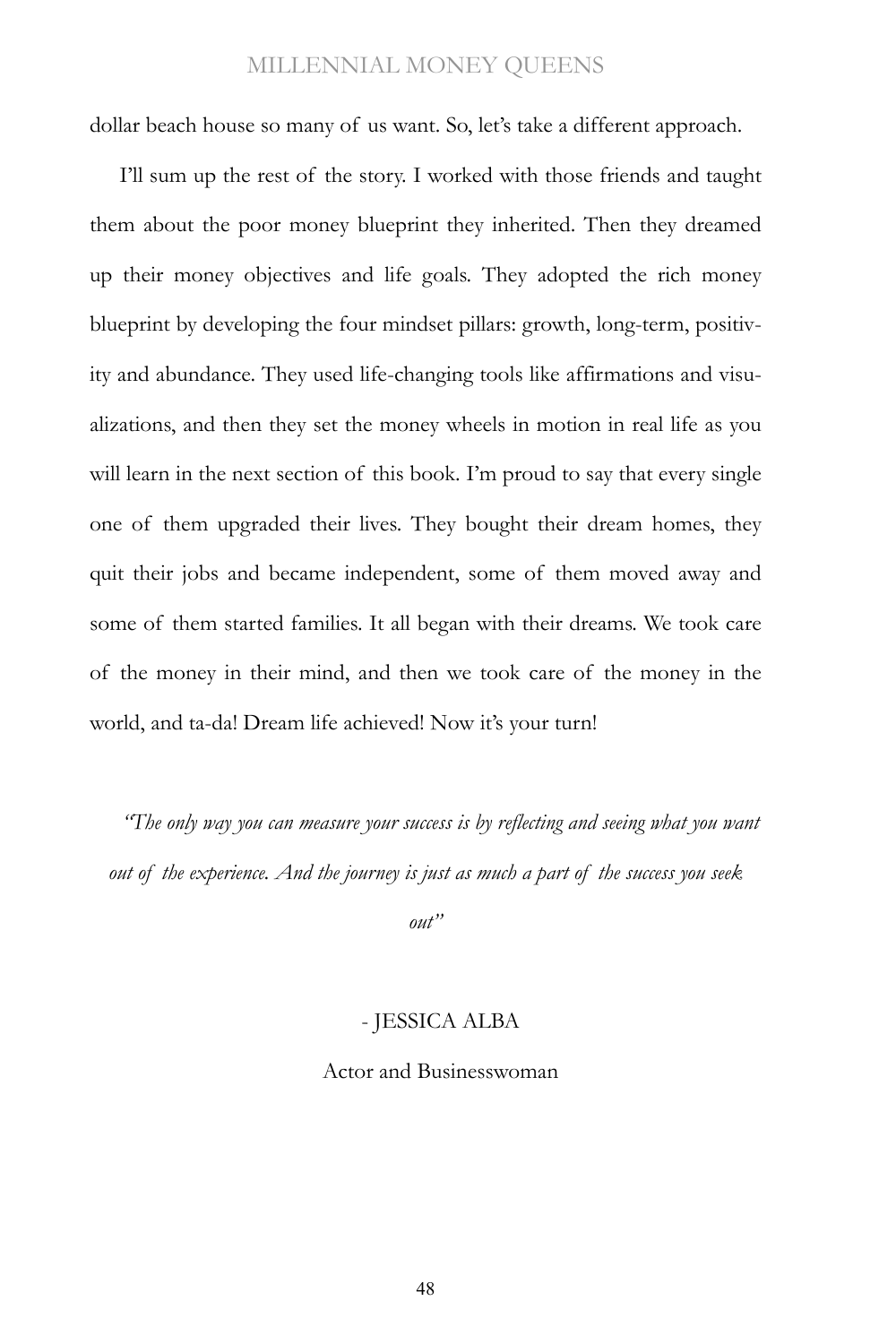### IT ALL STARTS IN YOUR MIND

Everything that we create in our world begins with a thought. So, unless you start thinking about where you want to go with your money and your life, you won't get anywhere. Typical financial plans start with where you are right now, then what your objectives are, and your financial planner will come up with a course of action to bridge the gap. Well, a lot of plans fail because people don't stick to them. We somehow think, "Yes, when I have a normal month, I'll save", but we haven't had normal months in quite a while, have we? And we are often down about our current financial situations, like my friends were, so it gets really hard to get excited about growing the money needed to make those dreams come true.

This is where things start to get exciting again. On the next page, you have a blank slate, a white canvas, an empty vision board, they really do work! I want you to throw the best you've got on it, your biggest, wildest dreams for your money and your life. Do you want adventure? Do you want a new car? A home? Multiple homes? A business? What kind of business? Joy? Health? Peace of mind? Tranquility? Loving relationships? Include your goals, your objectives and your vision, make it compelling and pretend like money is no object. Now is not the time to worry about it, it's time to get excited!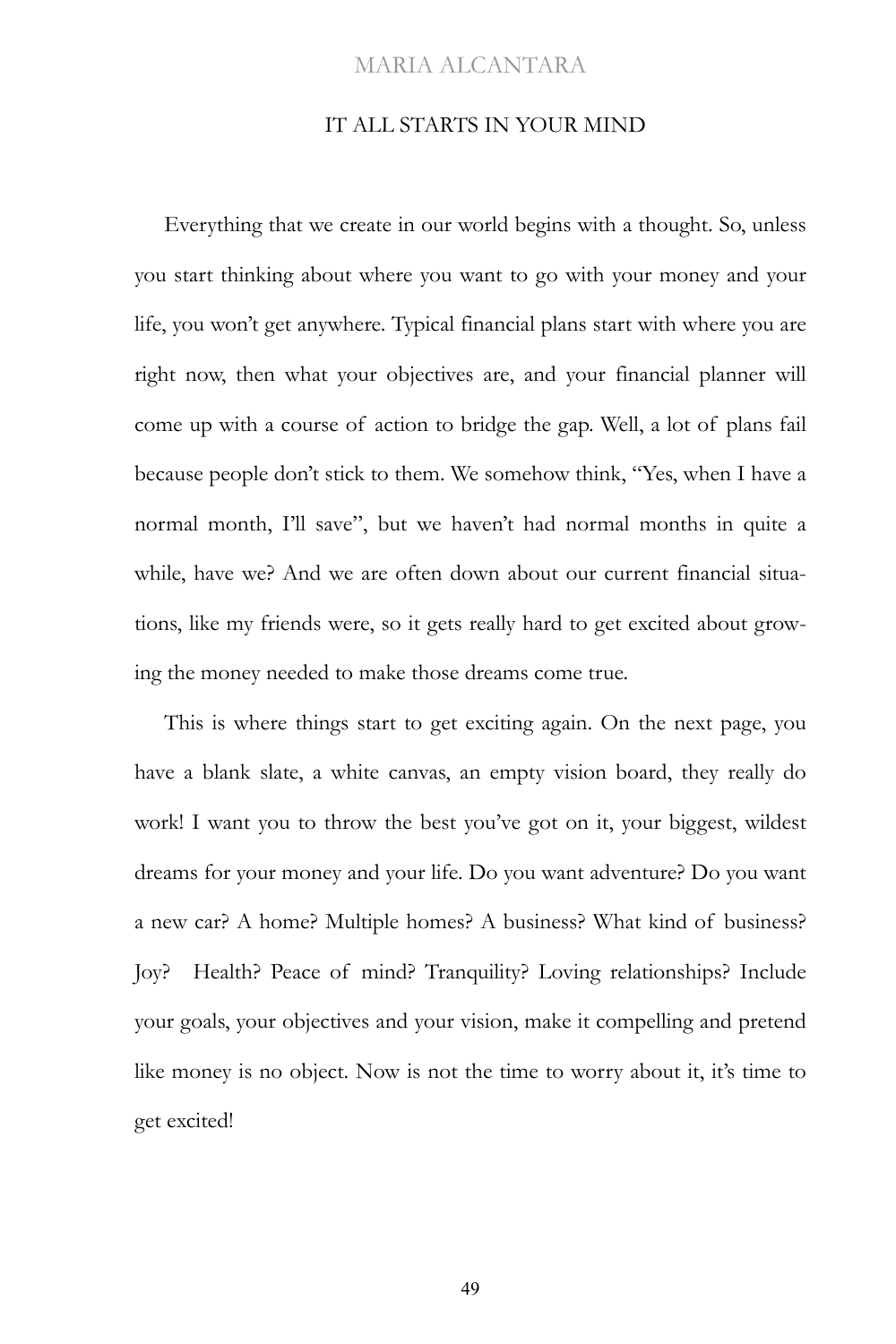You are further along your money mastery journey than you've ever been! Sis, take a moment here and give yourself some serious recognition. Thank yourself for choosing to do this now. Later on, you'll be thanking yourself when your money starts pouring in. It may not seem like it yet, but you've already removed many obstacles between you and your financial success. Those invisible blocks are unsurmountable until you deal with them. Until you create a compelling vision for your life, you'll never take the necessary action. We've taken care of the money in your mind, our next step is to take care of the money in your world. Let's jump right in.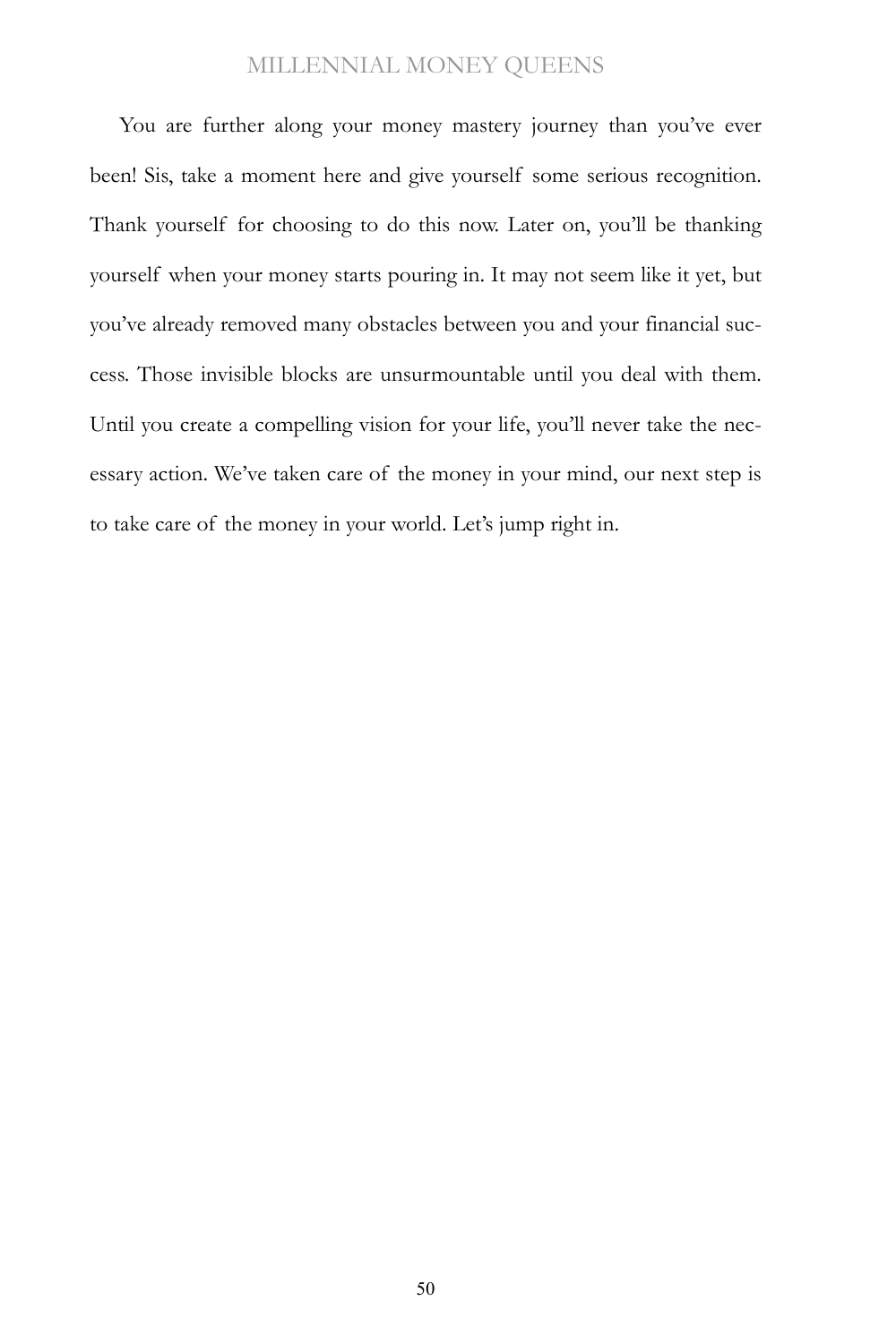## **MONEY QUEEN MOVE**

### EMBODYING THE KNOWLEDGE

Designing your dream life is easier than we think. Our analytical mind quickly gets caught in the facts we believe will either realize or crush our dreams. The truth is that you have this one life to live. Make the most of it, live how you want to live. It is only your perceived limitations that are stopping you!

For the next few moments, put aside all the facts you think you know about what is possible for you. Pretend you are a little kid again dreaming up what you want to be when you grow up. The possibilities are endless, allow yourself to dream big!

\_\_\_\_\_\_\_\_\_\_\_\_\_\_\_\_\_\_\_\_\_\_\_\_\_\_\_\_\_\_\_\_\_\_\_\_\_\_\_\_\_\_\_\_\_\_\_\_\_\_\_\_\_\_\_\_\_\_ \_\_\_\_\_\_\_\_\_\_\_\_\_\_\_\_\_\_\_\_\_\_\_\_\_\_\_\_\_\_\_\_\_\_\_\_\_\_\_\_\_\_\_\_\_\_\_\_\_\_\_\_\_\_\_\_\_\_ \_\_\_\_\_\_\_\_\_\_\_\_\_\_\_\_\_\_\_\_\_\_\_\_\_\_\_\_\_\_\_\_\_\_\_\_\_\_\_\_\_\_\_\_\_\_\_\_\_\_\_\_\_\_\_\_\_\_ \_\_\_\_\_\_\_\_\_\_\_\_\_\_\_\_\_\_\_\_\_\_\_\_\_\_\_\_\_\_\_\_\_\_\_\_\_\_\_\_\_\_\_\_\_\_\_\_\_\_\_\_\_\_\_\_\_\_ \_\_\_\_\_\_\_\_\_\_\_\_\_\_\_\_\_\_\_\_\_\_\_\_\_\_\_\_\_\_\_\_\_\_\_\_\_\_\_\_\_\_\_\_\_\_\_\_\_\_\_\_\_\_\_\_\_\_ \_\_\_\_\_\_\_\_\_\_\_\_\_\_\_\_\_\_\_\_\_\_\_\_\_\_\_\_\_\_\_\_\_\_\_\_\_\_\_\_\_\_\_\_\_\_\_\_\_\_\_\_\_\_\_\_\_\_ \_\_\_\_\_\_\_\_\_\_\_\_\_\_\_\_\_\_\_\_\_\_\_\_\_\_\_\_\_\_\_\_\_\_\_\_\_\_\_\_\_\_\_\_\_\_\_\_\_\_\_\_\_\_\_\_\_\_ \_\_\_\_\_\_\_\_\_\_\_\_\_\_\_\_\_\_\_\_\_\_\_\_\_\_\_\_\_\_\_\_\_\_\_\_\_\_\_\_\_\_\_\_\_\_\_\_\_\_\_\_\_\_\_\_\_\_ \_\_\_\_\_\_\_\_\_\_\_\_\_\_\_\_\_\_\_\_\_\_\_\_\_\_\_\_\_\_\_\_\_\_\_\_\_\_\_\_\_\_\_\_\_\_\_\_\_\_\_\_\_\_\_\_\_\_ \_\_\_\_\_\_\_\_\_\_\_\_\_\_\_\_\_\_\_\_\_\_\_\_\_\_\_\_\_\_\_\_\_\_\_\_\_\_\_\_\_\_\_\_\_\_\_\_\_\_\_\_\_\_\_\_\_\_

What do you desire the most for your life?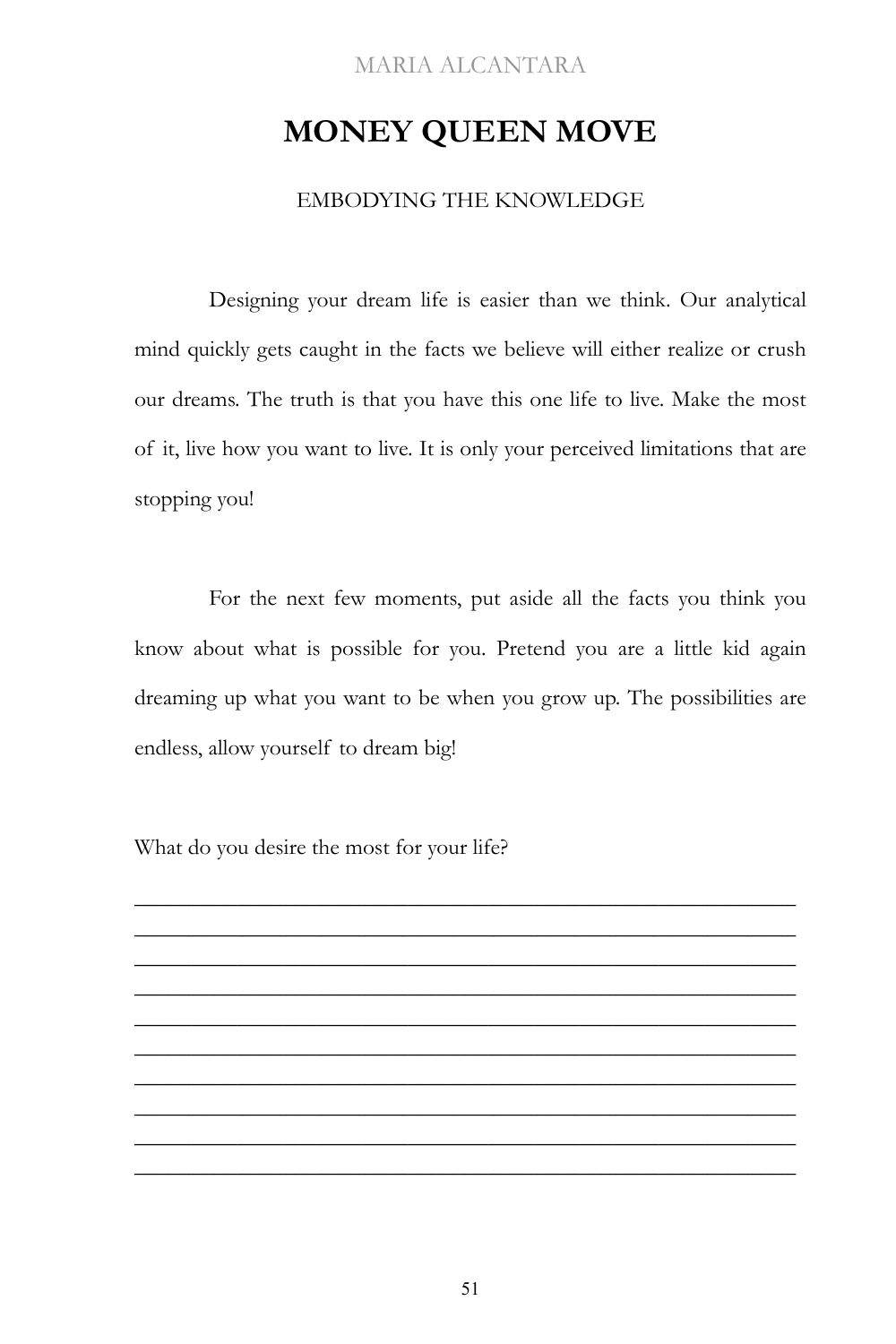What are you passionate about?

What inspires you? What motivates you?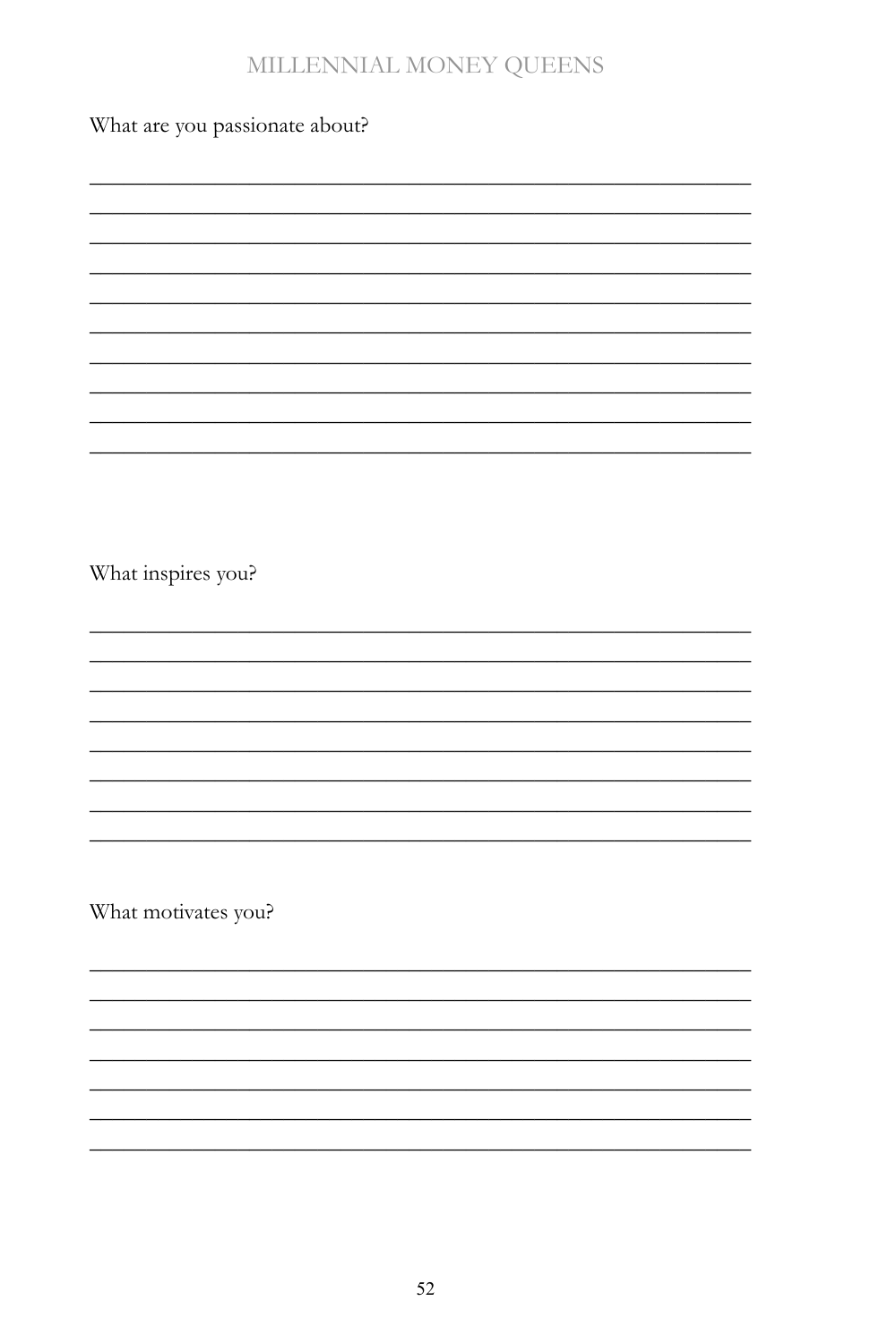What kind of income do you desire?

What kind of lifestyle do you want to live?

What does your perfect day-to-day look like?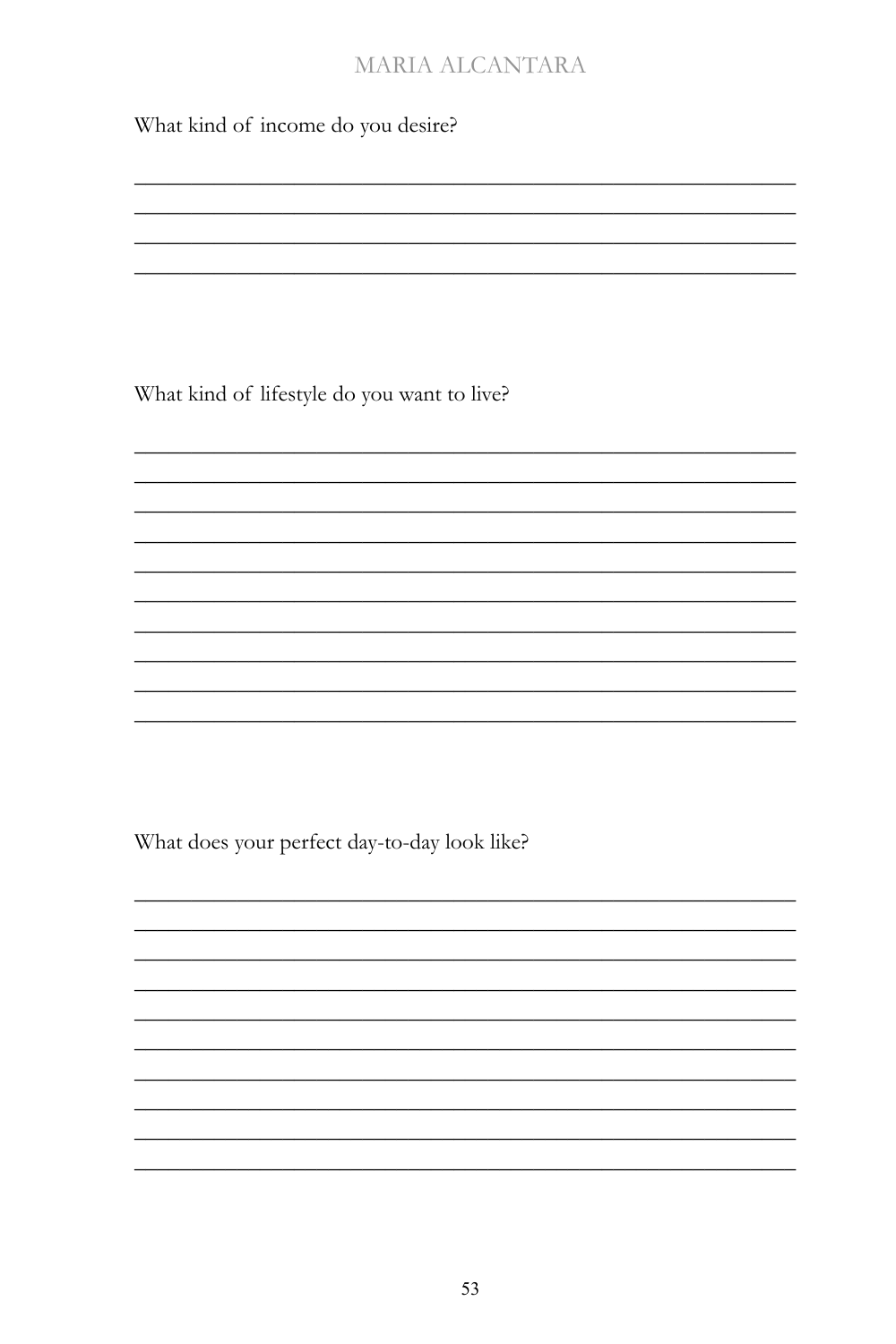# **PART 2**

# **MONEY IN THE WORLD**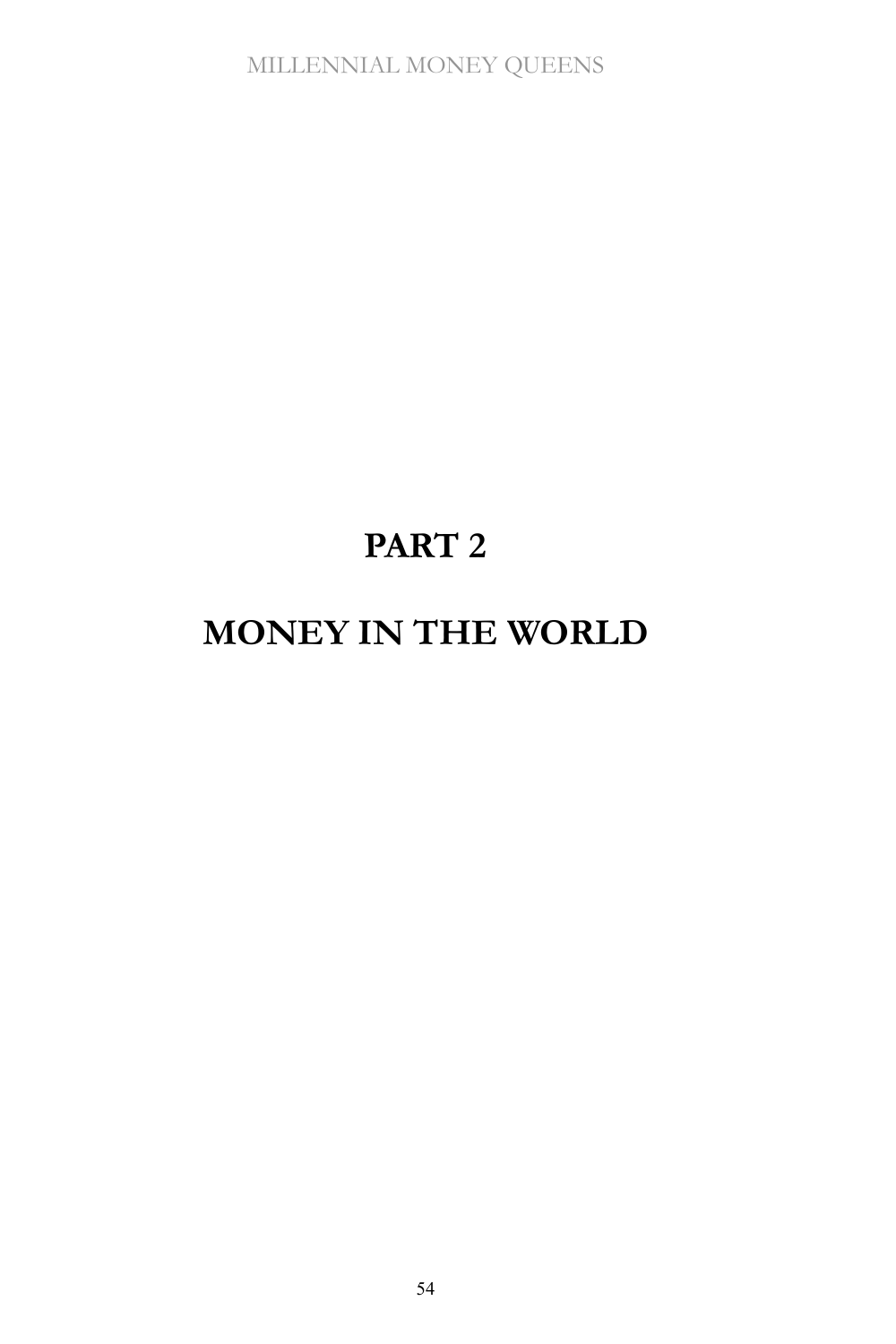

## CHAPTER 5

### **1-2-3, DEBT-FREE!**

*"Financial peace isn't the acquisition of stuff. It's learning to live on less than you make, so you can give money back and have money to invest. You can't win until you do this"*

### -DAVE RAMSEY

Personal Finance Advisor

It has been said that our generation is financially doomed. The reality is that no one is coming to save us. What we now need, as millennial women, is to make a dramatic change if we want to create wealth. We do that by increasing our income, decreasing our liabilities and growing our assets.

In this section, you will learn how to put your money wheels in motion, how to pluck the debt weeds out and how to plant your money seeds to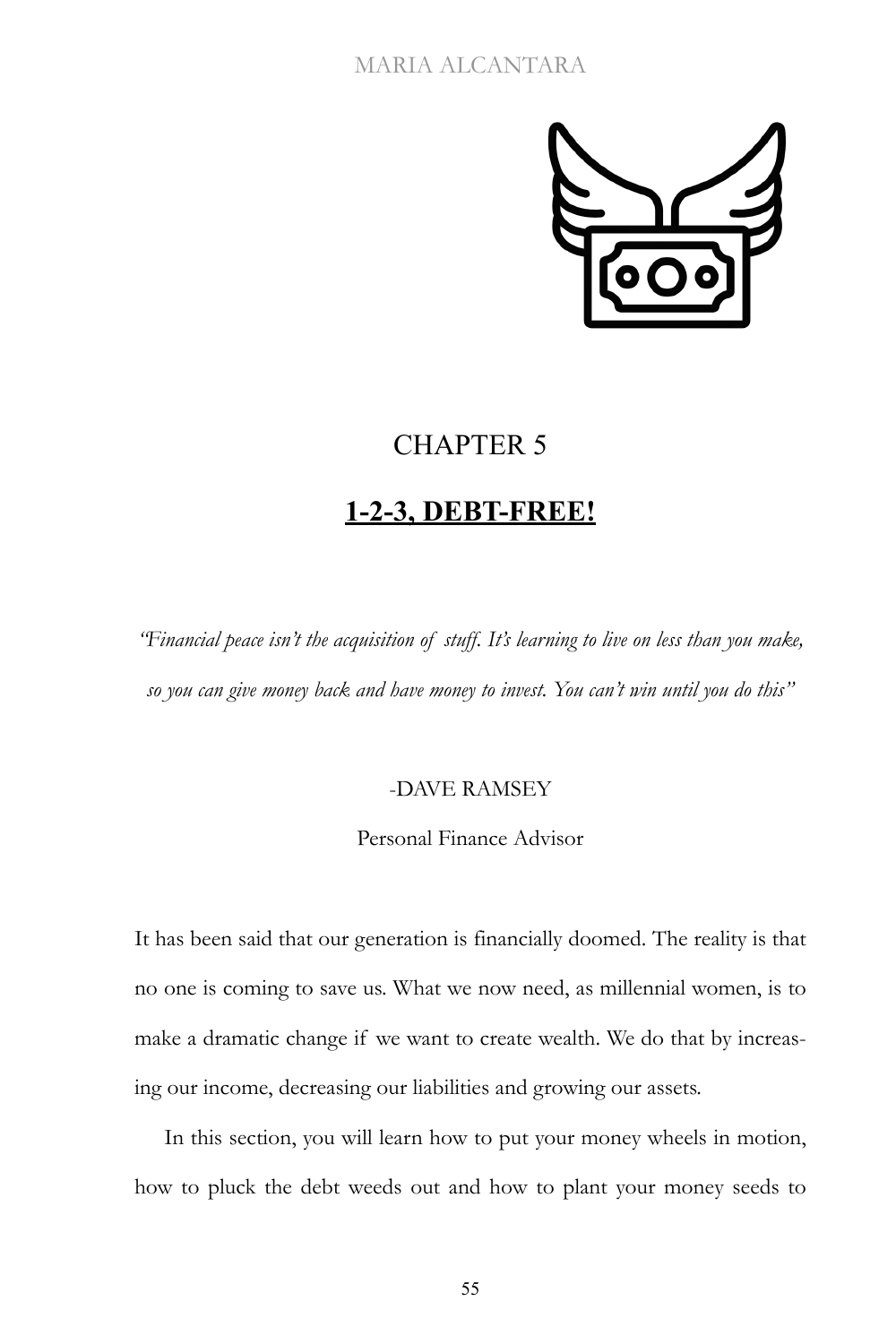achieve those dreams we talked about just a few pages ago. Ultimately, it's not just about the money. It's about reaching our full potential, redefining the role of work in our lives and completely shifting the tide from a historically doomed generation to the wealthiest generation ever. So, let's dive right in. It's time to get serious and deal with the outflows, the inflows and the growth of your money.

A few years ago, I received a phone call from my friend Amanda who was smack in the middle of a panic attack. She'd received notice that her debt had gone into collections, and she felt like her life was over. This happens way too often. Debt is crippling our generation because we don't understand it. We were sold debt as a tool to help us move forward in life, and now, the institutions who sold us that debt are making money off our struggle, true story.

Is there a way out? Yes! The first step to overcoming debt is knowing exactly what you are dealing with. It turns out Amanda didn't even know what debt the collectors were calling about! She had a habit of not opening her mail, so the multiple notices she received went unnoticed. To help her out, I enlisted the help of a pro financial planner colleague with 40 years of experience. I had a long philosophical conversation with him about the state of millennial money, and by the end of our conversation, he had given me a foolproof 3-step system to help Amanda and all other debt-enslaved millennials. Here's the secret sauce: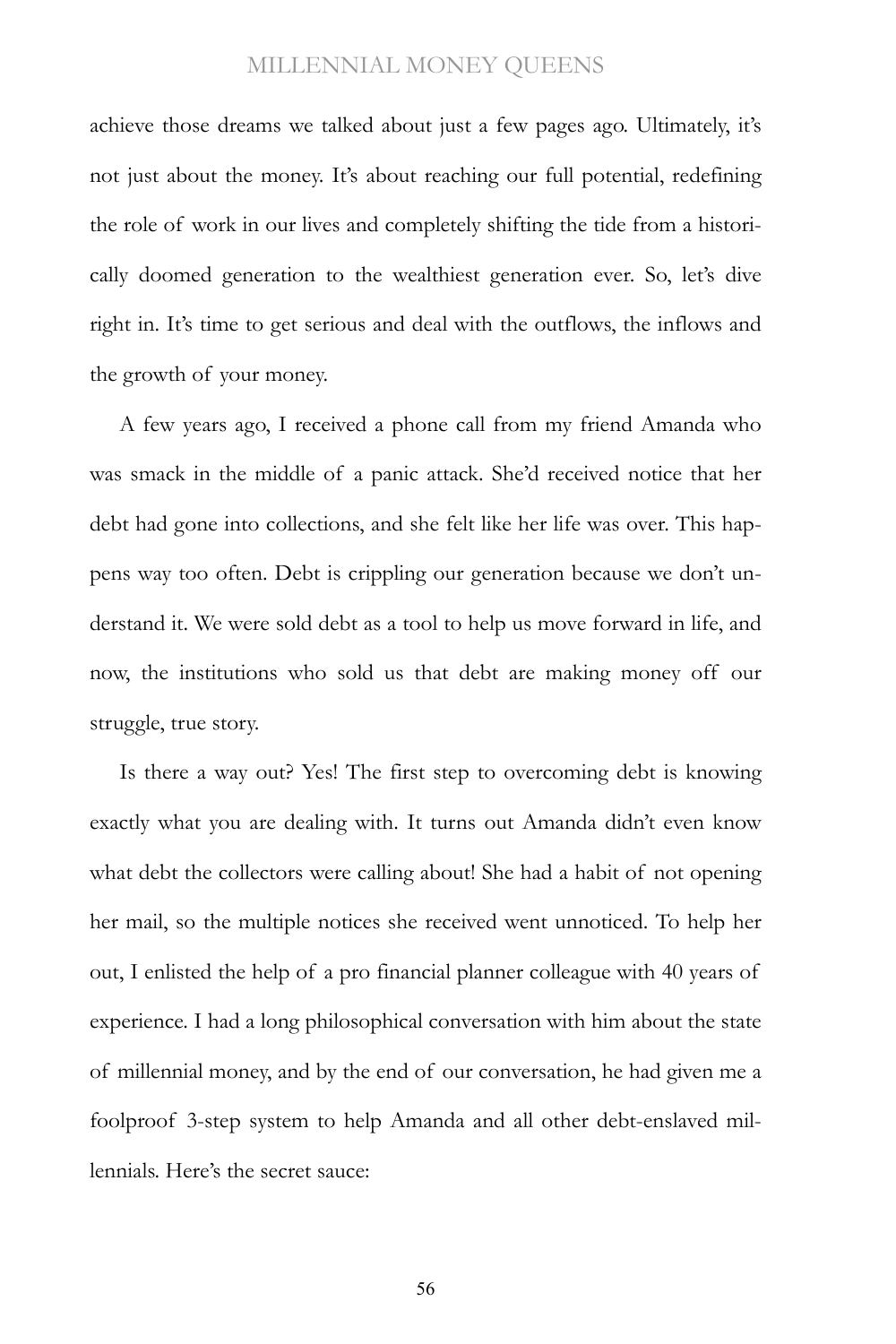#### 1- FACE THE MUSIC

Find out exactly what you're dealing with so you can create a plan of action to eliminate the debt. Many millennials have multiple sources of debt, usually a combination of credit cards and student loans. This debt can be spread across different institutions, at different rates from 0.5% all the way to the borderline criminal 20%+. You can find out all of your debt by getting your credit report. Credit reporting companies are required by regulation to provide you with one free annual credit report, make sure to get yours!

#### 2- STRATEGIZE

Develop a repayment plan prioritizing the lowest balance debt. Logically, we would want to pay off the highest rate debt first. This is because these balances grow the fastest since the majority of your payments cover the interest expense and not the principal balance, especially if you're only making minimum payments. But human beings are complex, and this doesn't always work. Paying off the lowest balance debt removes an entire account off your liability list and helps you build confidence and momentum to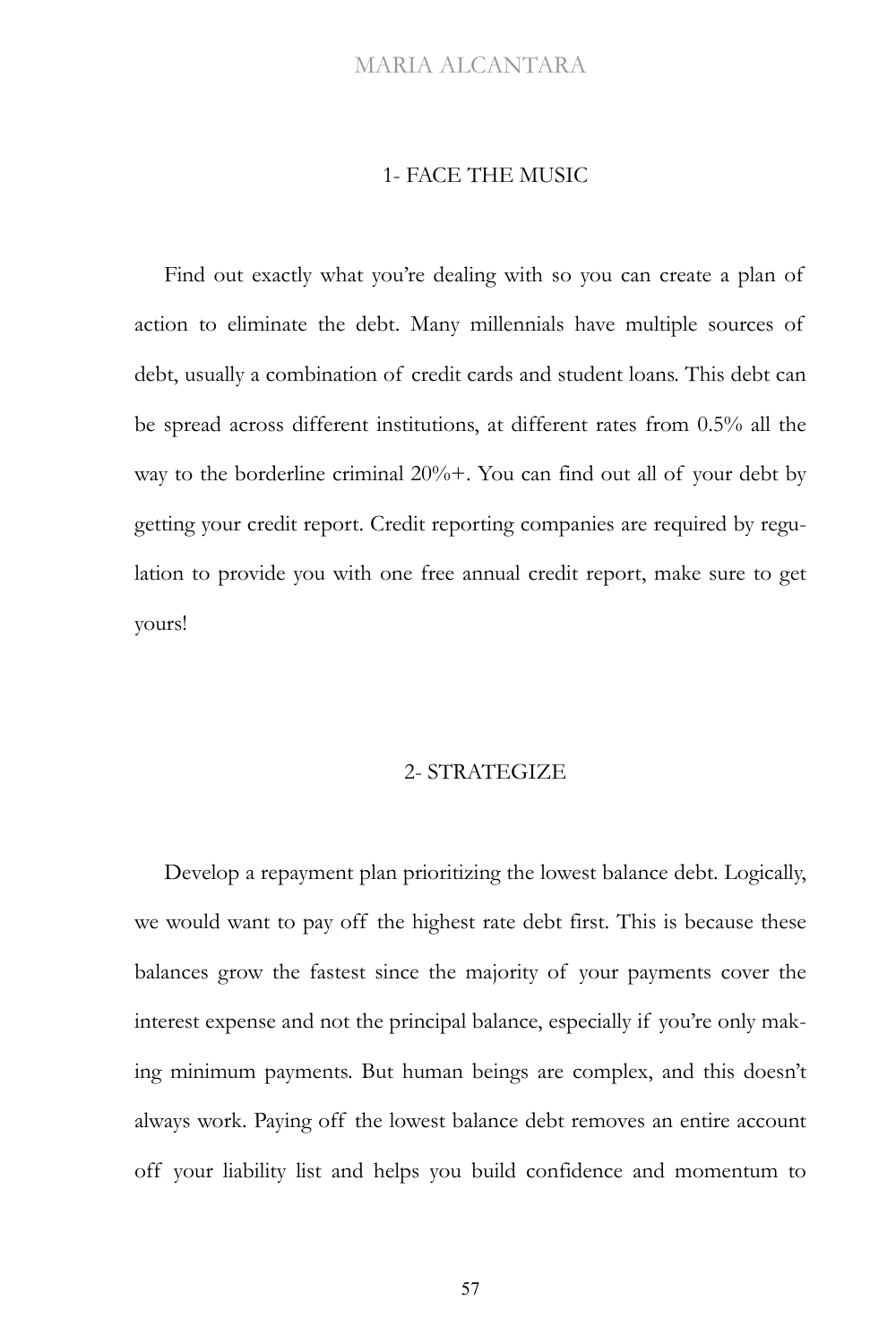tackle the bigger debt.

#### 3- TAKE MASSIVE ACTION

Pay more than the minimum. Minimum payments are a dangerous invention. You continuously make payments every month, but you're hardly making a dent on the balance. This happens because, with minimum payments, you are often paying mostly interest charges instead of the actual principal balance, all depending on your balance and the rate. This quickly puts you on a debt treadmill. You keep making payments, but your debt hardly decreases. This means that you are stuck with monthly expenses that eat away at your income and prevent you from using that income for investing and growing your wealth.

A bonus step is to consider promo offers, balance transfers and debt consolidation. Start by calling your lender to see if they have any promo offers. Many times, if you have a good payment history, your lender may give you a promo offer with rates as low as  $0\%$  for up to a year. This will give you a major step up by ensuring that your monthly payments are going toward paying off your balance instead of interest.

Next, look into balance transfers. The goal here is to find a lender that will offer you a lower-rate credit card. Firstly, lowering your rate from the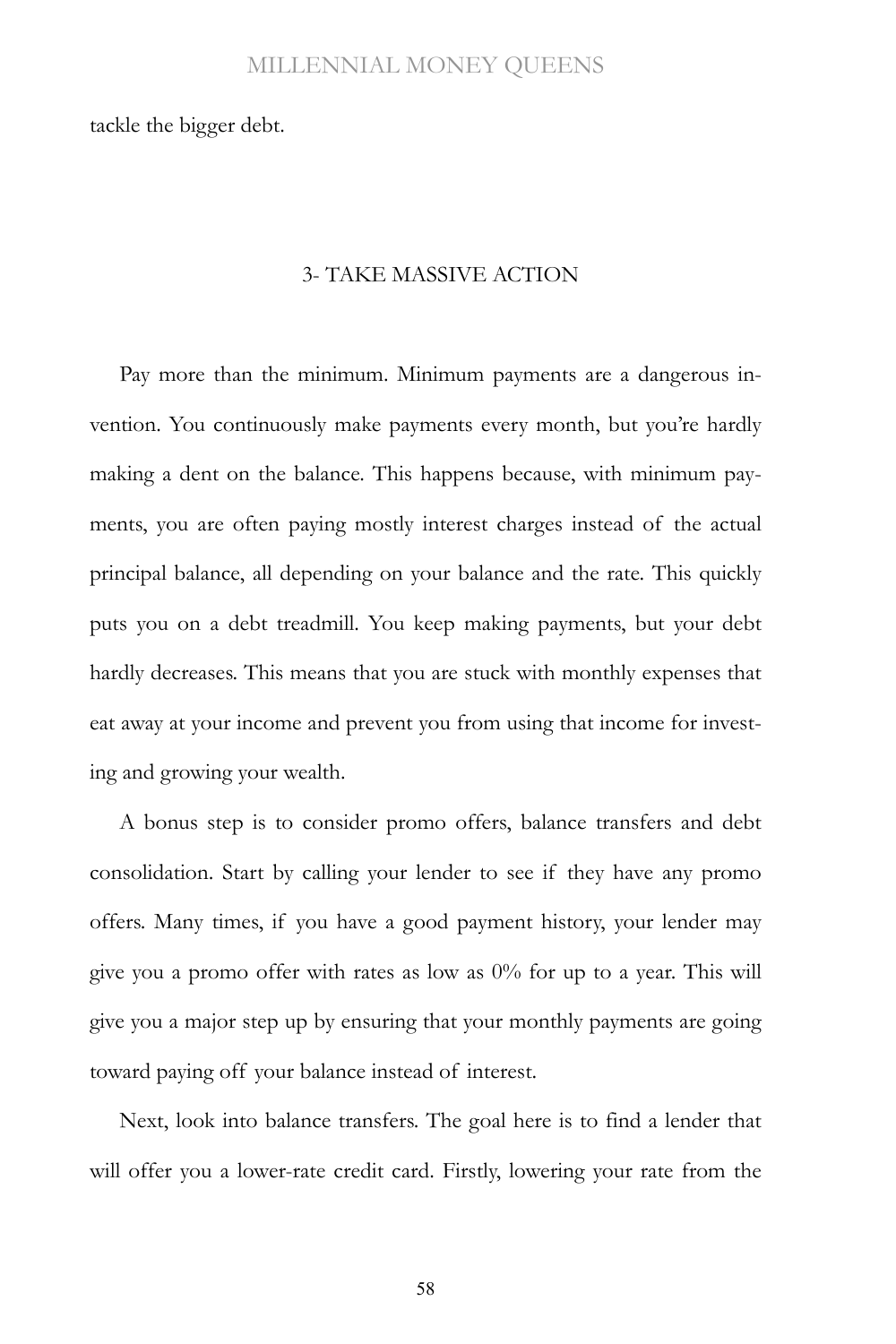typical 20% will make a huge difference and enable you to get rid of your debt faster. Secondly, there often are introductory offers with rates as low as 0% APR (annual percentage rate), usually for 6-12 months. This buys you time to pay off a balance quicker and sometimes with little to no interest. This also gives you time to find another low-interest rate credit card that you can transfer your balance to once the promo rate ends. With balance transfers, you must make sure to meet your minimum payments; otherwise, the promotional rate will revert to its original interest rate. There is usually a balance transfer fee on the amount you will transfer, often about 3%. For instance, on a \$1,000 balance, the fee would be \$30. Even with this fee, you could be saving hundreds or thousands in interest within the promotional period.

Lastly, consider debt consolidation, which combines multiple high-interest rate debts into a single payment, making your debt more manageable. Debt consolidation may work to your advantage because it helps pay down debt faster and more easily with a single payment at a lower rate. If you have balances on different cards and with different due dates, it can become stressful to manage. A single payment with a lower interest rate can make dealing with debt a little easier. Consolidating can decrease your overall rate from the high 20% to as low as 3%. Rates are always fluctuating; therefore, you must do your research!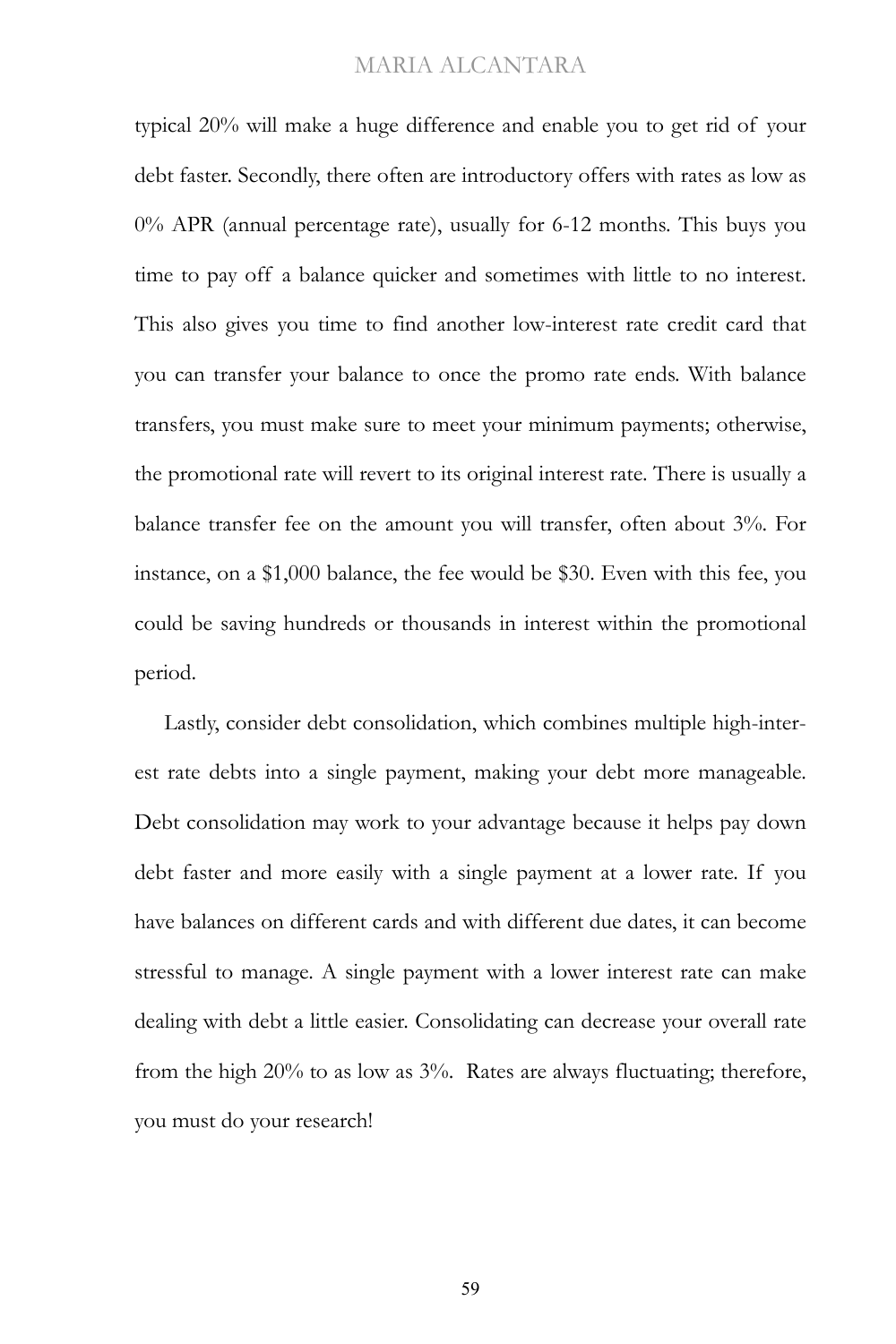All of these tactics can affect your credit score. If you have debt problems, the priority is to pay it down, which, in turn, will eventually improve your credit score. There also are companies dedicated to helping you manage your debt, like credit counsellors who can offer you a free financial health check-up.

> *"Think like a queen. A queen is not afraid to fail. Failure is another stepping stone to greatness"*

#### - OPRAH WINFREY

#### Talk Show Host

Debt is usually a very personal and unique situation depending on how quickly you can pay it back with your income, how much your expenses are and what interest rates your balances carry. Everyone's got their own blend. The best thing you can do to get out of debt is to stop ignoring it, make deals with the lenders to lower your rate and create a better repayment plan to prioritize making those payments.

Now, even if you don't have debt or when you pay off your loans and you become debt-free, there is debt etiquette to follow to build your fortune. Here's the right way of using credit and debt: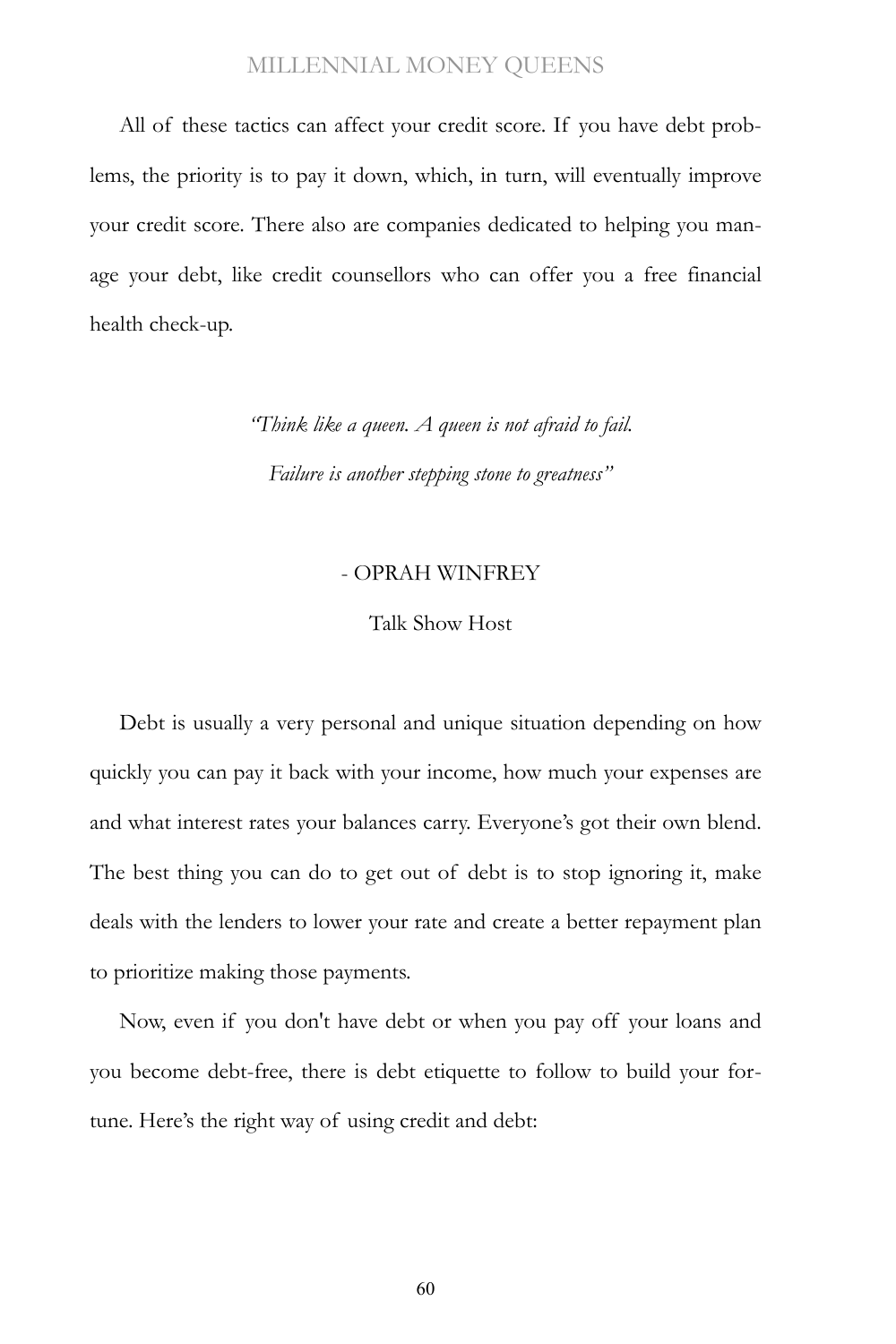It's good to use debt if you invest the borrowed funds and the return you make on your investment is higher than the interest rate you are paying, especially if the return is guaranteed. Therefore, you are making what's called a spread.

It's good to use credit for living expenses like groceries and utilities to build a solid credit history and increase your credit score, so long as you pay off the balance in full within the grace period, usually 21 days. This way, you never incur interest charges.

Several employers are becoming increasingly aware of the student loan debt load many millennials carry, and some employers are even contributing to solving the problem. Companies like Chegg and PWC are offering programs to assist their millennial employees with these challenges. If you are currently employed, ask your HR department if they have such a plan.

Girl, if you want to get your money right, you've got to get debt right! You are now equipped with the power to stop wasting all your income on credit card bills and start building some serious wealth. You are one step closer to becoming a millennial money queen!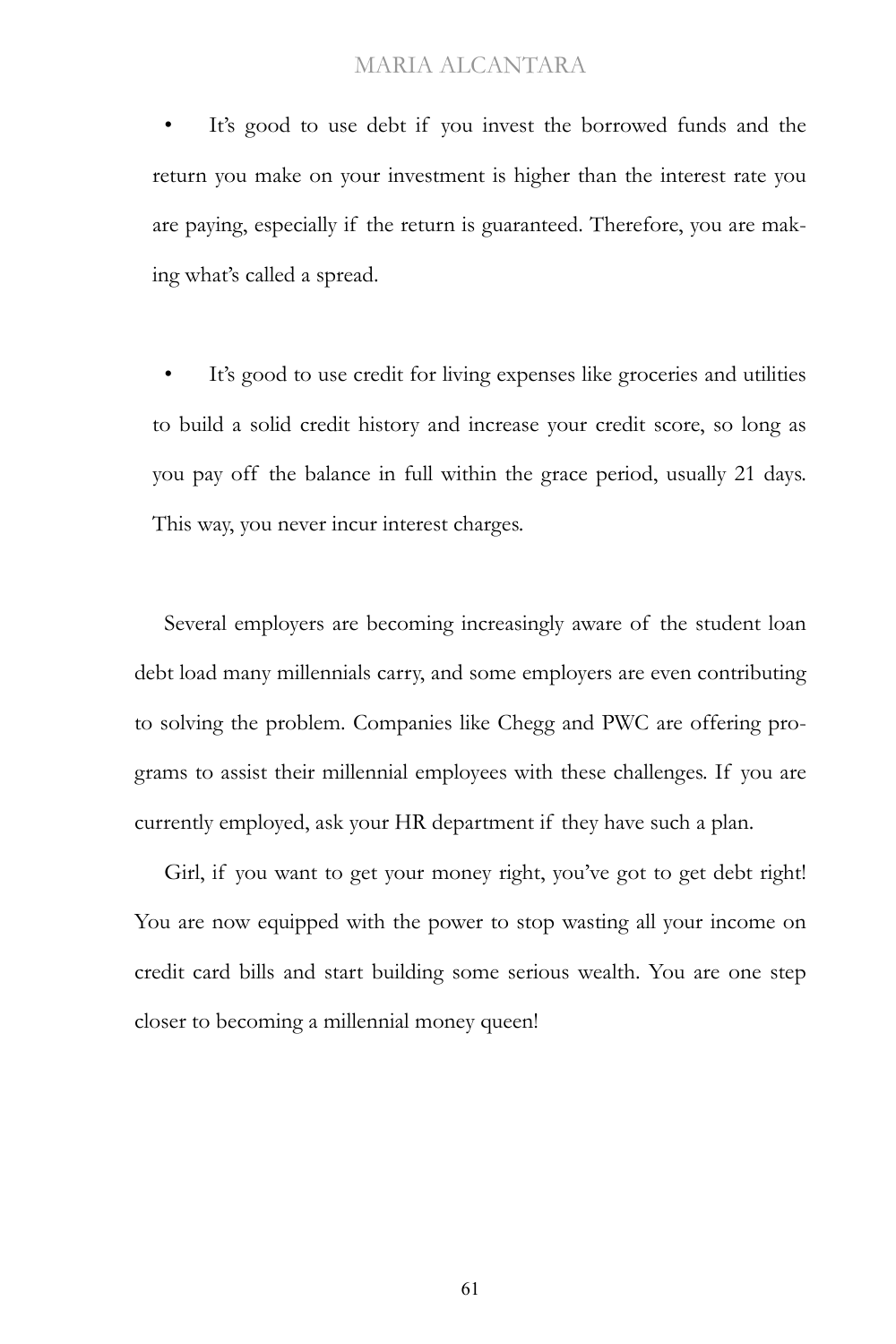# **MONEY QUEEN MOVE**

#### EMBODYING THE KNOWLEDGE

There are a few key personal finance metrics you need to know to get your credit game on lock! From your credit score, to liquidity and debtto-income ratios, you need to be on top of these numbers to master money and be debt-free!

What's your credit score?



What's your liquidity ratio?

This measures how well you can meet an unforeseen event like an emergency. Target 15% liquidity and being able to meet 3-6 months of living expenses.

\_\_\_\_\_\_\_\_\_\_\_\_\_\_\_\_\_\_\_\_\_\_\_\_\_\_\_\_\_\_\_\_\_\_\_\_\_\_\_\_\_\_\_\_\_\_\_\_\_\_\_\_\_\_\_\_\_\_

Liquidity ratio  $=$  liquid assets  $/$  net worth (subtract liabilities from assets to find your net worth)

\_\_\_\_\_\_\_\_\_\_\_\_\_\_\_\_\_\_\_\_\_\_\_\_\_\_\_\_\_\_\_\_\_\_\_\_\_\_\_\_\_\_\_\_\_\_\_\_\_\_\_\_\_\_\_\_\_\_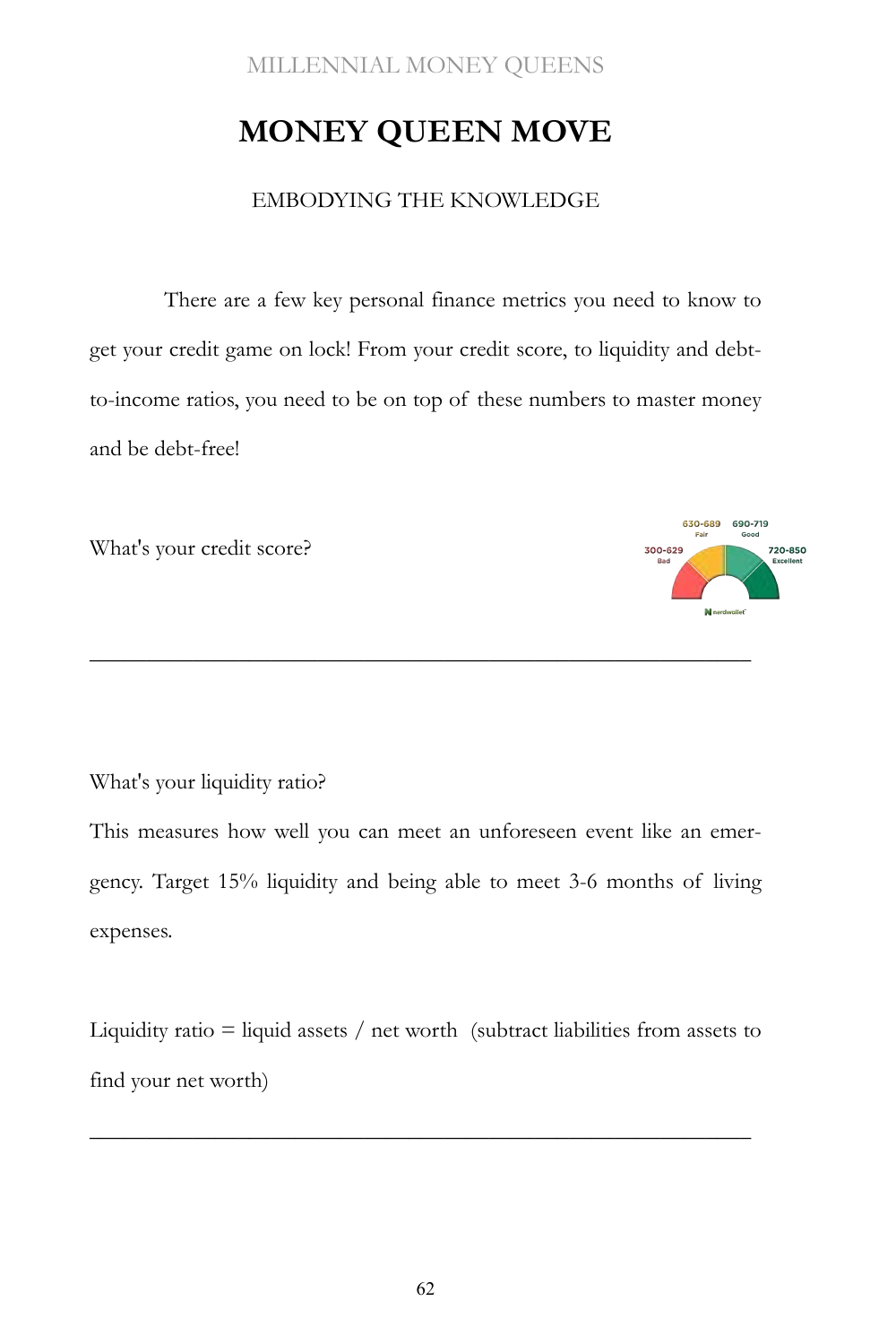What's your debt-to-income ratio?

This measures how much of your income is being consumed by debt payments. Target below 30%.

Debt-to-income ratio = total recurring debt payments / gross income

\_\_\_\_\_\_\_\_\_\_\_\_\_\_\_\_\_\_\_\_\_\_\_\_\_\_\_\_\_\_\_\_\_\_\_\_\_\_\_\_\_\_\_\_\_\_\_\_\_\_\_\_\_\_\_\_\_\_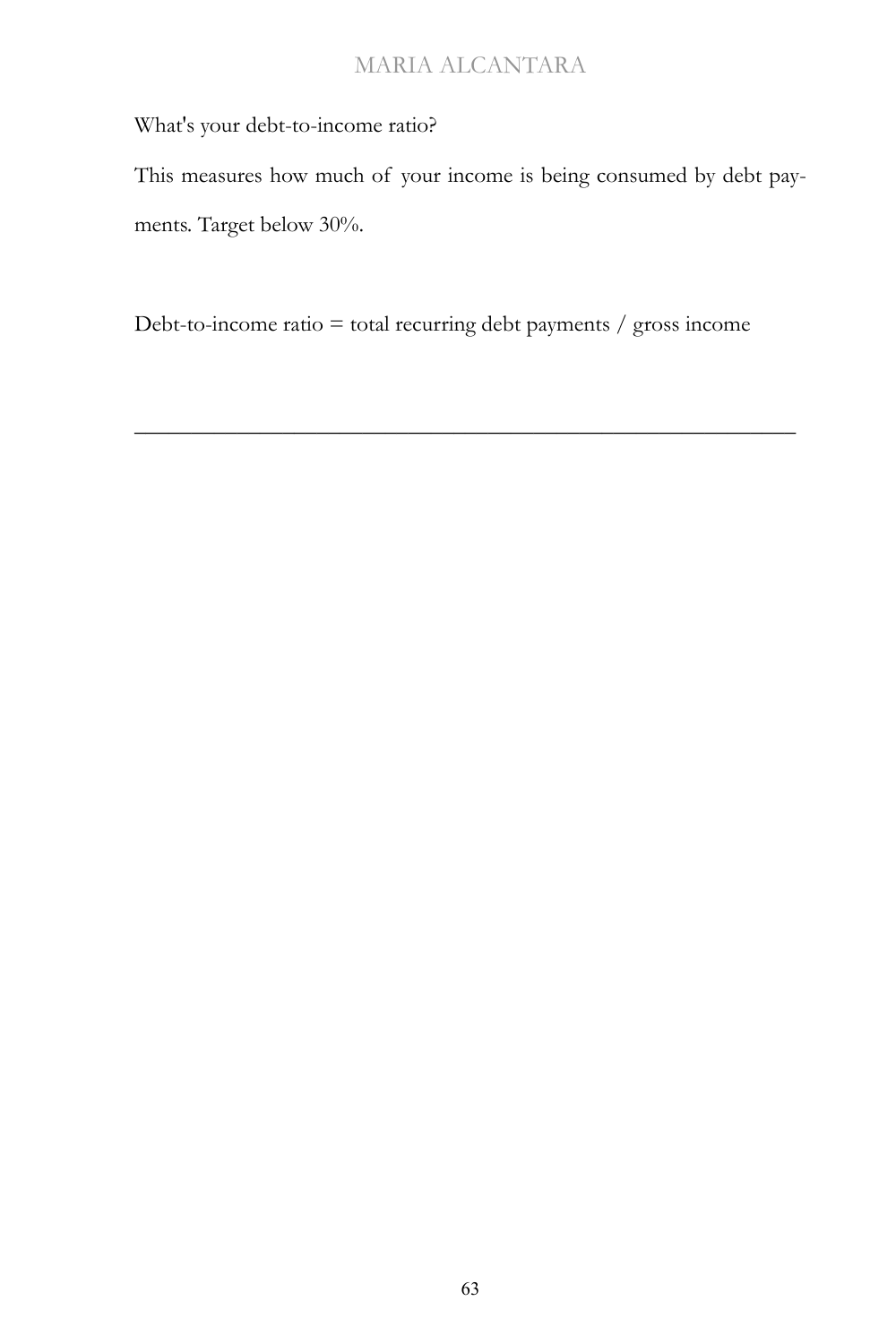

## CHAPTER 6

## **SMART AND CONSCIOUS SPENDING**

*"Having loads of money doesn't make you a better person...spending it smart does"*

#### -ZIAD ABDELNOUR

Investment Banker

In 1906, Italian philosopher and economist Vilfredo Pareto gifted the world with an incredible observation. As an avid gardener, he noticed that 80% of the peas in his garden came from 20% of his plants. He very intuitively asked, "Where else could I find this ratio?" Pareto found the same ratio in the wealth distribution in Italy, 80% of the land was owned by 20% of the population. The more he looked, the more he found the ratio across society. Now you know why we only wear 20% of our wardrobe 80% of the time!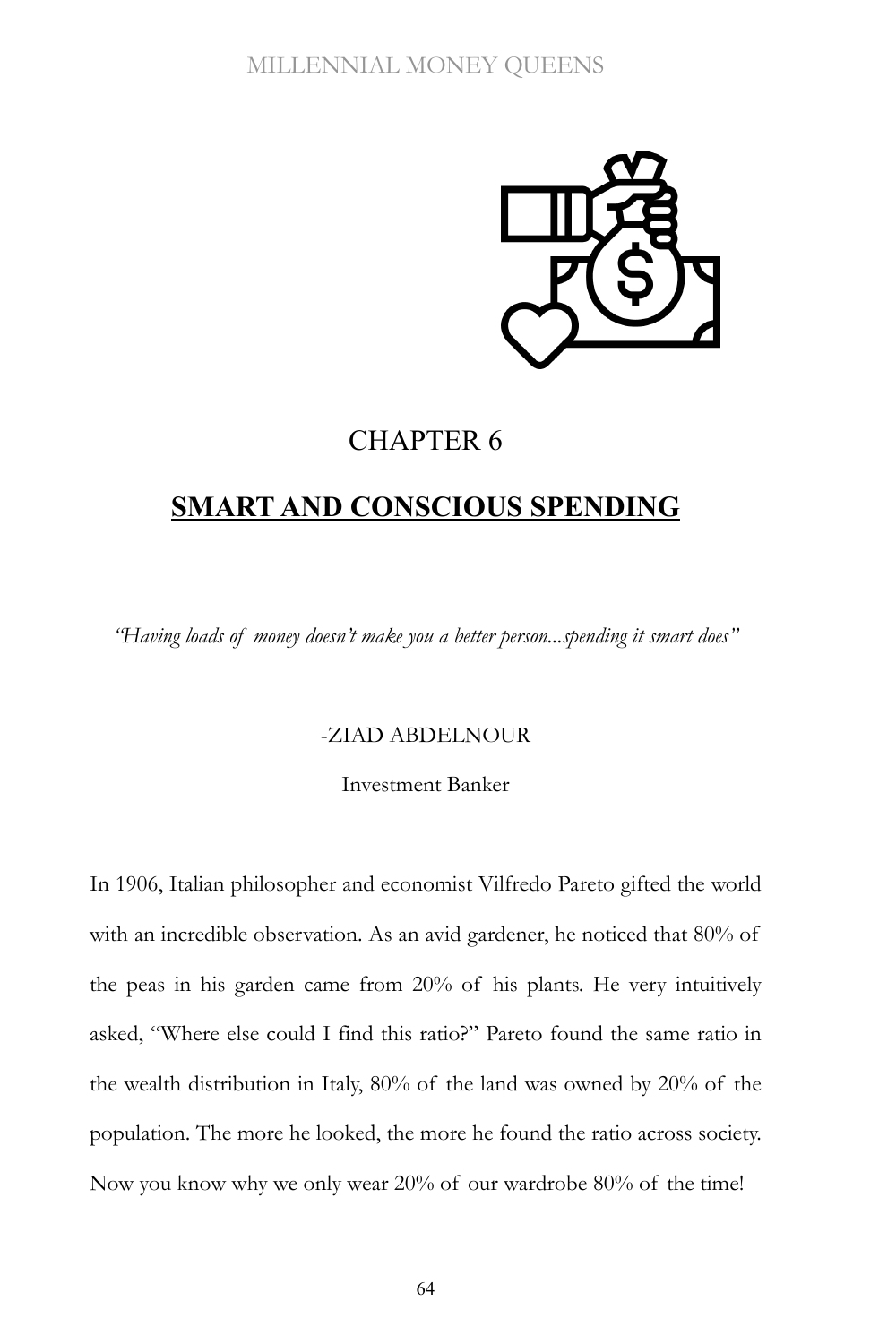The Pareto principle is one of the pillars of your new empowered financial life. We will be applying this over and over again because it works like a charm. The first application will be in spending. By applying the Pareto principle to your outflows, you'll likely find that 80% of your income goes to 20% of all your expenses, mostly housing, debt and taxes. According to statistics, millennials on average spend 30% of their income on housing, 30% on debt, 20% on taxes and health care, 10% on transportation and 10% on discretionary spending. This distribution is unique to everyone and varies according to where you live, but those are the major categories and what we are focusing on. Find out exactly where your 80% spending is going, aka your big expenses. Being smart about the big expenses will be far more impactful than being thrifty on the little things. We've already handled the debt expense, next comes housing.

#### HOUSING

While most millennials aim to buy a property, the majority of us are still renting. Let's see how you can be money smart about your housing expense.

A few years ago, I was in the market to buy a house. I shopped around for months! As much as I wanted to make a purchase right away, I wanted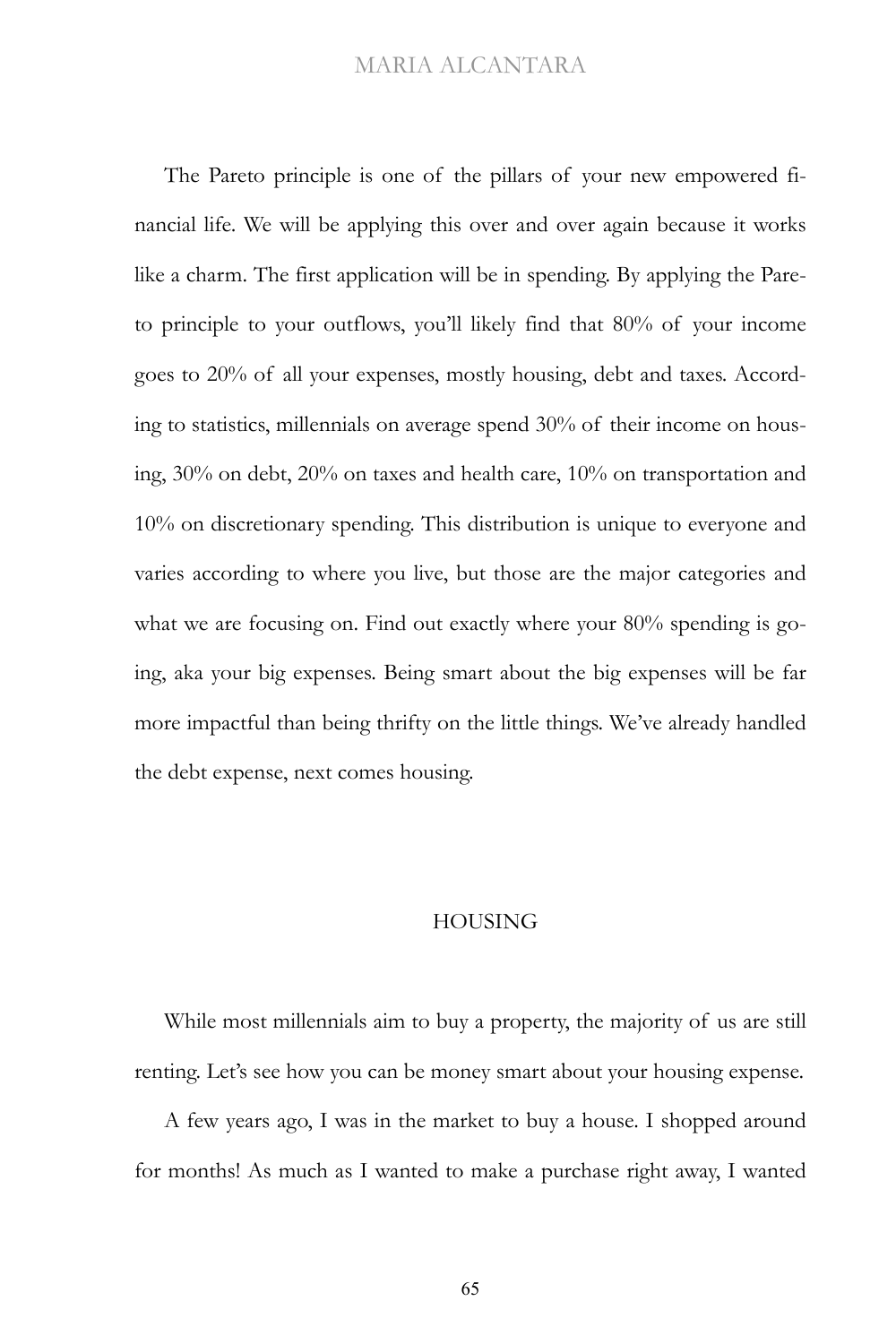to buy the right property. The plan was to live there for a couple of years and then turn it into an investment property, but nothing was the right fit. So, instead, I decided to rent for another year while shopping for the ideal place to buy. I found the perfect temporary rental property: a gorgeous townhouse on 3 levels with a skylight, absolutely necessary indoor parking for Canadian winters, and the best part? It was pet friendly. Except, the place was in shambles.

The landlord assured me he would renovate, but my recent experiences with renovations meant a new coat of paint. The whole place needed to be gutted. Naturally, I was a bit skeptical. We came for a visit and saw he had started the renovation. Alright, first requirement checked. As I walked around, I asked for a few upgrades. I told him I needed new doors on my daughter's closet, a dishwasher, a new engine on the garage door, brand new floors everywhere, add this here, take this out from there, on and on. I thought this guy was going to kick me out. To my surprise, he agreed to everything we asked for!

As we were about to close the deal, my husband said: "Wait, let's ask for a reduction on his asking price". I nearly flipped out. No, I actually flipped out at him! Why would he risk losing this perfect property, even if it was a rental? Guess what? The landlord agreed! We ended up saving a few thousand dollars a year just by asking. Sounds simple? it is!

A friend of mine tried a similar strategy. When his roommates relocated,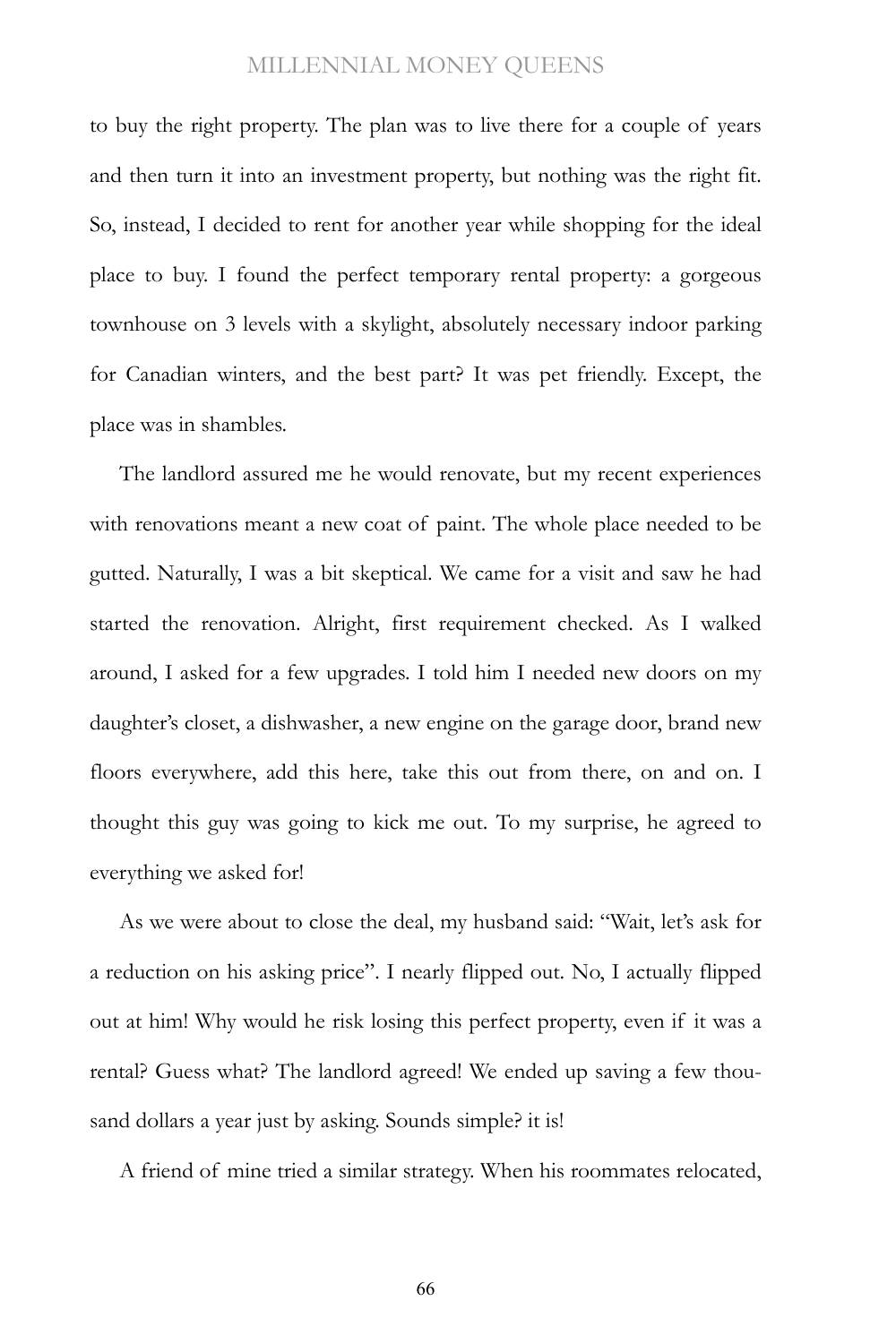he was left alone in his 3-bedroom apartment. He wasn't able to find other roommates, nor did he want any. He was convinced he'd have to move, there was no way he could afford the rent on his own. He looked around, but the other options were downright depressing. He also figured he'd take a shot at asking his landlord if he was open to a new arrangement. But he needed a bigger reduction to be able to afford to stay there on his own, so he came up with a clever idea. He made an irresistible offer to the landlord: he would manage and maintain the property and upgrade a few things. The landlord was still in charge of any out-of-pocket maintenance and upgrade expenses, but my friend would take care of everything for him. This essentially took away all the annoying "landlord headaches" while increasing the value of the property. Guess what? His landlord agreed as well!

Typical money tips for millennials who are trying to get control over their finances are to reduce their housing expense by taking on roommates or to eliminate the expense by moving back with their parents temporarily. Alternatively, it is to reduce the housing expense by moving to a smaller place or a less desirable location. While all that can be practical advice and something you may want to consider, we also want to enjoy our living accommodations, especially in the age of working from home and lockdowns. No matter what your arrangement is, negotiating can lead to more money in your pocket. So, don't be afraid to ask!

Whatever your situation may be, there certainly are ways to reduce your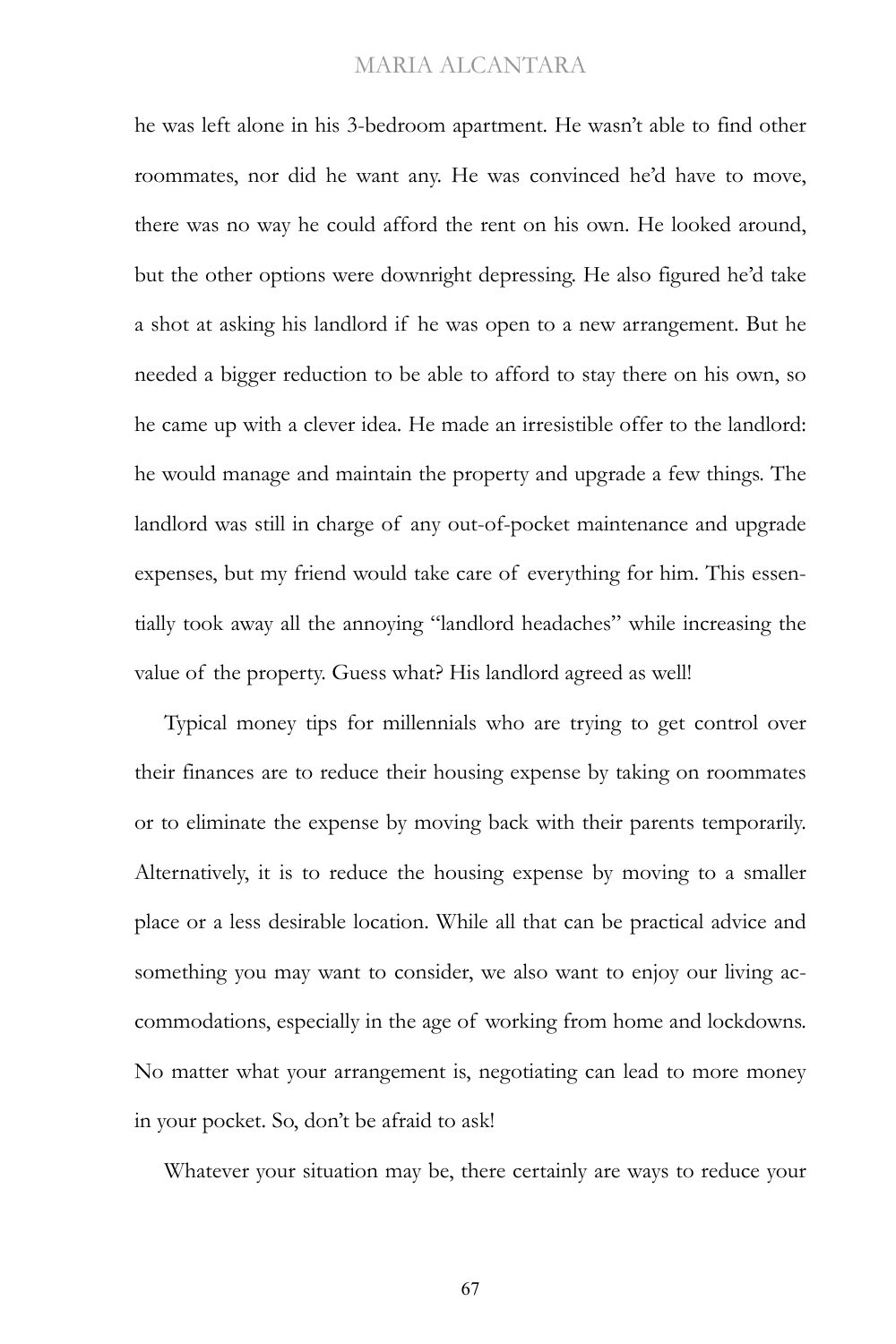housing expense. Get creative like my friend did and simply ask your landlord if she or he would be open to a reduction or an arrangement, for example if you offered to sign for two years instead of one. Getting \$100 off your rent will result in a \$1,200 savings! Alternatively, you'd have to give up your Monday and Friday lattes for a whole 18 months! See the power of working on the big expenses? The amount you save can be put away into an emergency fund if you don't already have one.

For most millennials, once their debt is under control, their next biggest goal is to buy a property. Buying a property is certainly an important step in building wealth. Past generations often built the bulk of their net worth with their home purchase. That's why they are always so happy to remind us to buy a property! They do have a point, but buying a property is a big commitment and requires the right circumstances; otherwise, it quickly becomes more of a burden than an investment. Home prices and our personal financial situations are different now than they were in our parents' generation. Once you get your money train back on the right tracks, buying a property is something to consider, whether it be for yourself to live in or as an investment property, which will allow you to build assets and create a passive income stream, a major goal in becoming financially independent and strong!

You also need to be prepared to understand how mortgages work and how much you are actually paying for that property. You can easily pay a lot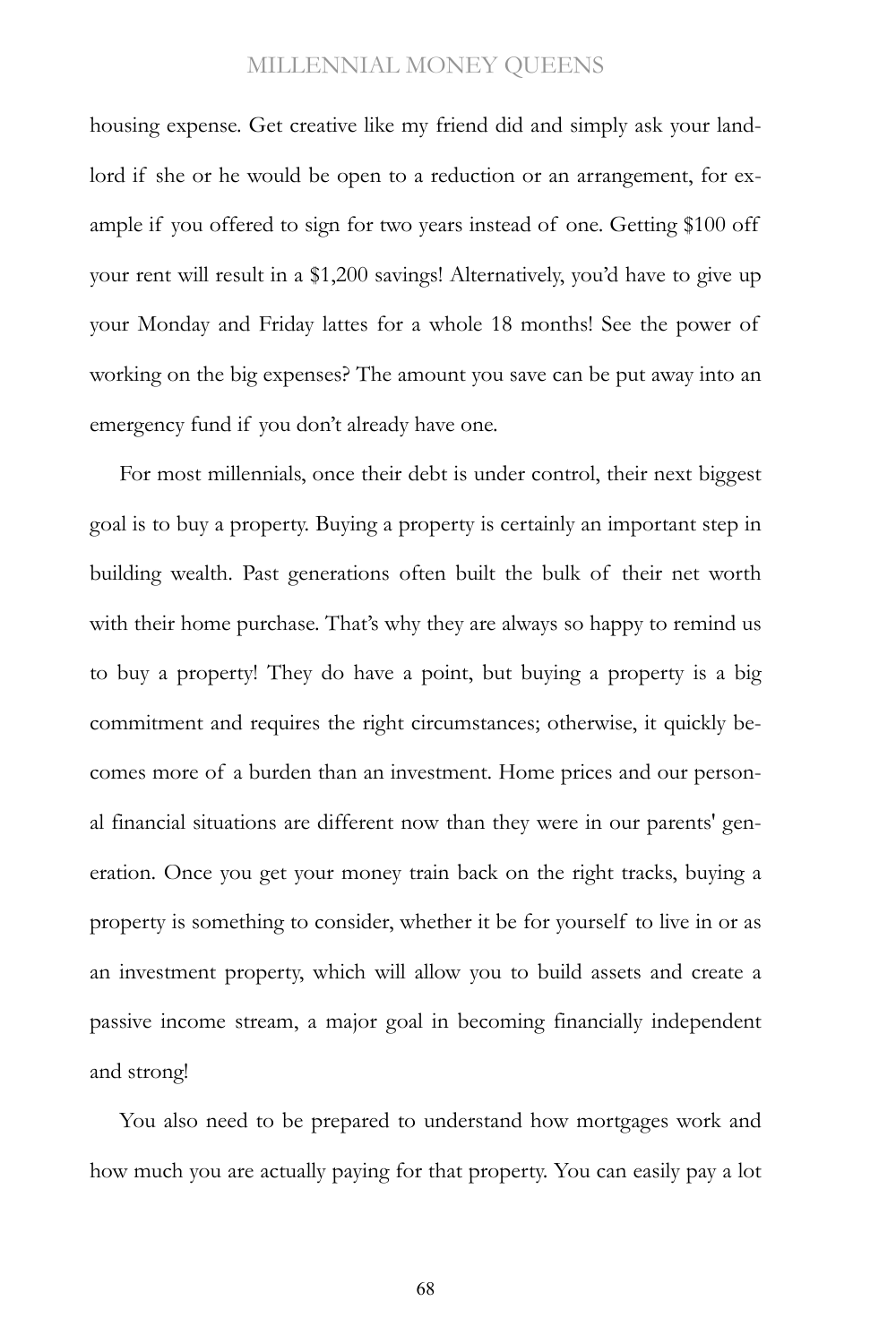more for a property just because of interest. If you retain just a few things from this book, other than you are much more powerful than you think you are, may it be that interest is a killer when it's used against you, and it's your best friend when it's working for you. When shopping for a property, consider that as attractive as it may be to take out a 20-year plus mortgage and have lower payments, the interest expense will be higher.

As important as buying a property is, it's not something to rush into, just like marriage, it's gotta be the right match and with the right terms in place. On top of the interest expense from your mortgage, other expenses come with homeownership like maintenance, homeowner association fees, insurance and taxes. So, don't be afraid to continue renting if that's working for you instead of giving in to the "you're paying someone else's mortgage" peer pressure, the flexibility you get with renting may just outweigh the pros of homeownership.

#### TAXES

There's an almost invisible expense eating away at your income called taxes. Depending on where you live, you are either grateful to pay taxes or passionately disapprove. Either way, if you don't file or pay too much, you're in trouble. A huge part of my work in wealth management was tax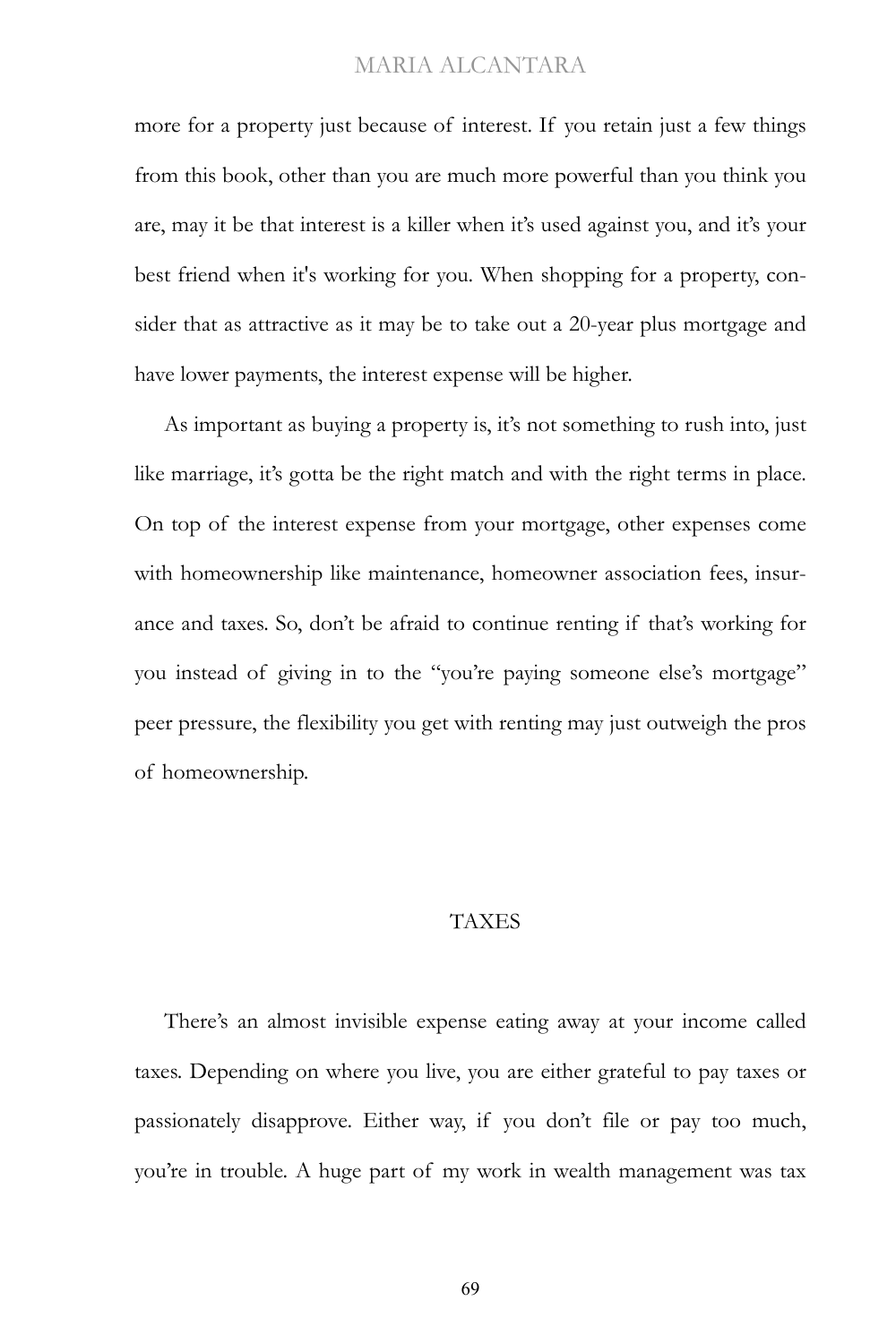planning. We wanted to make sure our clients kept as much of that hardearned money as possible. Same goes for you, darling. Being the largest generation in the workforce makes us important taxpayers. We all hope our tax dollars are being put to good use, but at the end of the day, there are some clever accounting tactics you can use to meet your fiscal obligation while also keeping more of what you earn.

If you don't have an accountant, spend the \$200 they'll charge for a simple tax filing, it's likely to be well worth it. Once again, don't be afraid to negotiate, it's helpful to show up well ahead of the hectic tax deadline time to get a better deal. A recent survey showed that 80% of millennials worry about filing their taxes with concerns about making mistakes, not getting the best possible refund and overpaying taxes. Yet only 27% of us will turn to a professional. It's time to get serious about taxes, my friend. The first year my dad stopped doing my taxes, I filed on my own. I assumed everything was ok, even though I never got anything back from the government, whether it was a refund or bill, no assessment, nothing. To me, no news was good news. Girl, was I ever wrong. The following year, my friend referred me to his accountant. I got an irresistible offer, so I decided to give hiring a professional a shot. Well, it turns out that my solo filing never made it to the government! After I made the switch from my dad to my accountant, my tax refund more than doubled. I know you meant well, Dad, but there are places to save and then there are places to invest. Tax filing is one of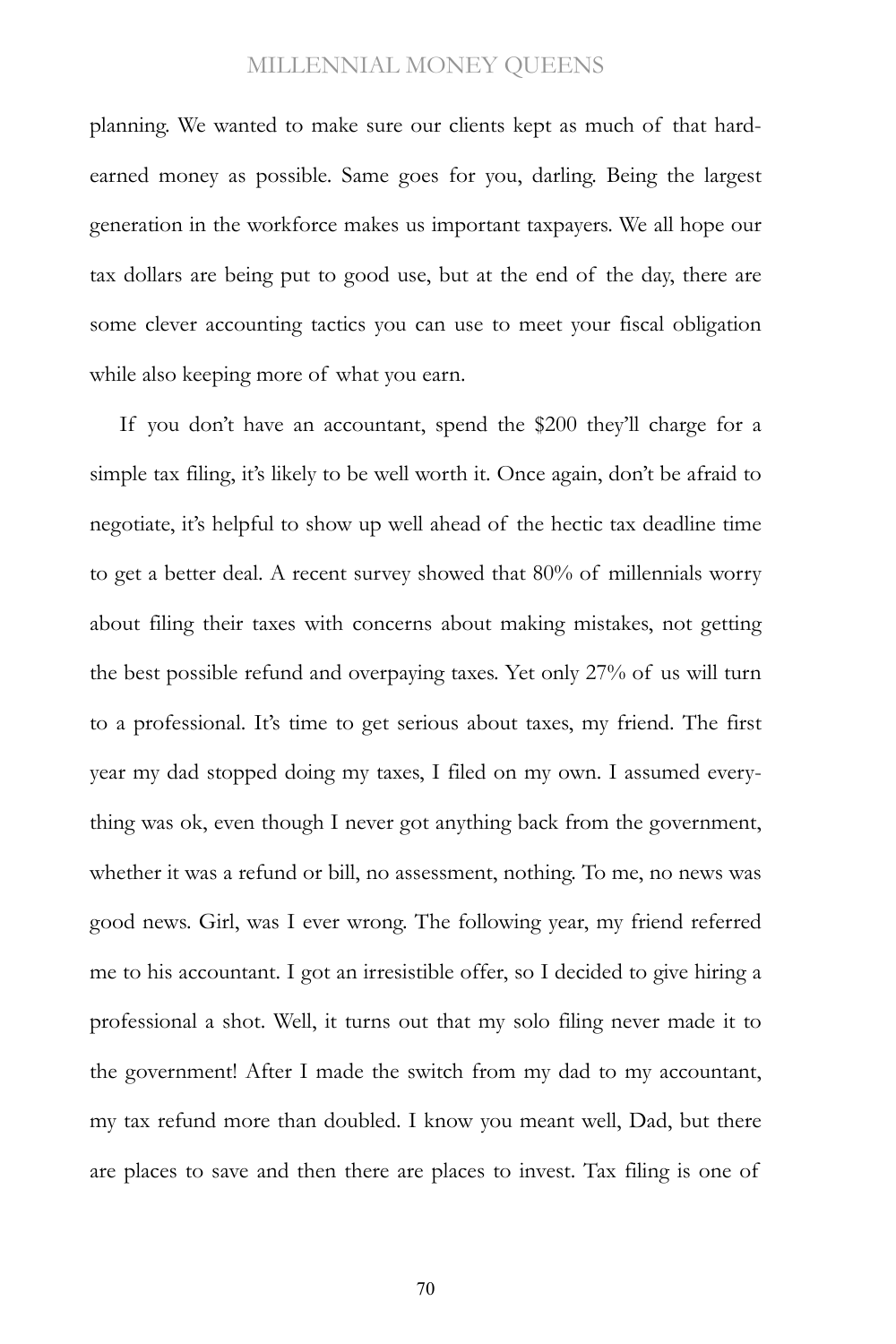them.

Your accountant may pop in once a year, the rest of the time it's you and your money. So, you still need to level up your financial knowledge, do your due diligence, and educate yourself. That's exactly what you are doing now!

We millennials love gigs, side hustles and contract work since it gives us more flexibility and freedom over our time. Becoming an independent worker and generating income on your own can also benefit you from a tax perspective. You open up the option of writing off tax-deductible expenses like car payments, gas, a portion of your rent for a home office, for example, expenses that you would be paying anyway. While I will dive deep into the income perspective in the next chapter, let me just say that the moment you step into contract work, you are taking a step towards independence. And independence requires responsibility. Since you are not an employee, there is likely no withholding tax on the income you receive, which means that you need to save a portion of that income to pay for your taxes when they come due.

I'll never forget my friend Liam's face when he got slapped with quite the hefty tax bill. He, unfortunately, had already spent all his tax money on living expenses. Liam was an independent worker in the video and audio production field and made a great income that year. But because he wasn't thinking ahead and hadn't prepared for taxes, he owed the government tens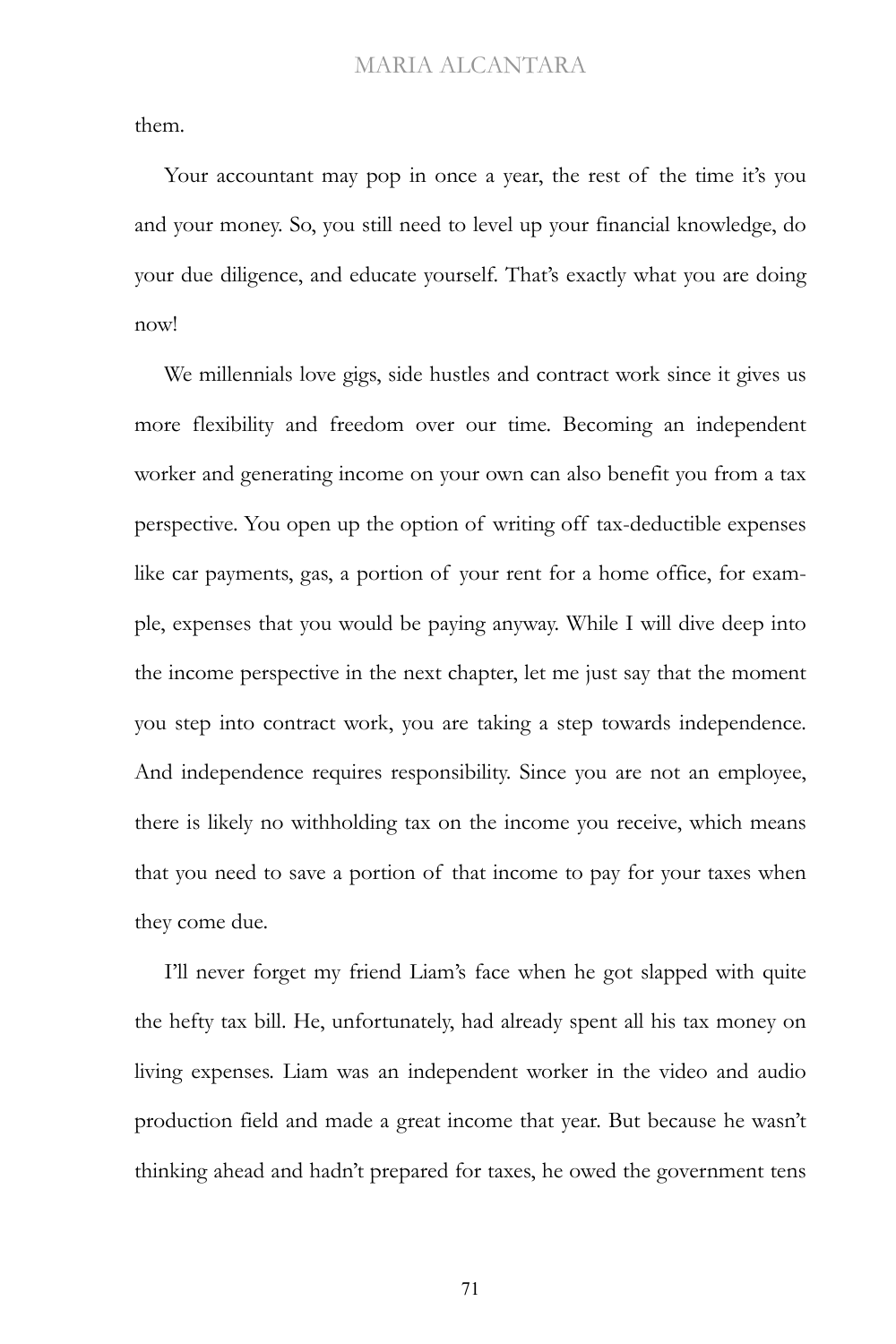of thousands of dollars and only had a few thousand dollars left in his bank account. If he had been properly advised, he would have put away the money for taxes and invested in something safe to earn some interest. See what I mean? Financial literacy is not only legit but really important!

The first thing to do when it comes to taxes is to pay your future self first and reduce your present taxable income. One of the single biggest steps you can take to help your financial situation is to start contributing and hopefully maxing your retirement contributions. Whatever country you live in, there likely is a system where you can contribute to a tax-deferred savings plan, like a 401k or an IRA in the U.S. or an RRSP in Canada. Your contribution reduces your taxable income, this is huge! Instead of paying the government, you are paying yourself, so make the most of this! A problem I've seen with my friends and millennial clients is that they don't think they have enough to contribute right now, so they keep deferring. My friend, what you need to defer is your taxes, not your contributions. Deferring taxes is the difference between a portfolio starting at \$200,000 and growing to \$600,000 without deferring taxes or over \$1,000,000 with deferring taxes! Which one would you want? No brainer, right?

As the young investor that you are, your single biggest edge right now is your time horizon. More time invested means more time for your money to multiply. When we get into the investment section, I'll introduce you to my favourite kind of financial magic, the same one credit card companies are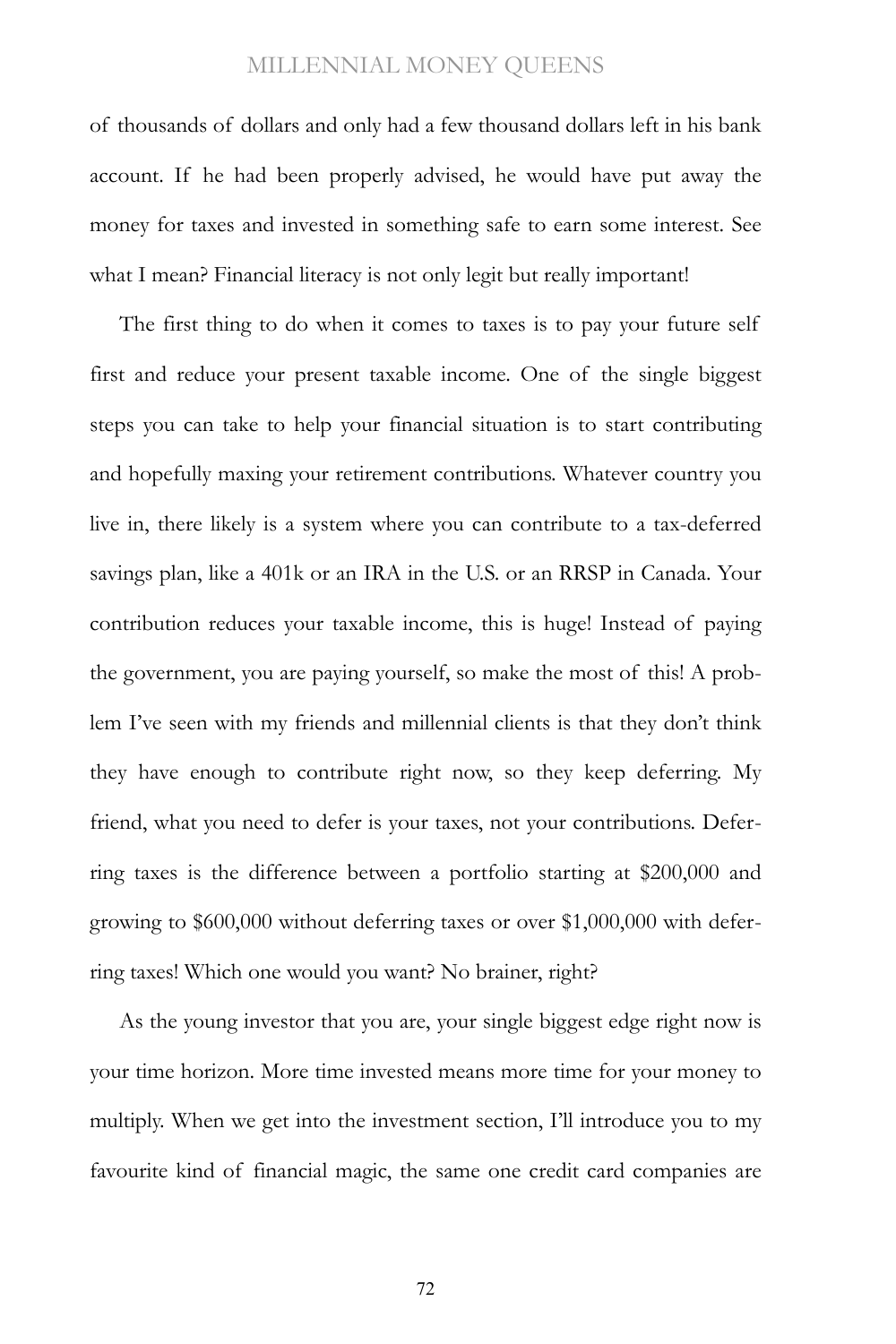using against you, compounding! Every decade you put off on your retirement savings means having to save double! Double! That is a huge deal!

When I was in my early twenties, I worked for one of the major Canadian banks. That was a crucial step in my epic money mastery plan. I wanted to go right in the eye of the storm, see, speak, breath, live money, be the money! I had no clue how any of it worked before working there, so my learning curve was pretty steep. I met this one girl who was in my training class for Everyday Banking Associates.

Arianna was also in her early twenties, and when we got talking about retirement savings in the training, it became clear that this girl knew how to play the money game! We became friends and then one day she revealed it to me, "My retirement savings account is already over \$120,000". I couldn't believe it. "How on earth did you manage that?" I asked. "I've been maxing my contributions since I started working 6 years ago, and I always use employer-matched contributions. You'd be surprised how far that goes, it's awesome!" Arianna had already guaranteed her future millionaire status, without adding another penny and compounding that account over the next 30 years, her account should grow to over \$1.3M by her 50th birthday.

The employer-matched contribution is free money you don't want to leave on the table. If you're employed or plan on getting a job, employermatched contributions are one of the first things to look at. Typically, each employer will have their own plan with their own terms, but the general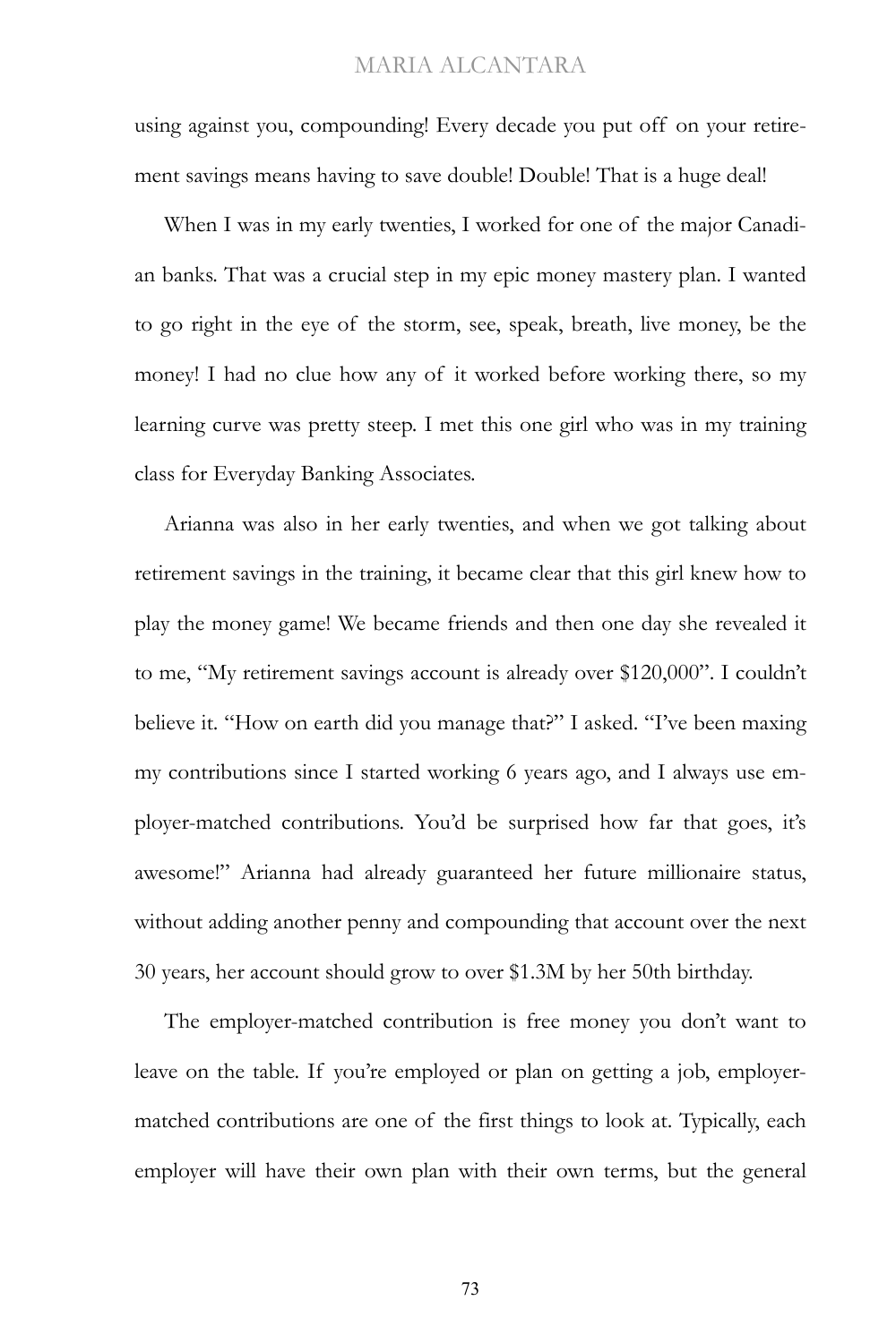trend is that your employer will match your contribution up to a percentage of income. It would look something like a 100% match up to 3% of annual income, which means that if your salary is \$50,000, your employer will match your contribution up to \$1,500. In practical terms, this means saving \$60 of your bi-weekly paycheque and instead of spending it on dining out, you contribute to your retirement account. This will lower your income taxes and contribute to your future financial security. Let's say you don't change this, and you continue these \$60 savings; in 30 years, you should have \$200,000. Pretty good, right?

Part of the problem is that we feel like 30 years is too far away, so we skip on these little 60-dollar chunks. In 30 years, you will either be thanking yourself or beating yourself up for not having done this now. Imagine you had started 10 years ago when you began working and earned 3% on that money, you'd have close to \$30k right now. That's a down payment for a house!

Talking about down payments, many governments will allow you to borrow from your retirement account for your down payment. First-time homebuyers can use the funds in their retirement account up to a given maximum for a home purchase or home improvement and pay themselves back over a specified period of time. Whatever country you live in, be sure to check out what plans exist for using retirement funds to buy your first home. Millennial money queens tend to love elegant abodes; this is a great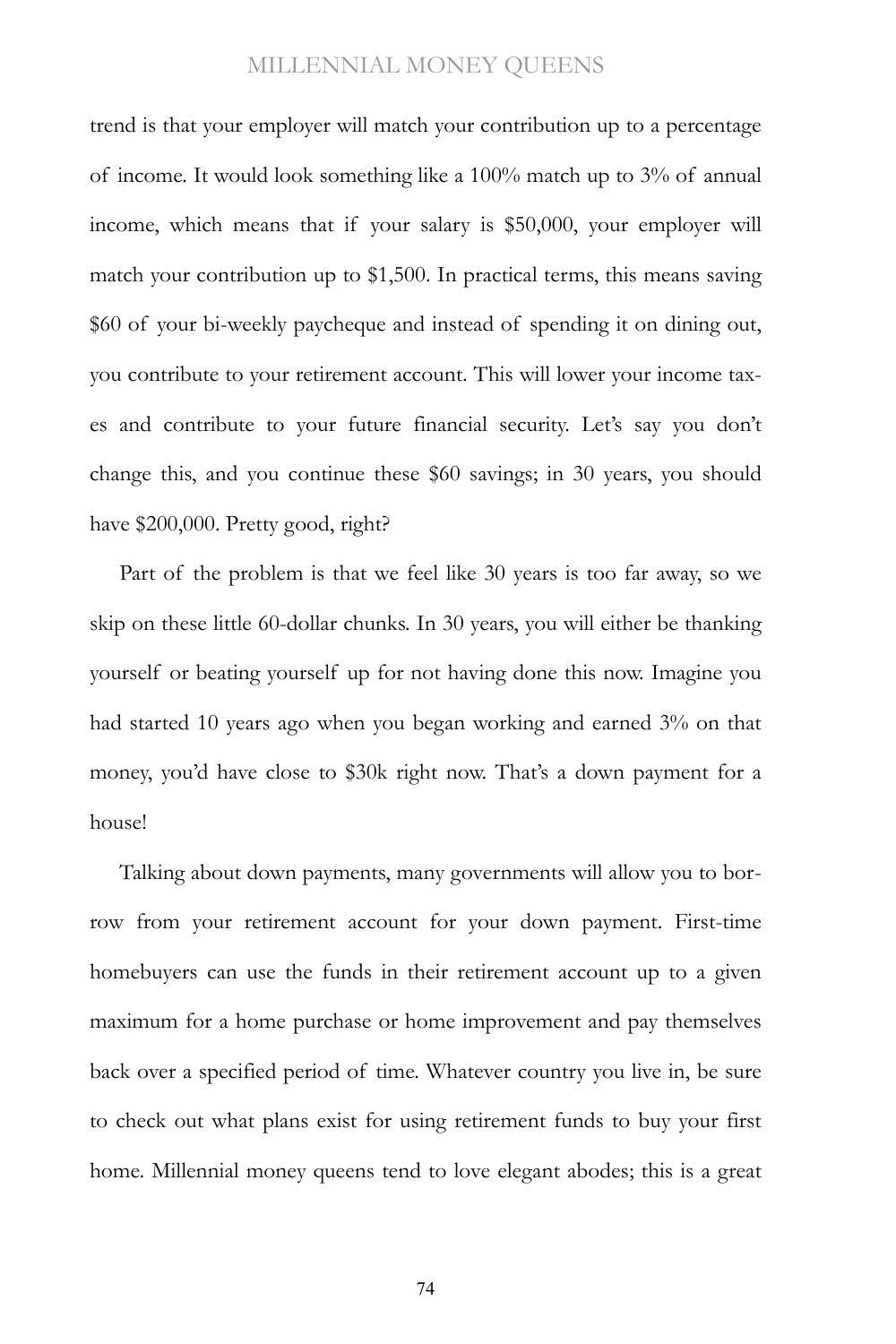way to be money smart and buy your perfect home.

Being smart about taxes extends beyond tax-deductible contributions. Plans like Roth IRAs and the 529 savings plan allow you to grow your accounts tax-free. Student debt is huge among millennials, as we all know. Many of us are becoming parents now. I certainly wouldn't want my daughter getting stuck in an indebted position in her future. While no one knows what the world will be like in 20 years, starting to save now for your child's education can be a smart move. Just like retirement savings and home buying plans, different countries have different programs. Typically, you contribute after-tax dollars, meaning the contribution does not lower your taxable income and consequently your taxes, but it does allow your contribution to grow in a tax-sheltered environment, which is a huge plus! Some countries or states and provinces also offer grants. Yes, free money! So, it's time to start researching!

My next favourite tax strategy is donating! As a generation, millennials seem to be inclined to give, even when we are often so financially bound. Despite the headlines and the name-calling, we are actually pretty sensitive to important causes like the environment, social, racial and gender equality. We like to have a purpose and to make a difference. As the old saying goes, put your money where your mouth is, but in the case of donating, that really works out for you. A charitable donation is another way to reduce your taxes. It ensures that part of the money you spend is going to a cause that's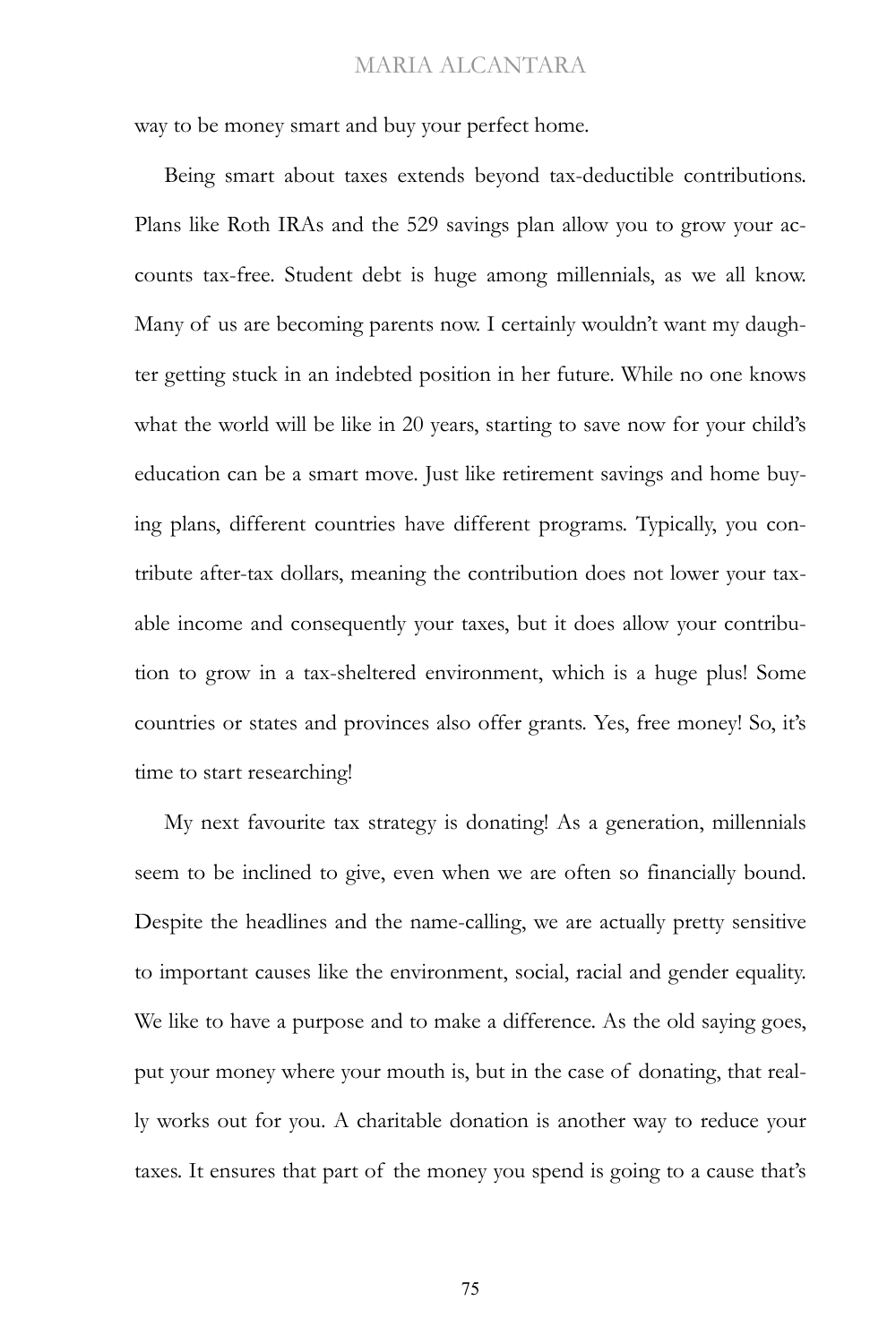important to you, not your government's agenda, which, let's be real, is not always aligned with our values. Would you rather fund military action or your local dog shelter? Remember abundance from the beginning of this book? Abundance relies on the notion that giving and receiving are part of one single motion, like yin and yang, they work together, case in point here. Give to receive, money queen, emotionally and financially.

#### TRANSPORTATION

The next big expense is transportation. Purchasing a car is typically not as high on our priority list as it was in past generations. If you don't need it and don't enjoy driving, the combination of public transportation, ride- and car-sharing options works just fine. That is while you're single, childless and living close to your office. However, once life gets more complex and the family starts to grow, a car tends to become significantly more important. Trying to fit a car seat, a stroller, a diaper bag, a medium-size dog, groceries and any other random things you may need in a city bus or an uber is not so straight-forward. But as I always say, wealth is personal. If a car is not important to you, don't spend your resources on it! You can easily have access to a car when you need through programs like Zipcar.

For all the SuperCarBlondies (or Brunettes, or Redheads, or Platinum-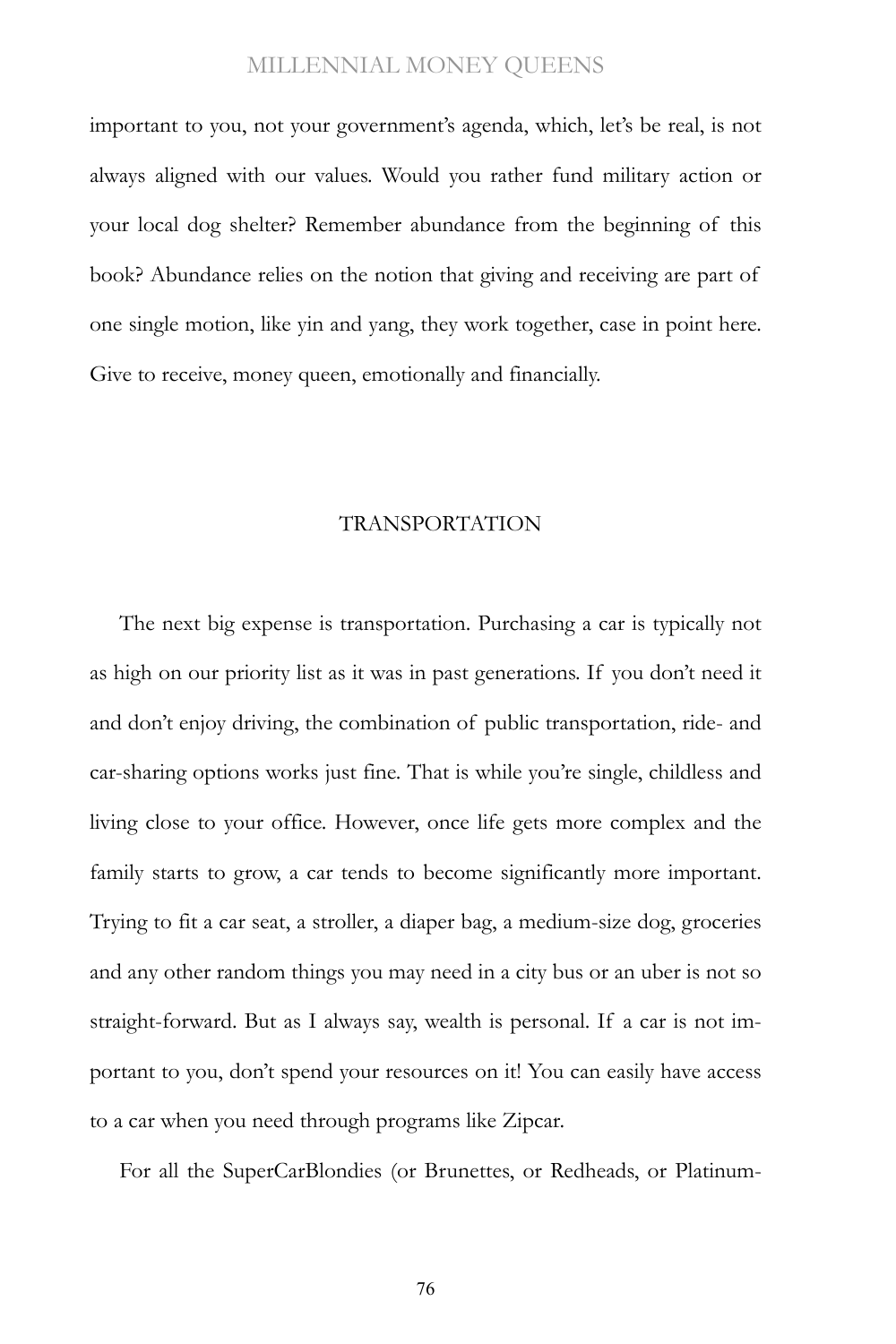Head and so on) and other aspiring millennial money queens, though, a car is definitely on the wish list, often a luxury car. Aussie Millennial Money Queen, Alex Hirschi (aka SuperCarBlondie), created a whole business out of it and joined the two comma club! The same kind of business you will be taught to launch in our next section about money inflows, how awesome!

If luxury cars are your thing, listen to this story. I always thought I couldn't afford my dream car, a white Audi Q5. When the lease on my Jetta ended, I visited the dealer for a renewal. Since we now had a baby, I was on board with the SUV idea. Volkswagen wanted to charge me \$600 for a Tiguan. Our negotiation went from diplomatic to outright brutal, and the best we got was the winter mats that come with the car. In perfect synchronicity, my friend, who had no idea I was shopping for a new car, sent me a picture of his new car, a BMW X3. "Just got the best deal, \$8k! It's used and a few years old, but it's in perfect condition!" I could not believe it. A couple of weeks later, I was driving my dream car (yes, I visualized and affirmed a million times a day, gotta walk my talk, right? But hey, it worked, otherwise I wouldn't be sharing it with you here). All in, it cost me about the same as the brand new "das auto" VW would have, what a scam that would have been.

As tempting as it can be to lease or buy a new car, consider buying used with an inspection to know exactly what you are buying and an extended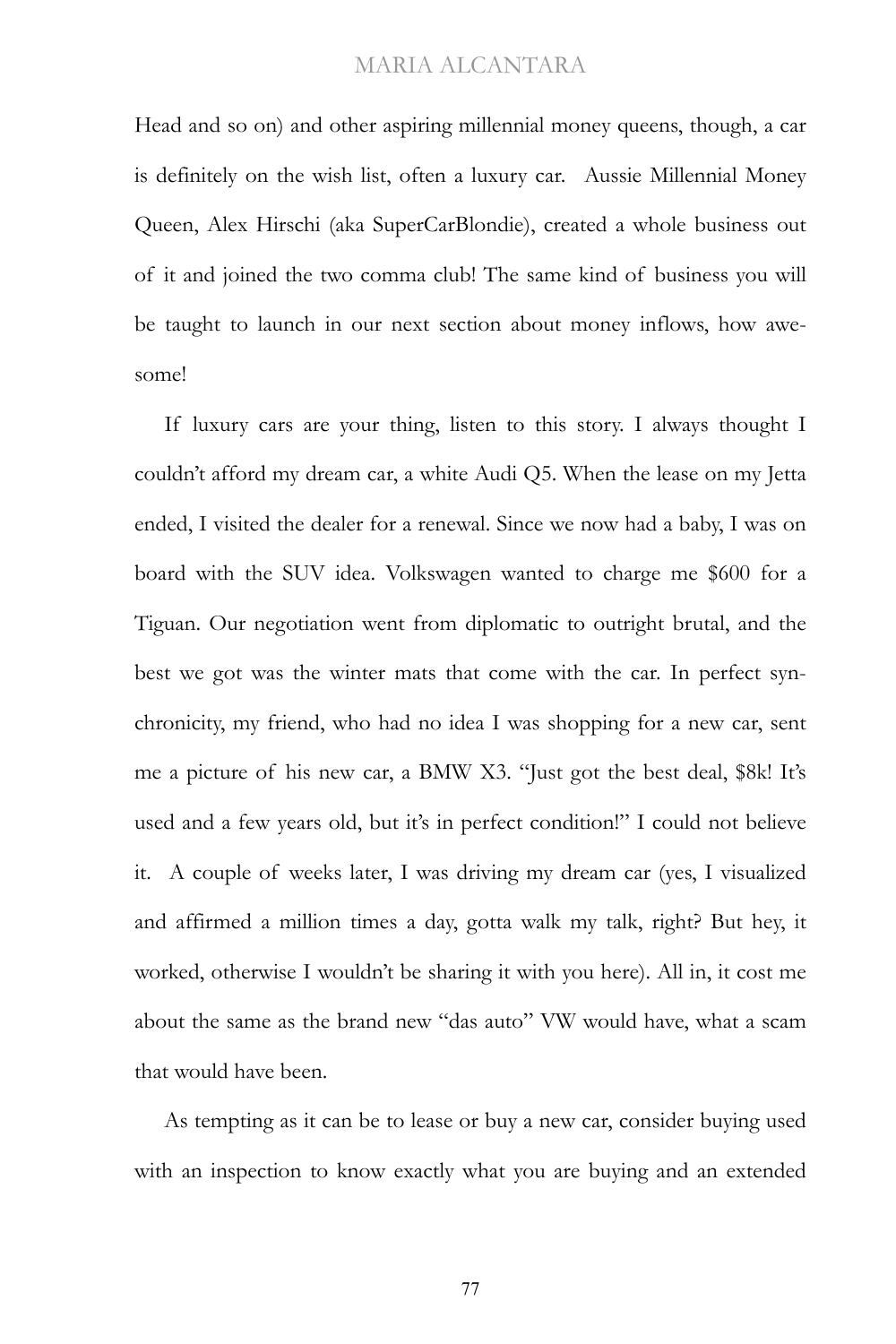warranty for the probable future car issues. For most people, a car is usually not an investment and loses value each year. Did you know a new car can lose 20% of its value in the first year of ownership, and then 10% a year for the next four years? It turns out that the very moment you drive your brand-new whip out of the lot, it starts to lose value! Which is good news if you are in the market for a used car. There's a sweet spot around 2-3 years where cars are still in great shape, with a sleek design and modern technology. Reselling cars is big business for the dealers too, so they want to make this decision easy for you. How? Insurance, of course! This one made sense to me, though. "It breaks, the dealer fixes, no extra cost. Sold!"

#### OTHER RECURRING EXPENSES

Once you get the bug of getting better deals on big things like cars, it all becomes a really fun game. My husband and I have this great annual tradition. Every winter, once we've gotten over the magical initial snowfalls, when we are fed up of being indoors and we get bored, we hit the phones. We call all our service providers and ask for better deals. We tell them their competitors gave us an exclusive offer and since we have been clients for so long, we wanted to give them a chance at retaining our business before we walk out. In the past 10 years, I've always gotten a better deal, it's like they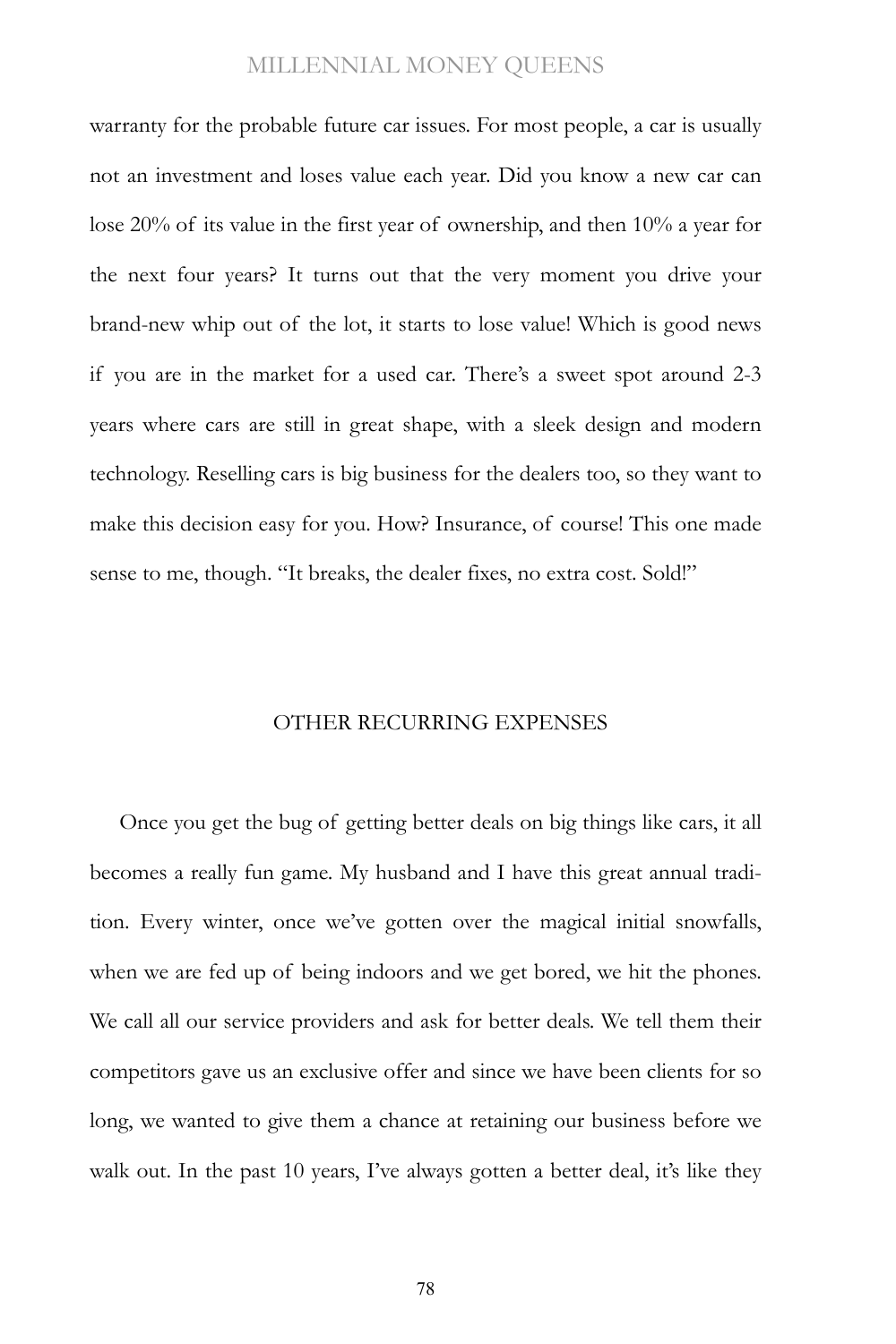have this magic invisible box at the client retention department with all kinds of deals you'd never hear about. This has multiple times funded unexpected winter getaways with all the unplanned savings we were able to get.

You'll get to practice this in the "Millennial Money Queen 21-day Program". I really want you to become a money queen asap, so I've given you my best script in the program for negotiating recurring expenses like credit card payments. Keep doing this once a year. Call your service providers and renegotiate your rates. You'd be surprised how just asking will take you a long way. In author Tim Ferris's business coaching, one of the tasks is to go out to a coffee shop and just ask for a free coffee. It's incredible how far you'll get by learning to overcome the fear of asking or the potential rejection. There is only fear to lose and so many good deals to be gained!

#### DISCRETIONARY SPENDING

The last thing I'll say about smart spending is on your discretionary spending, your personal shopping. Here's the deal, sis. We were trained for decades to want to switch out our wardrobe every season. Some very shrewd businessmen a long time ago realized that we ladies are especially susceptible to spending money on our looks. From changing our hair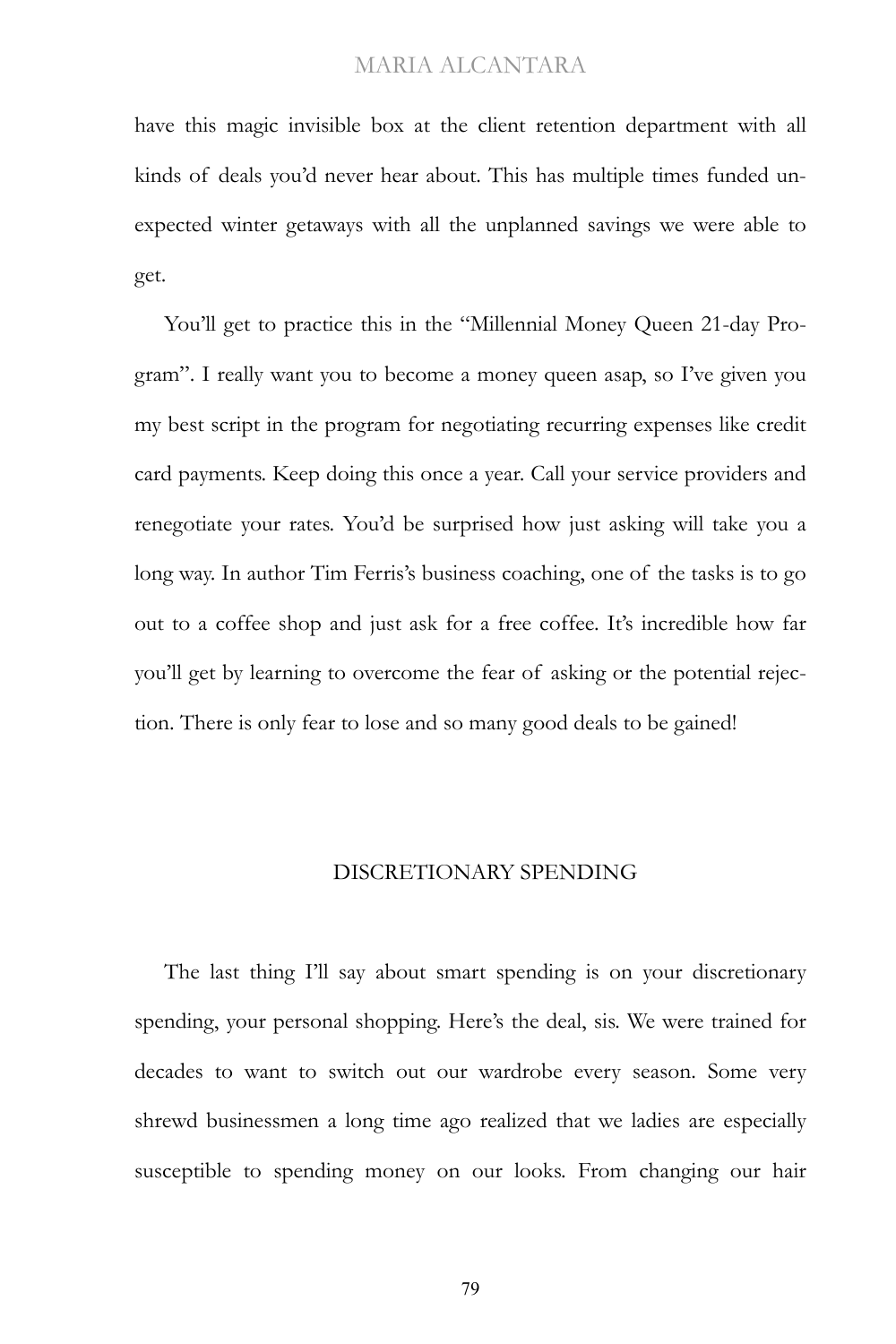colour to buying a new statement jacket every fall, many of us are suckers for fashion, even though fashion trends are indeed ephemeral. I get it, it's fun. It's also big business, so retailers often make sure that your lovely garments only last a little while until they start to disintegrate and that next season has a whole new line, otherwise you wouldn't buy. Just like a diamond being the statement of true love, this is all based on very intentional marketing to make more big bucks, at our expense.

So, by all means, enjoy pampering yourself but consider how you are spending. Make it a conscious ritual! From choosing to buy items you need at the best price, like when they go on sale, to investing in quality pieces which won't need to be replaced every season. Be money smart, queen!

I invite you to practice conscious spending. Be mindful of where every dollar is going. Just like Marie Kondo and her master organization skills, ask yourself, what is this purchase bringing me? Is it fulfilling a value for me? Is it truly making me happy? Or is it just another conditioned purchase?

You'll also get to apply this when you get to the "Millennial Money" Queen 21-day Program." You'll know exactly what questions to ask before any purchase to make sure that whatever you are spending your money on is for your highest good! If something is unimportant to you, spend only as little as needed. This will allow you to have extra money available to spend on things that are really important to you and will make a difference in your life. Travelling is a great example of conscious spending for a lot of money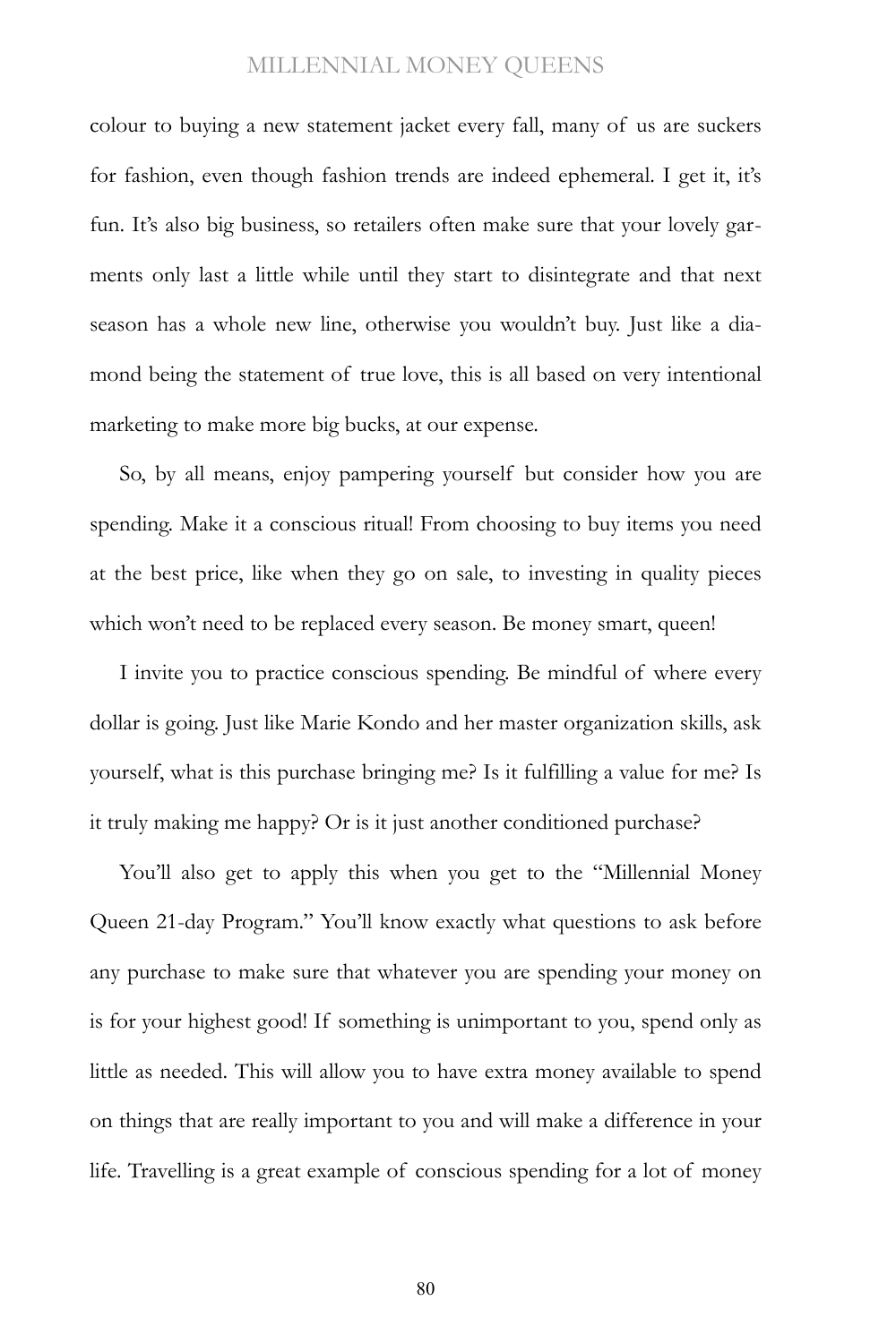queens. If exploring the world is important to you too, reduce spending on things that are not so important to you, maybe like TV or dining out, and use that money instead to plan your next vacation. If your closet is full, you don't need new clothes and fashion isn't so important to you, don't fall prey to ads, and instead, spend that money on what matters to you. You are not just a consumer robot, you are a free-will being. It's time you exercise that power when it comes to spending your money.

> *"You may not control all the events that happen to you, but you can decide not to be reduced by them"*

#### - MAYA ANGELOU

Poet and Civil Rights Activist

#### EMERGENCY SAVINGS

Let's talk about savings. Ah, the other source of stress for so many millennials. I don't know where you stand, but most millennials could not cover an unexpected \$1,000 bill. I remember when my 20-year-old dog got sick. Yep, 20 years old, that dog grew up with me, he was a part of me. I distinctly remember driving him to the vet hospital wondering if that was the night when I would get the bad news and a ridiculous vet bill which I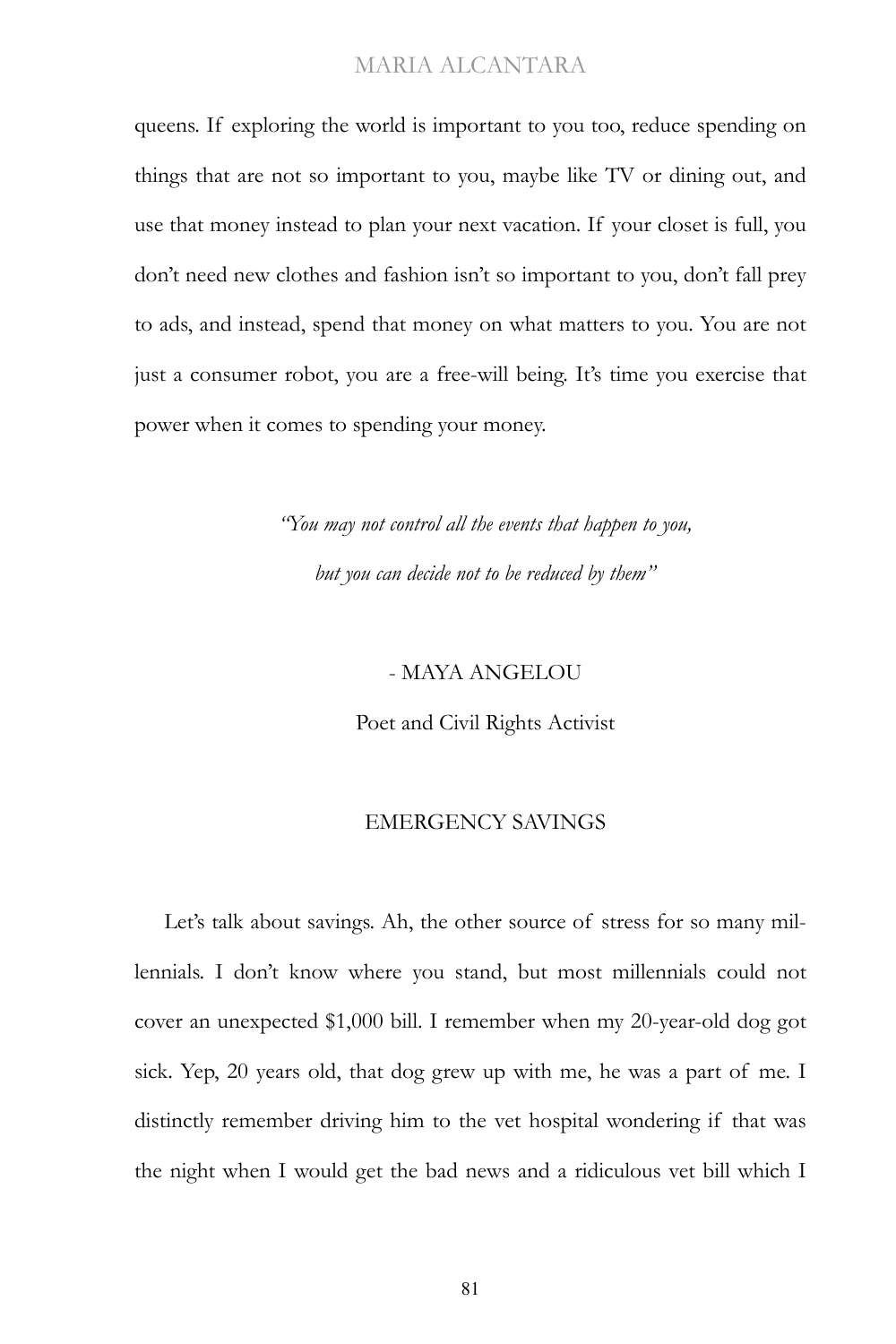wouldn't be able to afford. I don't know which was worse, the sadness of losing my best friend or the regrets of not being able to cover the bill for his care. That did it for me and was the turning point to getting my money life together. I never wanted to experience something like that again. Luckily, he made it, and the vet bill was minimal, but the experience was a real wake up call.

We have such a hard time with saving because we feel like there's hardly enough right now, so we think, "When I make more money, I'll catch up on my savings." Listen up, that is financial illiteracy at its best. Money doesn't play catch up like that. Money grows, and it won't wait for you to decide when it's a good time, the best time is right now! All money multiplies over time when nurtured. It's time to start thinking about your emergency savings as a safeguard for the time in your life when you need that money most, and that day may come when you least expect it.

I challenge you to come up with \$1,000 within the next month. I know you can do it, it's time you start believing you are becoming money-smart and can start growing your accounts. How do you do that? First, take a look at your expenses, and for the next month, see where you can cut back. I guarantee you that you can come up with a nice chunk just like that.

First stop, subscriptions. The internet age has created a phenomenal business model, online subscriptions. Whether you are getting physical goods shipped to you in a FabFitFun box, or enjoying a service like Audi-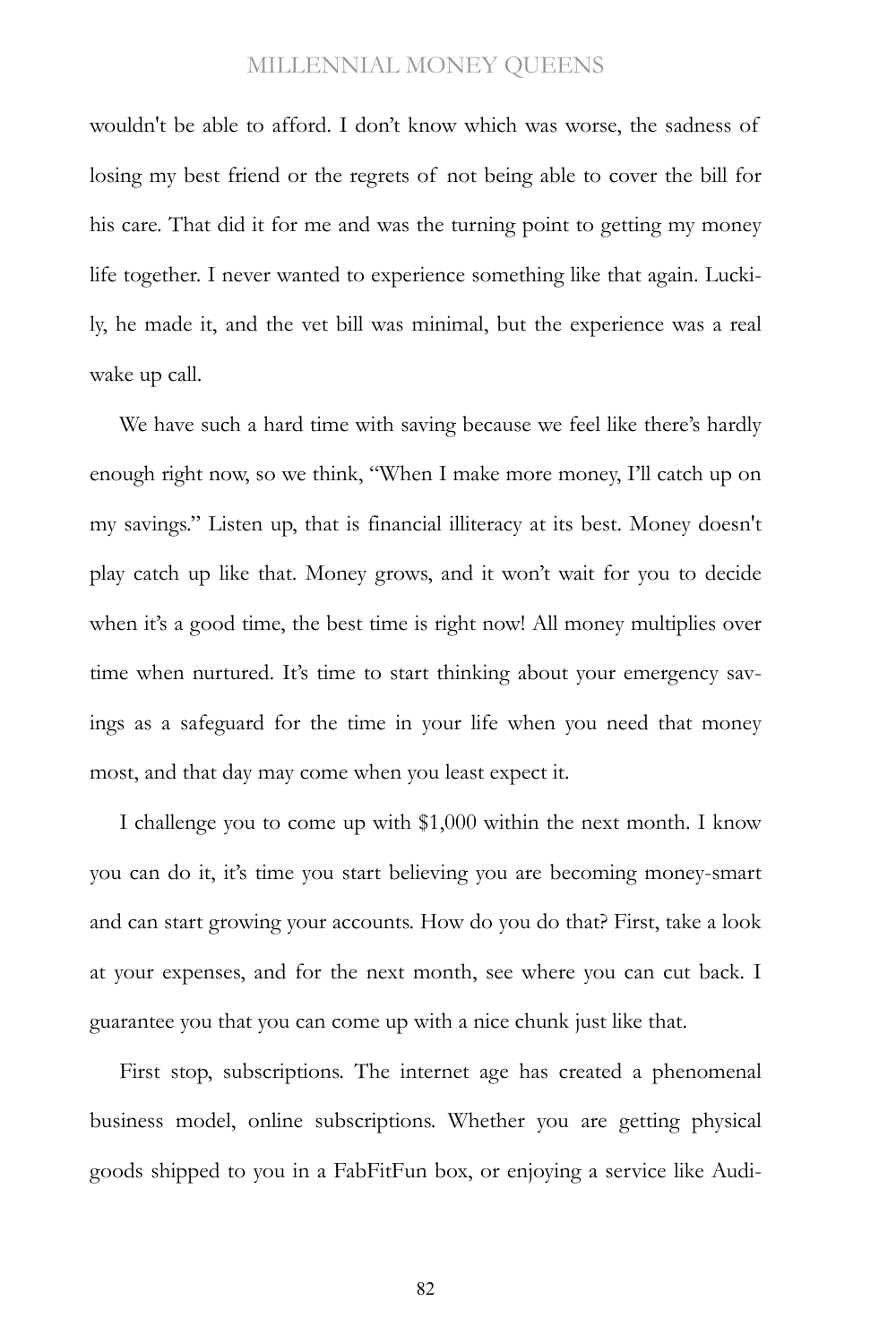ble, the business is getting paid every month instead of your savings accounts. I run a periodic check every couple of months to see what apps are leeching on my bank account and I don't even know it. How many streaming services do you need? Amazon Prime, Netflix, YouTube TV, Hulu, Disney freaking Plus? How many apps are you paying for and don't need? Do you still have a gym membership that you never go to? Time to switch to Nike Training Club, it's free! I used to get makeup shipped to my house in a box every month, was that necessary? "But it's only \$15 a month!" Yes, that's why you say that and can easily be spending \$100 a month needlessly, especially when you're trying to build an emergency fund. Lastly, I hope you still don't have those crazy cable/satellite TV monthly bills for channels you likely don't even watch! That can easily burn \$50-\$100 a month!

Next, estate sale! Just kidding, you don't need to sell everything in your house, but I bet you've got some valuable stuff you don't use and don't plan on using it ever again that you can turn into cash right now. The last time I did this, I sold a PlayStation, a GoPro, winter tires, a DKNY blazer and a coffee machine. You can come up with \$1,000 within a few weeks, and you will be very thankful you did so when you need it.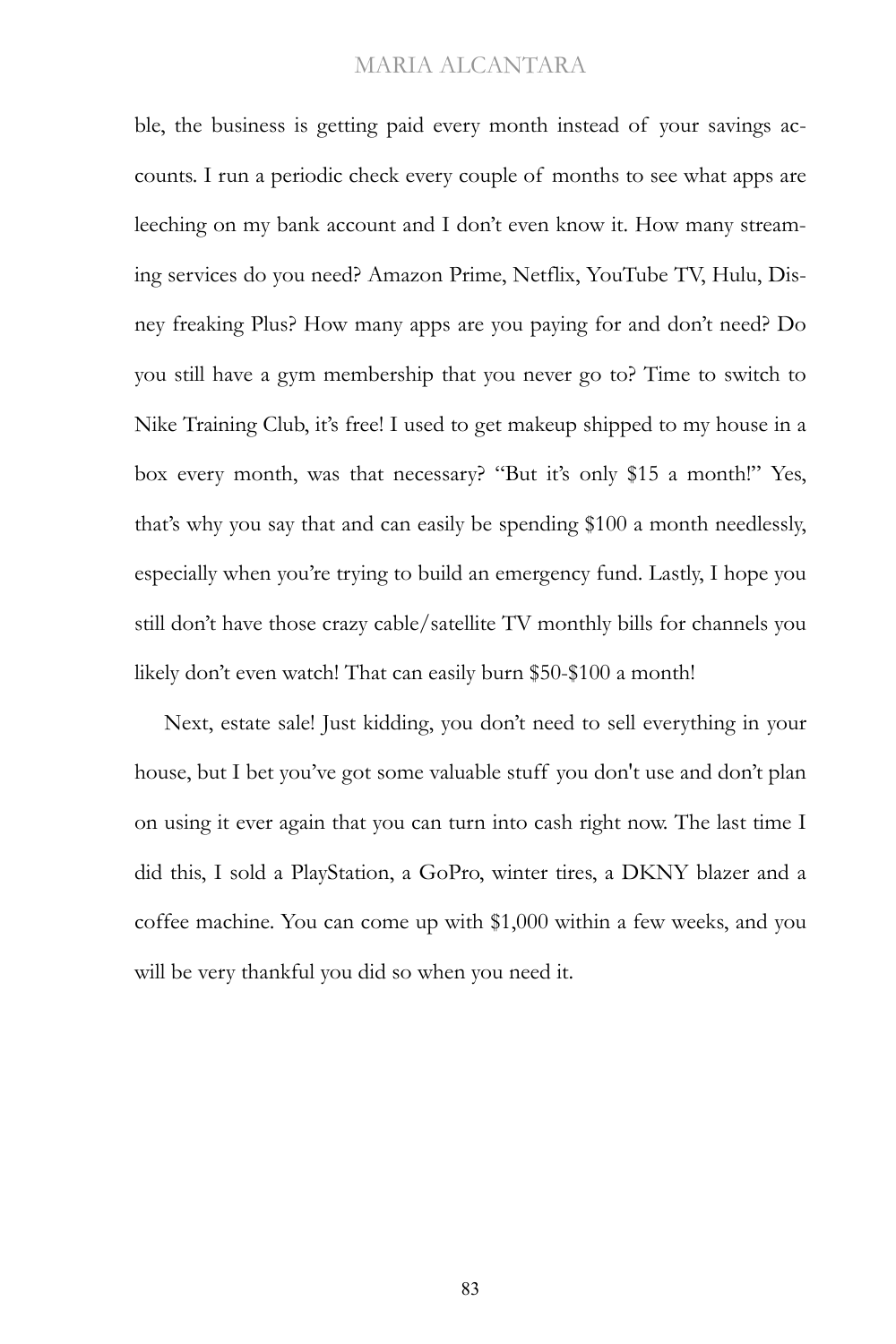#### FROM SAVING TO ALLOCATING INCOME

Now that you're getting your emergency savings under control, let's reformulate your perspective of overall savings. Magic happens when you shift your mindset from saving money (i.e., thinking in lack) to allocating money (i.e., thinking in abundance). When I started practising income allocation instead of savings, I was astonished at the change in feeling I experienced and the growth of my accounts. I felt organized with my money and well-funded for my different purchases. That was a huge relief! Since I had allocated accounts, it was easier to stay within my means and not overspend and get back into debt.

When you focus on saving money, it comes from a place of "not enough" and it tends to be stashed rather than invested. Instead, when you focus on income allocation and you designate a part of your income for the different money needs in your life, you feel abundant. This is money management for money queens!

There are all kinds of shoulds, musts, and borderline finger-wagging rules about how much you should save. This often just makes us feel guilty about it and not exactly empowered to manage money like a pro. Especially for us millennials right now, things may be a little shaky, so my take is this: be smart about where every dollar is going and allocate your income based on your needs and goals. It's time to move to the next level in life and grow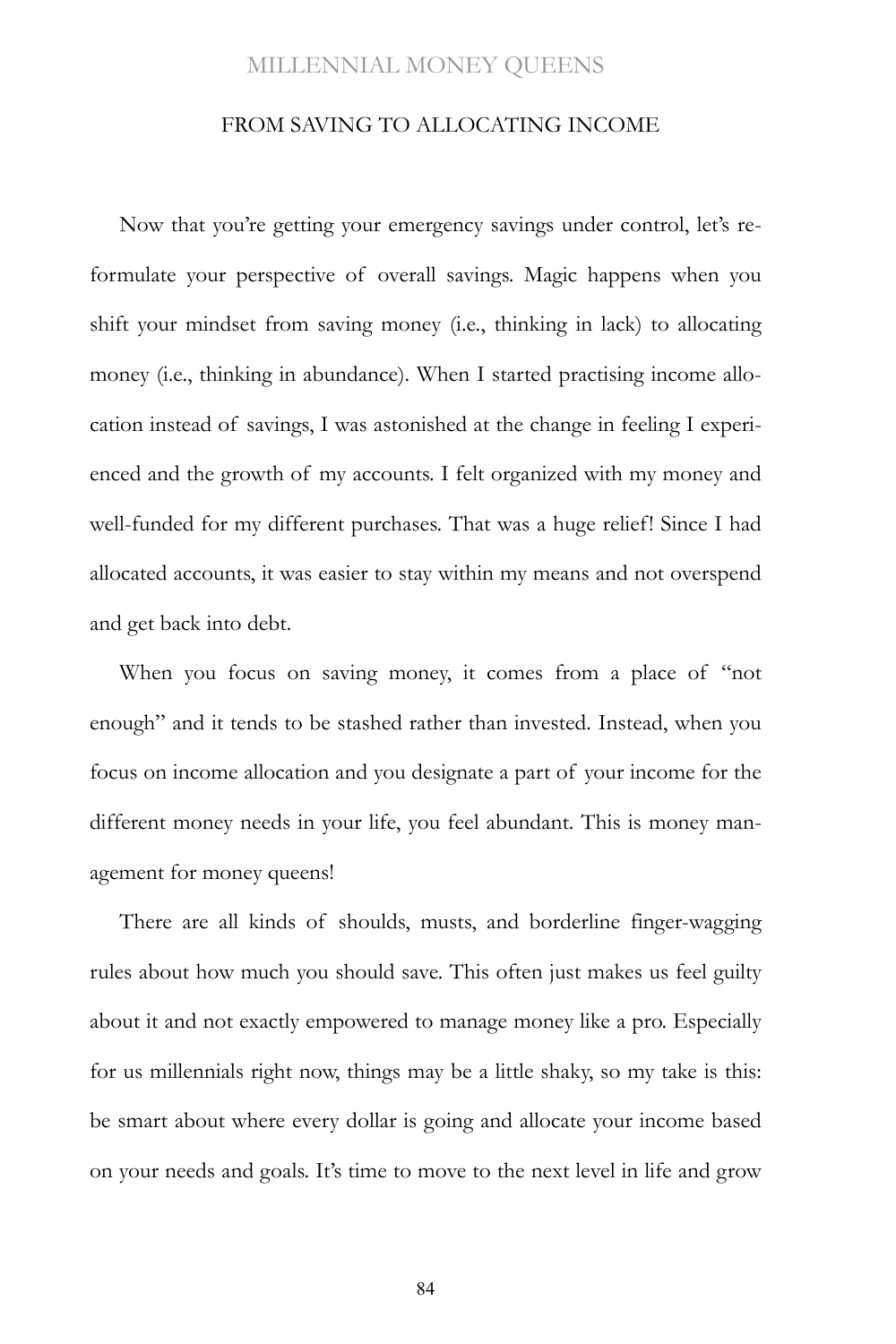your wealth! Think of it as paying yourself and your future. You deserve it, darling.

Money is a resource that also exists for our enjoyment. Problems arise when there is either too much or too little enjoyment. At too much, you're blowing everything you make and not planting any seeds. At too little, you save absolutely everything without a plan and have no fun. I want you to feel wealthy right now! You don't need millions for that yet, but you do need to be able to enjoy some of the fruits of your labour.

So, pick a percentage that works for you, 10%-20% of your salary is ideal. Start small if you have to and make sure to increase your account contributions as your income increases. Split that part of your income over 5 dedicated accounts: emergency money, fun money, retirement money, investment money and long-term fortune money.

Emergency money will fund unforeseen expenses. Fun money will fund all the treats you want to offer yourself, be it lattes, a new statement jacket or a night out. Retirement money will fund the days you stop working for an income. Investment money will fund your assets, be it a stock portfolio or a real estate property. You will learn where and how to open and fund all these accounts in the 21-day program to ensure your income allocation success! Outflows, check! Now, things get really exciting, time to talk about making moneeey!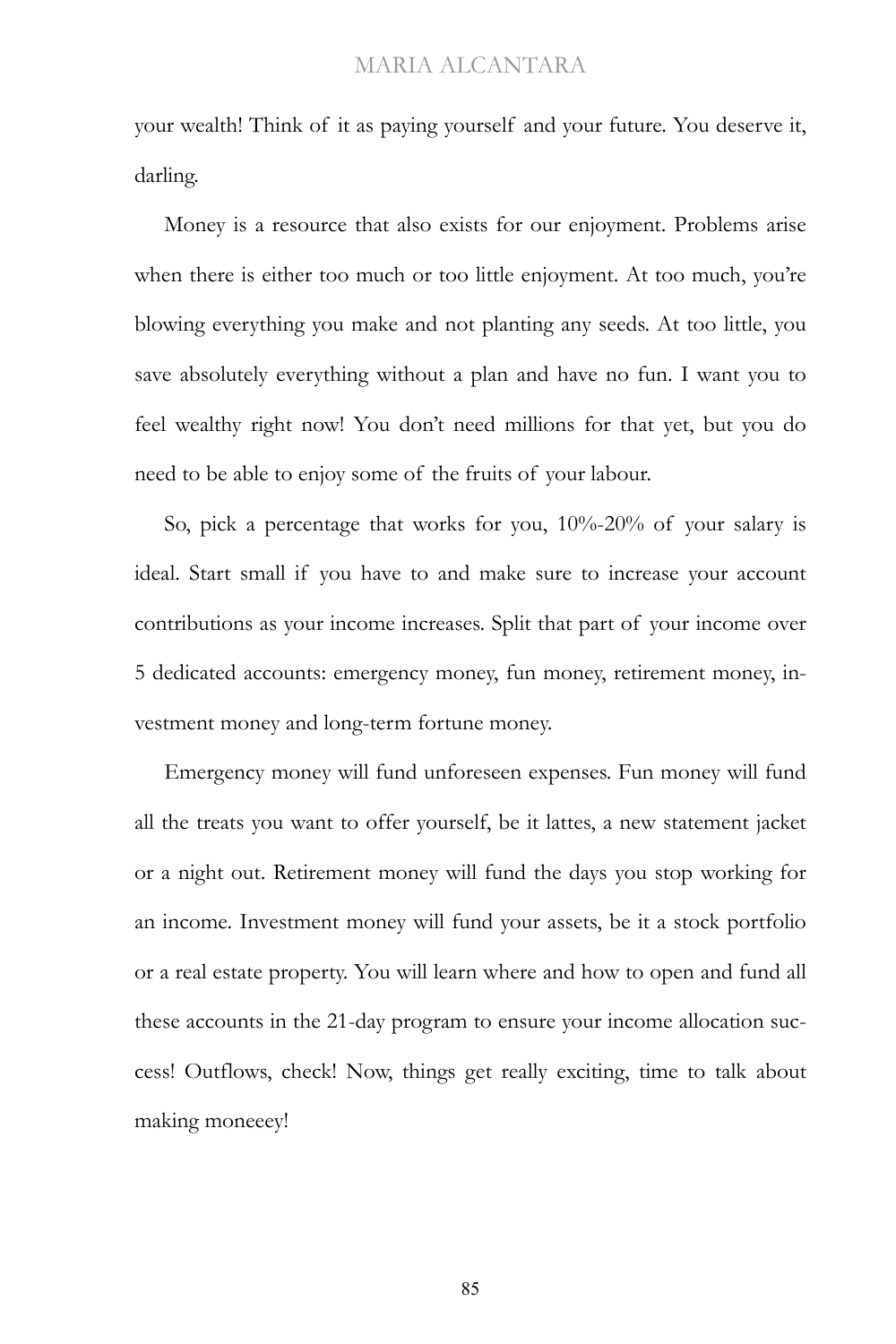# **MONEY QUEEN MOVE**

#### EMBODYING THE KNOWLEDGE

Knowing where your money is going is a huge part of mastering your finances. Take this opportunity to find out exactly how much of your income you are spending in each major category and brain-storm ideas from the strategies given to optimize your spending.

Annual and monthly income before taxes

#### **HOUSING**

What percentage of your income is spent on housing and how can you optimize it?

\_\_\_\_\_\_\_\_\_\_\_\_\_\_\_\_\_\_\_\_\_\_\_\_\_\_\_\_\_\_\_\_\_\_\_\_\_\_\_\_\_\_\_\_\_\_\_\_\_\_\_\_\_\_\_\_\_\_ \_\_\_\_\_\_\_\_\_\_\_\_\_\_\_\_\_\_\_\_\_\_\_\_\_\_\_\_\_\_\_\_\_\_\_\_\_\_\_\_\_\_\_\_\_\_\_\_\_\_\_\_\_\_\_\_\_\_ \_\_\_\_\_\_\_\_\_\_\_\_\_\_\_\_\_\_\_\_\_\_\_\_\_\_\_\_\_\_\_\_\_\_\_\_\_\_\_\_\_\_\_\_\_\_\_\_\_\_\_\_\_\_\_\_\_\_ \_\_\_\_\_\_\_\_\_\_\_\_\_\_\_\_\_\_\_\_\_\_\_\_\_\_\_\_\_\_\_\_\_\_\_\_\_\_\_\_\_\_\_\_\_\_\_\_\_\_\_\_\_\_\_\_\_\_

\_\_\_\_\_\_\_\_\_\_\_\_\_\_\_\_\_\_\_\_\_\_\_\_\_\_\_\_\_\_\_\_\_\_\_\_\_\_\_\_\_\_\_\_\_\_\_\_\_\_\_\_\_\_\_\_\_\_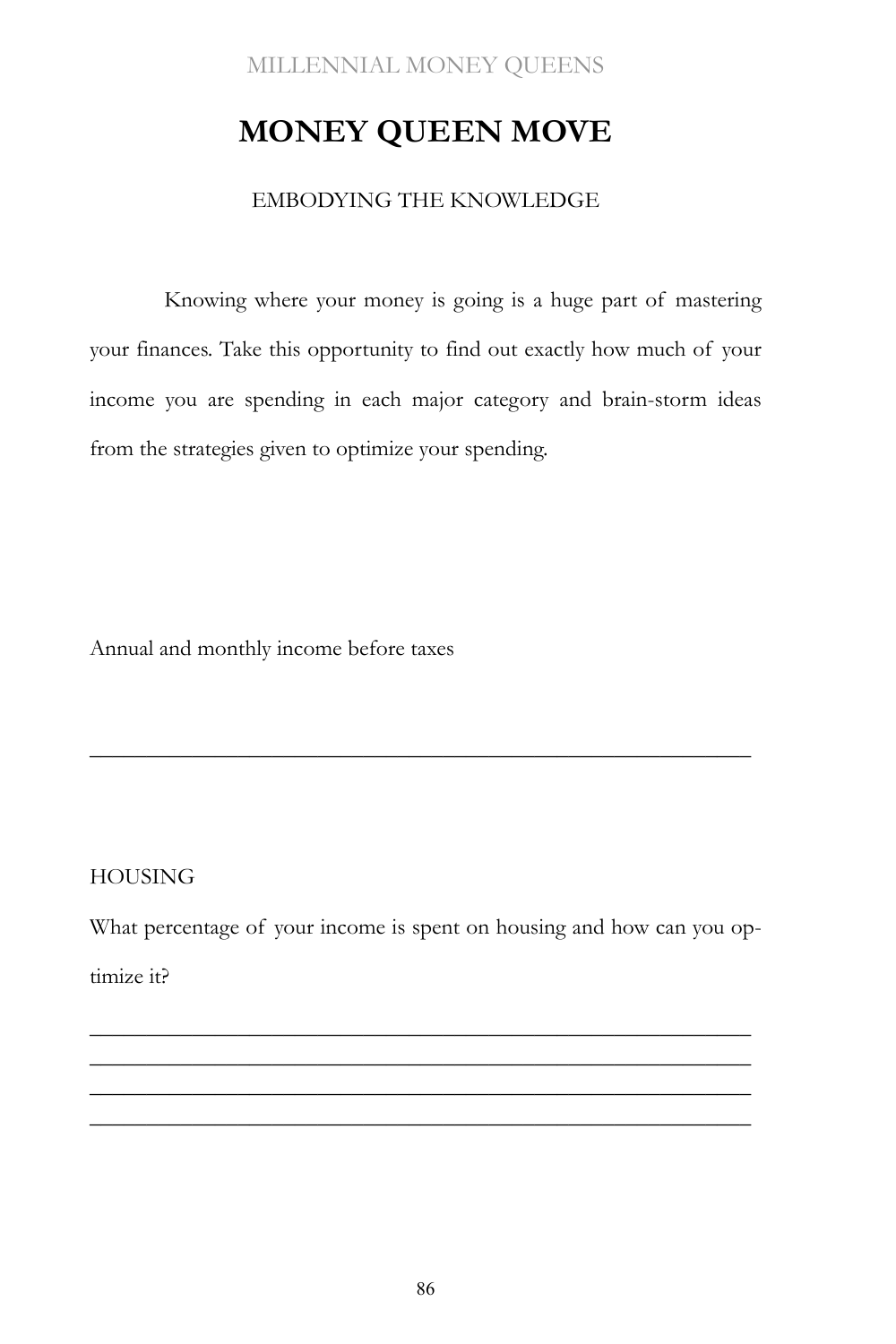## **TAXES**

What percentage of your income is spent on taxes and how can you optimize it?

## **TRANSPORTATION**

What percentage of your income is spent on transportation and how can you optimize it?

## OTHER RECURRING EXPENSES

What percentage of your income is spent on recurring expenses and how can you optimize it?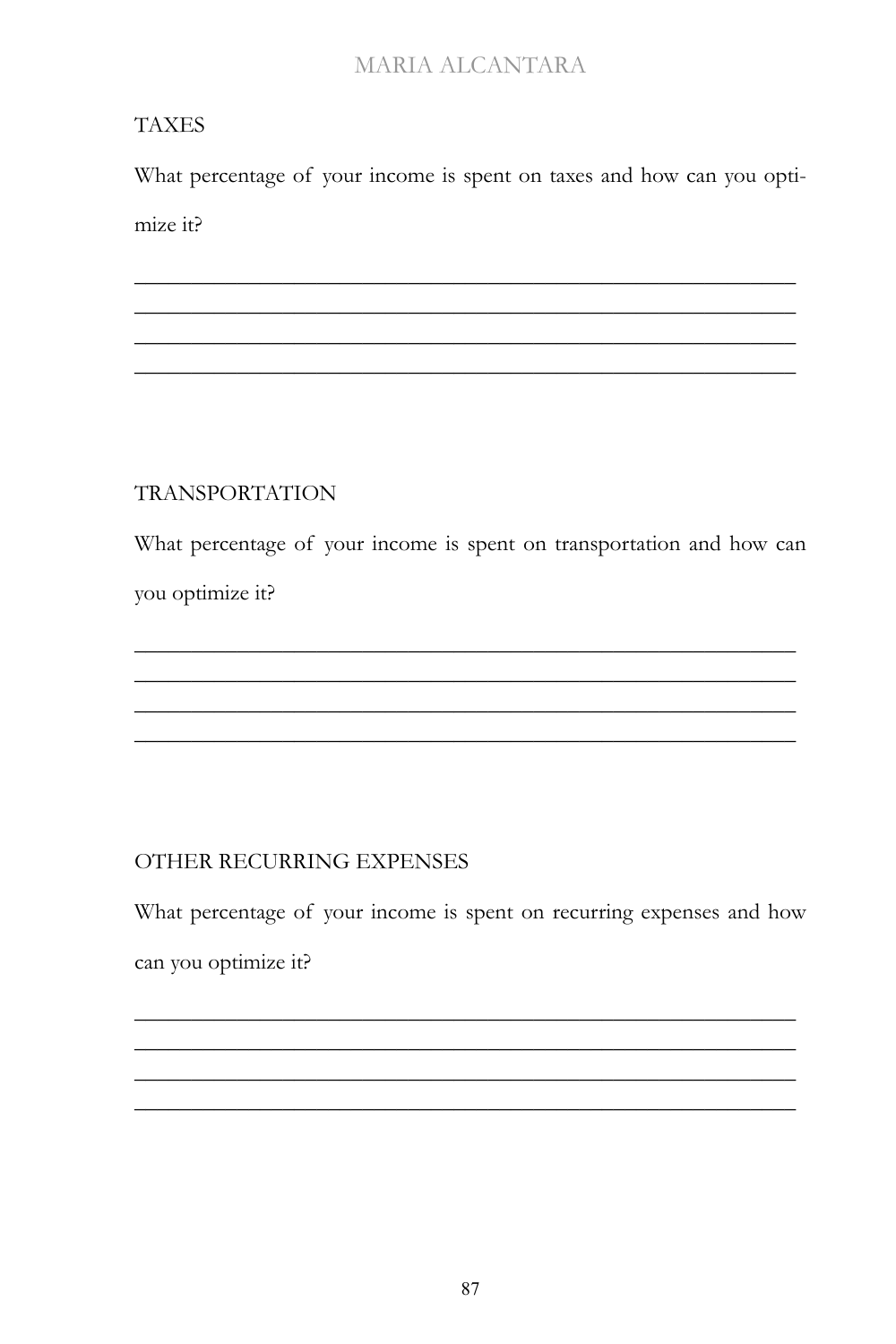## DISCRETIONARY SPENDING

What percentage of your income is spent on discretionary items and how can you optimize it?

\_\_\_\_\_\_\_\_\_\_\_\_\_\_\_\_\_\_\_\_\_\_\_\_\_\_\_\_\_\_\_\_\_\_\_\_\_\_\_\_\_\_\_\_\_\_\_\_\_\_\_\_\_\_\_\_\_\_ \_\_\_\_\_\_\_\_\_\_\_\_\_\_\_\_\_\_\_\_\_\_\_\_\_\_\_\_\_\_\_\_\_\_\_\_\_\_\_\_\_\_\_\_\_\_\_\_\_\_\_\_\_\_\_\_\_\_ \_\_\_\_\_\_\_\_\_\_\_\_\_\_\_\_\_\_\_\_\_\_\_\_\_\_\_\_\_\_\_\_\_\_\_\_\_\_\_\_\_\_\_\_\_\_\_\_\_\_\_\_\_\_\_\_\_\_ \_\_\_\_\_\_\_\_\_\_\_\_\_\_\_\_\_\_\_\_\_\_\_\_\_\_\_\_\_\_\_\_\_\_\_\_\_\_\_\_\_\_\_\_\_\_\_\_\_\_\_\_\_\_\_\_\_\_

## EMERGENCY SAVINGS

What percentage of your income is allocated to emergency savings and how

\_\_\_\_\_\_\_\_\_\_\_\_\_\_\_\_\_\_\_\_\_\_\_\_\_\_\_\_\_\_\_\_\_\_\_\_\_\_\_\_\_\_\_\_\_\_\_\_\_\_\_\_\_\_\_\_\_\_ \_\_\_\_\_\_\_\_\_\_\_\_\_\_\_\_\_\_\_\_\_\_\_\_\_\_\_\_\_\_\_\_\_\_\_\_\_\_\_\_\_\_\_\_\_\_\_\_\_\_\_\_\_\_\_\_\_\_ \_\_\_\_\_\_\_\_\_\_\_\_\_\_\_\_\_\_\_\_\_\_\_\_\_\_\_\_\_\_\_\_\_\_\_\_\_\_\_\_\_\_\_\_\_\_\_\_\_\_\_\_\_\_\_\_\_\_ \_\_\_\_\_\_\_\_\_\_\_\_\_\_\_\_\_\_\_\_\_\_\_\_\_\_\_\_\_\_\_\_\_\_\_\_\_\_\_\_\_\_\_\_\_\_\_\_\_\_\_\_\_\_\_\_\_\_

can you optimize it?

## RETIREMENT SAVINGS

What percentage of your income is allocated to retirement savings and how can you optimize it?

\_\_\_\_\_\_\_\_\_\_\_\_\_\_\_\_\_\_\_\_\_\_\_\_\_\_\_\_\_\_\_\_\_\_\_\_\_\_\_\_\_\_\_\_\_\_\_\_\_\_\_\_\_\_\_\_\_\_ \_\_\_\_\_\_\_\_\_\_\_\_\_\_\_\_\_\_\_\_\_\_\_\_\_\_\_\_\_\_\_\_\_\_\_\_\_\_\_\_\_\_\_\_\_\_\_\_\_\_\_\_\_\_\_\_\_\_ \_\_\_\_\_\_\_\_\_\_\_\_\_\_\_\_\_\_\_\_\_\_\_\_\_\_\_\_\_\_\_\_\_\_\_\_\_\_\_\_\_\_\_\_\_\_\_\_\_\_\_\_\_\_\_\_\_\_ \_\_\_\_\_\_\_\_\_\_\_\_\_\_\_\_\_\_\_\_\_\_\_\_\_\_\_\_\_\_\_\_\_\_\_\_\_\_\_\_\_\_\_\_\_\_\_\_\_\_\_\_\_\_\_\_\_\_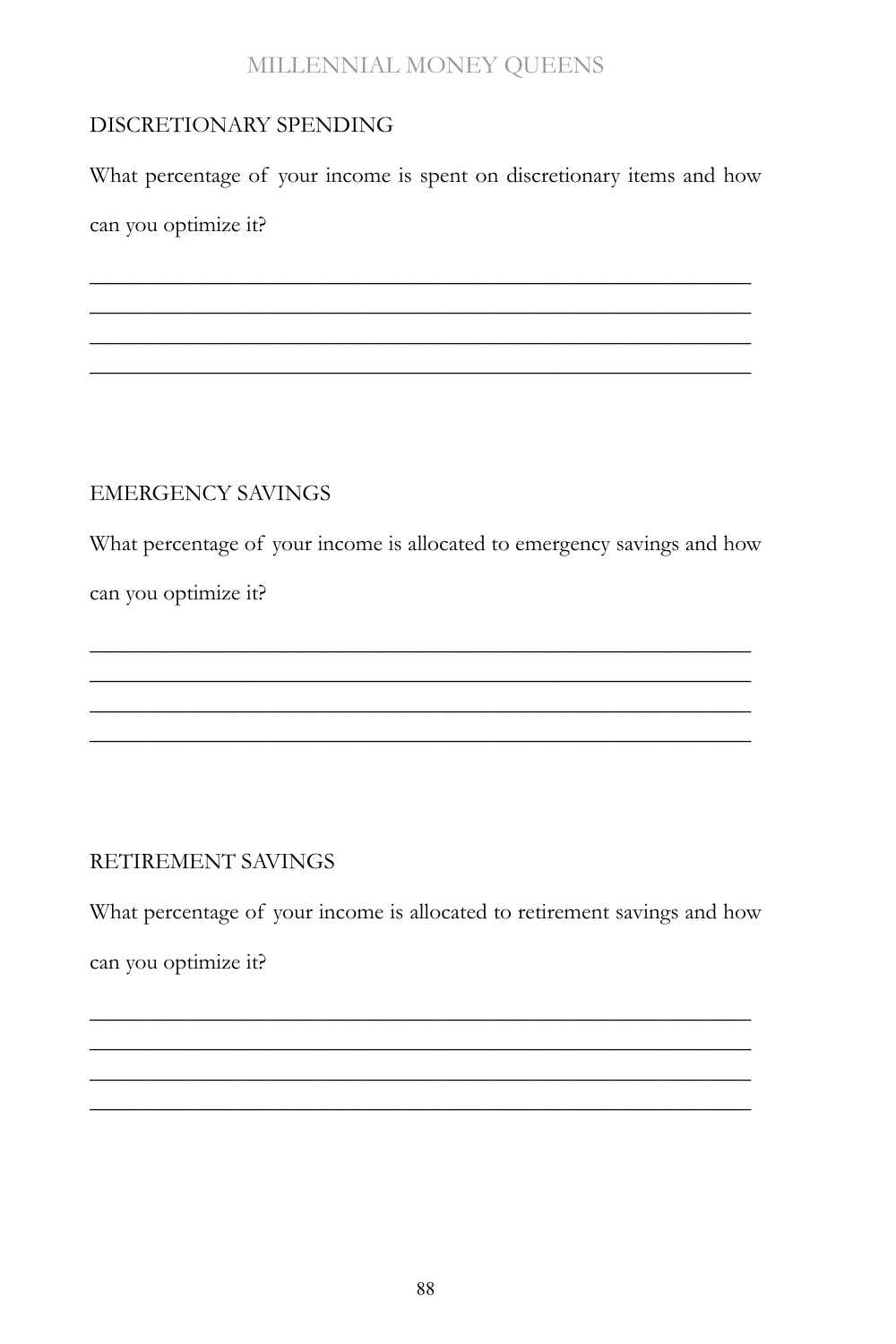# $\sum_{i=1}^{n}$

## CHAPTER 7

# **SUPERCHARGING YOUR INCOME**

*"Financial Independence is the ability to live from the income of your own personal re-*

*sources"*

## - JIM ROHN

#### Entrepreneur

The model was simple: go to school, get a job, climb the corporate ladder, get married, buy a house, have kids, save for decades and retire happily ever after. But real life can be a little more complex, right? We need to talk about work.

Work is a huge source of stress for some millennials. Are we lazy and entitled as we've been called? Are we unstable and unwilling to stick to a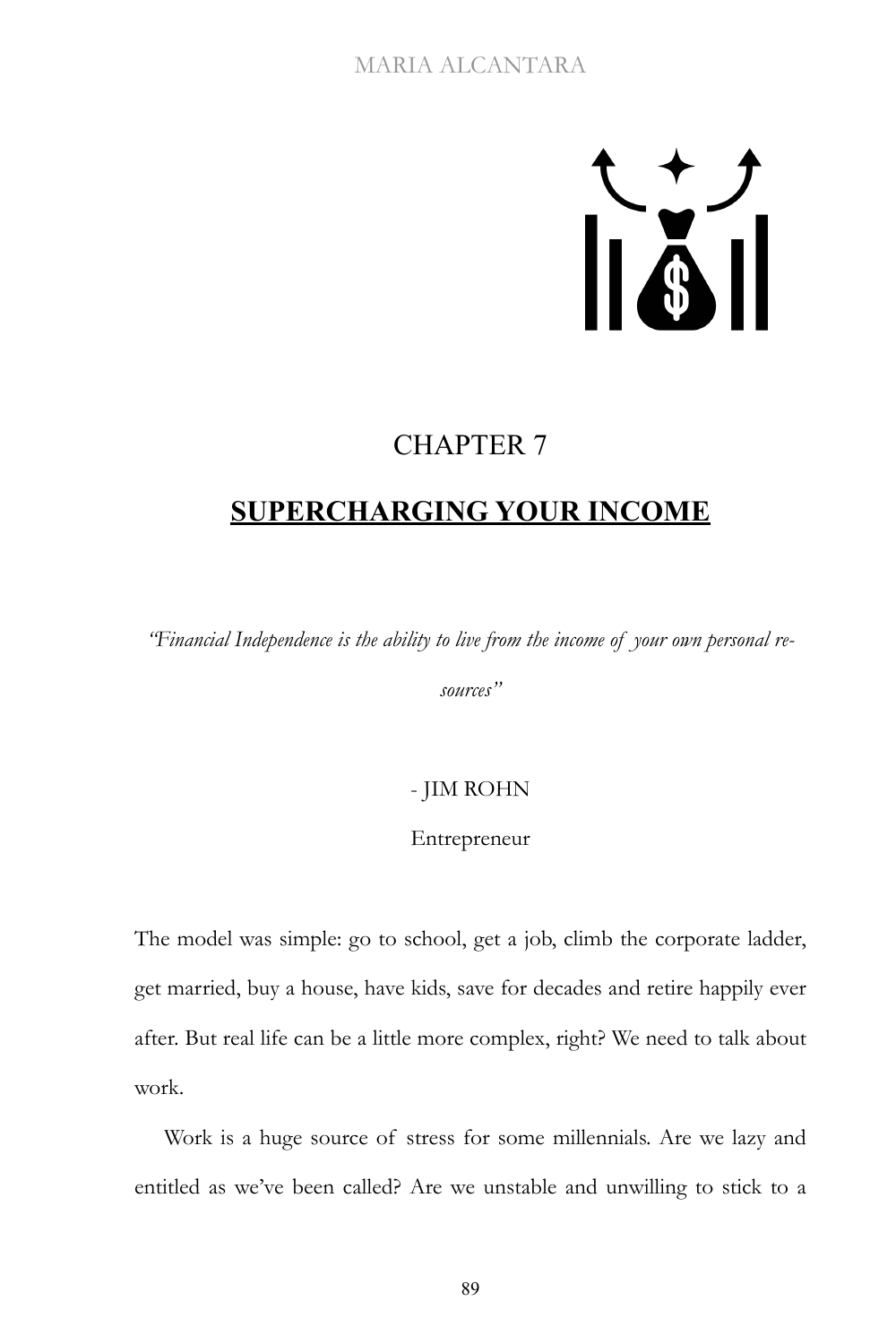job? Instead, we may be the first generation to truly understand the role of work in our lives, as a tool for growth, self-development and expression rather than just a way to make money. I don't know about you, but I've always loved to work. Yet, office jobs quickly began to feel like a life sentence, like I had to do my time. I vehemently denied that for as long as I could, but part of the key of living the life that is meant for you is to become aware of your feelings, to accept them and then choose how you will change your course of action. Apparently, I was too colourful for the corporate box. Maybe so are you.

Corporate culture loves consuming your time. It's all about showing up the earliest, leaving the latest, working the hardest and maybe, just maybe you'll get your boss's attention for a raise or a promotion. But at the end of the day, you're a line item on a balance sheet, you are a resource for the business to make money with. Harsh? A business will not hesitate to let you go to ensure its survival. It's all bye, Felicia, but no hard feelings, doll, it's just business. While some of us have found their calling, are passionate about their work, love their jobs and colleagues, others are struggling big time with no purpose and a meagre salary.

You can only save and cut back so much, so the other aspect of improving your financial situation is your income. Millennial finances can be a huge opportunity rather than the sad story that keeps getting reinforced. We are the most tech-savvy, most educated, most purpose-driven generation, and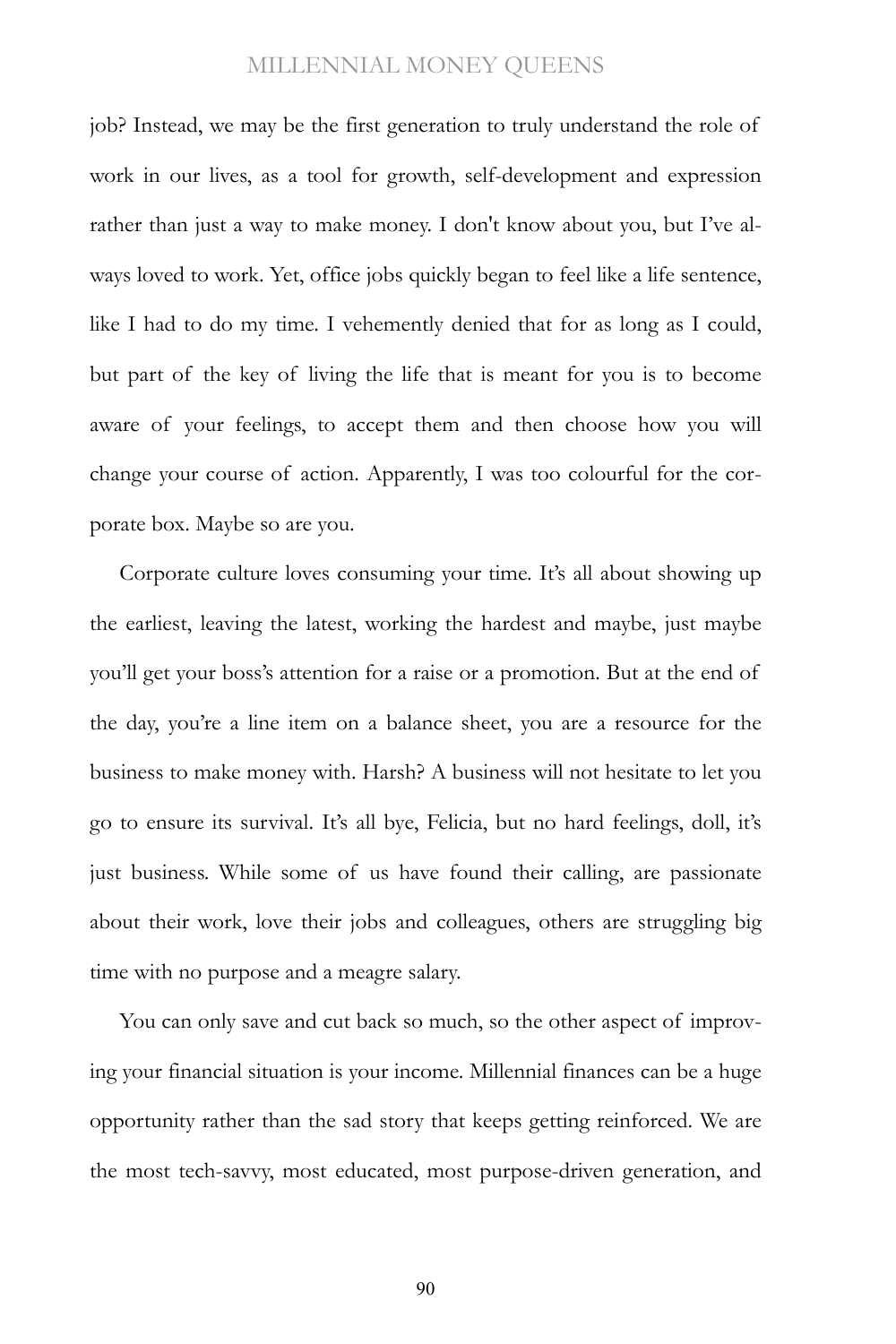we have an incredible entrepreneurial drive. Those are huge strengths. Now is the time you get a process to turn all your skills and talents into income. Despite our desire for a more balanced lifestyle with more freedom and higher income, our generation is seeing fewer entrepreneurs than our predecessors. After personally interviewing many millennials, I noticed that many have really good ideas, but most of them don't make a move. One of the reasons is because they have a hard time securing funding for a new business given their existing debt load, and another reason is that there's a lack of savings to invest in a business. Frankly, it also seems to be because they are afraid. All totally understandable, but when you see people starting businesses online with practically no money, investing their time and creating products that require no seed capital, and a few years later they are making \$100k a month, you gotta wonder, "What am I waiting for?" Still want to stick to your safe-not-so-safe job?

The relationship we millennials have with work can be somewhat unstable, to say it gently. On the one hand, we are told that we should follow the traditional path and stick to the same job. On the other hand, we saw massive layoffs just as we were getting out of school and entering the labor force during the recession, and now, a decade later, another wave of massive layoffs and employee surveillance for those remaining on board during a pandemic. Are we cursed or what?

It's almost like the universe is trying to tell us something, maybe that it's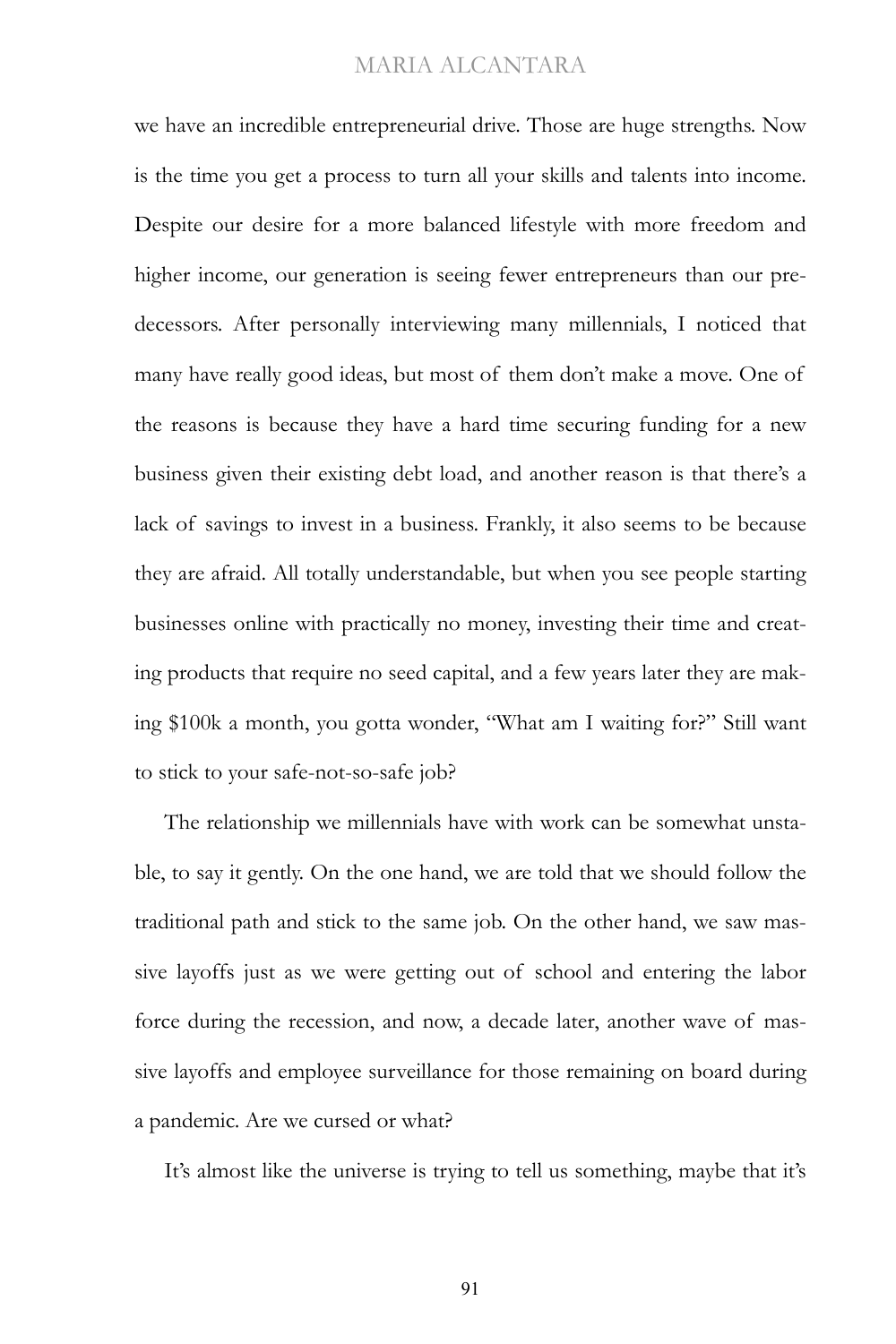time to grow up? The business of trading time for money is betting on the slowest horse in the race, sure, you are in the race, but you likely won't leave with a glorious prize. It's a means to progress, albeit rather slowly. You might make it to the next paycheque, but what happens if there is no next paycheque? Forget the quality of life that's already gone with the wind. Jobs are paramount for economic growth, our system needs workers to produce goods and services and the workers create the fundamental middle classes, which fuels the demand that powers our economic engines. But remember, true wealth is more than just money. Maybe you're making a good salary, maybe you're not, but if you can't stand the hypnotic lifestyle, this is meant to wake you up!

#### GENDER PAY GAP IS STILL HERE?!

Millennial women seem to be a tad frustrated with their working circumstances. Even with ever increasing higher education and being an almost equal part of the workforce, we still have to deal with the gender pay gap. According to a Payscale report, "In 2020, women earn 81 cents for every dollar earned by men". This often leads a few women to explore forging their own path by creating independent income. Having to compromise your career for wanting to start a family, feeling uncomfortable asking for a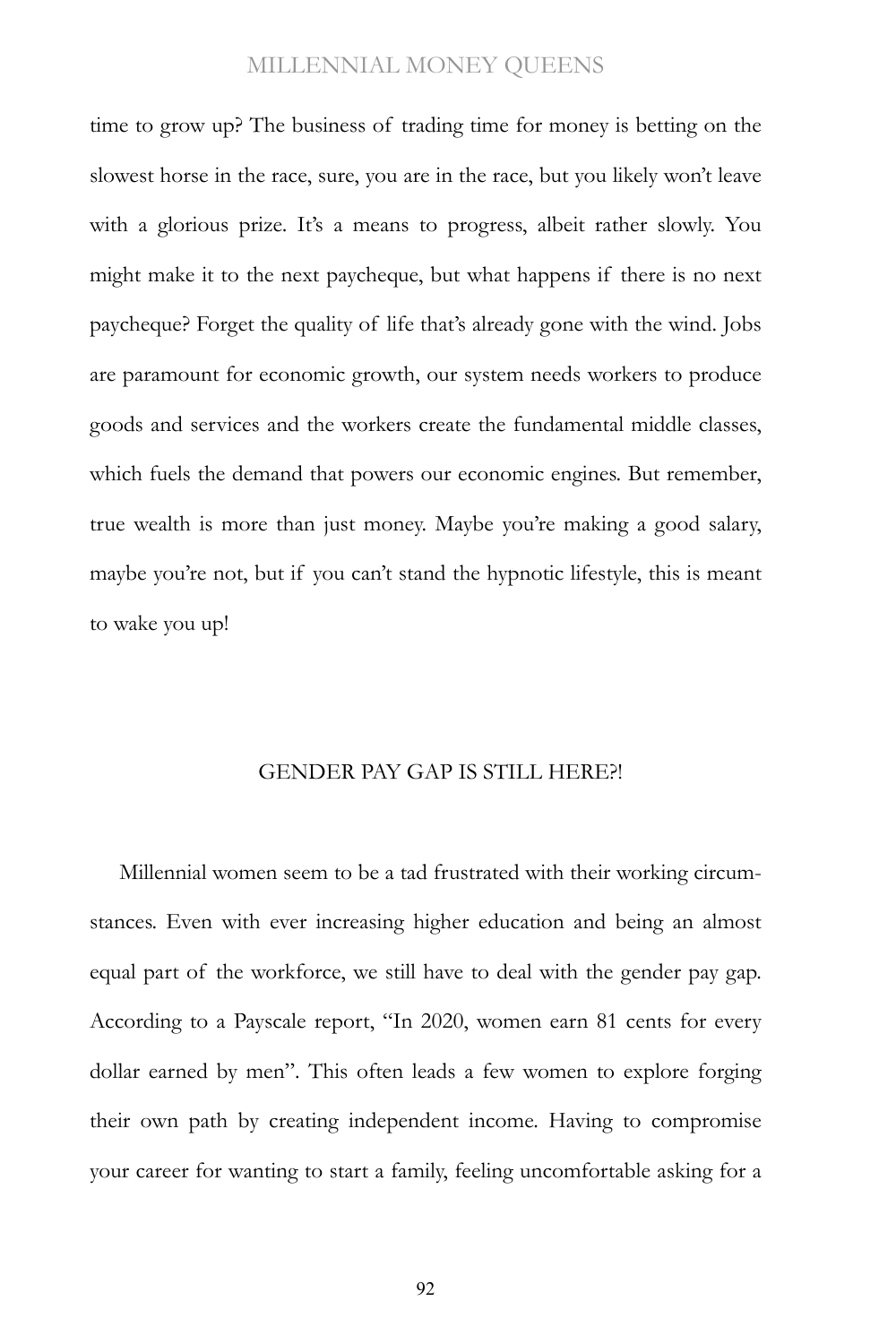raise and having difficulty in maintaining work-life balance for a lifetime earnings of \$3.5M to \$4.5M, while earning close to \$1M less than our male counterparts is simply preposterous. It gets ever worse as women climb the corporate ladder, the pay gap actually widens as a lady progresses from entry-level jobs to manager, director and all the way to the executive level. While becoming an entrepreneur is not a guaranteed victory, it blasts through the glass ceiling we've become accustomed to. Millennial women who have become successful entrepreneurs seem to agree that leveraging technology was key in increasing their earning potential and work-life balance.

If you go on YouTube or Facebook right now, you'll probably be bombarded with ads from 28-year-olds from all over the world telling you they've got the solution for you: "Never work another day in your life, embrace the laptop lifestyle, travel the world and make millions. Look at me, I started in my parent's garage, and just a couple of years later, I'm balling it out in a penthouse in Manhattan on weekdays and a villa in Bali during the holidays."

I spent a lot of time studying what they are doing, probably too much time. I did that because, of course, their offer is irresistible. What millennial doesn't want to ditch the 9-5 rat race and become an overnight millionaire? I spent so much time observing them because, in my career in banking and investment management, one thing stood out above all else, those who were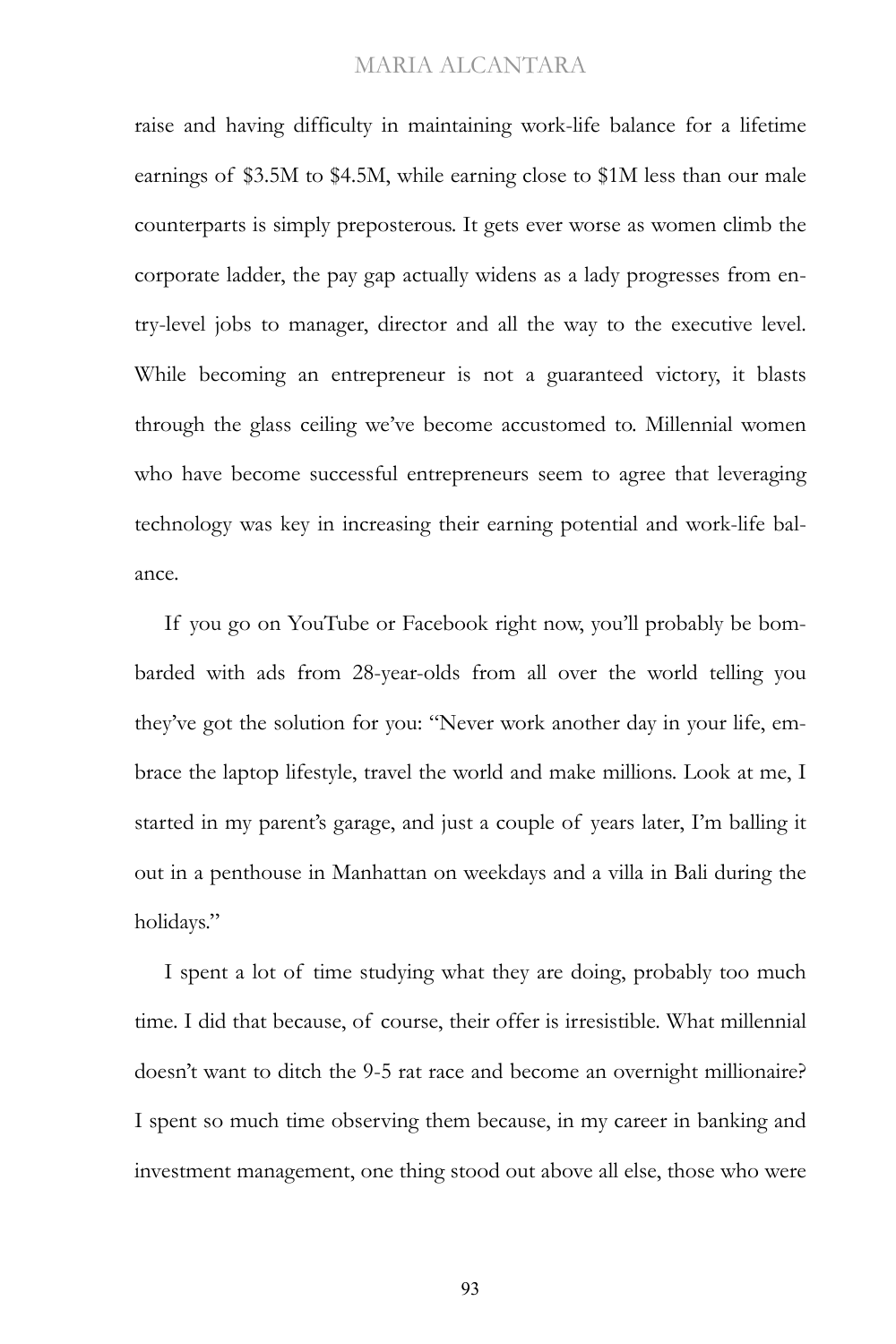highly successful had a business and multiple revenue streams.

#### LET'S MAKE ONE THING CLEAR

Everything grows, right? Remember abundance? This means business grows too, the way we operate, our technology, our intelligence, our experience, everything grows exponentially. Consider that over the past 1800 years, economic growth was pretty much flat until we invented machines and regular folk realized what capital is. They came to the powerful realization that with an investment, a process could be created with machines that would create products and nearly print them money.

Heads up, I'm oversimplifying this to make a point. Of course, life is not that simple. My point is that there was a flip when technology picked up and capitalism flourished. Is capitalism perfect? Definitely not, but that is way beyond the scope of what I am sharing with you in this book. Essentially, it's time to build your own empire, and you can do that as a one-gal show by leveraging the incredible skills you have and the power of technology at your fingertips.

We are now in the digital age of the economy. It is 100% possible for you to create a business for yourself so you can start generating some serious cash 24 hours a day, pretty much on autopilot. The premise of this age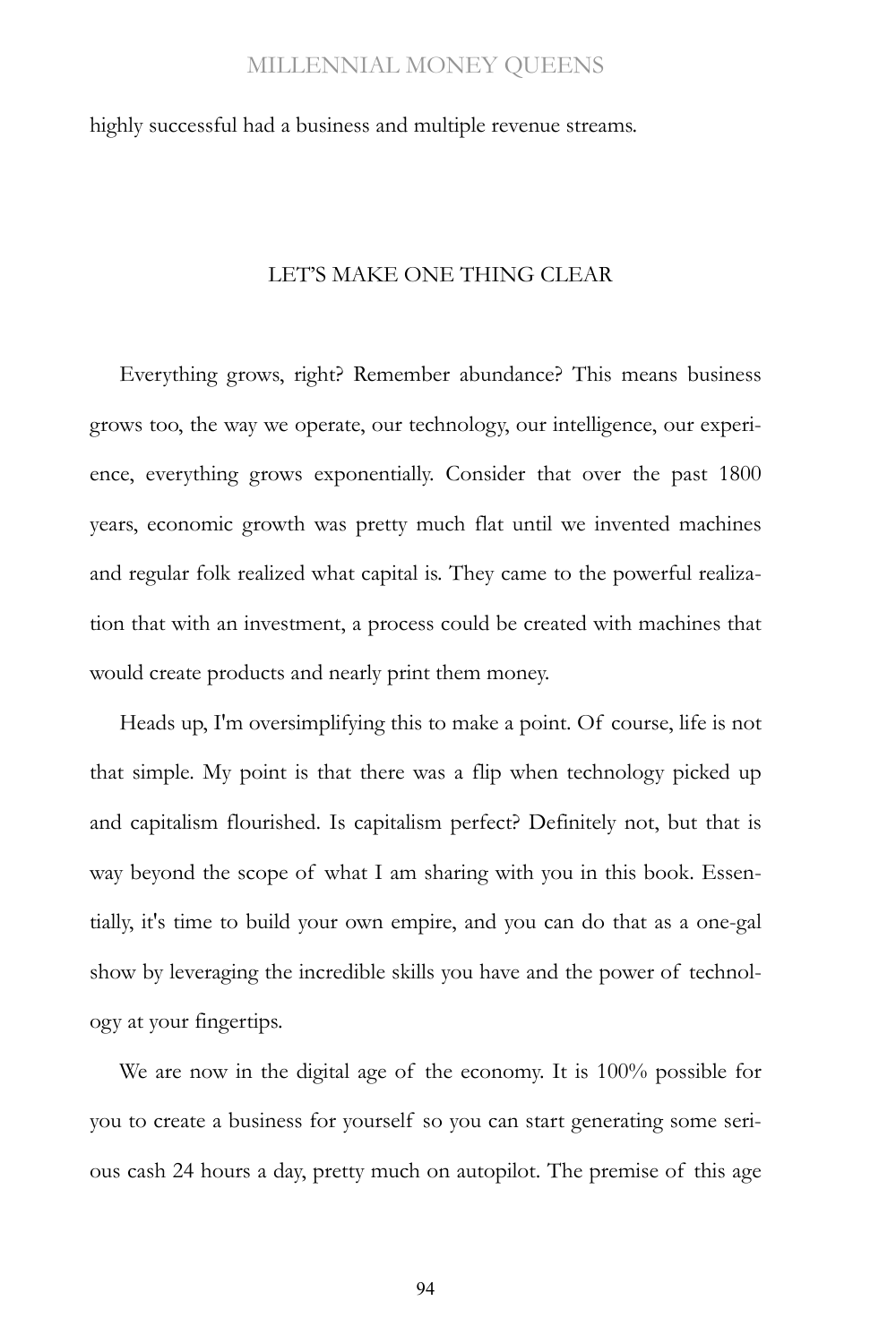is that there is quite a bit of work at first to set things up, I'm not gonna lie. But once it's set, you allow technology to do the heavy lifting for you. To enter the business world, as though it were a separate world from the one we all live in, with the mentality that one can succeed with little money, little experience and a whole lot of heart, focus and dedicated action would be extremely naive by our traditional standards. Well, at this point, traditional standards are barely paying our bills, so they can keep their opinions to themselves.

We live in an age where someone can start an Instagram page or a blog and grow that into an actual business. Is it that simple? Of course not, but it is far more rewarding financially, mentally and emotionally than just following in the footsteps of a crumbling system. The key is to let go of trading time for money and scale your earning power. How can we do that?

*"I just love bossy women. To me, bossy is not a pejorative term at all. It means someone is passionate and engaged and ambitious and doesn't mind leading"*

#### - AMY POEHLER

Actor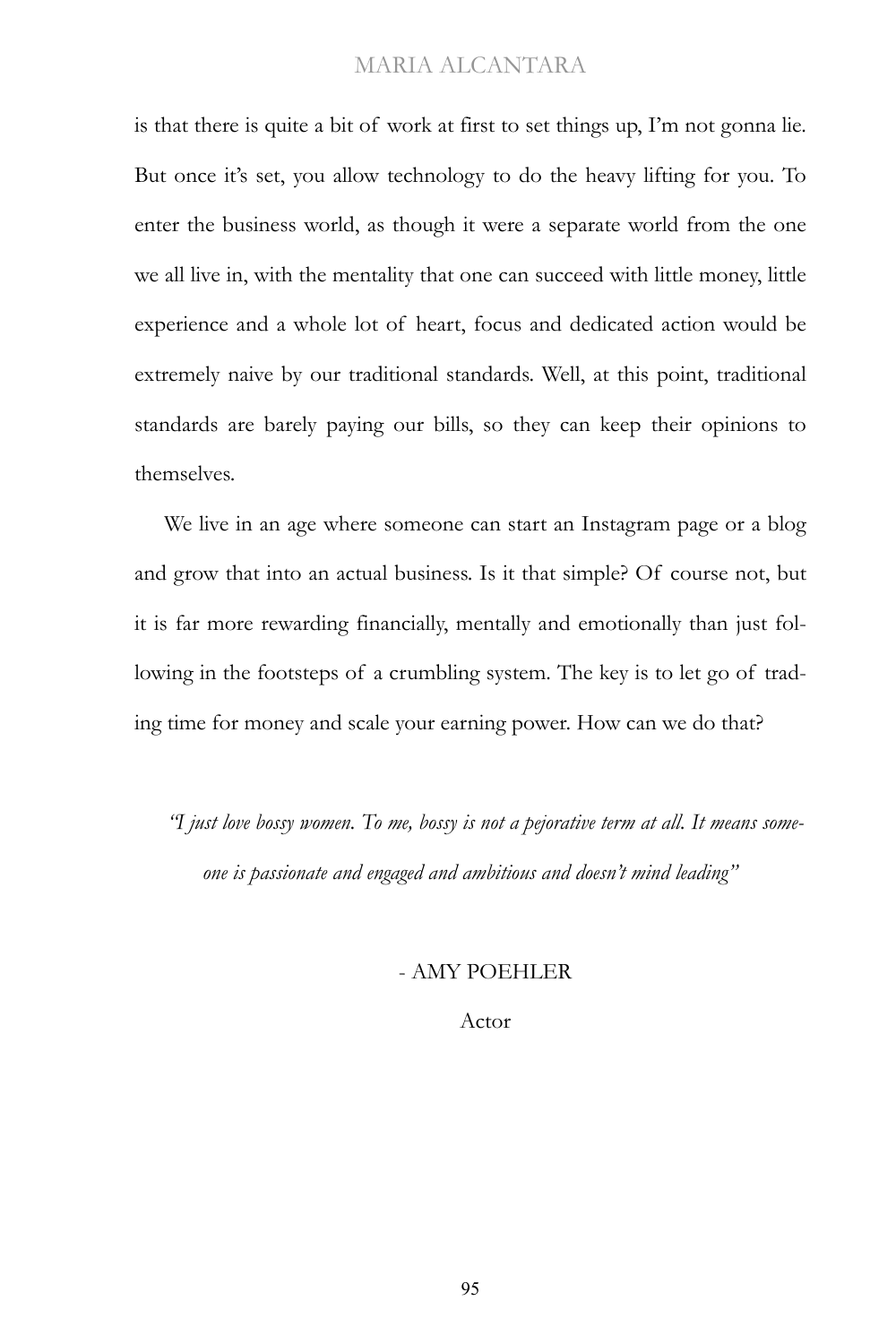#### MORE MONEY WITHOUT WORKING MORE HOURS

"Am I dreaming? Did I just make money while I was sleeping? I honestly thought these things only happened in the movies!" Jacklyn could not believe her eyes, with just a few changes in her habits over a few months, she had replaced her \$2,000 monthly salary.

Jacklyn is an artist. Her parents always said they believed in her and encouraged her to follow her dreams, so long as it was to become a doctor, a lawyer or an accountant. "I love art!" she kept telling them, "I just cannot stand sitting in an office all day doing robotic work, I need to be free to express myself". Why couldn't they understand? Jacklyn's parents loved her very much and only wanted the best for her. They could not see past their hard-wired beliefs that every artist is a starving artist until they die and maybe 0.1% get discovered and end up in a museum. They couldn't let that happen to their princess.

Except Jacklyn had some cards up her sleeve that her parents didn't know about. You see, she belongs to a different generation, she can ask Google just about anything. So, she asked, "Google, how do I make money on my own with my art?" Jacklyn fell upon websites where artists uploaded their designs and people could choose to have that design printed on pretty much anything. Jacklyn got paid anytime someone bought any of her designs. All she had to do was create, upload and get paid. It started like that,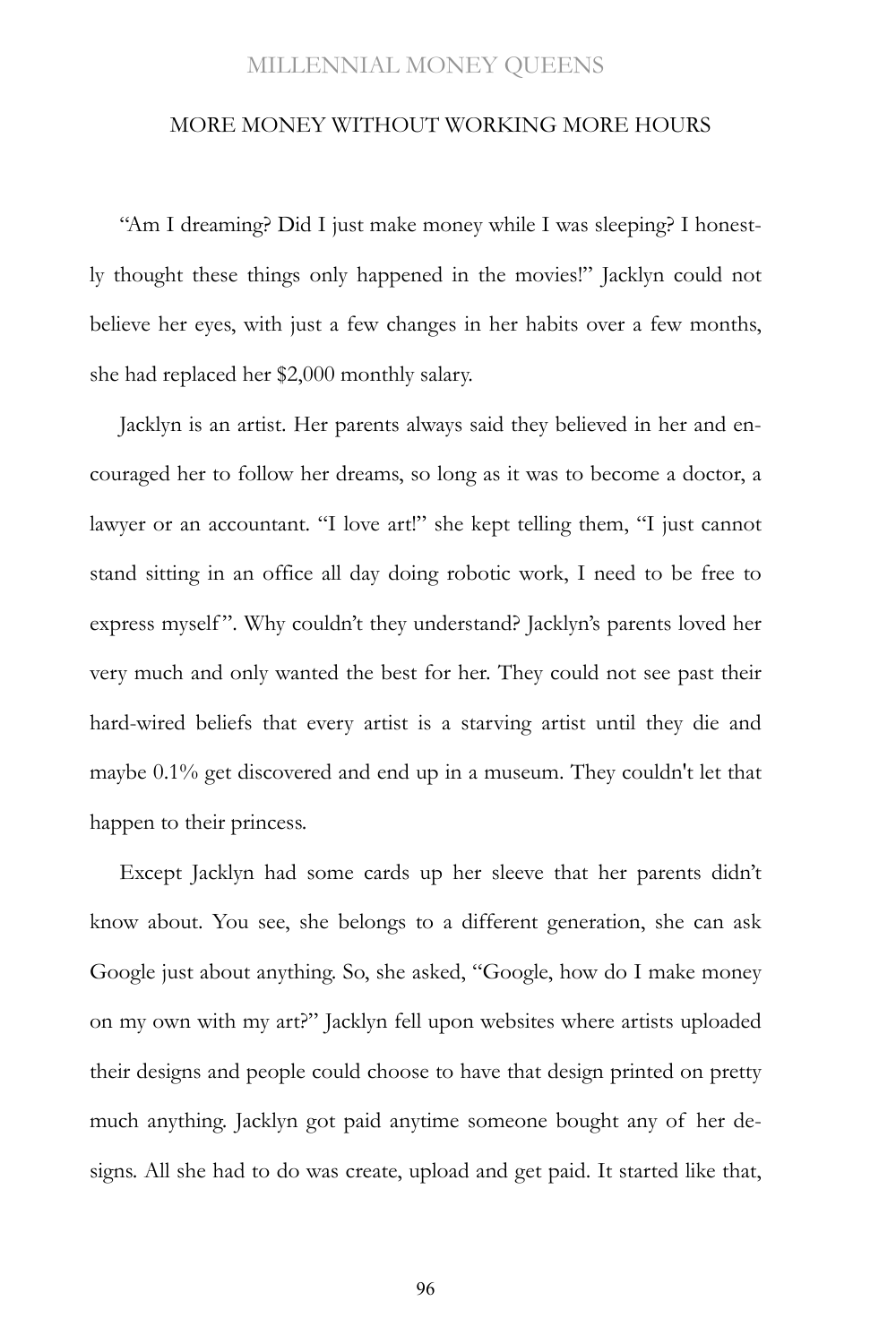simply by creating.

One day, a friend asked Jacklyn if she would teach her some of her art skills, so Jacklyn put together a little lesson. Then she wondered, "Are there other people who would want this?" She did some digging and found the world of online courses. "Wow! People would pay me for my expertise?" A few weeks later, she created a course, uploaded it online and got her first sale. "HUH!" she thought, "I may just be on to something!"

Jacklyn set up her website, showcasing her work, blogging about it, eventually podcasting about it, and growing her social media audience. She discovered the world of advertising and affiliate marketing. "Wow, if I share the tools I use and my expertise with my audience, I can get paid for it?" Boom, another source of income.

A year later, Jacklyn works as many or as little hours a day as she wants, usually 2-4 hours a day, exploring and sharing her passion in so many different ways, and the sales of her courses and designs keep coming in. Jacklyn is now running a business. She learned about personal branding, and eventually came across this concept of independent income. "Is that what I've been doing? What else can I do? I love getting paid without having to work so many hours!" You and me both, Jacklyn!

Jacklyn grew her income and started investing. She hired a Robo-advisor to build a balanced investment portfolio including dividend-paying stocks and bonds and now has yet another income stream.

97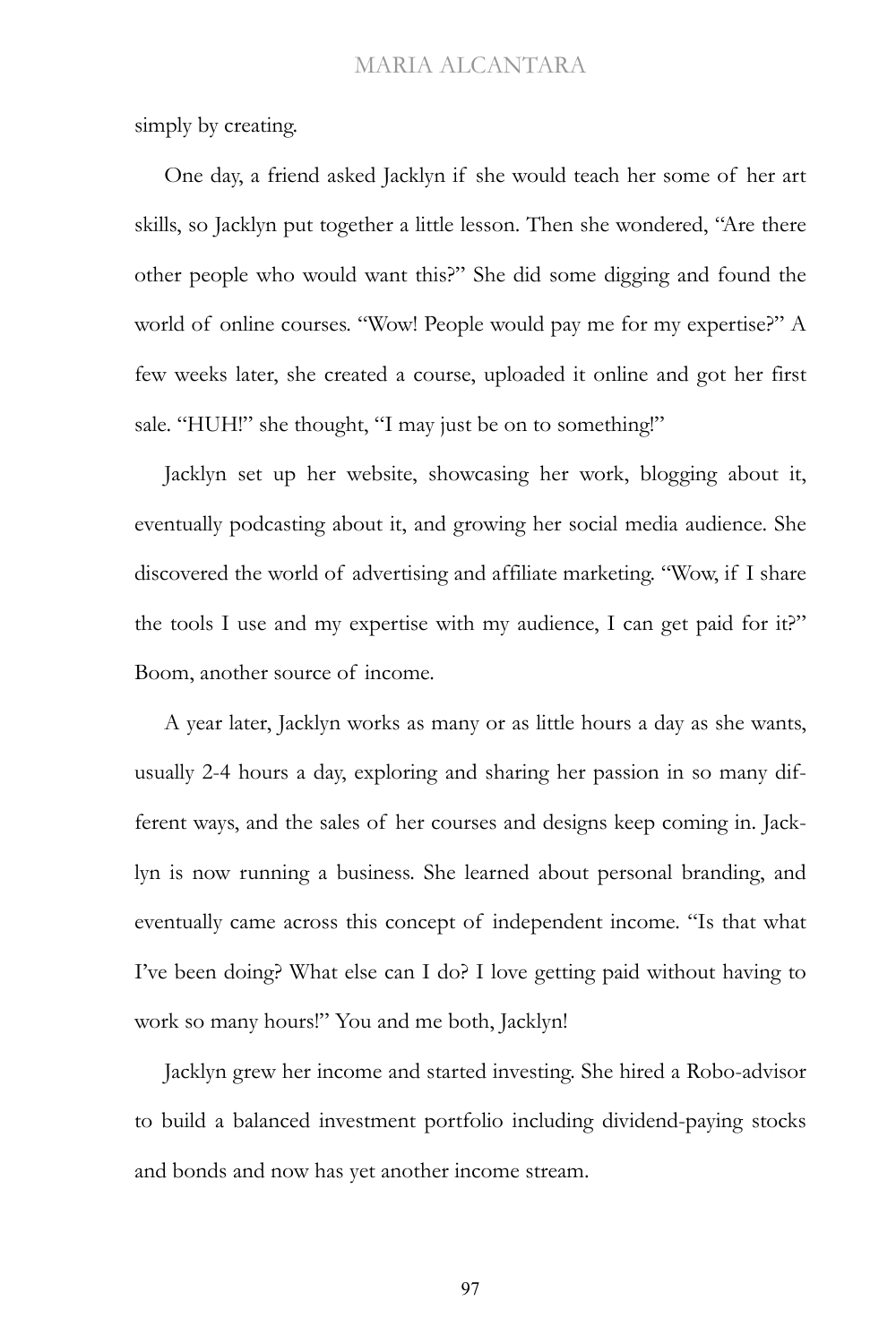Her next step is to embark into the world of real estate investing. She is growing a savings account for a down payment to buy her first investment property. She knows there's a lot to learn, but she has already completely transformed her life and has learned so much. She is certain she can keep going. Jacklyn was part of the overwhelming 78% of millennials who worry about having good-paying job opportunities. Instead of getting consumed by the fear, Jacklyn created her own opportunity. Jacklyn became a millennial money queen. Wouldn't you like to have a story like that? It's time to introduce you to the magic of independent income.

#### INDEPENDENT INCOME

In your epic journey towards becoming a millennial money queen, you are now stepping into a whole new realm. A place that most millennials only dream of, not having to trade the majority of your time for money anymore and being able to scale your income to the level you desire. Never dreading a workday again is beyond liberating. Wouldn't that be awesome?

Yet you've been diligently and intentionally trained to think like an employee instead of thinking for yourself and that you need a job to meet your money requirements, all thanks to the factory model of schooling we all went through. The system that shaped the way we view learning and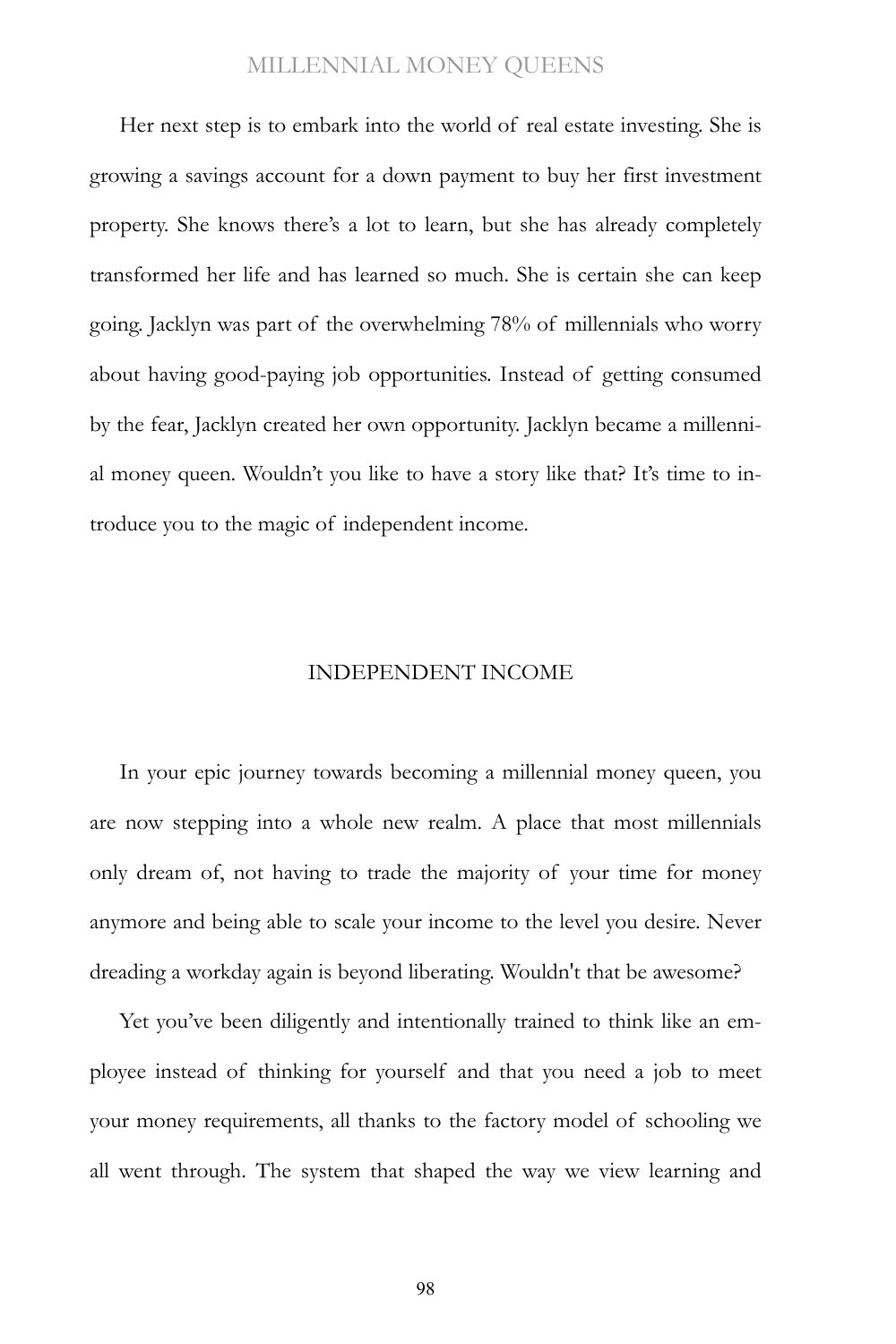working was created to make docile, obedient, efficient and standardized factory workers (aka modern-day office workers), quite the opposite of empowering, don't you think?

Mastering money means moving away from the standard of trading time for money and into creative self-reliance. Here's why this is so important. Financial freedom and wealth cannot be created on the salary system you've become chained to. Why? Simply because time is not scalable, you can only work so many hours. Your paycheque is not designed to give you freedom. If it did, employees wouldn't come back to work the next day! That's why 78% of employees live paycheque to paycheque. You are capped on how many hours a day you can work, but truthfully, there is no cap to how much money you can earn during that same hour! Better yet, you can detach your income from your time, and generate income even during the hours that you are not actively working. Yes, it is possible to be travelling over the Mediterranean Sea and be getting paid, and no, it's not vacation time, it's just another day in your life!

Many masters of money passionately support this. In his book "The 4- Hour Workweek", Tim Ferris says "I separated income from time and created my ideal lifestyle in the process, travelling the world and enjoying the best this planet has to offer. How did I go from 14-hour days and \$40,000 a year to 4-hour weeks and \$40,000 a month?" Tim Ferris joined what he calls the New Rich, living a millionaire lifestyle without first having the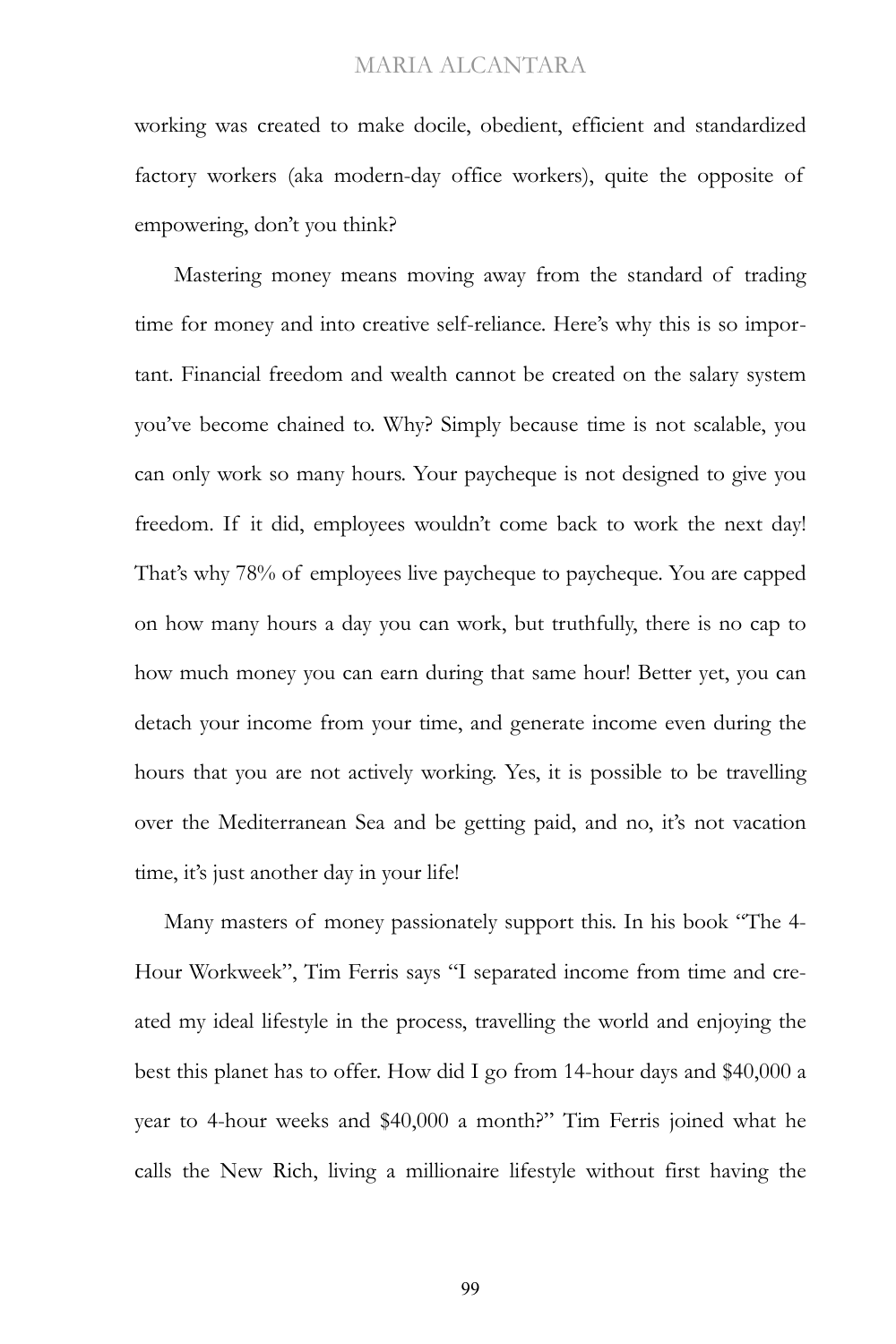\$1M. It's all about freedom of time and mobility (aka not having to be locked in an office 8 hours a day).

This can be you! Tony Robbins quickly learned from his mentor, the legendary Jim Rohn, that "time is more valuable than money, you can get more money, but you can't get more time." Once you understand this, then it's all about "finding a way to add more value than anybody else does, and you'll never have to worry about anything". Did he ever, coming from humble beginnings working as a janitor, to owning several companies which generate billions of dollars annually.

This is why you need an income-producing asset or independent income to have freedom over your time and be in control over your money. The good news is that creating an independent income is not as scary or complicated as you may think. Millennials have an incredible entrepreneurial drive and countless tools at their disposal to make this happen. Meanwhile, the number of entrepreneurs in our age group has declined over the past few decades! This is happening because we have so much debt, it takes up most of our mental space and makes it hard to be creative. When we finally push through that barrier and find our big idea, it's difficult for us to secure funding given our personal balance sheets. Even for those of us who miraculously have no debt, it's still challenging to believe in ourselves and take the step toward independent income.

The image most millennials have of business and entrepreneurship is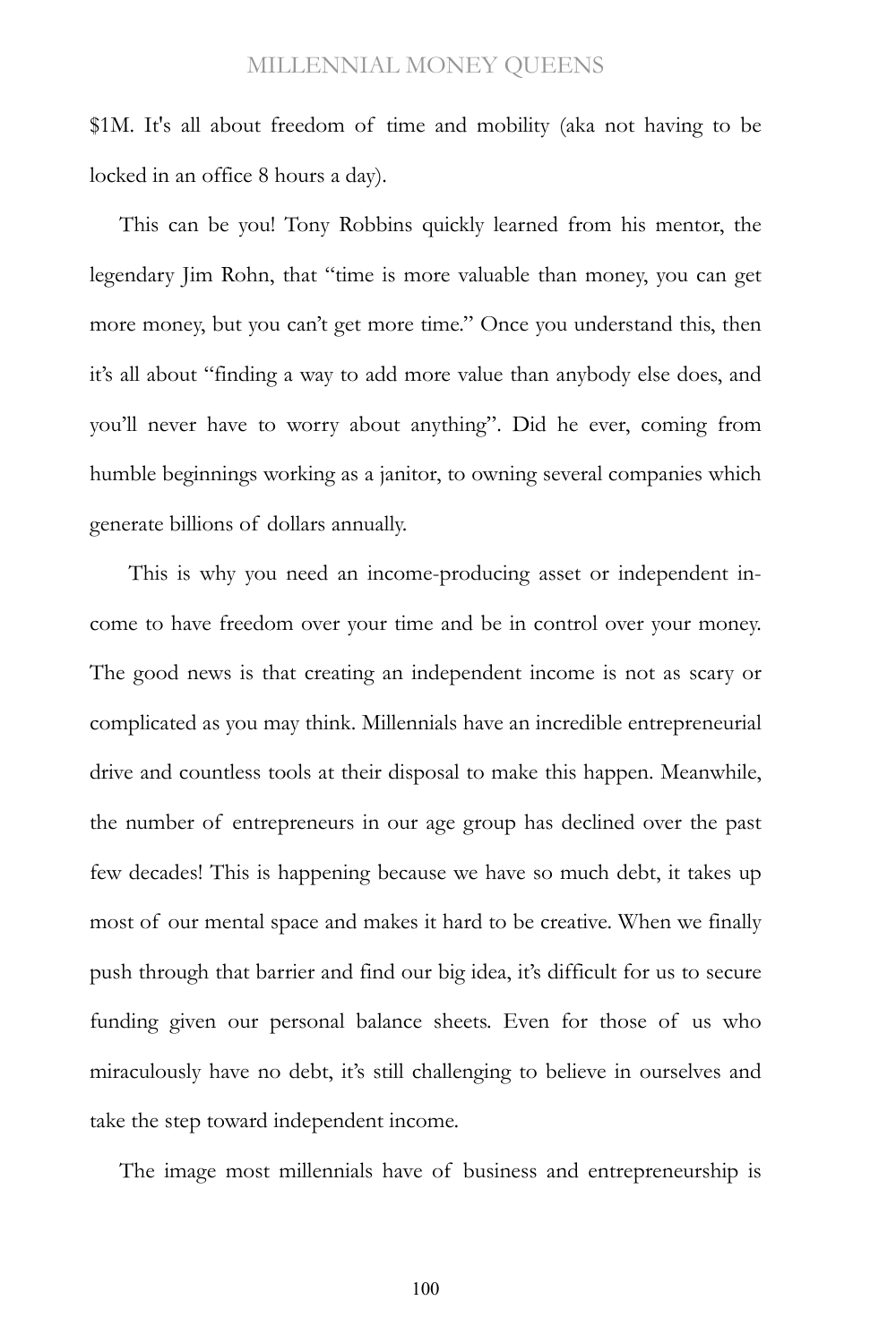that of a Silicon Valley startup that requires millions in seed capital to get off the ground and turns into a multi-billion dollar machine. In fact, this is not the case, you can create a millionaire lifestyle without needing to be the next Facebook. It's all about leveraging your skills and technology. Your dream life is closer than you may think. It's your time to become a millennial money queen and live the lifestyle that you desire and deserve!

Life doesn't have to be hard! We don't need to struggle with work, time and money! We live in an incredible age where a piano teacher can move away from teaching one-on-one to leveraging technology and change their life! They can stop trading time for money, which will never really make anyone financially rich, and instead double their income by selling courses online. With as little as \$100, anyone can start a lifestyle online business and within a few years, be pulling in over \$100,000 a month. Several online entrepreneurs felt the same pain the typical millennial does before they embarked on their money mastery journey. To inspire others, they often produce monthly income reports that are available to the public. It's incredible how many lifestyle online entrepreneurs like John Lee Dumas, Pat Flynn, Kate Kordsmeier, Paige Brunton, Pete and Heather Reese, Graham Stephan, Adam Enfroy, Lindsay Ostrom, Abby Lawson and many others are making the average millennial's yearly salary on a monthly basis, and in some cases even weekly according to their reports. It's time to make that happen for you, too!

101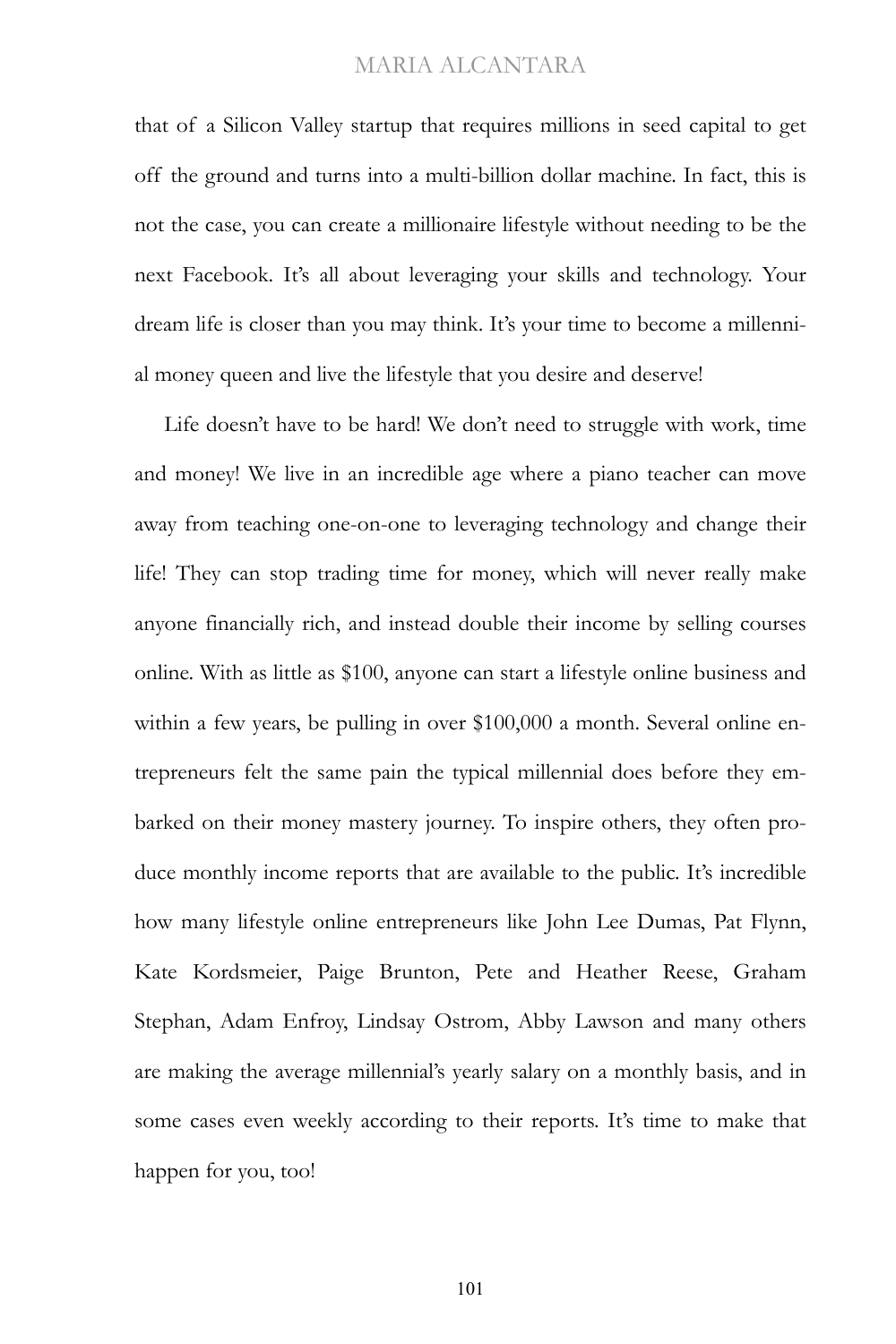The biggest roadblock that most millennials face is that they don't know how to create an independent income. Don't worry, I got you! You've got a superpower that can be turned into income. You just don't know about it yet, and you tend to undermine it because it's second-nature to you. Your natural powers are the key to your financial liberation. Let's discover them!

These days, there's a lot of hype around building a business that you are passionate about and for every person telling you that it's possible and that they've done it, there is another telling you that following your passion is fool's gold. Both are valid points. Your passion is hugely important in succeeding in life, especially when you begin your journey into independent income, but it's not the only thing you need. I created a simple process to help you identify your superpower. It is a combination of your strengths, what you are innately great at, what you are passionate about and what's most important to you in life. Once you unveil your superpower, you will instantly gain clarity into the opportunities available to you.

This was a huge breakthrough for me, and now I want to share it with you. I've seen people change their lives once they discovered their superpower through this process. This is my calling, to empower you to become the creator of your dream life and to support you all along the way to abundance, financial freedom and fulfilment. I recently heard this really cute new term to describe work:  $play + work = plock.$  Shall we?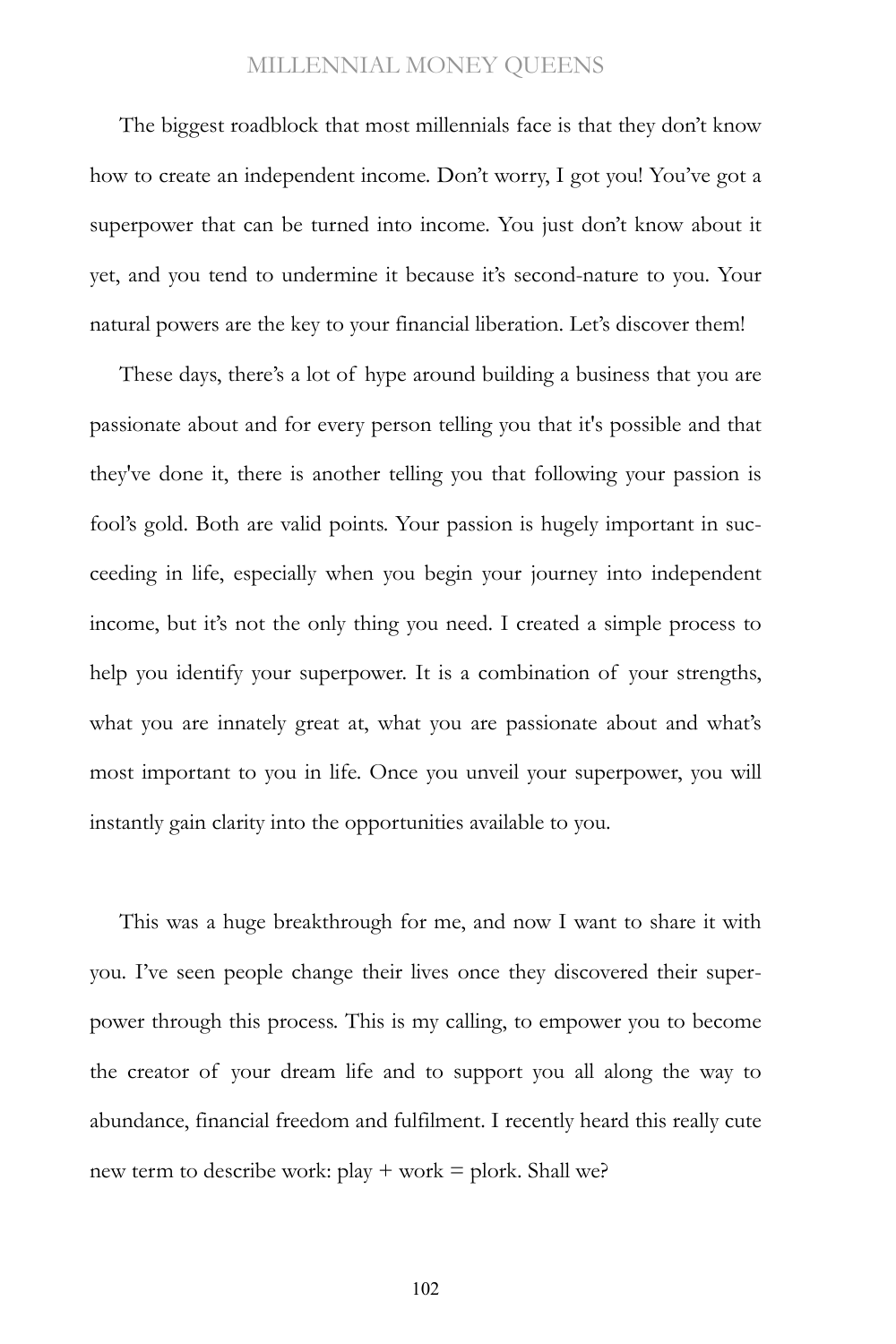# **MONEY QUEEN MOVE**

## EMBODYING THE KNOWLEDGE

Supercharging your income can totally change the money game for you. While more money won't necessarily make you happier, it can certainly open different doors and provide different life experiences that you may desire. Explore your current income-generating situation and where you'd like to go from here.

\_\_\_\_\_\_\_\_\_\_\_\_\_\_\_\_\_\_\_\_\_\_\_\_\_\_\_\_\_\_\_\_\_\_\_\_\_\_\_\_\_\_\_\_\_\_\_\_\_\_\_\_\_\_\_\_\_\_ \_\_\_\_\_\_\_\_\_\_\_\_\_\_\_\_\_\_\_\_\_\_\_\_\_\_\_\_\_\_\_\_\_\_\_\_\_\_\_\_\_\_\_\_\_\_\_\_\_\_\_\_\_\_\_\_\_\_ \_\_\_\_\_\_\_\_\_\_\_\_\_\_\_\_\_\_\_\_\_\_\_\_\_\_\_\_\_\_\_\_\_\_\_\_\_\_\_\_\_\_\_\_\_\_\_\_\_\_\_\_\_\_\_\_\_\_

\_\_\_\_\_\_\_\_\_\_\_\_\_\_\_\_\_\_\_\_\_\_\_\_\_\_\_\_\_\_\_\_\_\_\_\_\_\_\_\_\_\_\_\_\_\_\_\_\_\_\_\_\_\_\_\_\_\_ \_\_\_\_\_\_\_\_\_\_\_\_\_\_\_\_\_\_\_\_\_\_\_\_\_\_\_\_\_\_\_\_\_\_\_\_\_\_\_\_\_\_\_\_\_\_\_\_\_\_\_\_\_\_\_\_\_\_ \_\_\_\_\_\_\_\_\_\_\_\_\_\_\_\_\_\_\_\_\_\_\_\_\_\_\_\_\_\_\_\_\_\_\_\_\_\_\_\_\_\_\_\_\_\_\_\_\_\_\_\_\_\_\_\_\_\_ \_\_\_\_\_\_\_\_\_\_\_\_\_\_\_\_\_\_\_\_\_\_\_\_\_\_\_\_\_\_\_\_\_\_\_\_\_\_\_\_\_\_\_\_\_\_\_\_\_\_\_\_\_\_\_\_\_\_

What is your current employment situation?

Are you passionate and fulfilled with your work?

Do you feel you are paid adequately for your position?

\_\_\_\_\_\_\_\_\_\_\_\_\_\_\_\_\_\_\_\_\_\_\_\_\_\_\_\_\_\_\_\_\_\_\_\_\_\_\_\_\_\_\_\_\_\_\_\_\_\_\_\_\_\_\_\_\_\_ \_\_\_\_\_\_\_\_\_\_\_\_\_\_\_\_\_\_\_\_\_\_\_\_\_\_\_\_\_\_\_\_\_\_\_\_\_\_\_\_\_\_\_\_\_\_\_\_\_\_\_\_\_\_\_\_\_\_ \_\_\_\_\_\_\_\_\_\_\_\_\_\_\_\_\_\_\_\_\_\_\_\_\_\_\_\_\_\_\_\_\_\_\_\_\_\_\_\_\_\_\_\_\_\_\_\_\_\_\_\_\_\_\_\_\_\_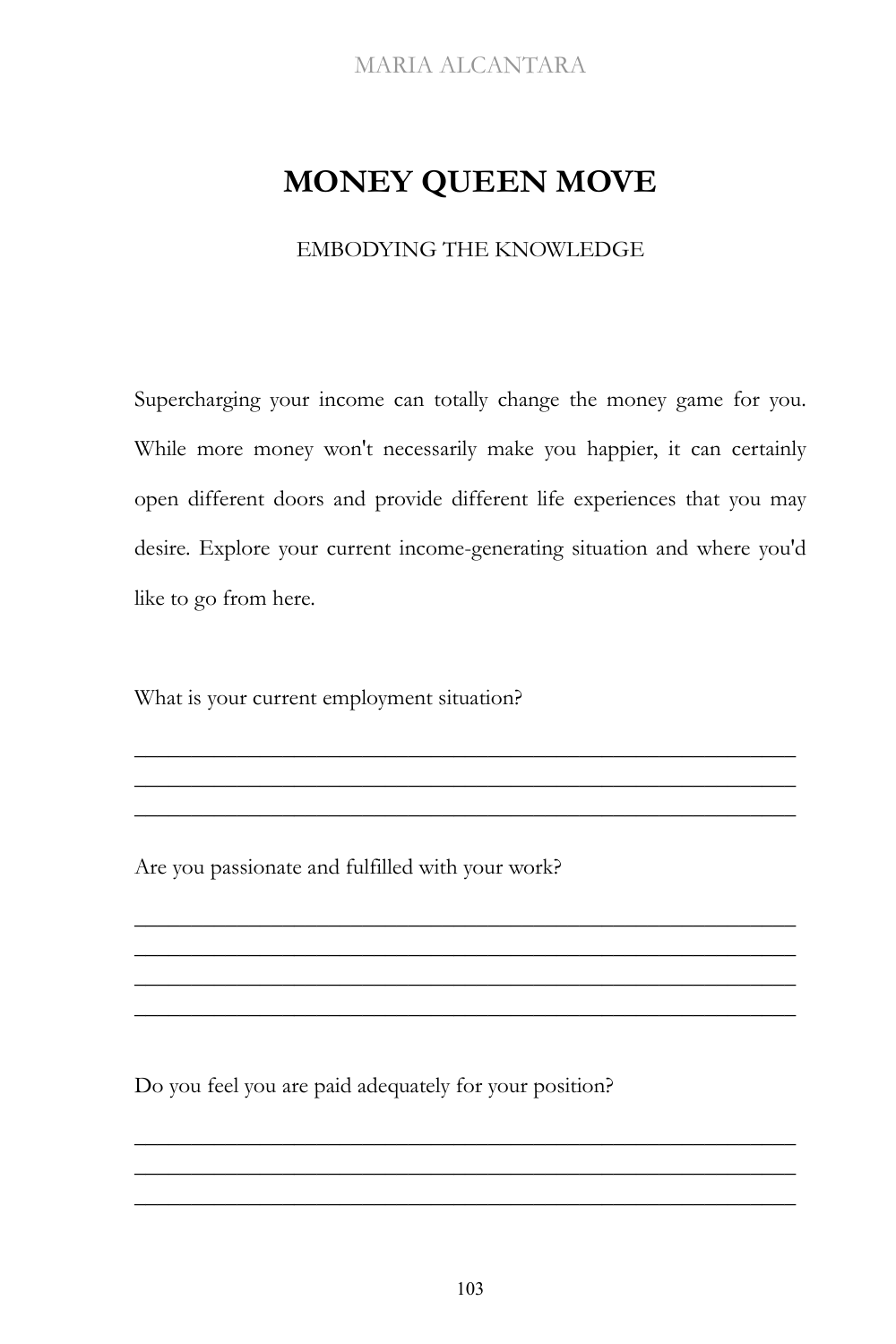Is your income providing a level of income that meets your desired life-

style?

What is your dream job?

When was the last time your income increased?

If you would like to and could be your own boss, what would your business look like?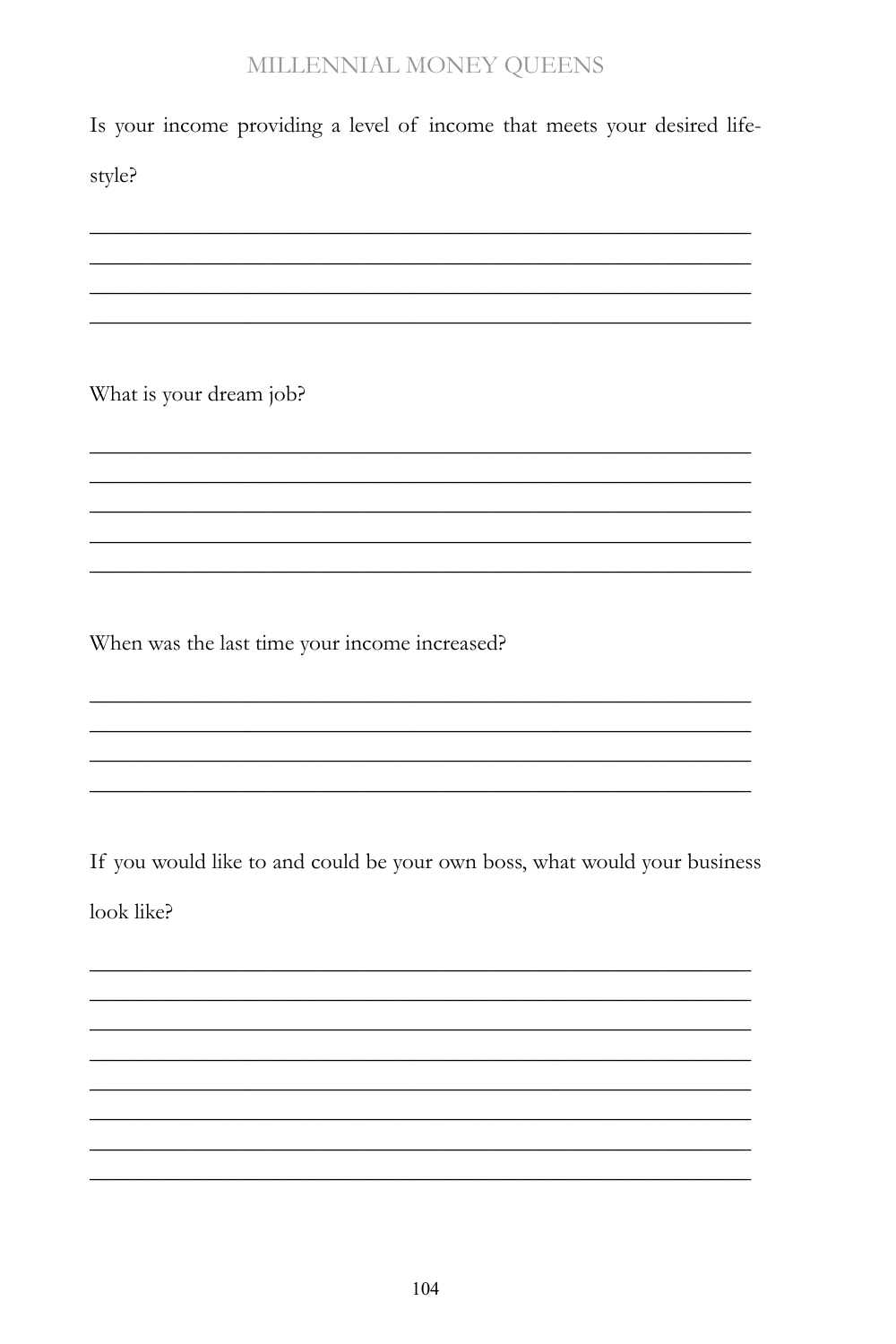

# CHAPTER 8

# **VPAK - YOUR SUPERPOWER**

*"I'd feed my curiosities, stay in touch with people I care about and meditate"*

-RAY DALIO, on advice for young adults during the Covid pandemic Hedge Fund Manager

The superpower that will give you the million-dollar idea lies within your VPAK. What is a VPAK, you ask? Please do not judge the name! My husband was joking one night, and it stuck. I've taught this strategy over and over again, and it works like a charm, so here we are. The VPAK is your hidden superpower of specialized talents and knowledge that is unique to you, and it's broken down into 4 components that make you so incredibly valuable as an independent income creator.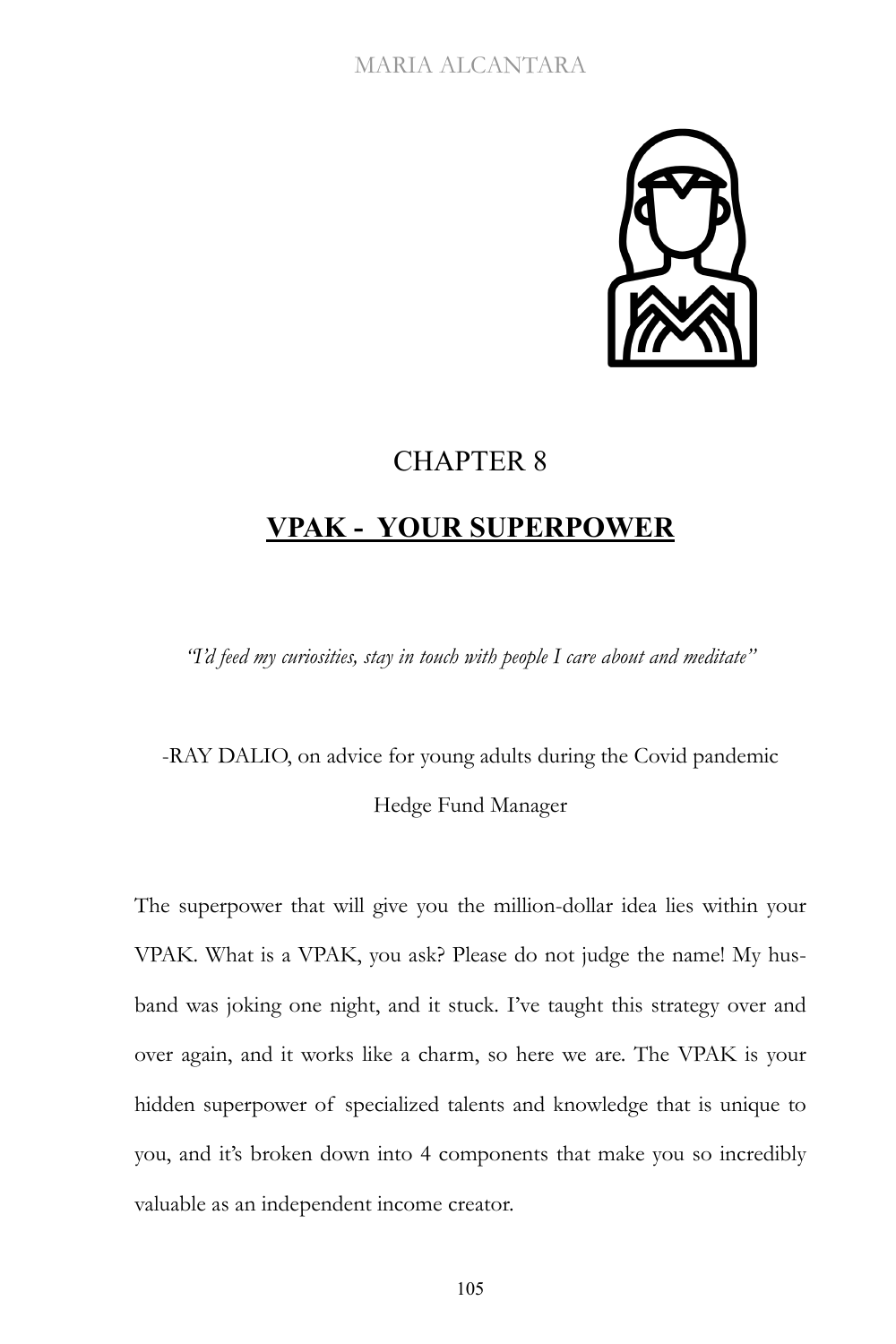You may already have an idea of what your strengths are, and that's great. If not, this exercise will help you validate and clearly understand what your VPAK is and then develop it into a million-dollar business. VPAK stands for Values, Passion, Abilities and Knowledge. The best way to get clarity around this is to dive right into an exercise, so let's do that right now.

#### VALUES

Why are values so important? Why are we starting here? Because values determine the decisions we make. But it's not always so straightforward, simply because you were never taught how to find your values and how to design a life aligned with them. The key to living a good life is to make your lifestyle align with your highest values. Since we often disregard our values and instead choose a cookie-cutter life, we are all very susceptible to being unhappy.

For example, if you value freedom, you likely desire to do what you please during your day. But if you don't value your time, like most of us were trained to do, you will choose to stay in a job you dislike and continue to trade time for money. The typical 40-hour workweek in a 9-5 is the definition of not valuing your time. No matter how much money you make in a job that makes you unhappy, it's violating a major value for you, freedom,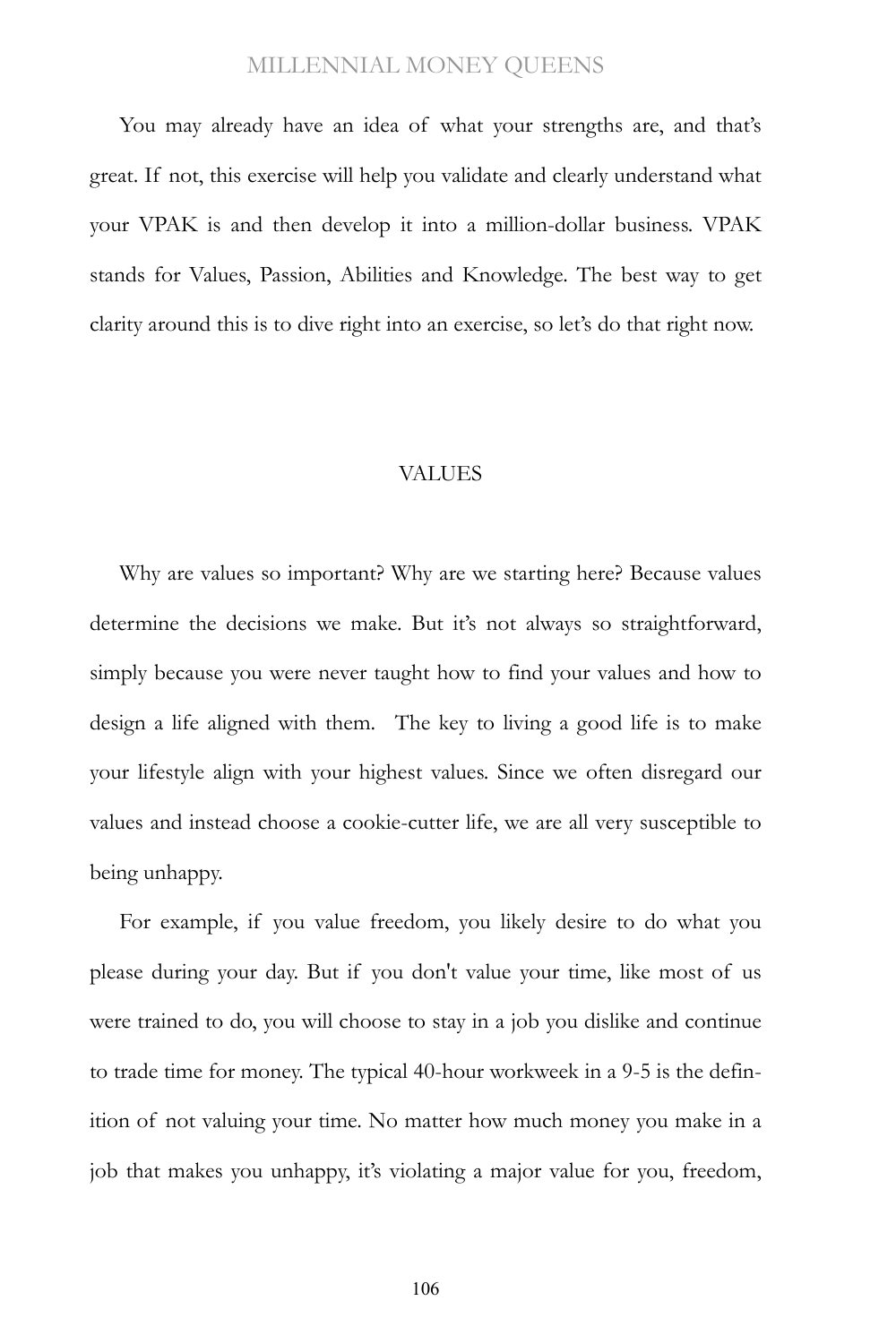so you'll never really reach happiness. Alternatively, if you value stability and predictability, giving up that paycheque may create unwanted chaos in your life. We are all unique, embrace who you really are and strive to create a life that has meaning for you!

Values are the starting point of your superpower because when you learn to design a lifestyle aligned with your values, you "become inspired and awaken genius", as a world-renowned human behaviour specialist, Dr John Demartini, so brilliantly says.

If you want to overcome your debt, break free from your job, and create wealth, you need to live a life aligned with your highest values. You need to reach that genius zone inside of you that currently lays dormant. So, what is most important to you? Is it freedom? Is it expression? Is it wealth? Is it health? Is it status? Is it family? Is it discovery? Is it growth? This is all unique to you, it's not about what your parents want, what your spouse wants, what your friends think. It's finally time to listen to yourself! As Steve Jobs once said, "Your time is limited, so don't waste it living someone else's life".

What are your values? What is most important to you in your life? For example, the top values driving me in my life right now are freedom, growth, wealth, purpose, family and spirituality.

Here's a list of values, choose the ones that mean the most to you. Select up to 20 values which are most meaningful to you. It could be that some of

107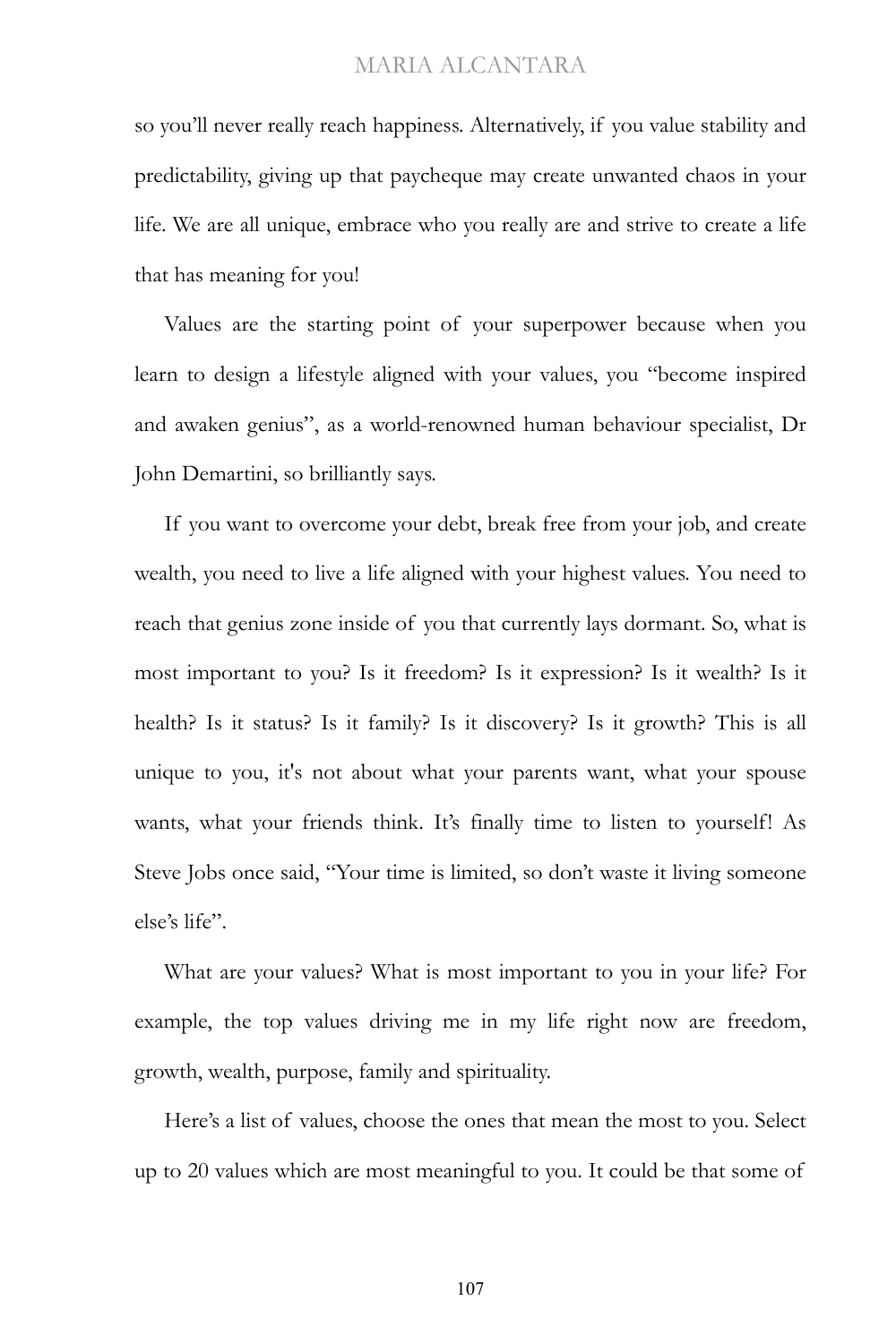your values are not listed here, so feel free to add your own to the list. Now, out of all those 20, circle the top 5-6, the ones that are an absolute must in your life.

## Value list

| · Achievement  | • Discovery      | • Harmony      |
|----------------|------------------|----------------|
| • Adventure    | · Expression     | • Health       |
| · Authenticity | • Fairness       | • Honesty      |
| • Autonomy     | • Faith          | • Independence |
| • Balance      | • Fame           | • Influence    |
| • Challenge    | • Family         | • Knowledge    |
| • Community    | • Freedom        | · Leadership   |
| • Compassion   | · Friendship     | • Learning     |
| • Connection   | $\bullet$ Fun    | $\bullet$ Love |
| · Contribution | • Generosity     | • Meaning      |
| • Creativity   | $\bullet$ Growth | • Money        |
| • Curiosity    | • Happiness      | • Poise        |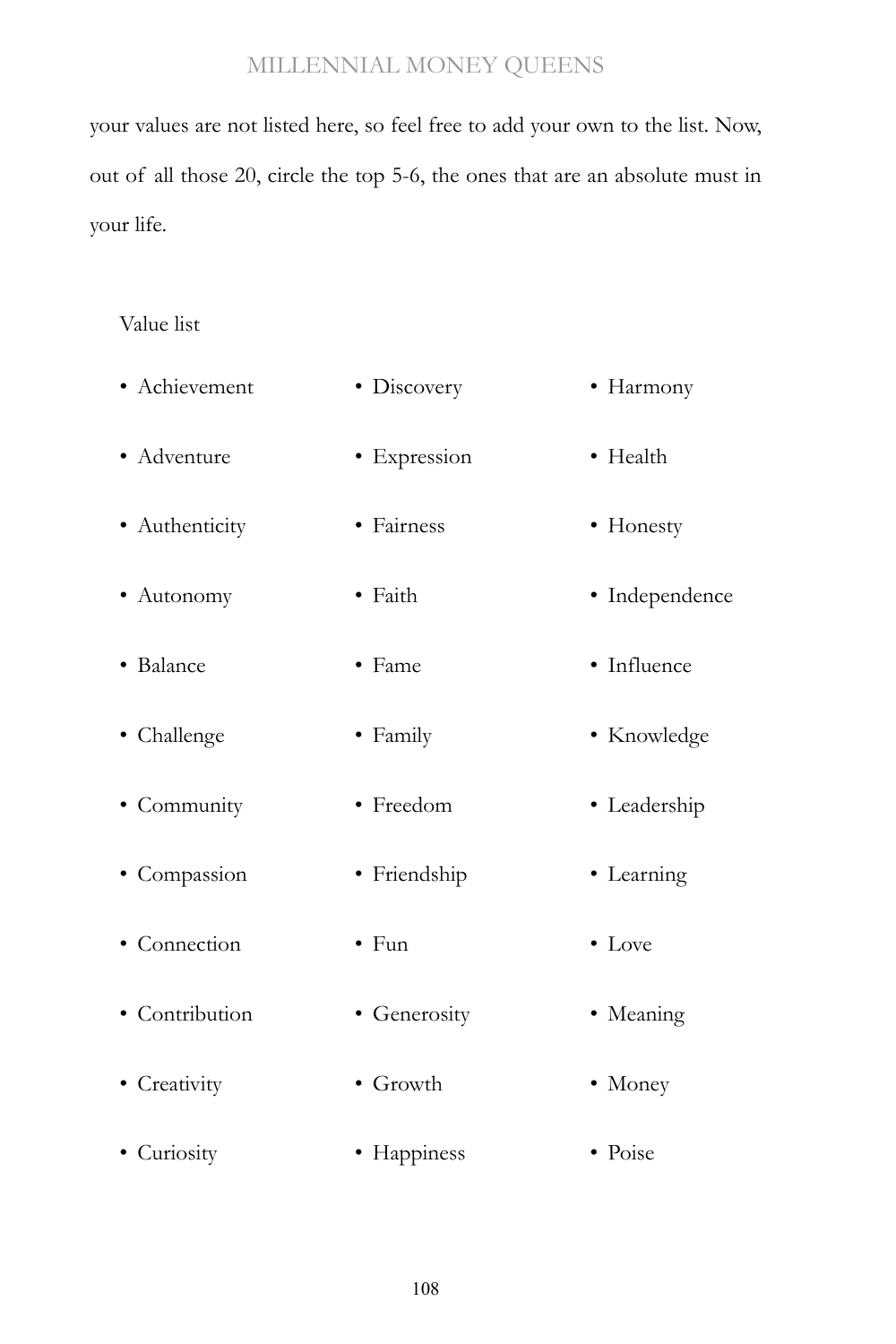- Purpose • Recognition • Responsibility • Simplicity • Spirituality • Stability • Success • Time • Wealth
- Security • Status • Wisdom

## PASSION

Next on the VPAK is "P" for passion. Passion is an emotion that fires you up. Picture someone you know who is so passionate about something, and they just can't stop talking about it. They immediately light up and can go on and on for hours! Passion is something that you cannot fake. When you touch on your true passions, you come alive, you glow! Passion is what keeps driving us when things get challenging, and challenges are good! They serve the important purpose of making us a better version of ourselves. "People with passion can change the world for the better", in the words of Steve Jobs.

Many of the millennials who have beaten the odds and have become astonishingly successful learned how to monetize their passion. That passion became a love for their work, enabling them to find financial freedom, purpose and fulfilment. Identify the top 3 things you are most passionate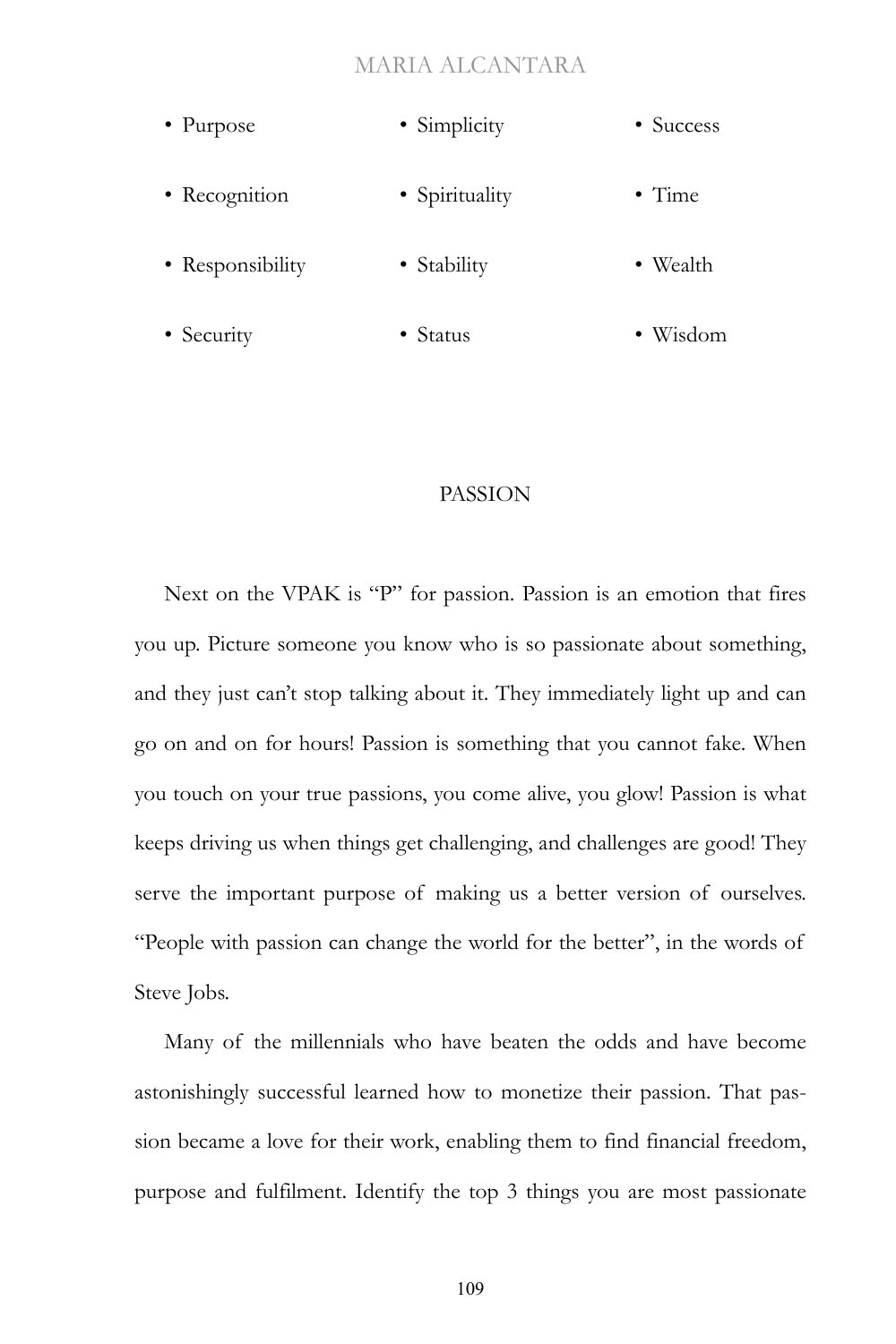about. Here are some questions to help you gain clarity:

- What do you enjoy doing for hours on end?
- What immediately lights you up?
- What do you do for immediate fun and joy?
- What do you love learning about and talking about?
- What are you most excited about in your life right now?
- What are some activities you love and lose track of time doing?
- What are you are so interested in that you would do for free?
- What interests do you like reading about?

#### **ABILITIES**

Next in the VPAK is "A" for abilities. Abilities are amazing because they are often part of the practical skills we need. They are things you are inherently good at or strengths you've developed over time. Abilities often show up in any technical things you can do. For example, maybe in your job, you learned how to master Excel, or maybe you're a really good writer, or maybe you're good with people. Maybe you're good on camera, and maybe you're a good marketer. What abilities do you have that you can leverage? Your abilities will help you express your passions and turn your specialized knowledge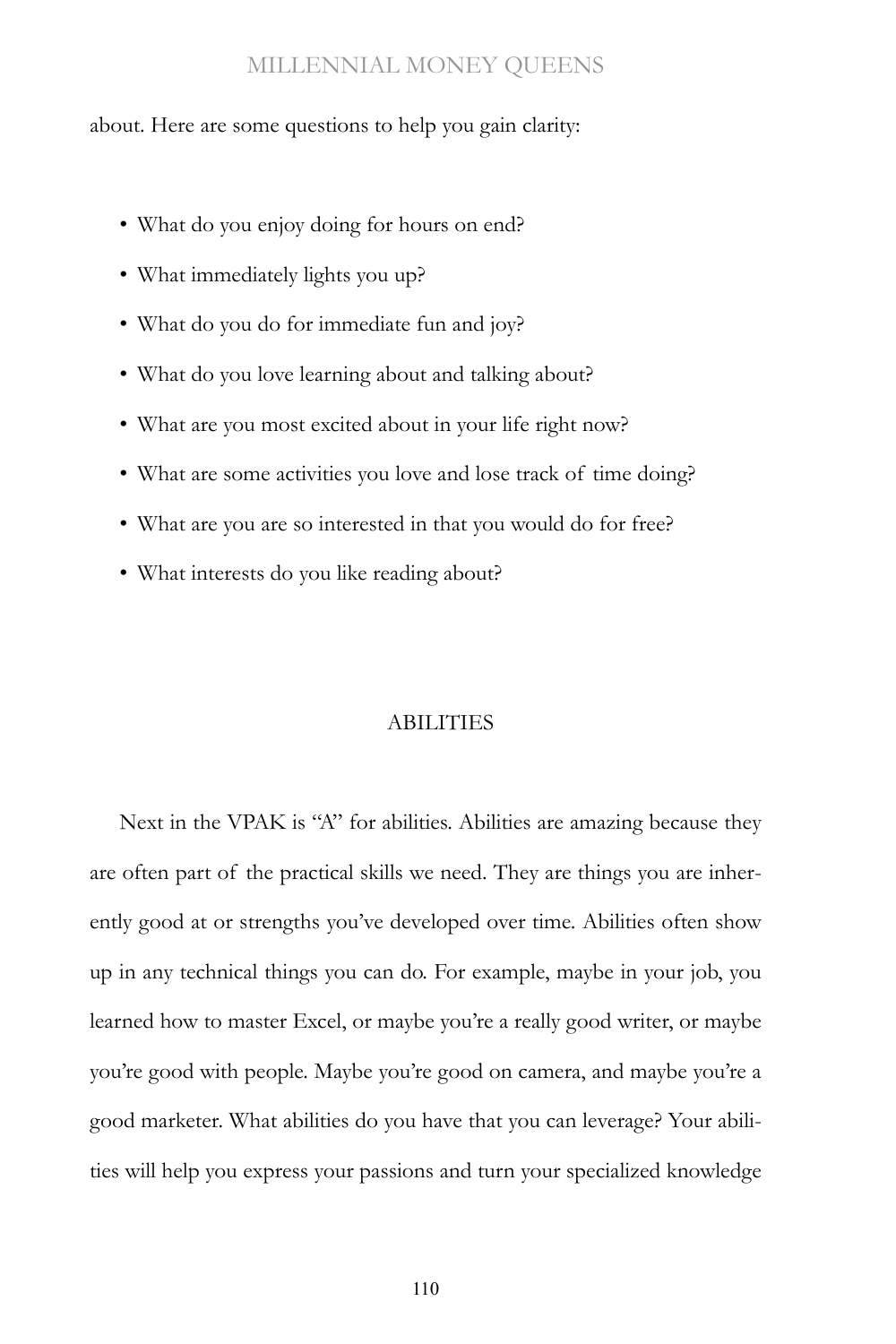(which you'll identify in the next step) into your million-dollar business. Think about these questions to find your abilities:

- What are you inherently good at?
- What are some of the successes you've had in your life?
- What interesting skills have you learned?
- What are the things that people have told you that you are good at?
- What abilities come naturally to you that others find difficult?
- What practical expertise have you learned in your job(s)?
- What technical abilities have you developed in your life?
- Did you study and/or develop a trade?

#### KNOWLEDGE

Knowledge is often an extension of your passion. For example, I am passionate about financial freedom, so I've developed knowledge in wealth management. Maybe you're passionate about fitness, so you've become knowledgeable about the different types of workouts, the best foods to eat, healthy recipes and so on.

It could also be something you learned in school. We are the most educated generation, and we often don't use all of it. Or maybe you didn't go to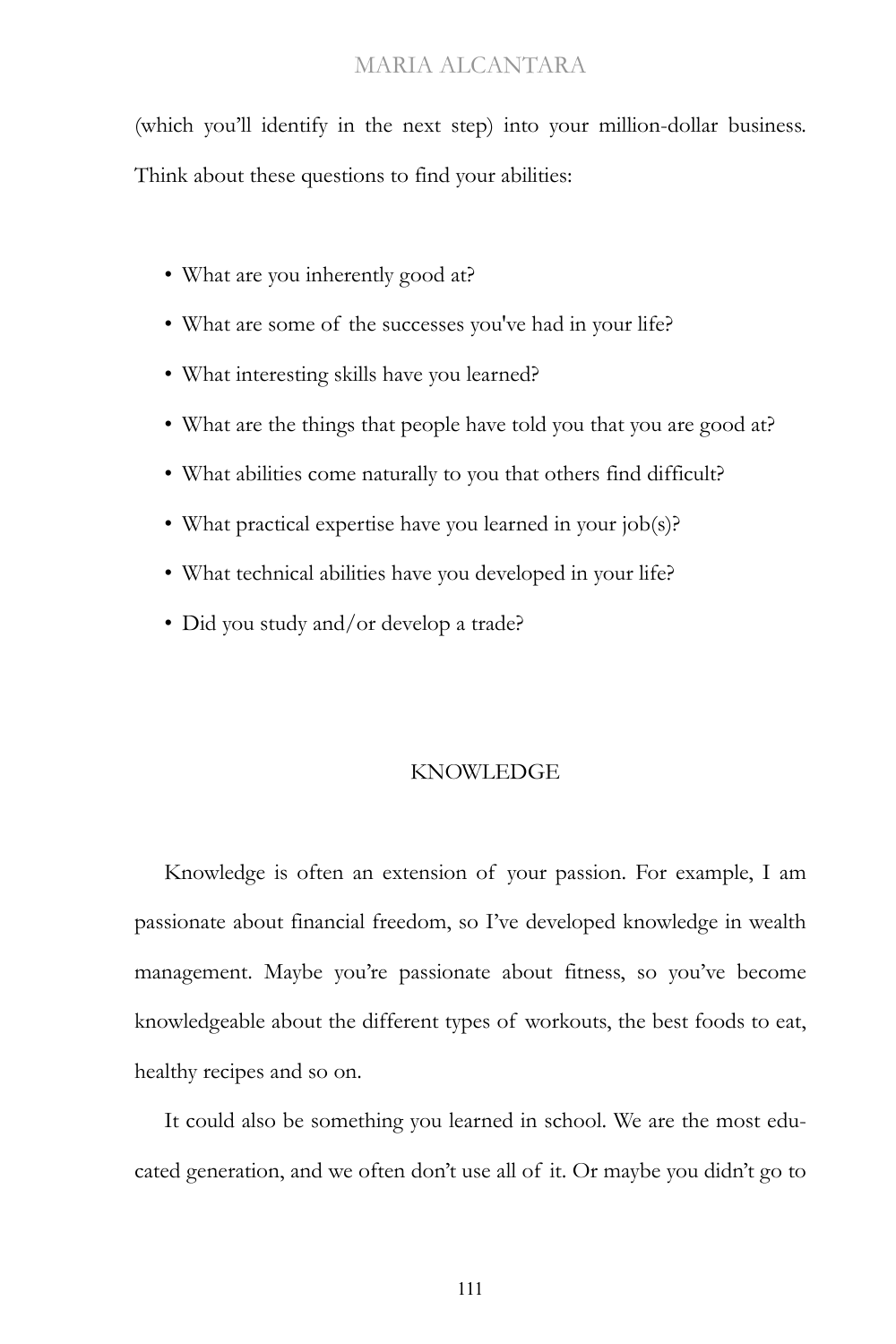school and your knowledge is pure life experience or self-taught. For instance, I taught myself yoga for years, and now I've become very knowledgeable about it. So, what amazing and specialized knowledge do you have just waiting to be put to use? Think about the following:

- What specialized knowledge do you have?
- Do you have a degree or a certificate in a certain field?
- What topics have you geeked out on over the years and know so much about that your friends come to you for help?
	- What topics have you studied?
	- What have you gained experience in?
	- Have you ever been mentored on a particular subject?

Now, we are going to tie it all together to find where your values and passions align with your abilities and knowledge. Where do they merge? Make a list of sentences following the formula below for your VPAK and see which one makes the most sense to you.

I express my passion for \_\_\_\_\_\_\_\_\_\_ and my knowledge in \_\_\_\_\_\_\_\_\_\_\_ through my abilities in \_\_\_\_\_\_\_\_\_\_\_\_\_ to create a life aligned with my values of \_\_\_\_\_\_\_\_\_\_\_\_\_\_\_\_.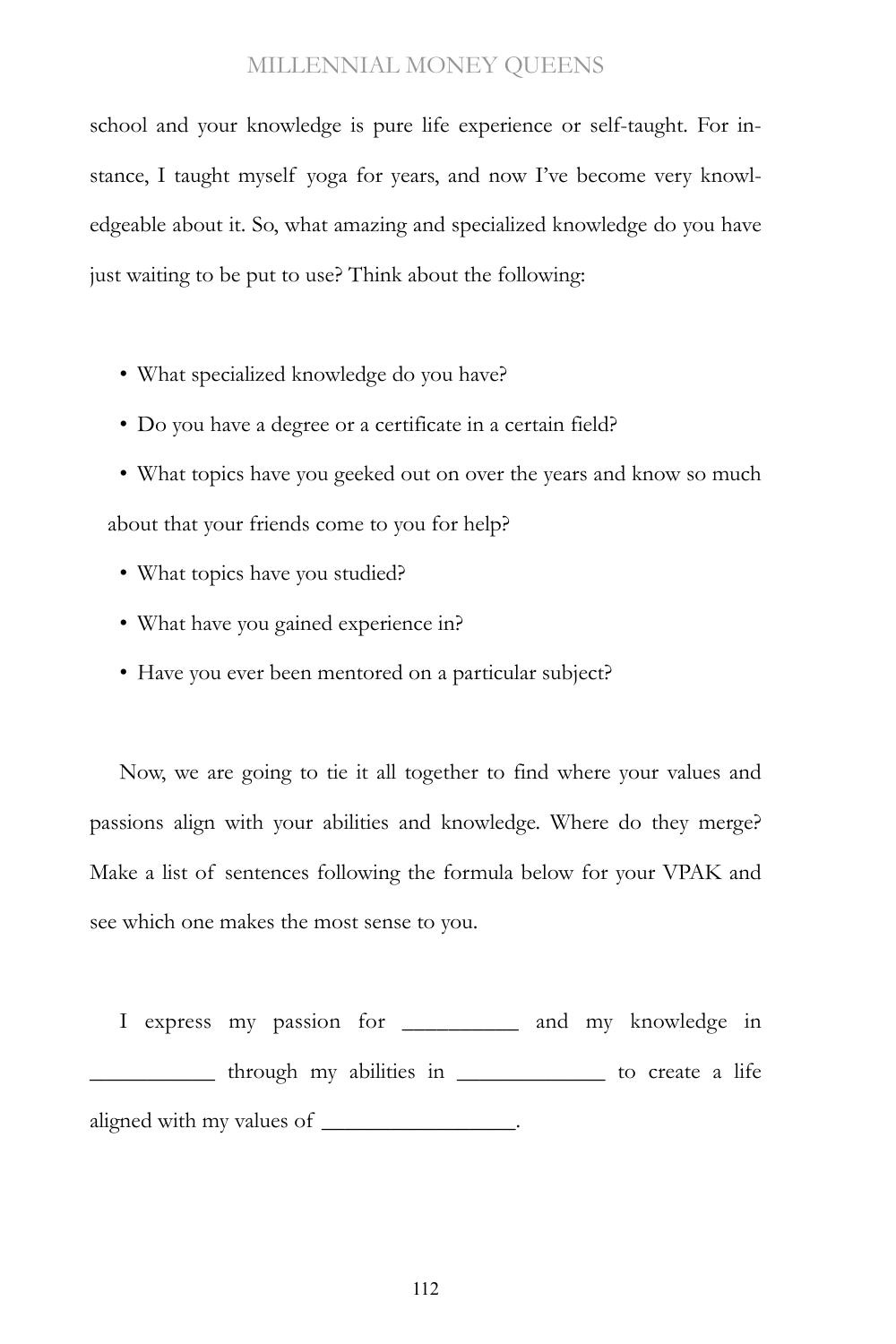Here's mine to give you an idea:

My top values are freedom, wealth and purpose. My passions are financial freedom and self-development. My abilities are creating content, writing and graphic design. My knowledge is in wealth management, mindset, financial behaviour and psychology.

I express my passion for financial freedom and self-development and my knowledge in wealth management, mindset, financial behaviour and psychology through my abilities in content creation, writing and graphic design to create a life aligned with my values of freedom, wealth and purpose.

I'm going to tell you something I wish I had known a long time ago. There are no guarantees in life, there is no certainty. That is very scary for a lot of people. It paralyzed me for a long time. At the end of the day, you won't know whether something worked or didn't until you try it! You will never know whether you can be successful on your own and create independent income for yourself, start and grow a business, overcome debt and achieve any other dreams you may have until you go for it! Inaction is guaranteed failure, sis. Don't let that be you. You are far too awesome for that.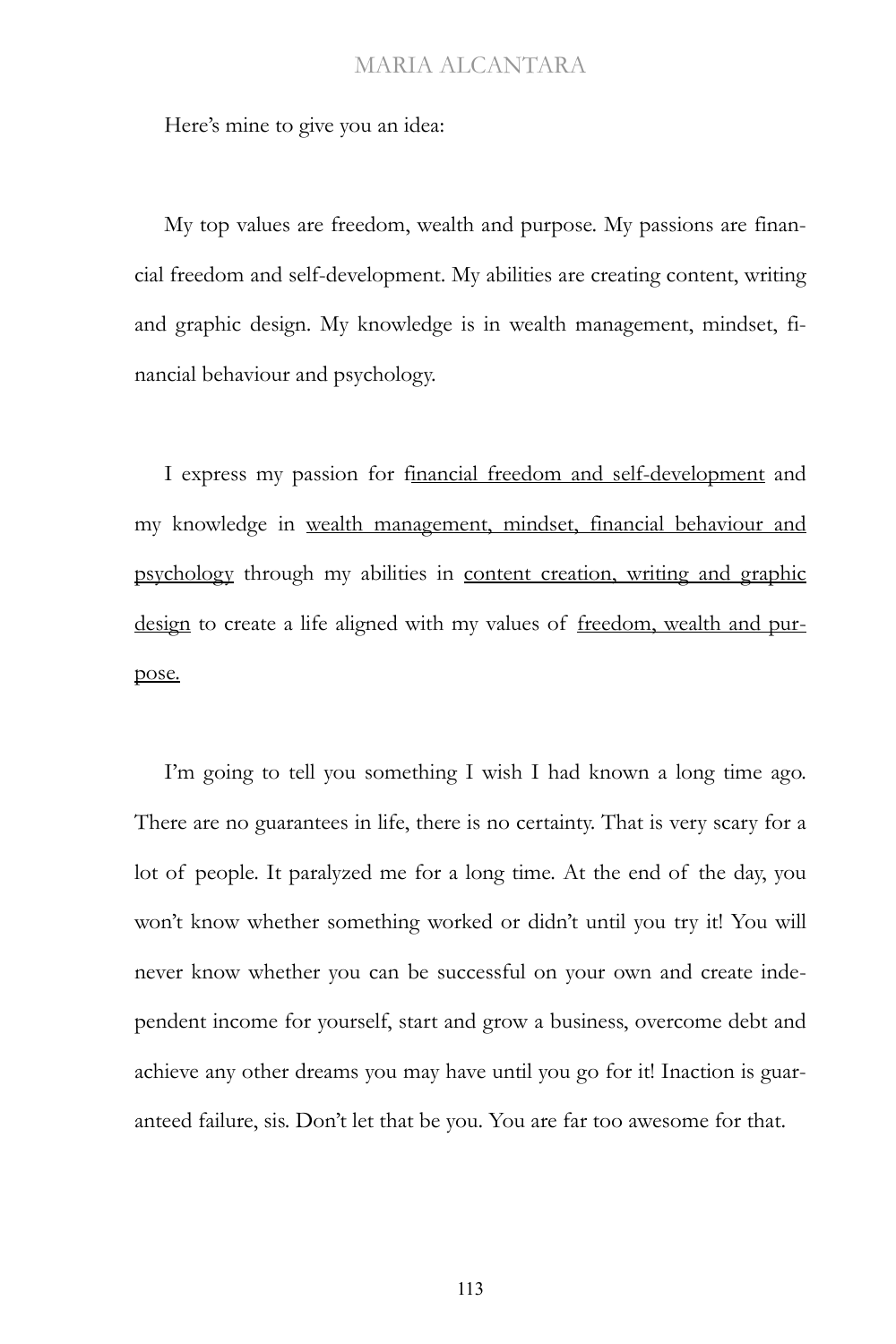#### RETURN ON INVESTMENT

Most people don't view their jobs as an investment, it's usually seen as a safer route to stable income. Shifting your perspective of your work can dramatically impact the results you get. Whether you look at jobs or a business, we are always investing a combination of our time and money in order to get a return. If you love being employed, use this notion of return on investment to realize the potential you have, which can always increase as you develop new skills and learn new things and your values may very well change over time. Your VPAK works just as well in your job as it does in a business. Knowing your worth can give you the confidence you need to step up and ask for a better deal, be it a salary increase, additional benefits or more flexibility. It allows you to get a better return on your investment in your work. Now, if you want an even bigger return from your work, you may need to consider being captain of your own ship and removing the salary cap.

Increasing your income is key to changing your financial situation. It won't happen overnight, you will most likely need to learn a lot along the way, but the journey alone will be worth it. To the millennials who I have personally seen cry on their way to work because they felt meaningless and broke, I say, take one year and give yourself a shot. If you have a job, you don't have to quit, I know life gets busy, but it's all a matter of prioritizing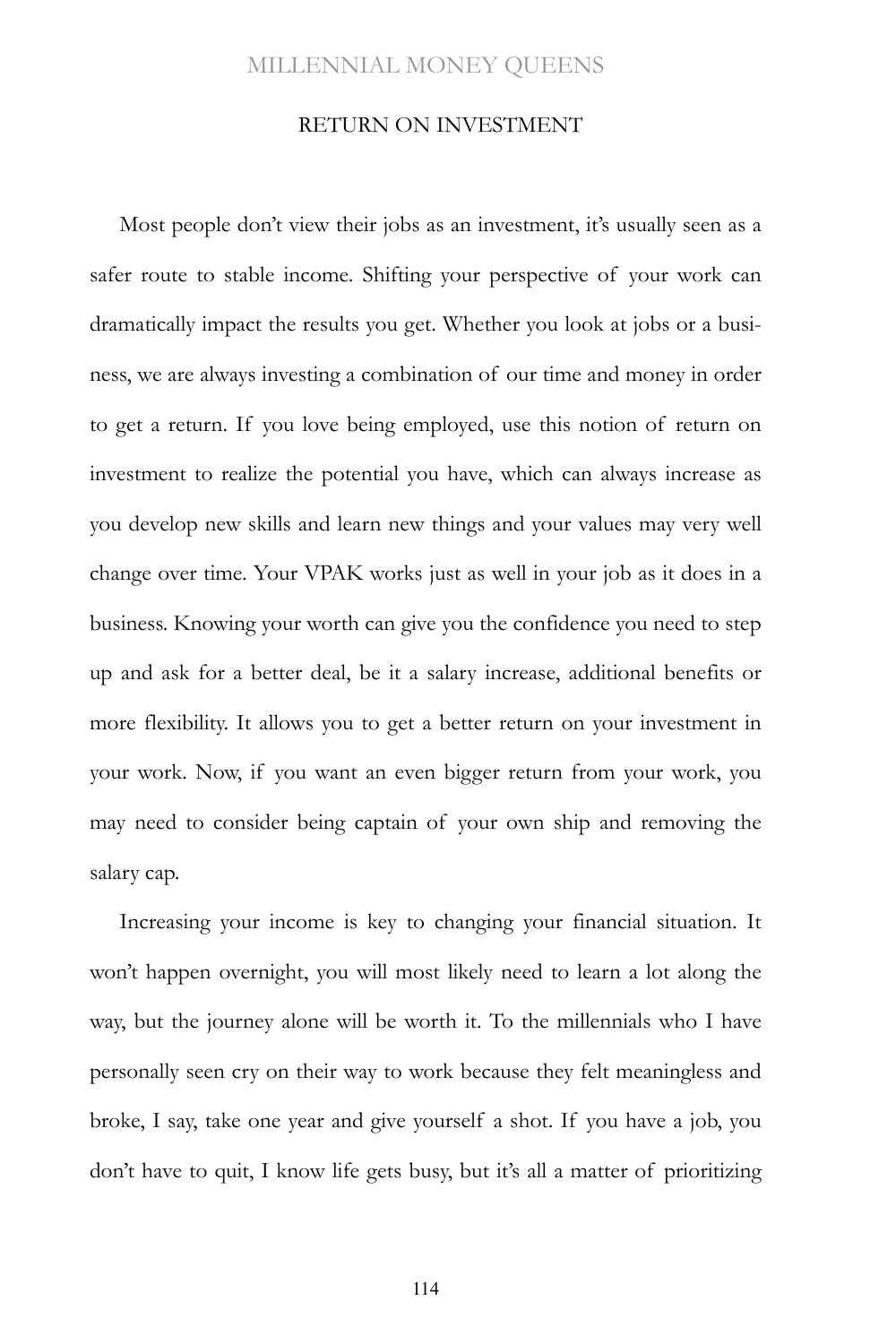what's important to you (remember, values!). We can all Netflix and scroll through social media a little less and work on a project a little more. That little project could replace and even increase your income, give you purpose and fulfillment and completely change the course of your life!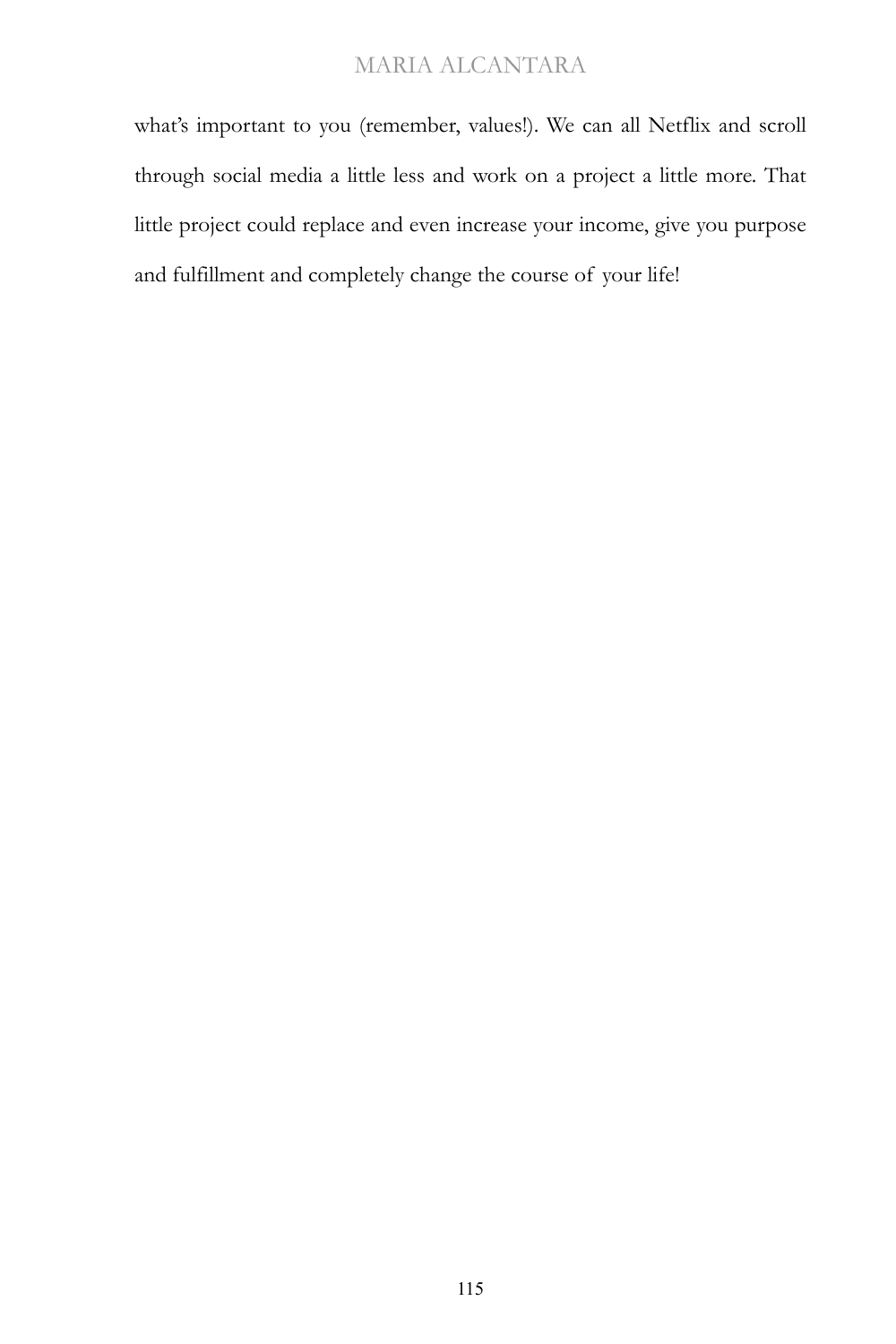# **MONEY QUEEN MOVE**

#### EMBODYING THE KNOWLEDGE

You have a superpower just waiting to be discovered and shared with the world! We are the masters of our destiny, although we tend to undermine our own power and end up self-sabotaging. What some people call luck may just be the reflection of how open others can be to creating new opportunities for themselves by making the most of their VPAK. How will you use this power to create your dream life?

## VALUES

How well does your current lifestyle meet and fulfil your values?

\_\_\_\_\_\_\_\_\_\_\_\_\_\_\_\_\_\_\_\_\_\_\_\_\_\_\_\_\_\_\_\_\_\_\_\_\_\_\_\_\_\_\_\_\_\_\_\_\_\_\_\_\_\_\_\_\_\_ \_\_\_\_\_\_\_\_\_\_\_\_\_\_\_\_\_\_\_\_\_\_\_\_\_\_\_\_\_\_\_\_\_\_\_\_\_\_\_\_\_\_\_\_\_\_\_\_\_\_\_\_\_\_\_\_\_\_ \_\_\_\_\_\_\_\_\_\_\_\_\_\_\_\_\_\_\_\_\_\_\_\_\_\_\_\_\_\_\_\_\_\_\_\_\_\_\_\_\_\_\_\_\_\_\_\_\_\_\_\_\_\_\_\_\_\_ \_\_\_\_\_\_\_\_\_\_\_\_\_\_\_\_\_\_\_\_\_\_\_\_\_\_\_\_\_\_\_\_\_\_\_\_\_\_\_\_\_\_\_\_\_\_\_\_\_\_\_\_\_\_\_\_\_\_ \_\_\_\_\_\_\_\_\_\_\_\_\_\_\_\_\_\_\_\_\_\_\_\_\_\_\_\_\_\_\_\_\_\_\_\_\_\_\_\_\_\_\_\_\_\_\_\_\_\_\_\_\_\_\_\_\_\_ \_\_\_\_\_\_\_\_\_\_\_\_\_\_\_\_\_\_\_\_\_\_\_\_\_\_\_\_\_\_\_\_\_\_\_\_\_\_\_\_\_\_\_\_\_\_\_\_\_\_\_\_\_\_\_\_\_\_ \_\_\_\_\_\_\_\_\_\_\_\_\_\_\_\_\_\_\_\_\_\_\_\_\_\_\_\_\_\_\_\_\_\_\_\_\_\_\_\_\_\_\_\_\_\_\_\_\_\_\_\_\_\_\_\_\_\_ \_\_\_\_\_\_\_\_\_\_\_\_\_\_\_\_\_\_\_\_\_\_\_\_\_\_\_\_\_\_\_\_\_\_\_\_\_\_\_\_\_\_\_\_\_\_\_\_\_\_\_\_\_\_\_\_\_\_ \_\_\_\_\_\_\_\_\_\_\_\_\_\_\_\_\_\_\_\_\_\_\_\_\_\_\_\_\_\_\_\_\_\_\_\_\_\_\_\_\_\_\_\_\_\_\_\_\_\_\_\_\_\_\_\_\_\_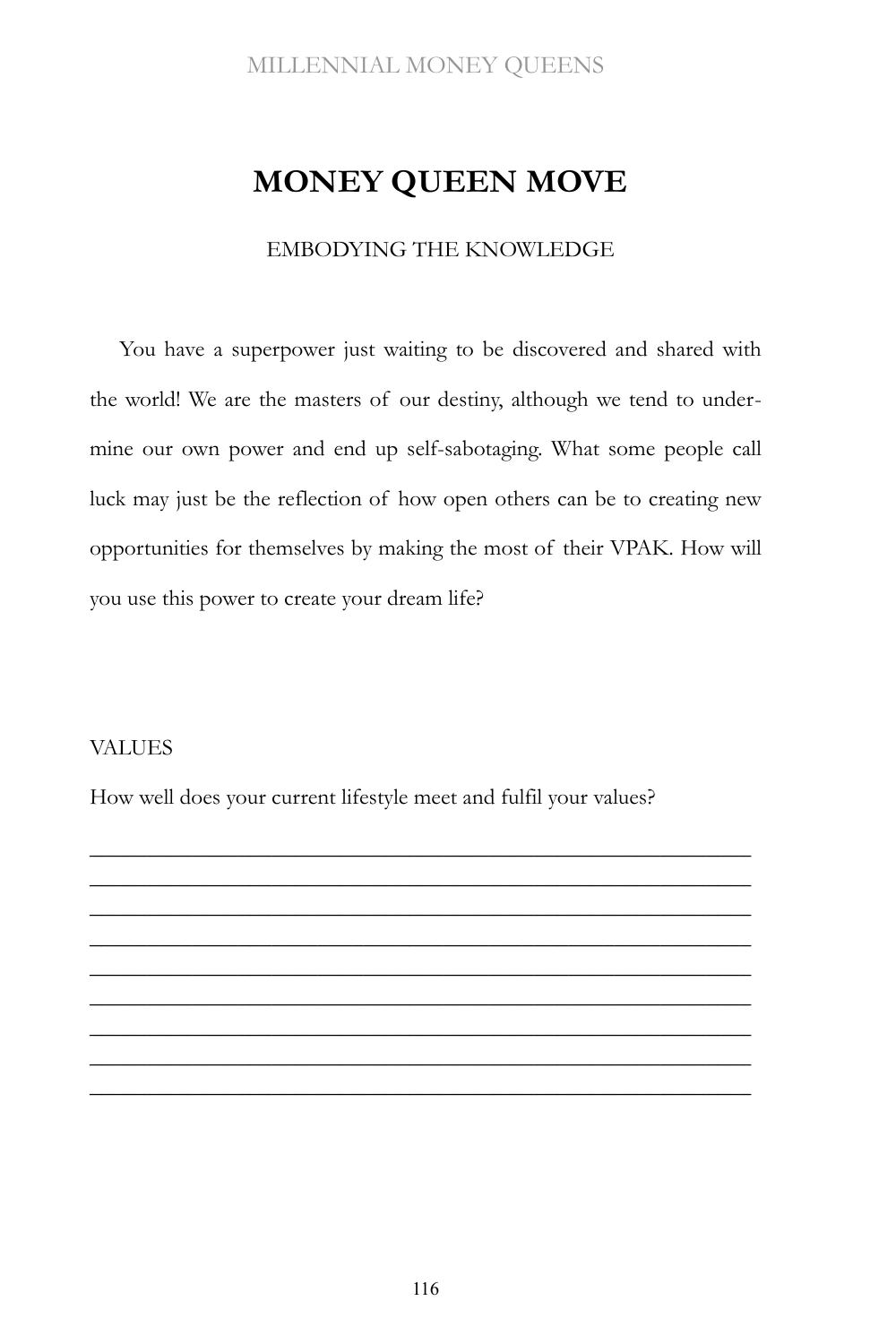# **PASSION**

How important is it for you to be passionate about your work?

**ABILITIES** 

Do your current income-generating activities make the most of your abili-

ties?

**KNOWLEDGE** 

How much of your knowledge base is currently being used in your work?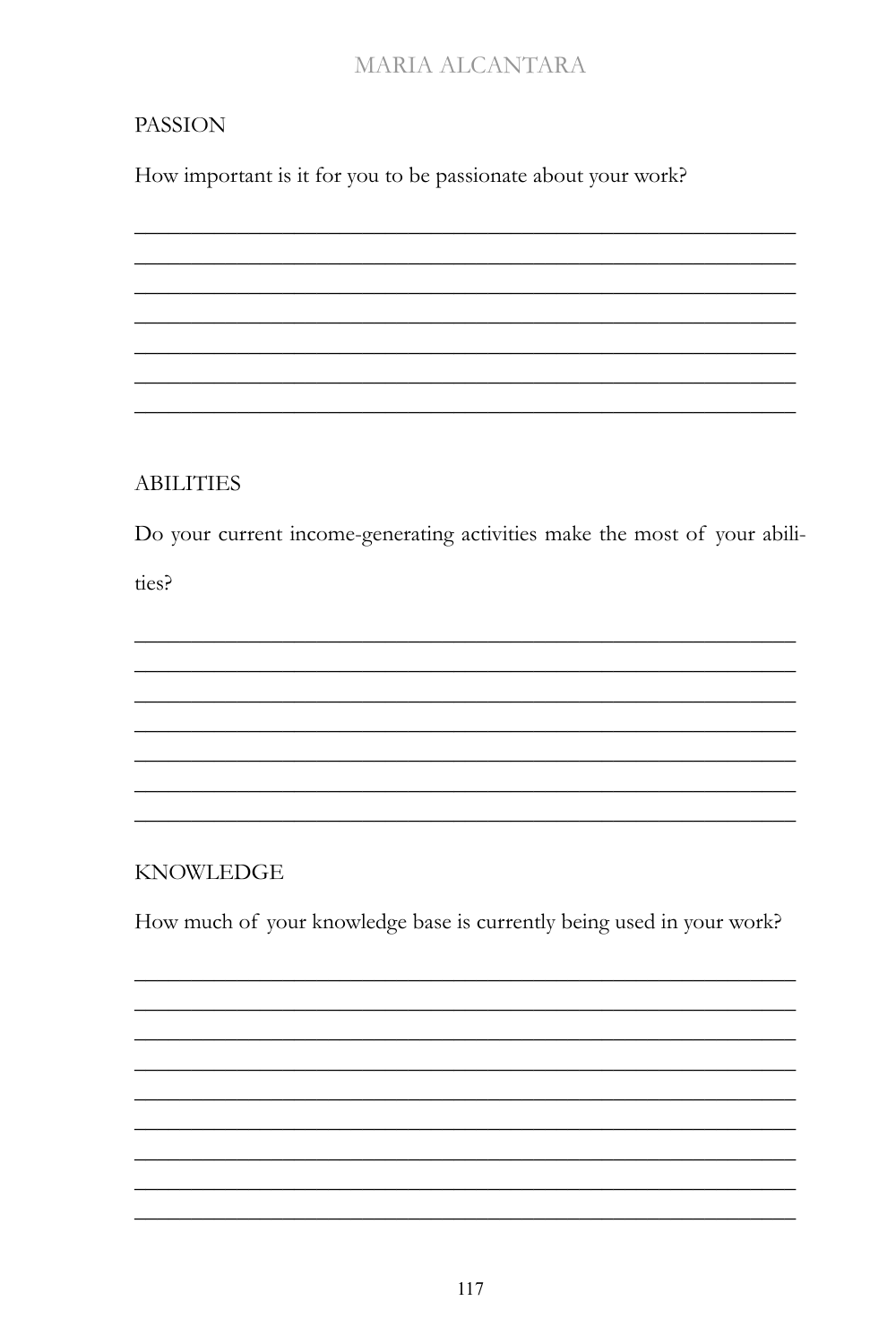## **VPAK APPLICATIONS**

Following the VPAK sentence formula, what are some ideas you could develop to create work that makes the most of your strengths, fulfills your values, gives you purpose and provides financial freedom?

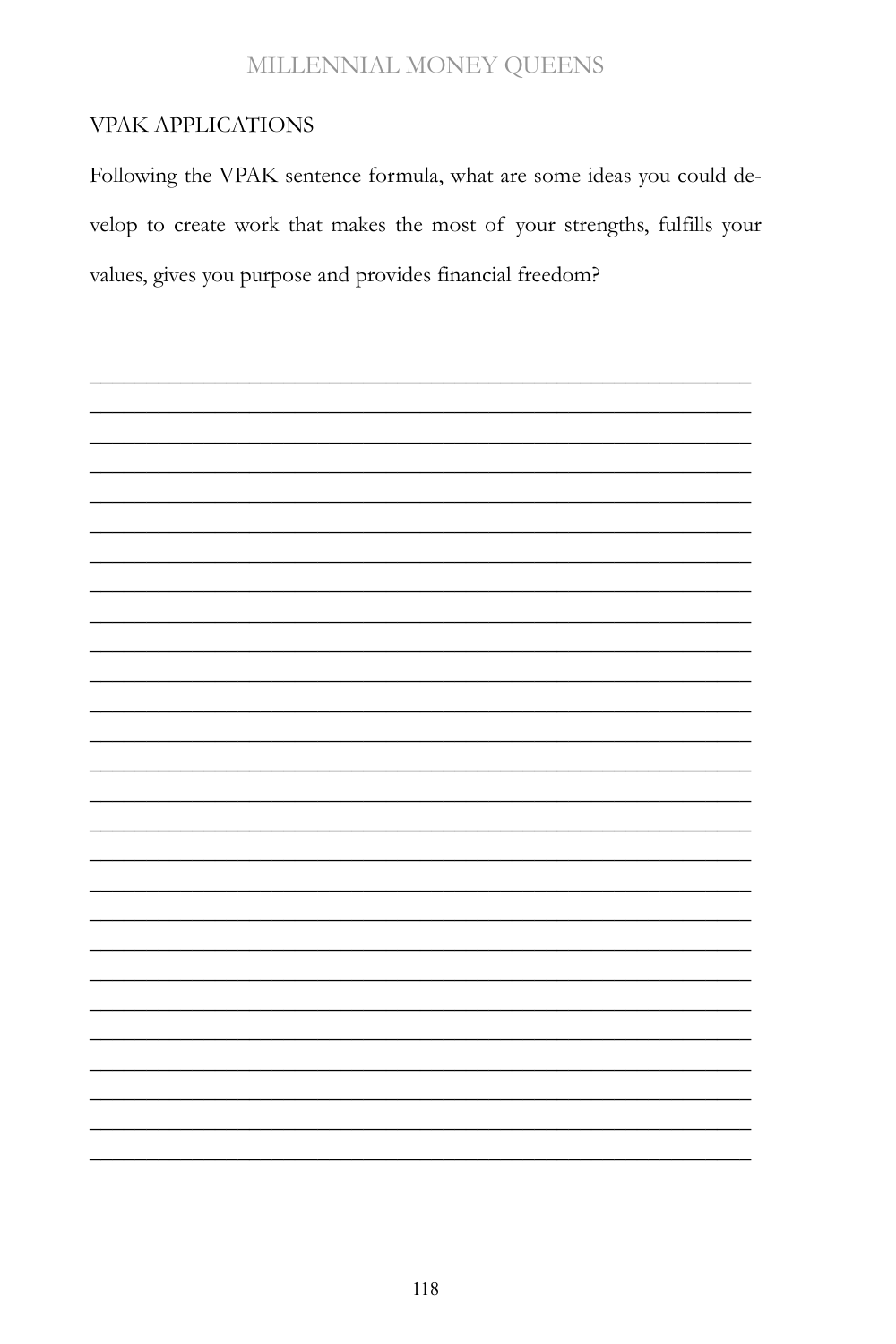

# CHAPTER 9

# **LIFESTYLE BUSINESS**

*"There has never been and never will be another you. You have a purpose - a very special gift that only you can bring to the world"*

#### – MARIE FORLEO

#### Entrepreneur

Once you know what your VPAK is, you are one step closer to creating an independent income. You now have a direction, you know what makes you unique and how you can bring value to the world as an entrepreneur! From here, it's all about immersing yourself in the world of lifestyle business and entrepreneurship. The key is in creating a lifestyle business that will give you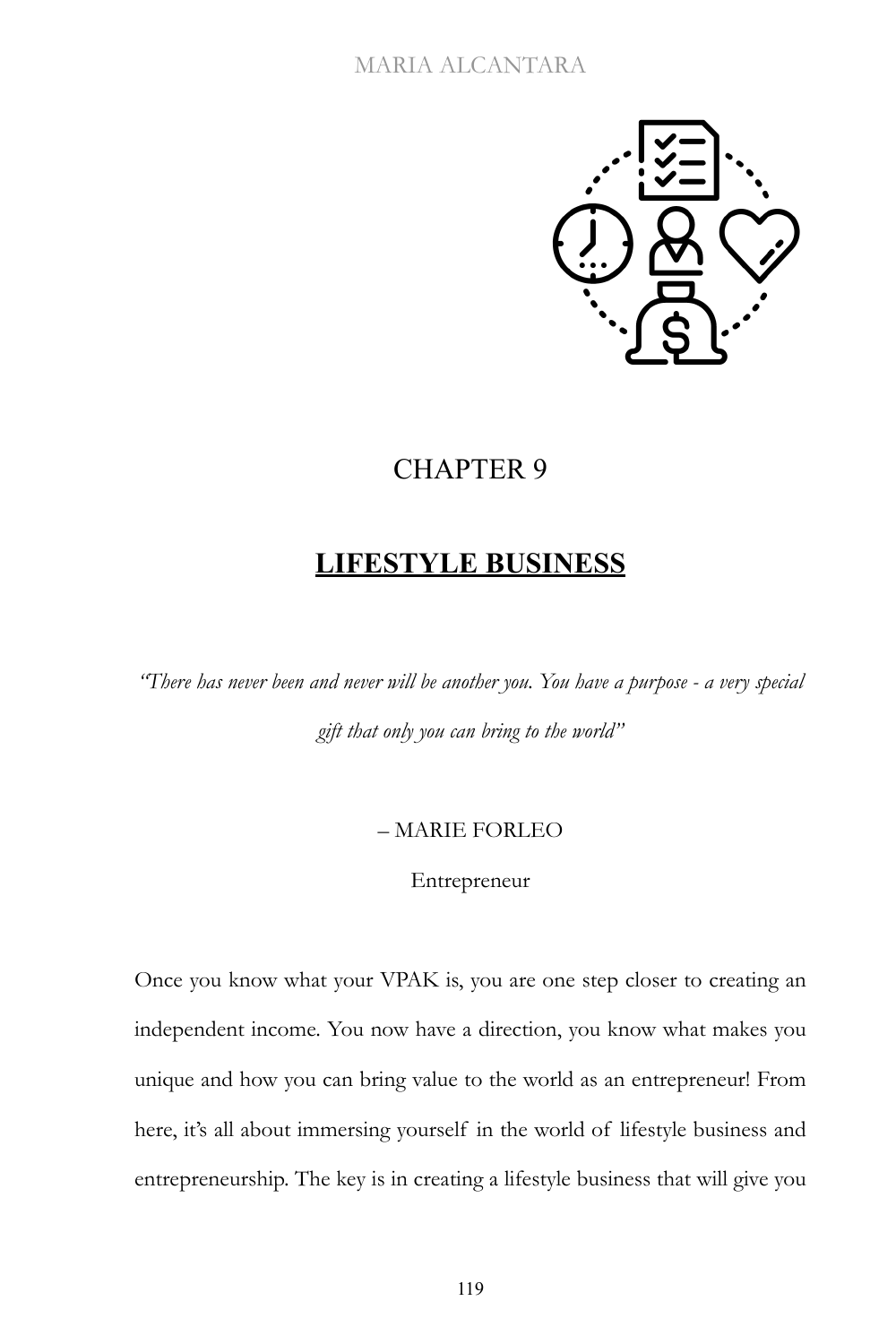independent and passive income. Its purpose is to allow you to live a certain lifestyle. It's built around you and your values, whereas traditional business and jobs tend to work the other way around. Lifestyle businesses are primarily created online, giving you flexibility and a bigger reach. It's a far more balanced approach to work than the glorified work till you drop culture.

Here's a 5-step framework to create independent income that requires little upfront cost to set up and launch while giving you unlimited potential:

#### 1- YOUR VPAK

You've already completed step 1, identifying what is unique to you and what you can offer to the world. The combination of your values, your passion, your abilities and your knowledge, your VPAK, is the secret sauce of your independent income. You already have an idea of what is special about you. Next, you will find out where you can apply it and bring the most value to your potential customers. Offering the knowledge you have to people seeking it or sharing your passion with others who have the same interests can change your life! This immediately changes the vibe of work. It becomes far more rewarding, fulfilling, fun and profitable.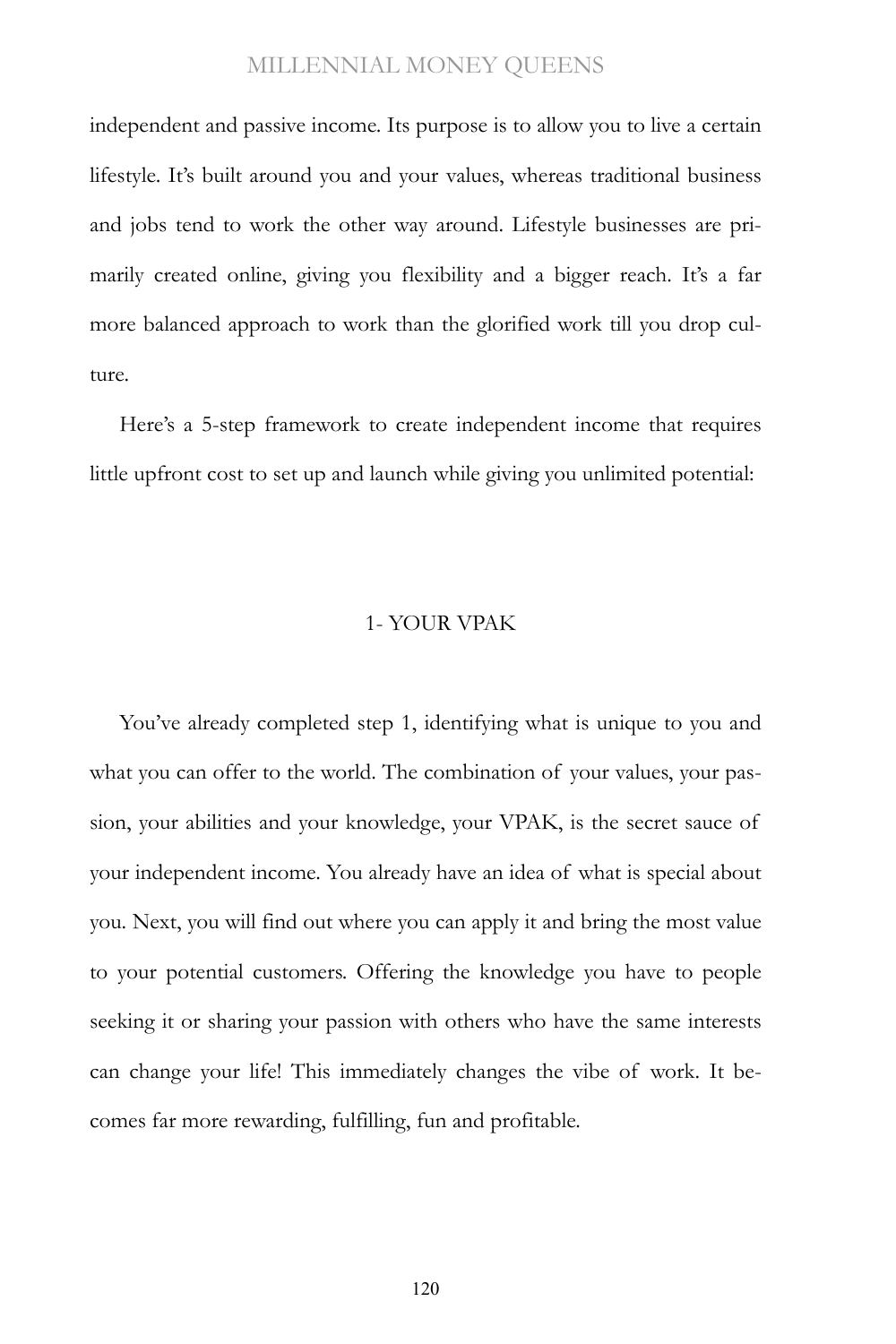#### 2- YOUR NICHE

Lifestyle businesses typically start online. After all, it is the one place where billions of people congregate daily. You have direct access to this huge market. The key is in finding what specific segment of the market you can focus on. This is known as your niche, and as the saying goes, riches are in the niches. Think about who your ideal customer would be. What are their biggest problems? Then, think about how you can help solve their problem with your specialized knowledge and the solutions you could create for them.

Creating a customer avatar to identify your niche is a must. A customer avatar is a fictional character profile representing your perfect customer, with details like age, gender, location, interests, lifestyle, preferences, goals and pain points you can help them with. You can find all this information online through reading reports, Q&A websites (like Quora and Reddit), Facebook groups and social media post comments, and by finding successful people in your niche who already have a customer base. Once you know who your perfect customer is, compile a list of where they are hanging out online. What blogs, websites, Facebook groups and hashtags do they follow and who already has their attention. Watch the conversations they are having and what interests them, so that you know exactly what content you should create that they can relate to.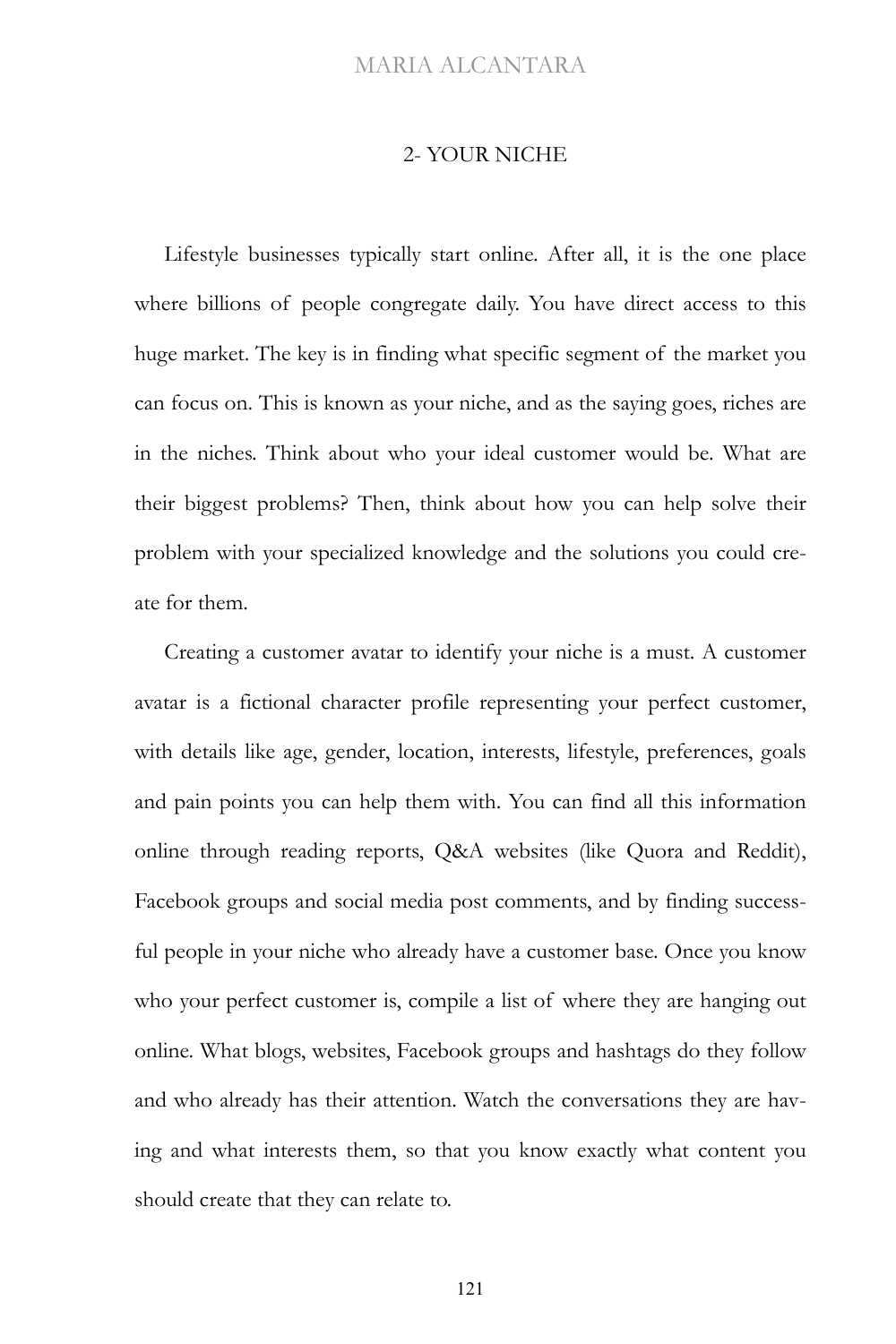#### 3- YOUR SHOWCASE

Once you know your niche and have created your customer avatar, it's time to get creative. Lifestyle businesses are all about creating content that is educational and/or entertaining to your audience. The internet has given every single one of us the ability to showcase our work. Content creators typically start either with blogging, podcasting or video, and most often, they grow into a few of these media channels. It's all about engaging with your audience, delivering value and showcasing your expertise. In this day and age, we've been bombarded by filters and perfect looking Instagram feeds. This means we've learned to filter that out, too. Your best bet is being yourself. Authenticity is what our generation values most today. Author and entrepreneur Rachel Hollis went viral after proudly showing her stretch marks and has gone on to influence millions of people worldwide and inspire them to live their best life. Being your real self is the best choice you can make, there are people who will resonate with you and be grateful for the voice you've given your group.

Build connections with the people and websites you found in your niche list so that you can show up to their bigger audience, collaboration is the new competition. This allows you to grow your audience and your email list faster. The list of subscribers is the money maker in online lifestyle busi-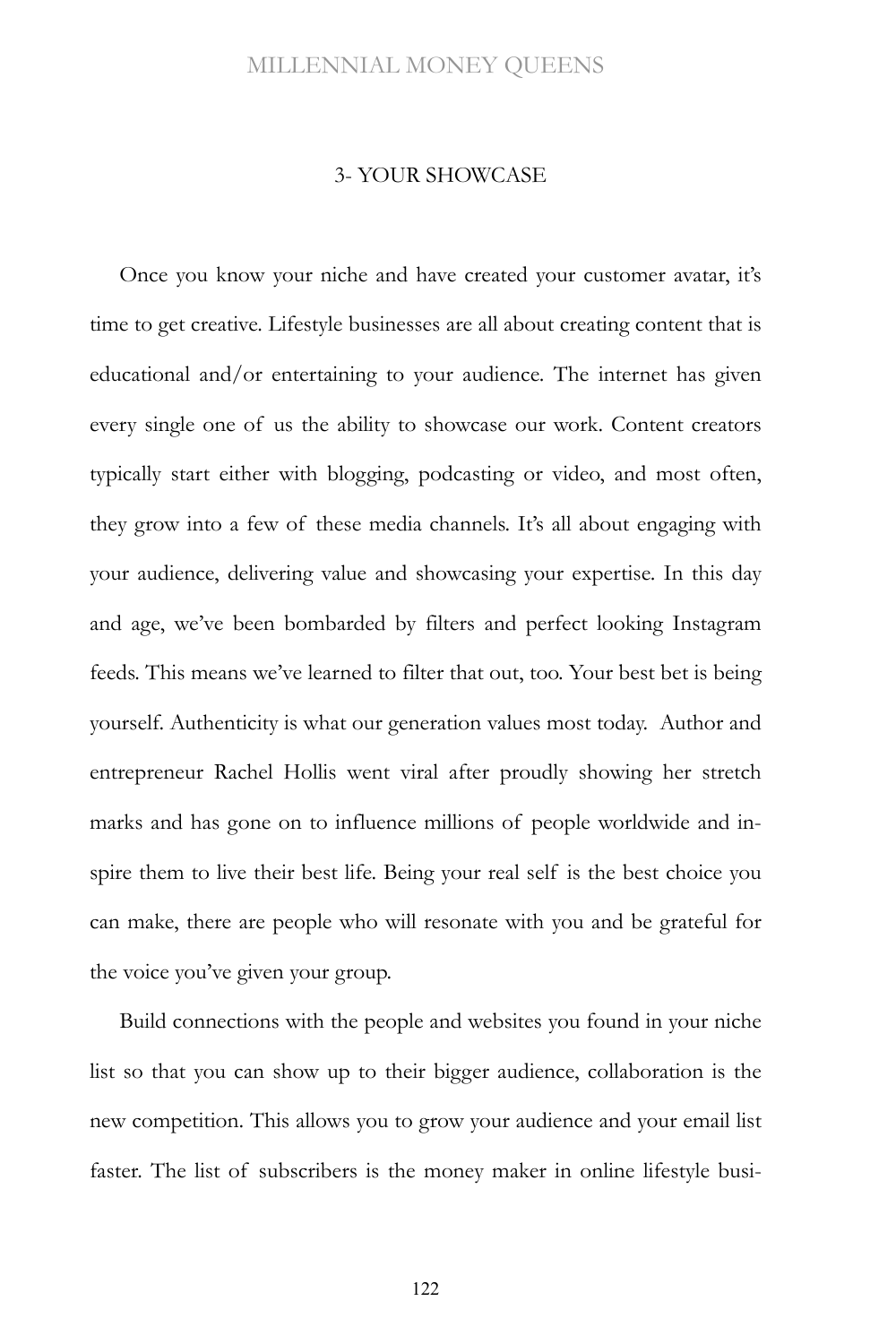nesses. Email marketing is still running the show. When you build a direct line of communication with your audience, you get to find out exactly what problem they have that you can help them with. This will lead you to the next step, offering your solution.

#### 4- YOUR SOLUTION

There's a saying in business that you can succeed when you solve someone's problem. You've found solutions to situations in your life, and that, most likely, has something to do with your VPAK. There are other people looking for the same solution! When you can build authority and a relationship with your audience, they get to know, like and trust you, the trifecta for success of lifestyle businesses. This means they'll be ready to invest in the solutions you have to offer such as a book, a course, a workshop, a masterclass, coaching or mentoring. Those are all starter lifestyle business products. Some of them, like books and courses, are known as evergreen, which means you create them once and then repeatedly sell the same product, unlike physical products where each product needs to be manufactured individually or services that need to be rendered at every sale.

This process allows you to create a sales flow with a product prototype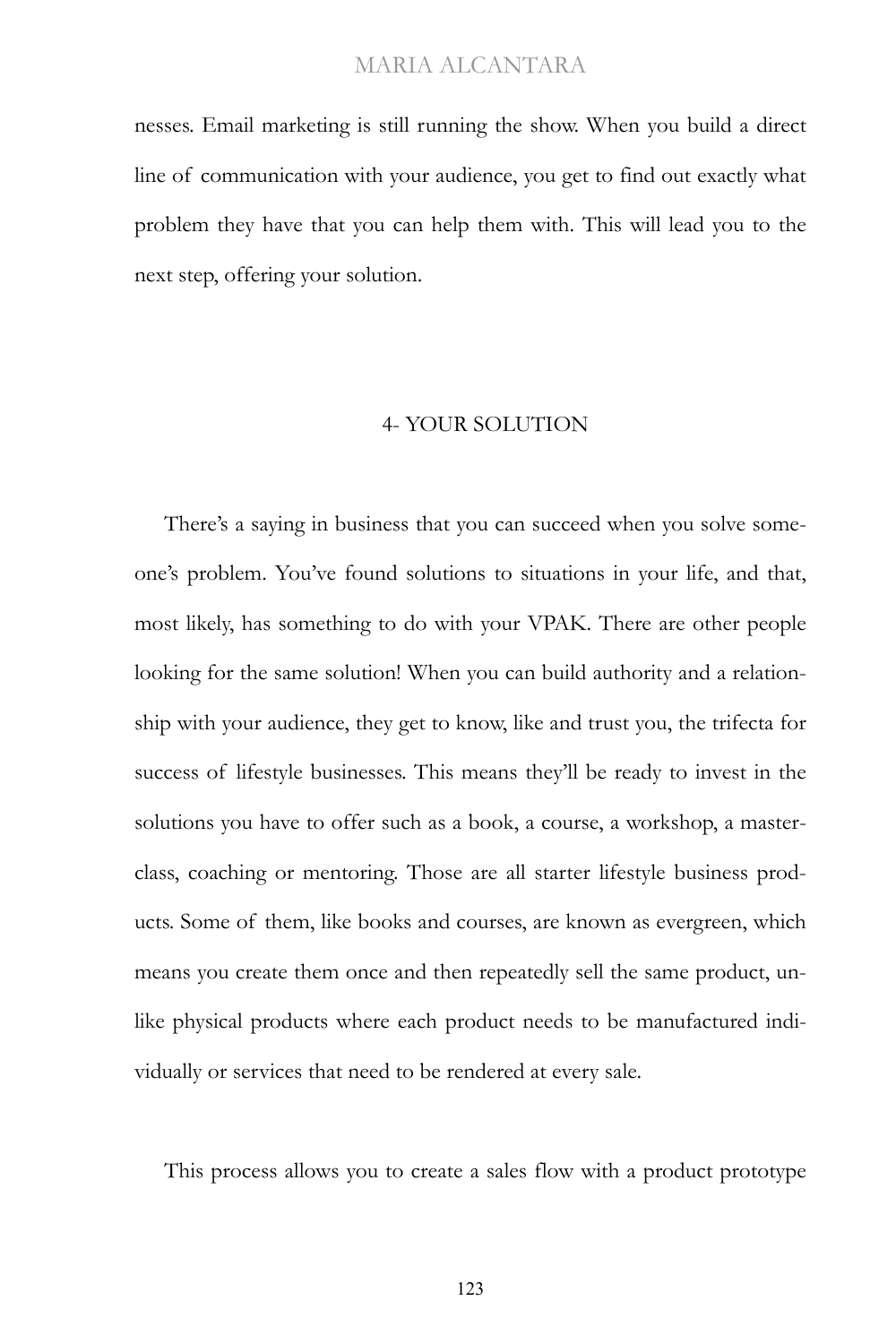and validate your product so that you're not stuck building a product your audience will not be interested in. This will save you lots of time, money and trouble! Once your product is validated and created, your focus moves to connecting with your audience, growing your reach and maybe even creating other products.

You can also tap into the solutions other people have created through affiliate programs. These programs work in 2 ways. You can either become an affiliate and get paid a commission for sharing a product or a service with your audience. Or, you can build your own affiliate program and have other lifestyle entrepreneurs share your products to their audience and you pay them a commission for every sale. This can be very useful when you're starting out and don't have a big audience yet or if you have an audience but don't have a product of your own to sell. There are many websites known as affiliate networks that facilitate these connections. This is a huge step into creating independent income!

#### 5- YOUR GROWTH

The truth is that everything worthwhile in life takes time; that's part of the game in our world. Whether you are planting a seed, getting out of debt, starting a business or growing your wealth, everything requires time.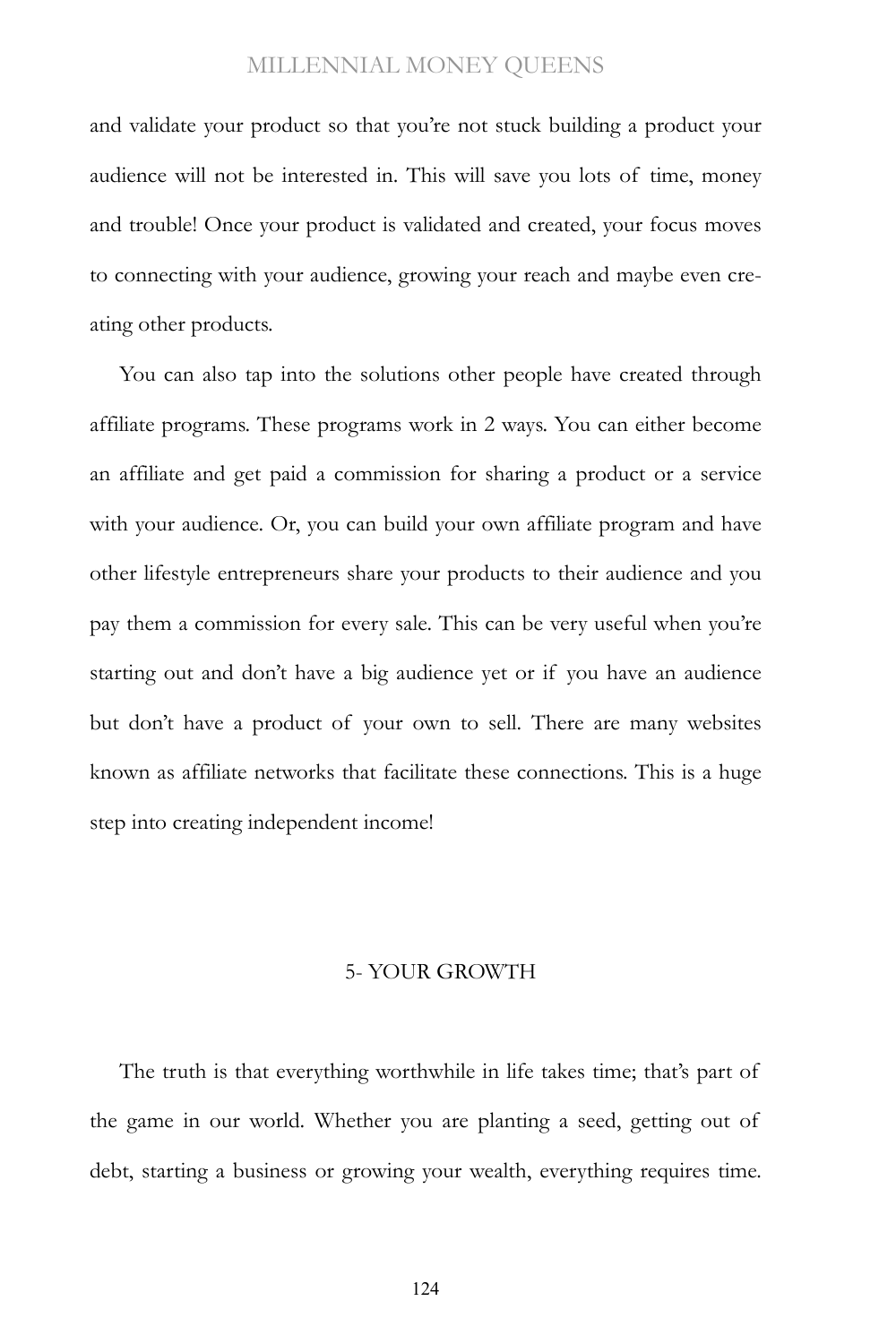The track record for most lifestyle businesses shows that it usually takes time to start, and then a few years later, many lifestyle entrepreneurs are collecting an independent monthly income in the 5 to 6 digits range. It really is a dream "job", and while it takes some work, it's also a lot of play. You become captain of your own ship, and your earning potential can certainly skyrocket.

Growing your online business skills, your audience, your reach, your connections and your email list will require time and effort but will likely be very fruitful! Once you build your process following this framework, you become a player in the online business game. It's a game you want to join! E-commerce has grown exponentially, and it's likely to keep going. Global e-commerce sales are expected to reach USD 6.5 trillion by 2023. This is a time for millennials to become proactive in creating independent income. It's never been easier to start your very own lifestyle business.

*"If you push through that feeling of being scared, that feeling of taking risk, really amazing things can happen"*

#### -MARISSA MAYER

Businesswoman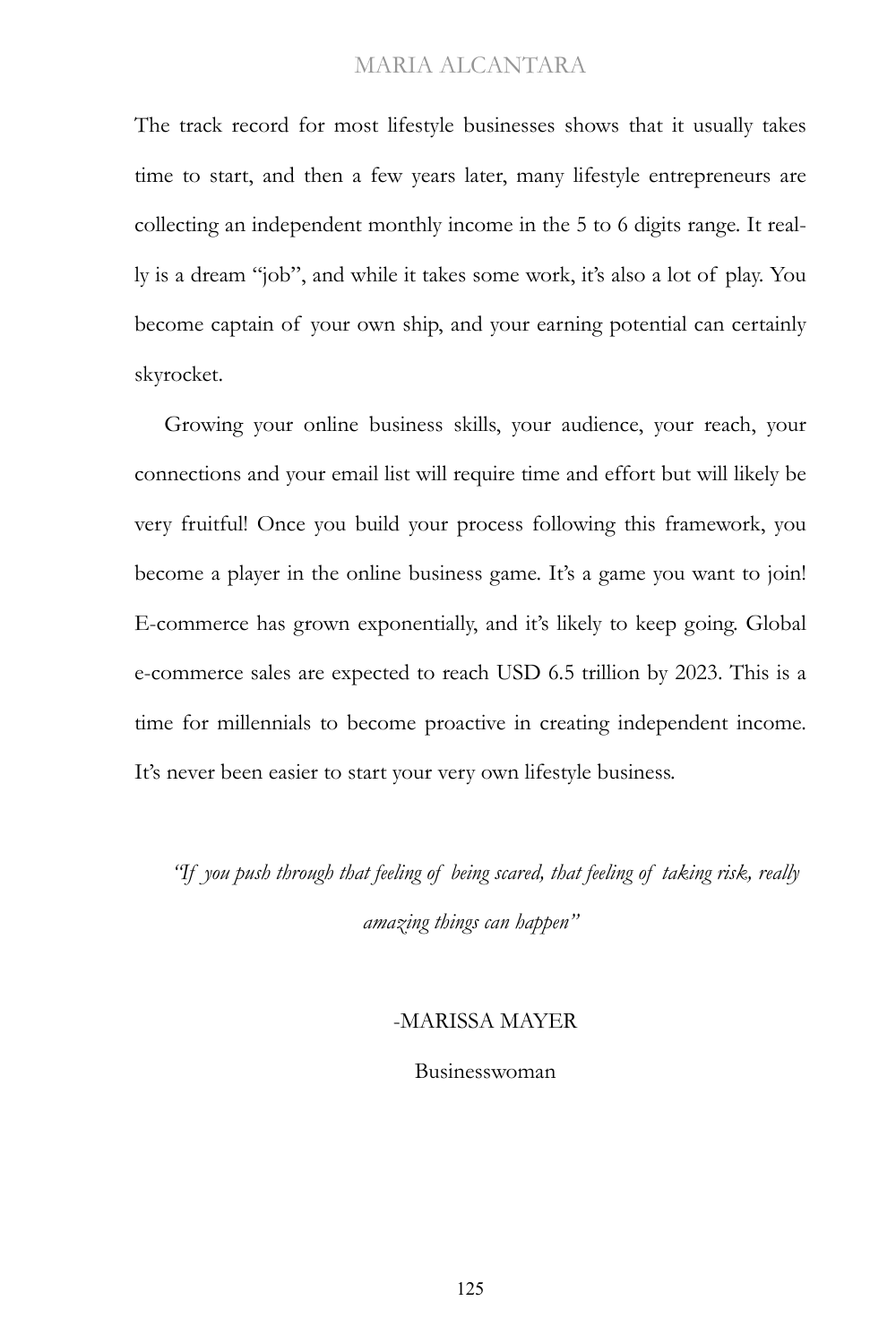#### THE WORLD IS YOUR PLAYGROUND

Following those 5 simple steps can change the course of your life! In your quest to maximize the power of your money, starting and growing your lifestyle business also means you can now be location independent! This is something important to consider but is also a very big decision. While being a citizen of a North American country is great, being a resident isn't always ideal. Many millennials have chosen to move to a tropical alternative as a way to create work-life balance and become digital nomads. It's understandable when you compare the high cost of living, high taxes and, for some of us, the brutal winters with attractive tax rates and a currency exchange rate that may magnify the power of your money or help you buy something of higher value. The same \$500,000 I'd spend in my hometown in Canada on an 800 sqft cookie-cutter condo is a far cry from the beach villas I could get along the Pacific Ocean in Central America. Beautiful destinations like Bali have become lifestyle entrepreneur hubs. Expats have settled coworking spaces and retreats to teach their fellow millennials the joys of creating independent income while watching the waves crashing and the monkeys swinging. "About \$1,300 a month is more than enough to live in a nice villa, travel around and eat out almost every day", according to Entrepreneur Handbook.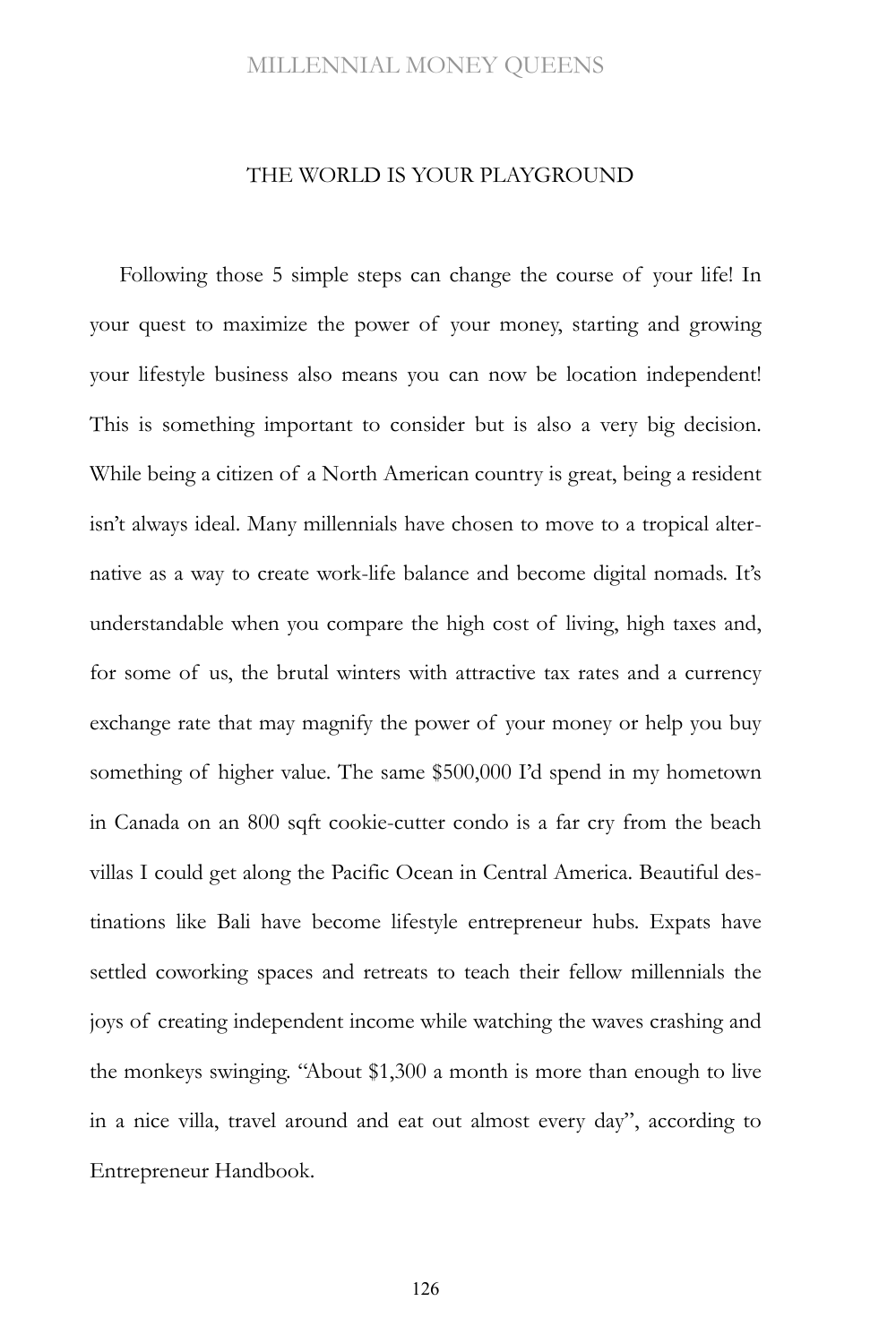I spend quite a bit of time travelling around the equator, scouting out where I will likely make a move to, between Caribbean Islands and Central America. Your mindset gets a makeover when you meet the countless expats who made that same move. When I was last in Costa Rica, I met some wonderful individuals and lifestyle entrepreneurs living in jaw-dropping villas on a golf course with an ocean view in gated communities. The coolest lifestyle entrepreneur I've ever met was also the youngest. At the ripe young age of 13, this kid had already secured sponsorship with Quicksilver for his mind-blowing surfing skills, which he proudly showcased online. I've met lifestyle entrepreneurs in every field that chose a more laid-back lifestyle and would never turn back. From wellness to photography, to finance, to hospitality, to graphic design, to real estate, it all became possible once they built their lifestyle business and mastered their time, money and location.

This is all available to you, and if this is what you want, it's time to get to work. Not knowing how is not a valid excuse, and the income and lifestyle opportunity is just too big to ignore. I really am talking about potential \$50,000 monthly revenue. That's more than most millennials make in a year! Don't you think that's worth your lifestyle business education? Which will most certainly cost a fraction of what you paid for your formal education. There are countless resources to teach you how to build a successful lifestyle business and create independent income. From books, to YouTube, coaches, courses, mentors, on and on, there are both free and paid options.

127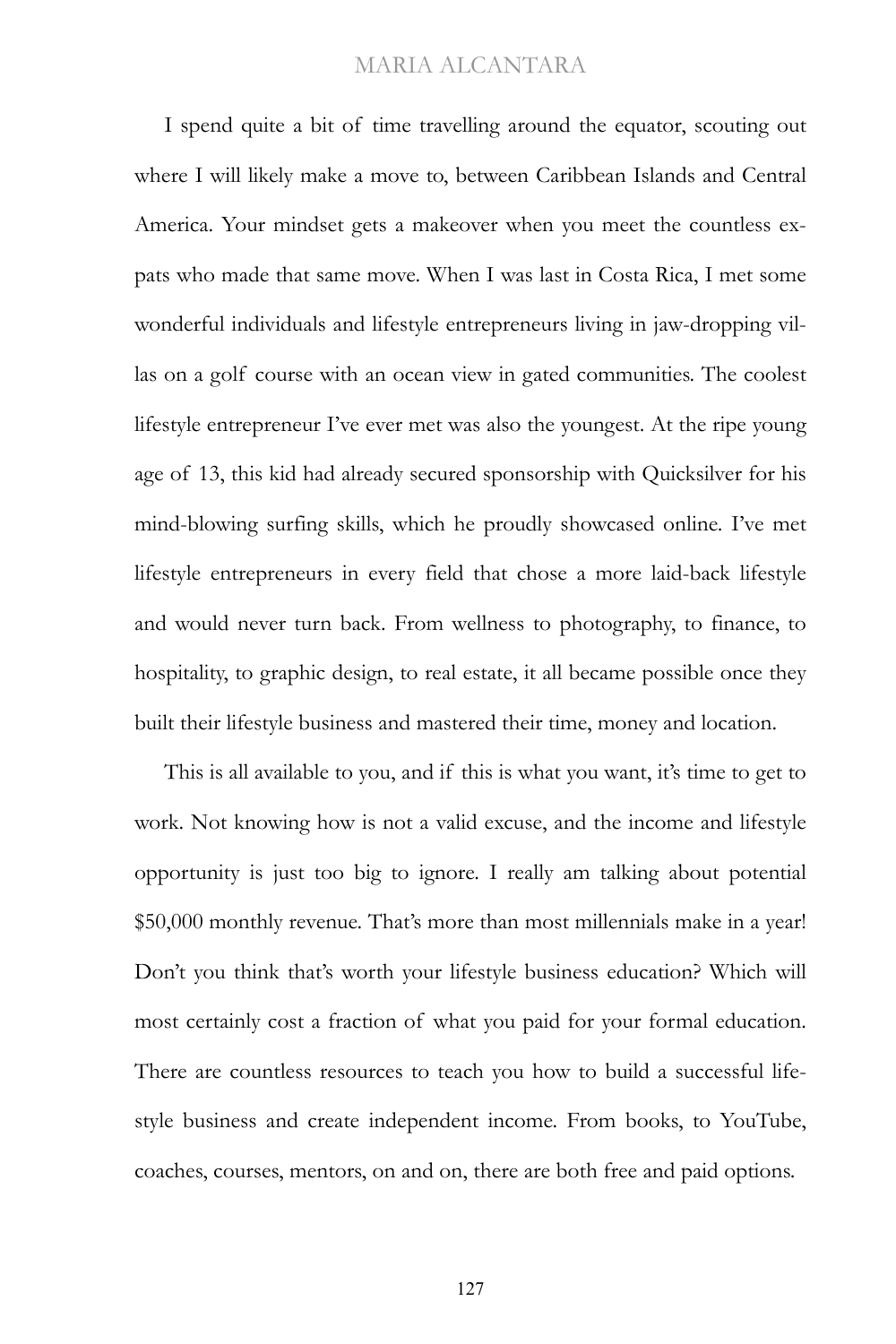**Investing in yourself and your learning is paramount because it will dramatically impact your future financially and emotionally.** A lot of people hesitate to spend money on their growth and learning because they are concerned it will not work. That couldn't be farther from the truth. While investing in markets and assets are great, you are your own biggest asset. Investing in yourself with time and money is the best investment you can make. So, with whatever budget works for you, invest in fast-tracking your learning from those who have mastered lifestyle businesses. Free resources are great, but when you pay, you pay attention. Human beings are funny that way. We tend to place more value on things with a big price tag, since **we equate price to value**. The best investment you'll ever make is in yourself; you can never lose that investment.

#### THE LITTLE VOICES

Creating independent income is a milestone in becoming a millennial money queen! Typically, at this point, most people get excited about the prospect of such a drastic change in their work, income and lifestyle. But there can be a little voice in the back of your mind asking whether you can do this. It is the voice of fear and if you listen to it you'll fall into the classic imposter syndrome trap. You deserve to give yourself a chance! Many life-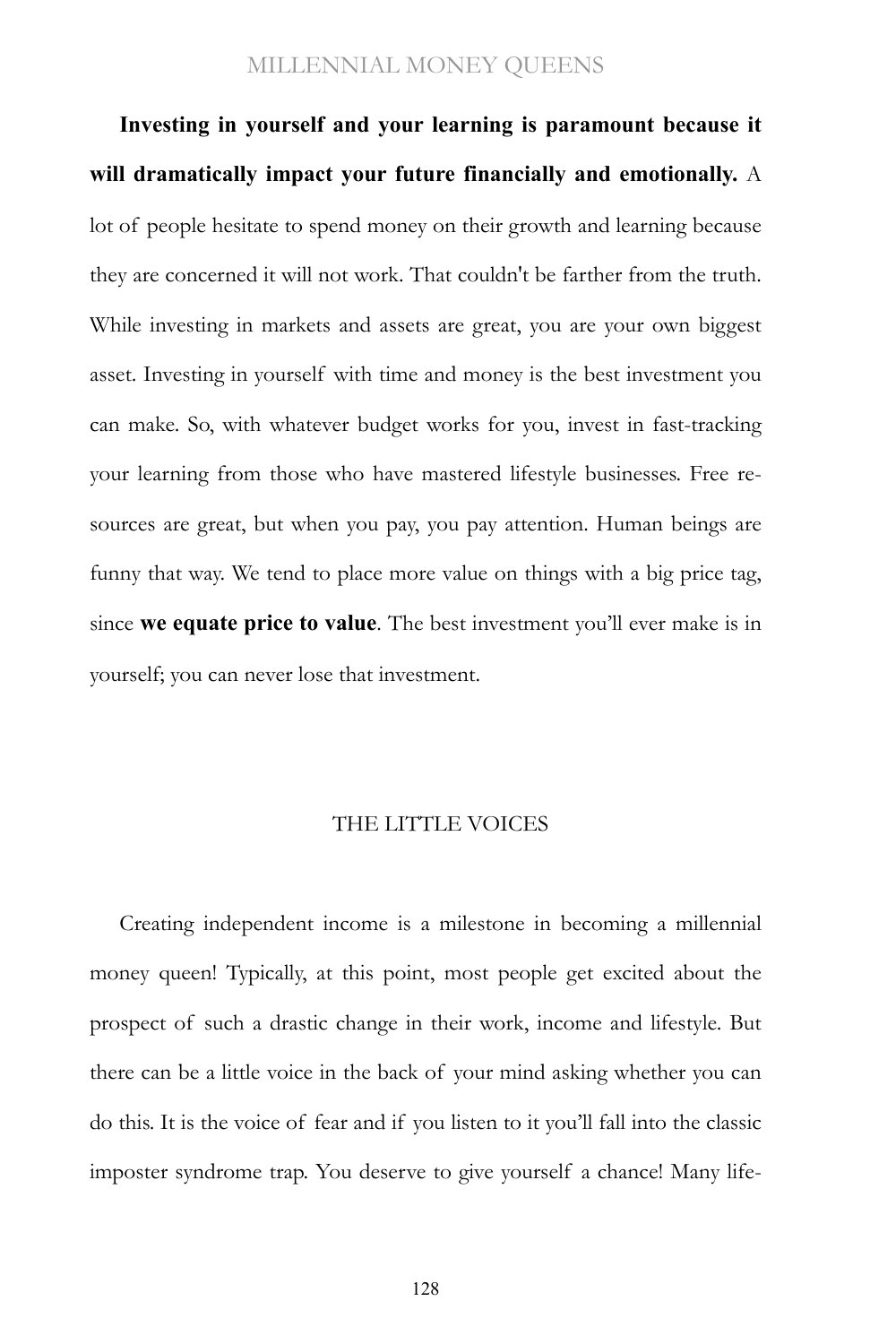style entrepreneurs who fondly share their success stories have similar beginnings, feeling financially and emotionally broken. They realized that there was another voice speaking to them, the voice of love, it encouraged them to keep going even though there were no guarantees and it reassured them that no matter the outcome, they would learn and grow from the experience of stepping into the unknown. Those who pushed their boundaries and explored what lies beyond those challenges are a huge inspiration to us. The only thing stopping you is you. Which voice will you choose to listen to?

Right now, you're at a fork on the road. One path will lead to continuing to struggle with money and time for the rest of your life. You'll always have to be watching your spending, working for someone else and being subservient. You will wake up every day wondering when this will end, hoping to retire and still have to watch your spending then. The other path leads to your wildest dreams. You take a shot at mastering money, overcoming debt, creating independent income and having the freedom you've desired for so long. You grow along the way, and you'll wake up every day grateful for the fabulous dream life you get to live. It won't happen unless you choose it!

Picture your life 10 years from now. You spent a decade growing your business, became your own boss, made millions of dollars, grew your wealth and contributed to causes that are important to you. You would probably be thanking yourself for giving your dreams a chance! I experience that every day. If I hadn't decided to embark on this journey, even

129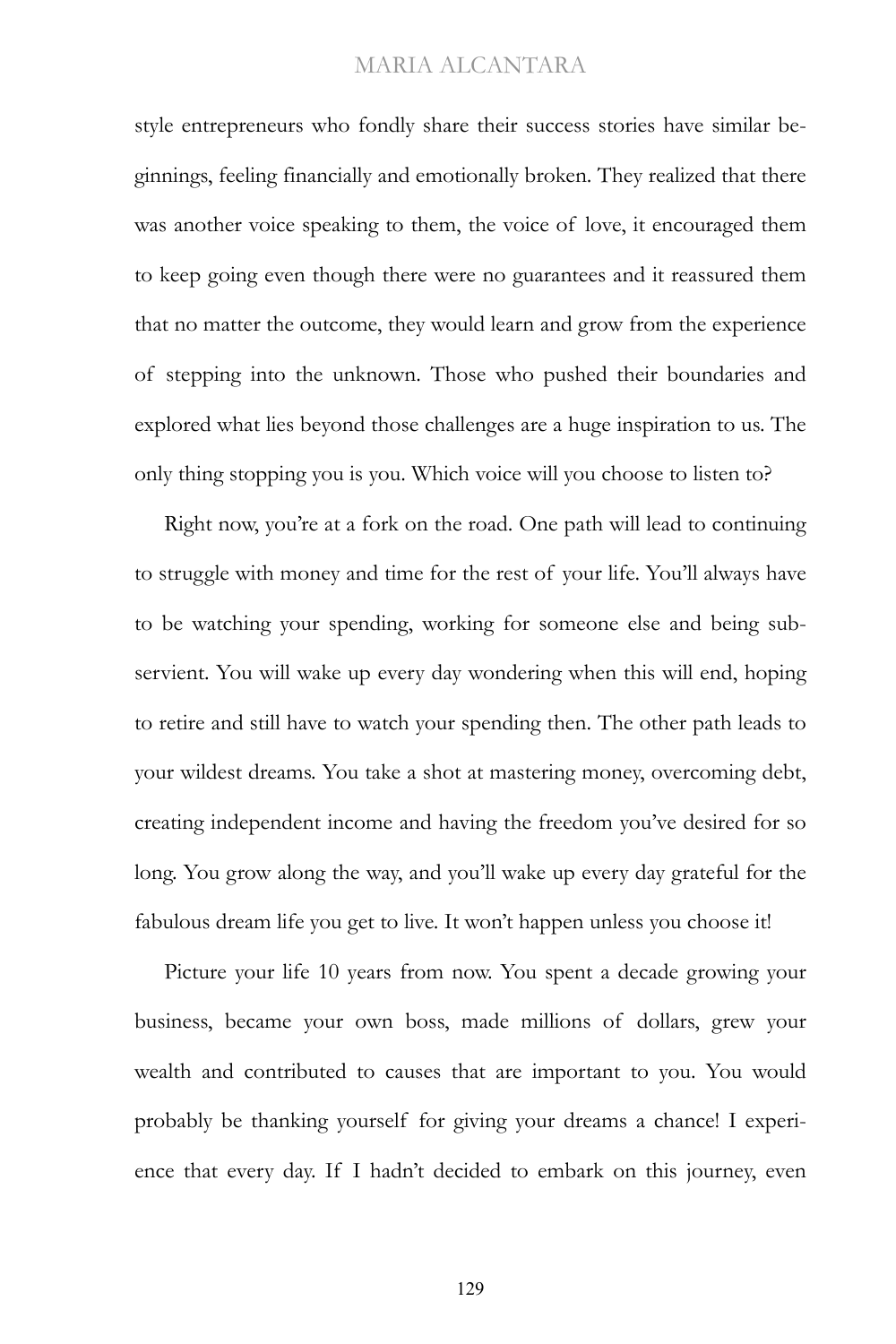though I felt unprepared and unqualified, I wouldn't have grown to where I am today and written this book for you.

According to research, individuals need somewhere between \$75,000 to \$95,000 for life satisfaction and emotional well-being. Beyond those figures, happiness tends to level off. Lifestyle businesses allow you to create independent income that often exceeds those numbers. The excess is the perfect money seed you can plant to grow your fortune and secure future financial wellbeing through the power of compounding. Let's learn some money magic!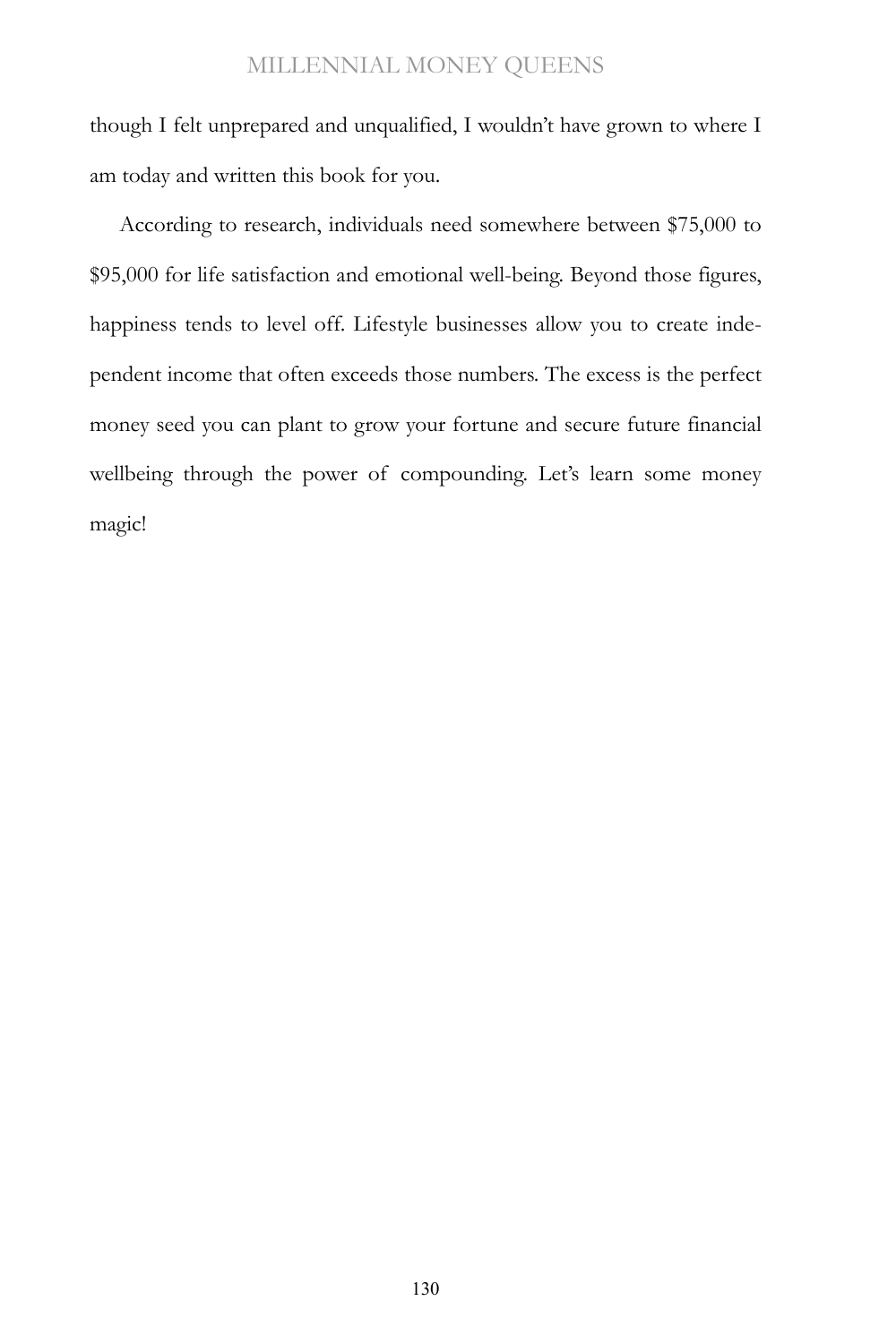# **MONEY QUEEN MOVE**

### EMBODYING THE KNOWLEDGE

Creating independent income is a real luxury! It can be intimidating at first, but as the saying does, if your dreams don't scare you, they aren't big enough! Your potential is infinite, it's time to brainstorm and explore how you could gain control over your time and money and become the shotcaller in your life!

### YOUR VPAK

How can you apply your VPAK and bring value to the marketplace?

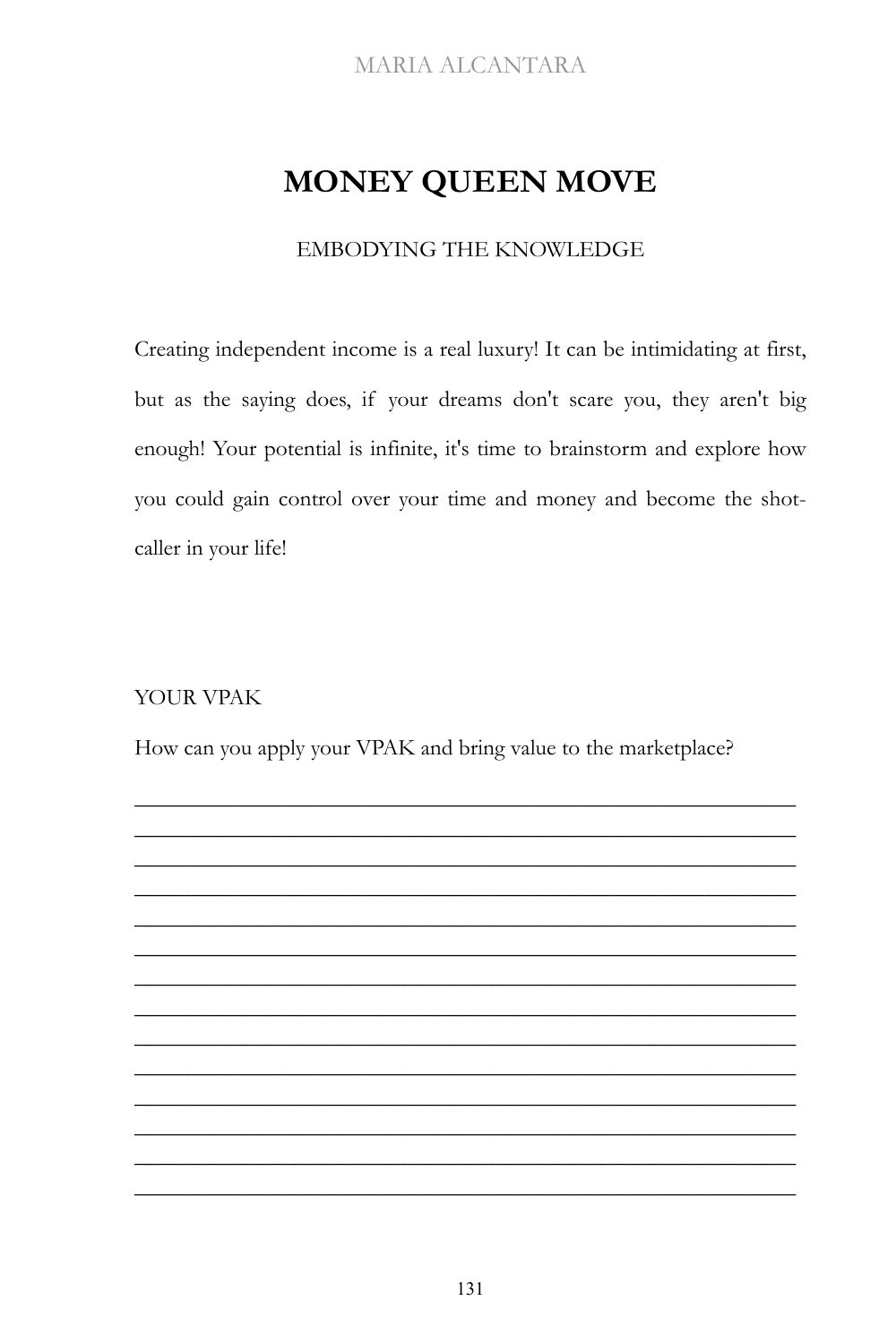## YOUR NICHE

Who could benefit from what you have to offer?

### YOUR SHOWCASE

What kind of media and content would you like to create to share your work?

### YOUR SOLUTION

What solution have you found in your life that your niche could also benefit

 $from<sup>5</sup>$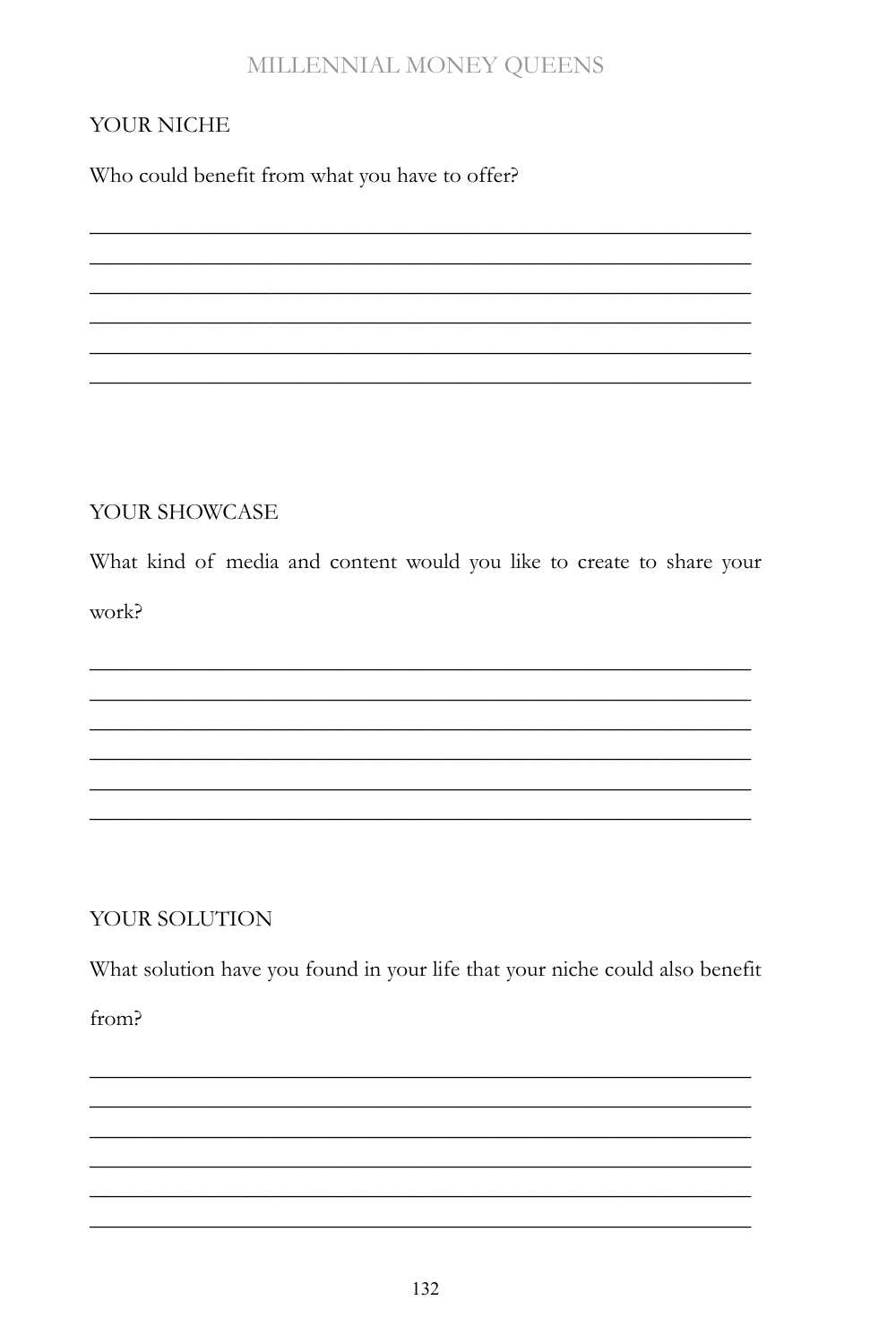## YOUR GROWTH

How do you envision your business, your income and your personal growth over the next 5-10 years?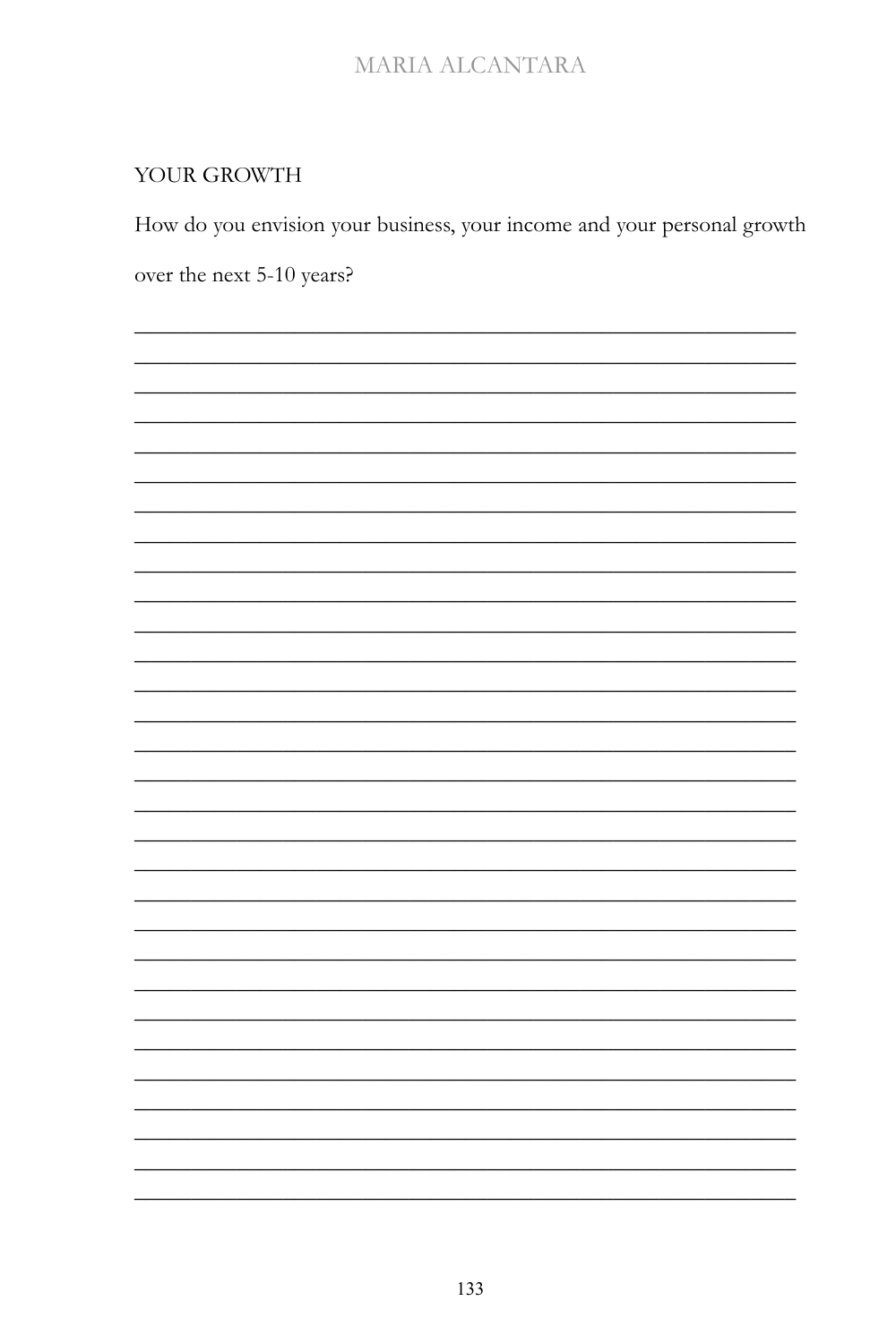

## CHAPTER 10

## **MONEY MAGIC**

*"If you understand compound interest, you basically understand the universe"*

### - ROBERT BREAULT

Operatic Tenor

Time to step into financial Hogwarts. You are about to learn some true money magic. I will keep beating the drum for abundance until it's imprinted in your mind. Abundance makes the money world go round. **Money may not grow** *on* **trees for everyone, but money does grow** *like* **trees**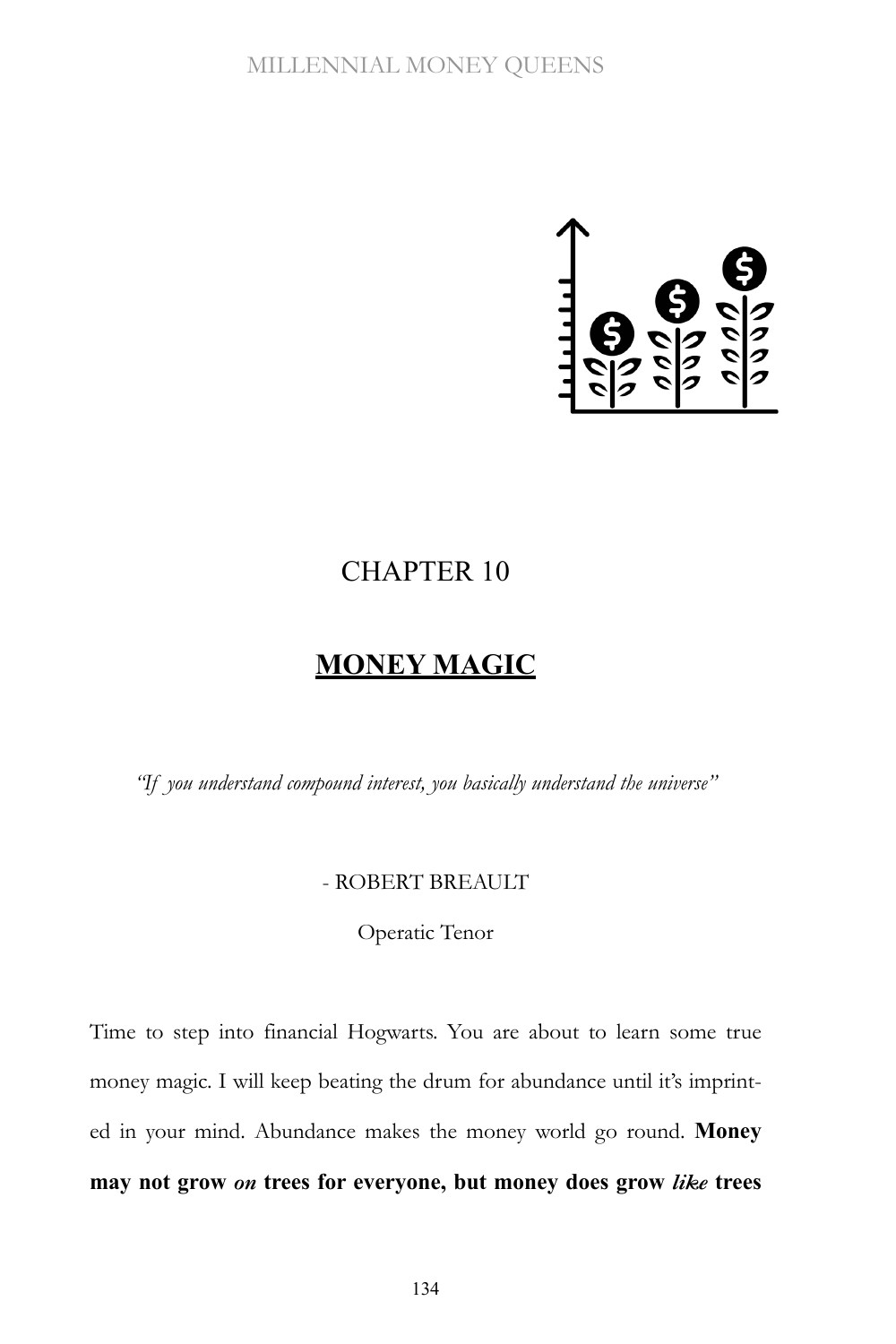**for everyone, and it's time to plant some seeds**. The next level of abundance is to understand fractals. Simply put, a fractal is a never-ending repeated pattern, it is found everywhere in our universe. You've already been introduced to compounding, but I would be doing you a disservice if I didn't reiterate how powerful compounding is. Compounding interest grows like a fractal. It's simple in that it is a repeated pattern, but the repetition creates intricate, complex and magnificent structures, like the multiplication of cells becomes a tree or a human being! Magical, isn't it? Likewise, the simple repeated actions of investing and reinvesting the gain will lead to the powerful result of wealth!

When writing this book, my principal aim was to give you the mental and financial skills, resources and education you need to change the course of your financial life with practical ways to create wealth. I read all the traditional finance books, and although the information is valuable, the delivery was far from inspiring and exciting. I don't see too many millennials picking up these textbooks and learning about ETFs, MFs or MBSs. WTH, right?

Most of the information millennials need to achieve financial freedom wasn't easily accessible or simple enough to apply and understand. In order to make your money grow, it needs to be placed in vehicles that will allow that to happen, yet many of these financial products and services were not affordable to our generation.

So, my biggest challenge was to make this information fun, exciting and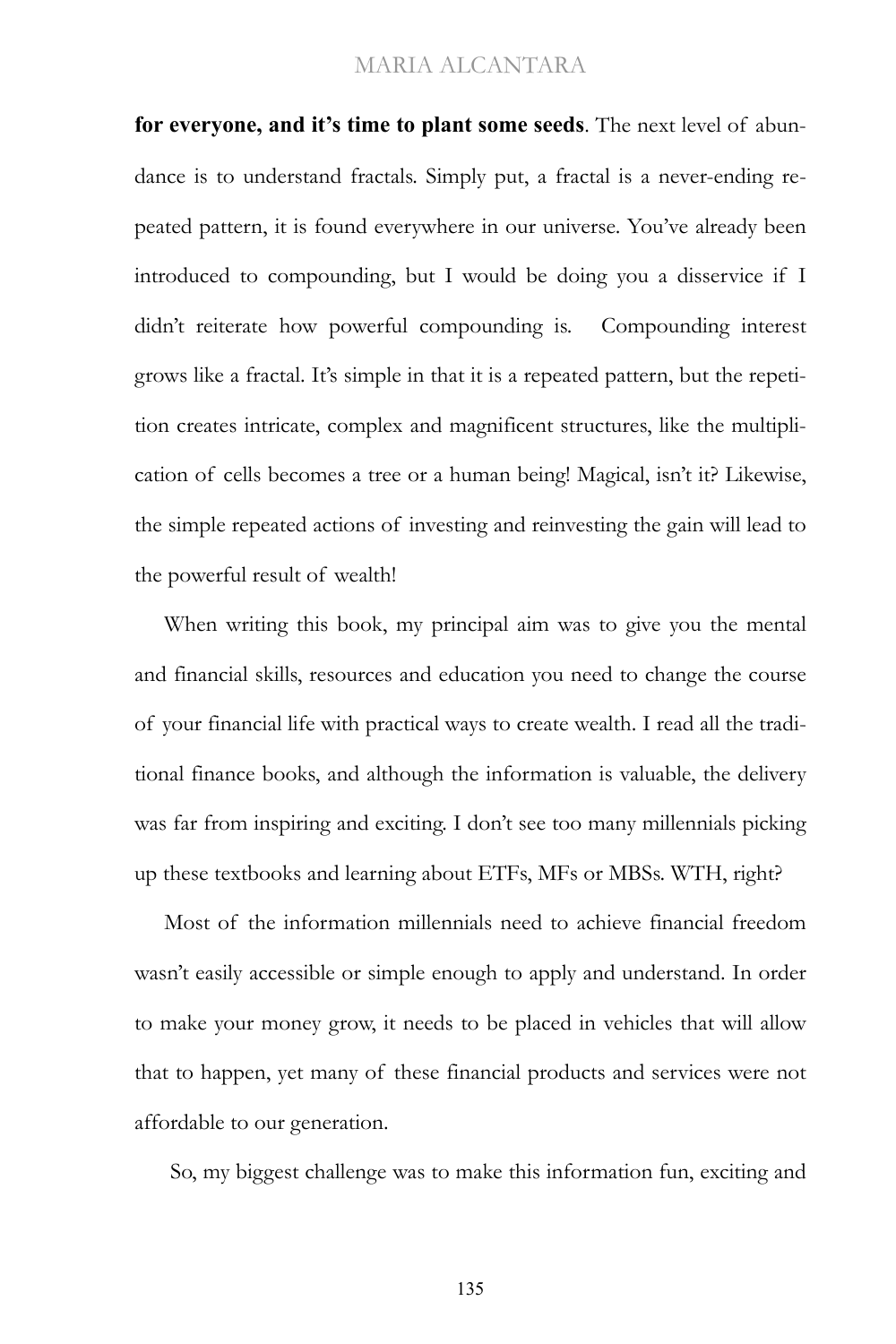to the point, and give you a shortcut to the solution for your money problems. Especially needed was education about investing and the best partners to help you on your financial journey with portfolio management and financial planning. For most investors, one of our biggest financial goals is to have our money working for us and eventually live off of our portfolio income while continuing to grow our wealth. If that is your goal as well, you need to start right away instead of postponing your wealth creation until you earn more or life gets simpler. Time is by far your biggest asset, use it wisely!

The single most important thing you need to know is compounding interest. This means that you reinvest your profits, which allows you to generate interest on interest. The "miracle of compound interest " grows your portfolio exponentially, like a fractal!

#### HOW TO GROW MONEY

Compounding is a real money machine. It's what makes 3 different individuals who all save \$120,000 over 10 years end up with \$175,000, \$520,000 or \$1,200,000 by retirement.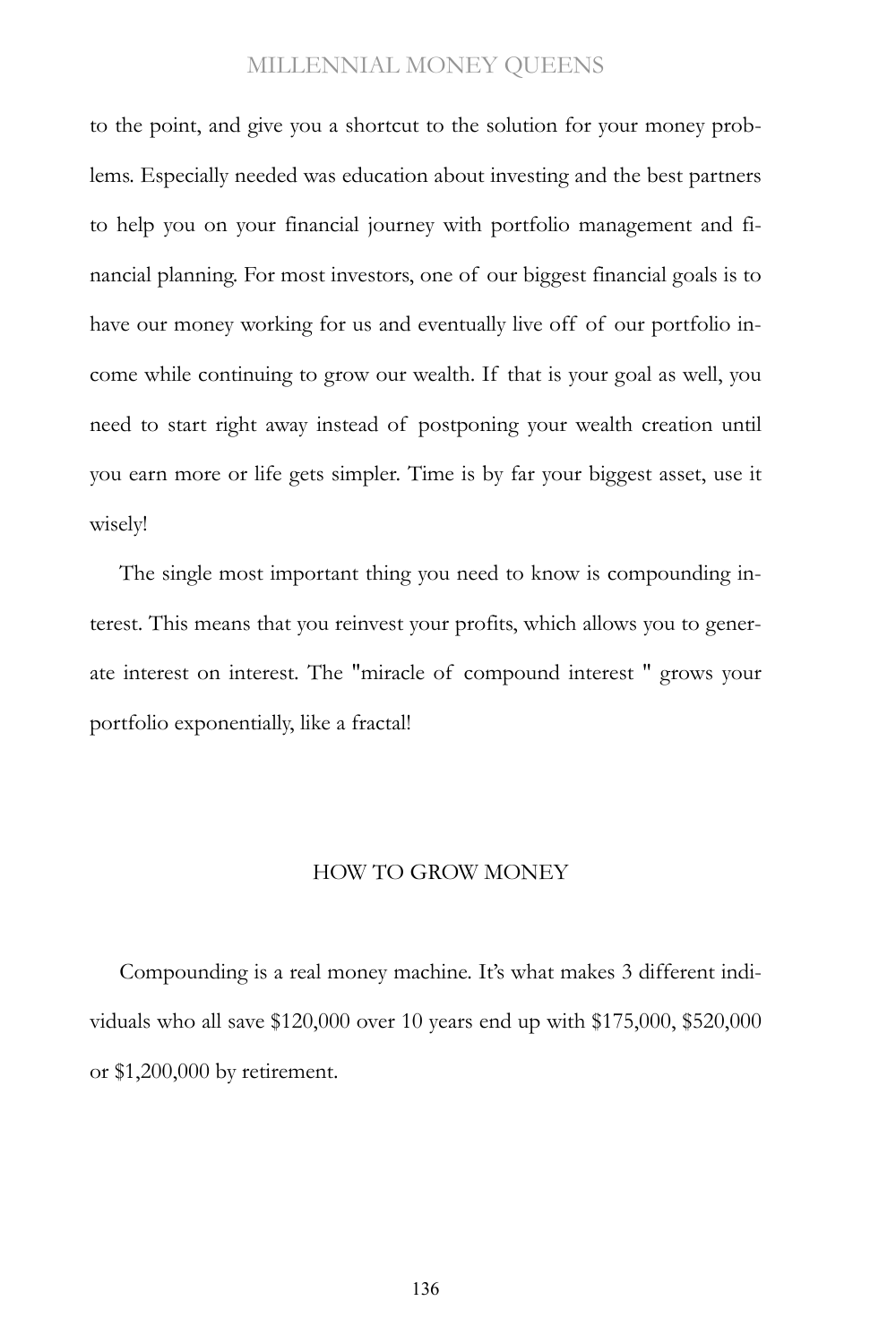

Invested \$1,000 a month for 10 years, allowed the account to grow for another 20 years



Started 10 years later, invested \$1,000 a month for 10 years, allowed the account to grow for another 10 years



Started 20 years later, invested \$1,000 a month for 10 years



The only difference between those 3 is how long that seed of \$120,000 was allowed to grow. Who would you rather be? Your single biggest advantage is your age! Start investing now, and you secure your financial freedom,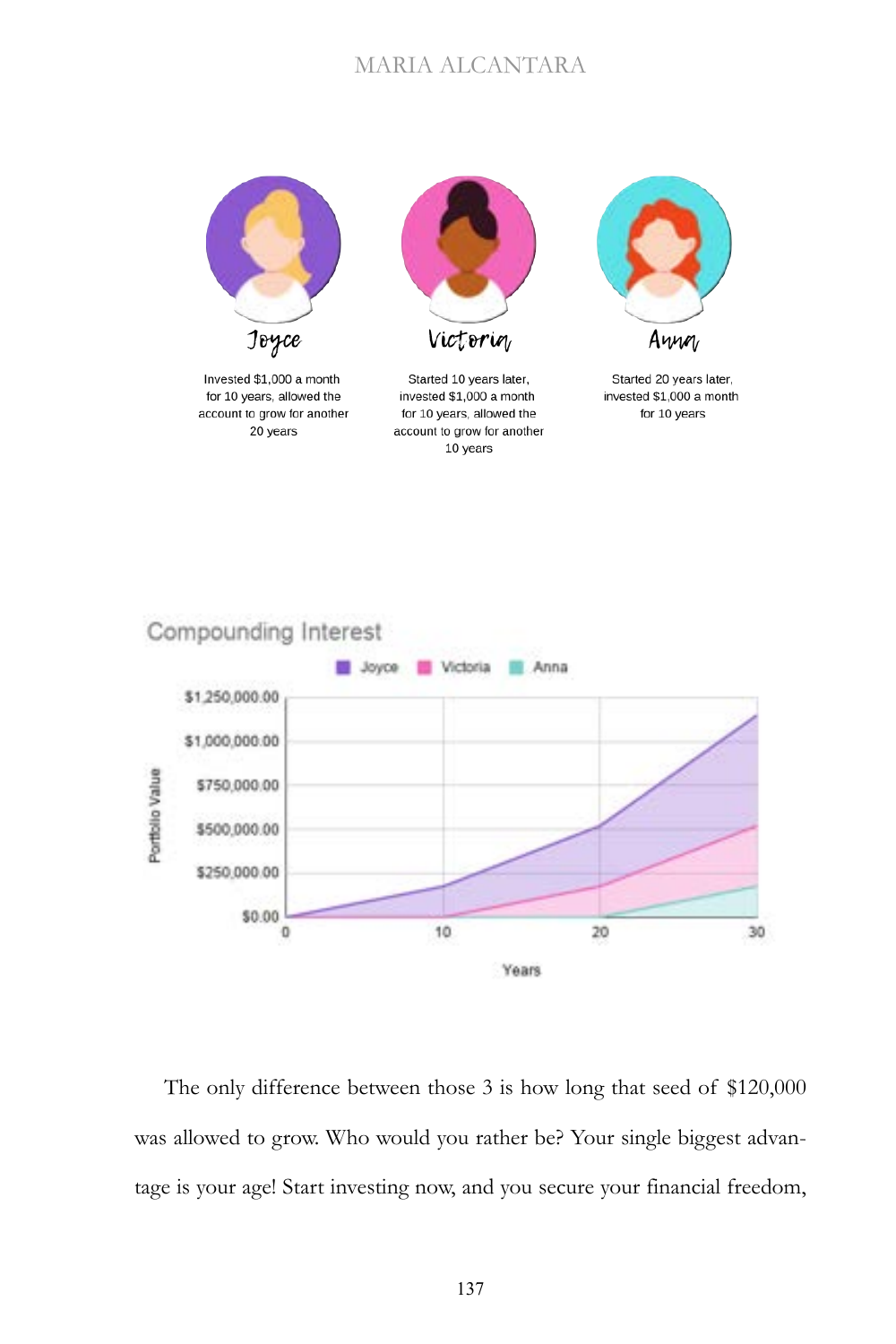it's as simple as that. Every year you postpone this, you are choosing financial instability.

The best explanation of compounding I've ever heard came from the man whose face is now on the highest denomination of American dollars in production, the \$100 bill. Benjamin Franklin explained compounding like this: "Money makes money. And the money that money makes, makes money". It appears another one of our world's greatest minds also had quite a bit to say about compounding. Allegedly, Albert Einstein called compound interest the 8th wonder of the world and made it clear that we either have this force working for us or against us, "He who understands it, earns it; he who doesn't, pays it."

Your debt is run by the power of compounding; that's why it's such big business. That's also why it seems almost impossible to get ahead, especially when you're only making minimum payments. We've already given debt enough energy and attention throughout this book, now it's time to make that same force work for you!

#### A TALE OF TWO SISTERS

Sabrina and Sienna were born 3 years apart and were very close. Both studied finance and worked in the same bank for years. Sienna, the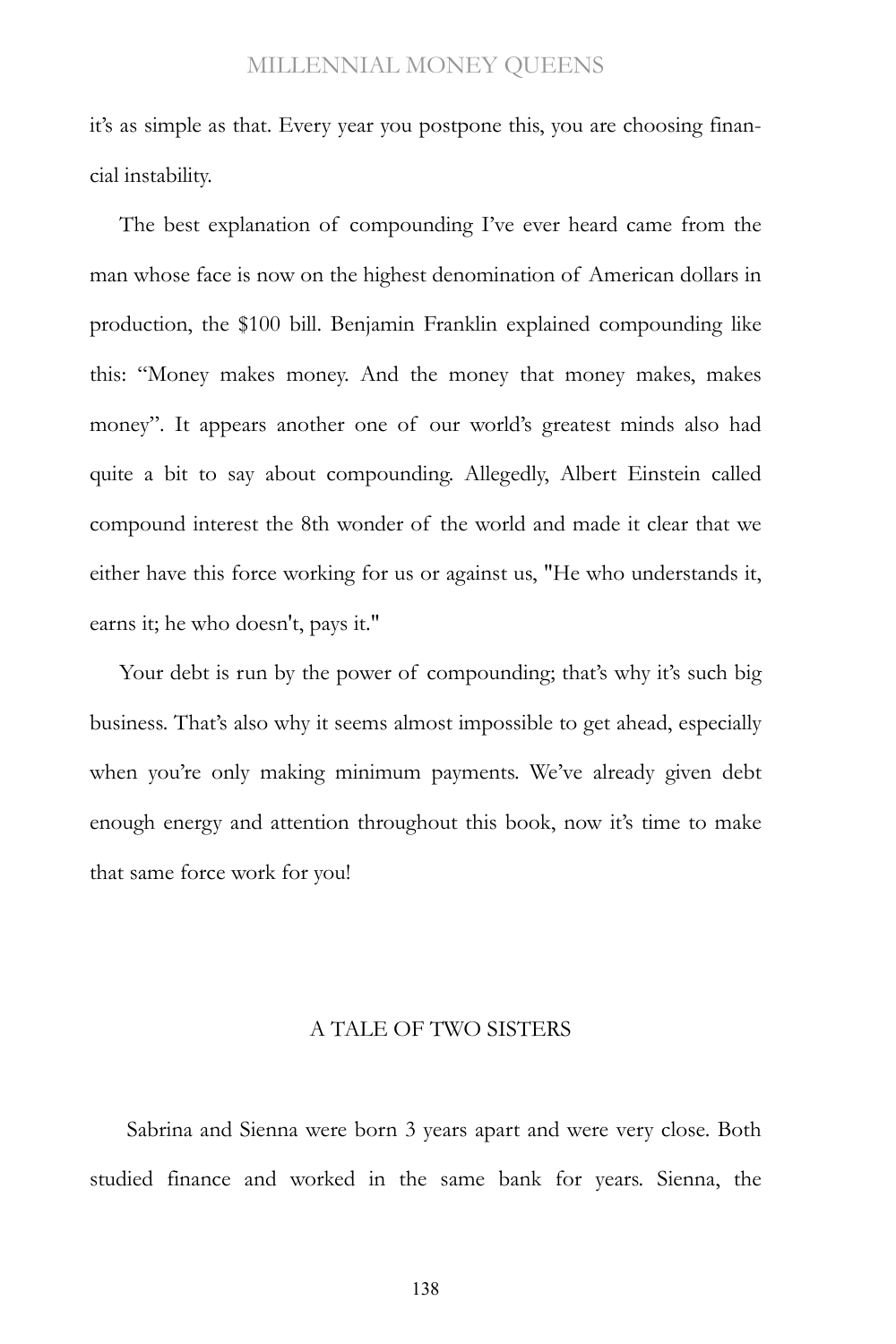youngest, was very independent. Sabrina, the eldest, was a bit of a rebel.

When they both started working in banking, Sienna asked her big sister about retirement savings, credit and investing. Back then, the stock of the bank they worked at traded around \$60.

Sabrina was a YOLO girl, she lived for the party and didn't take things too seriously in life, so when her younger sister asked her about these things, she just laughed.

Sienna was used to having to figure things out on her own, so she picked up a copy of "The Intelligent Investor" by Benjamin Graham. She learned all about investing in stocks and realized how her wealth could grow over time. The bank had just launched a new platform for investing using technology to build portfolios at a fraction of the cost of traditional advisors. She decided to give it a try, and invested her first few months' pay, totalling \$6,000, and added \$300 from every paycheque. Little did she know how that would change the course of her life. That little investment would grow to nearly \$1M before her 50th birthday.

Sienna was quite driven, so she also started a lifestyle business teaching all the banking tips she learned while working at the bank. At first, she was petrified she'd fail, but she had seen so many income reports online that she just had to know whether that could be her one day. She dove right in, and future Sienna would be forever grateful for young Sienna's brave first step. In the first year, she made \$100,000. In the second year, she made \$650,000.

139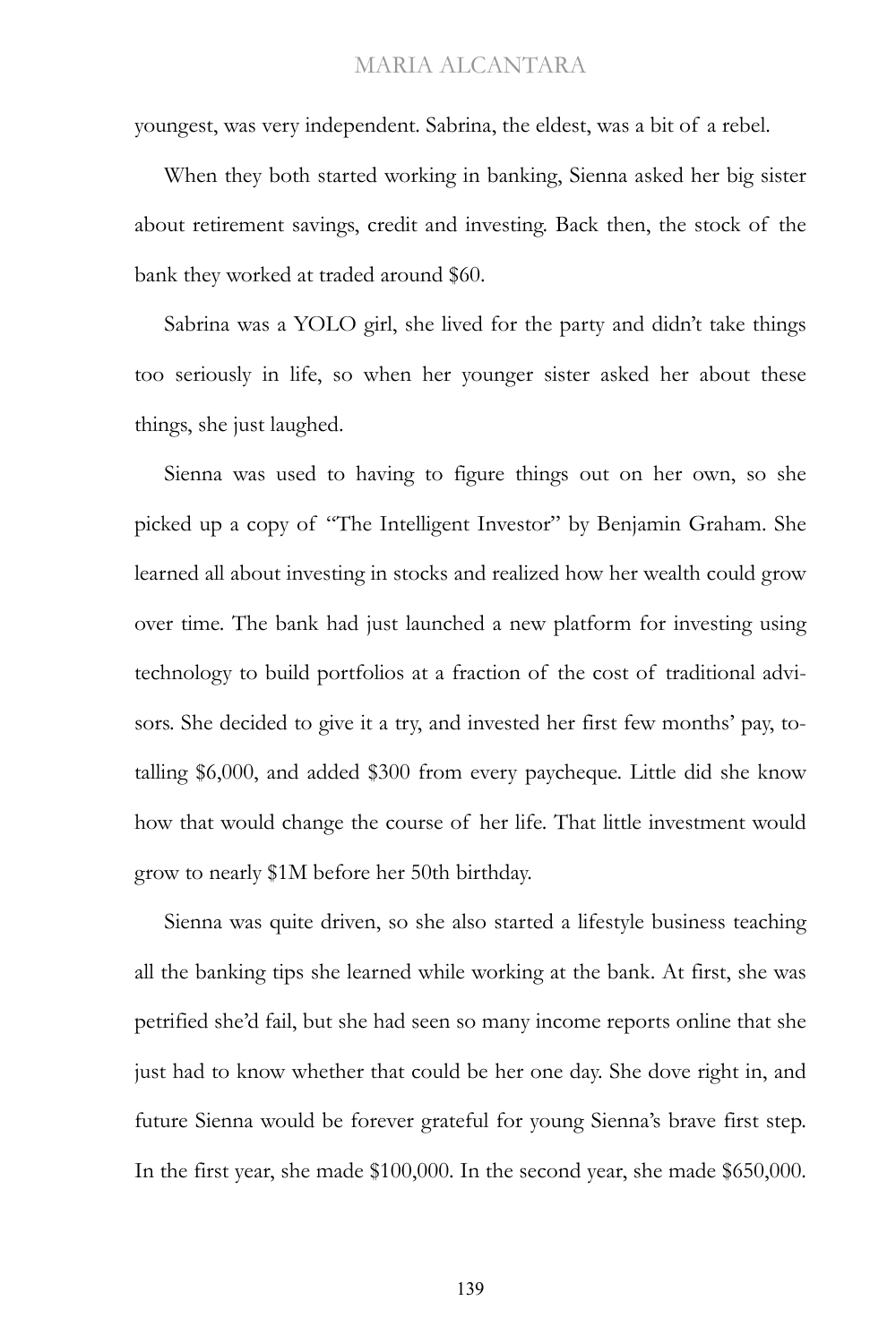She had started to see her money grow in her portfolio, and she understood the power of compounding, so she decided to go in with a lump sum. She stashed away \$500,000 for the next 10 years. By her early 30s, she was a millionaire. Sienna kept doing this year after year. Her business kept growing, and so did her investment. Every year, she'd put away \$500,000 for compounding. By her early 40s, her portfolio was worth close to \$8M, which grew to \$17M by her 50s, then \$37M by her 60s, \$82M by her 70s. Like I said, money magic. Wouldn't you like to have a similar story? It's entirely possible.

Sabrina on the other hand, who had the same job, same education but a very different mindset and money habits ended up unemployed and depending on her partner. When her relationship turned sour, she didn't have the financial means to leave. So, she put up with a toxic relationship because, in her mind, she couldn't afford to be independent, nor was she good enough to handle money herself. She would have to rely on her partner or her parents for the rest of her life.

Maybe Sabrina and Sienna were polar opposites, and maybe you fall somewhere in the middle. But I want it to be crystal clear to you that the money seeds you plant today will grow into a truly majestic money tree over time. This is all because of compounding. The magic is that once you start earning interest and reinvesting that interest, your rate of growth accelerates like this:

140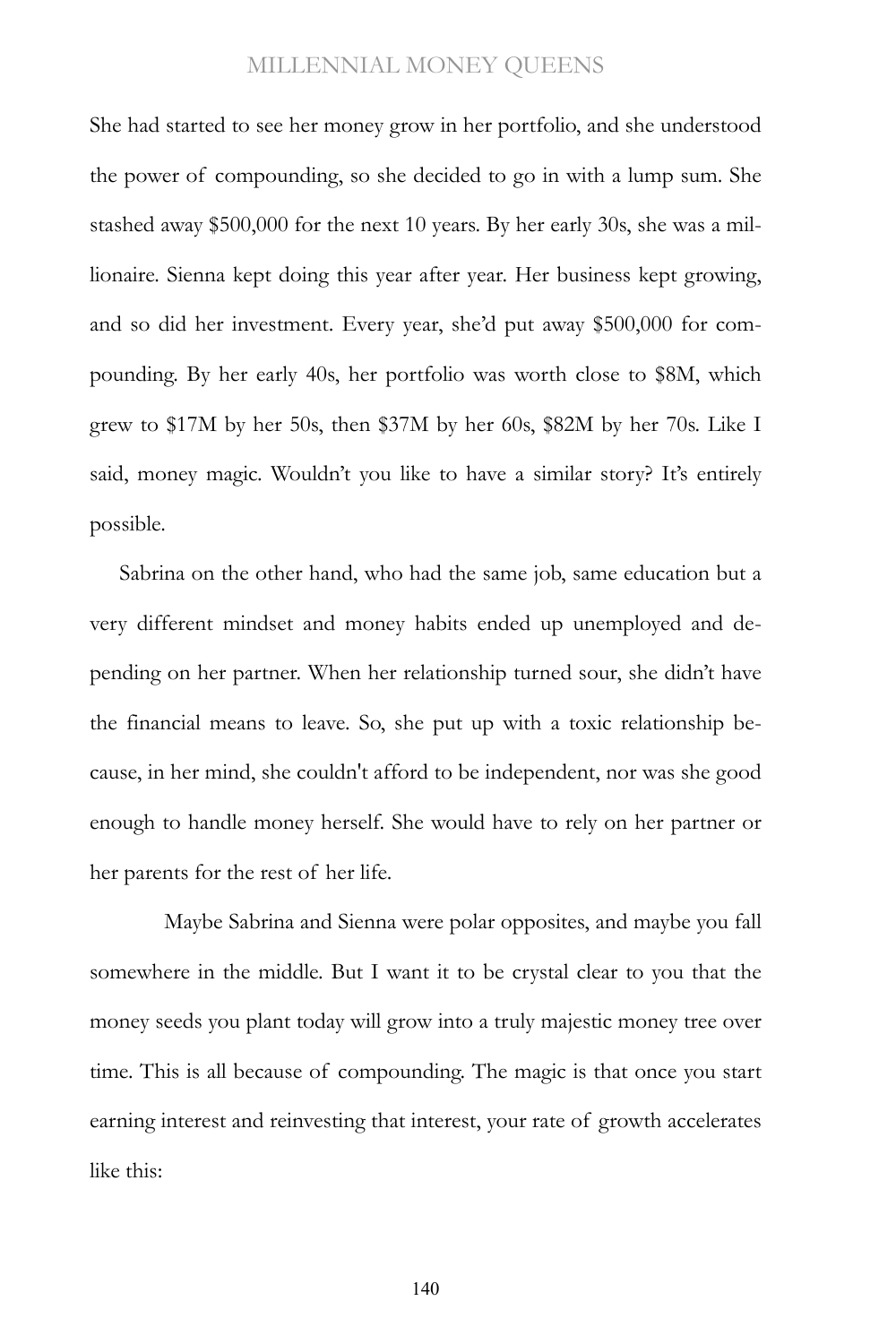

Source: thecalculatorsite.com

Now, maybe you know nothing about investing and the stock market or maybe it's just not a subject that interests you, and that's ok. Even so, we millennials need to have exposure to the financial markets and invest because we have the luxury of time. **Time is what will make our money seeds flourish into serious wealth and allow us to create passive income in the future.**

To put this into perspective, if you had invested \$500 in Amazon stock 20 years ago when the company went public, you would have made \$1,000,000 in profit at the share price when this book was written.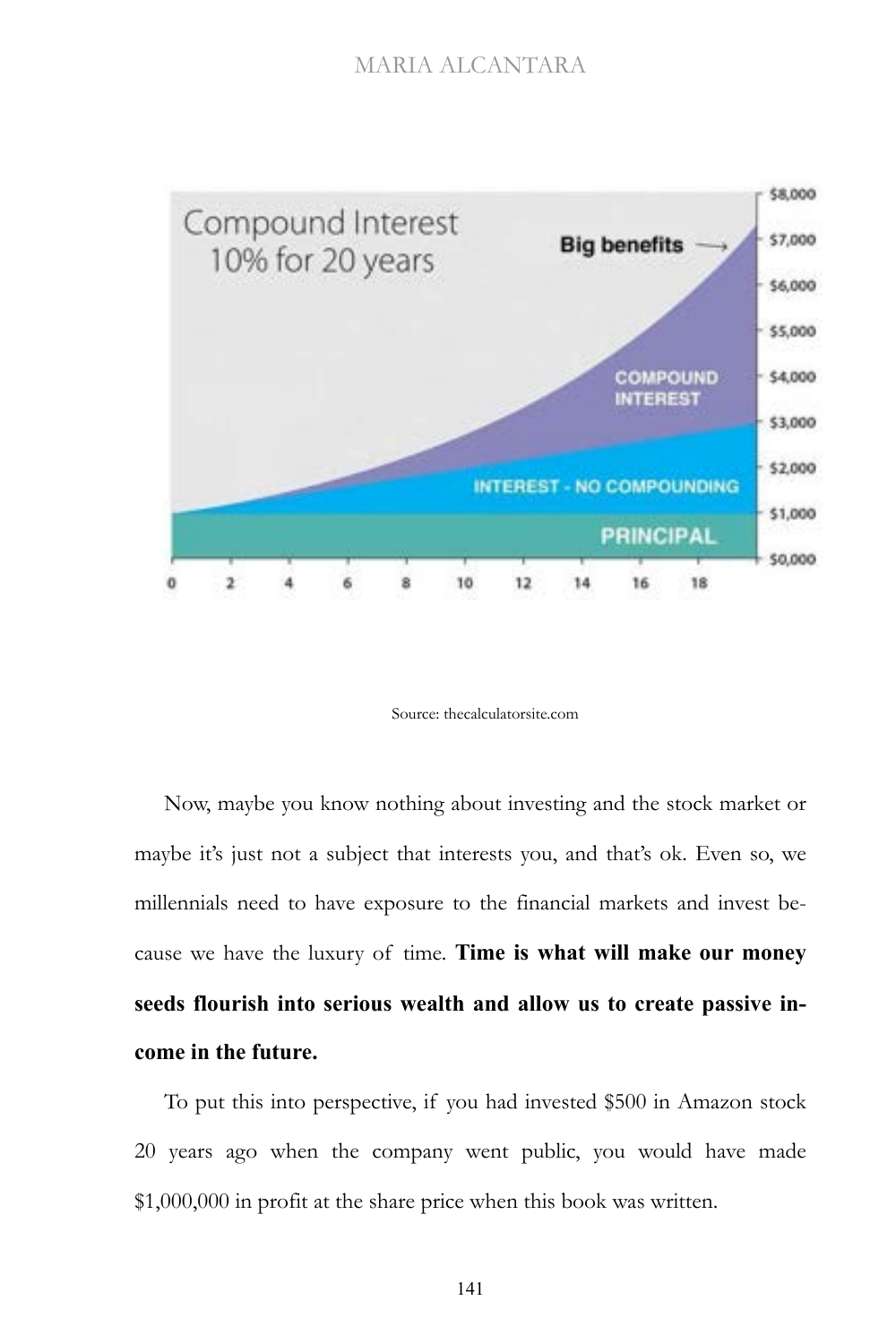If you would have invested \$1,000 in Netflix 10 years ago, it would be worth more than \$20,000 today. Do you see how powerful time in the market can be? Sure, there are ups and downs, but your mindset should be to diversely invest in great companies with money you don't need to count on anytime soon.

The other key in successful investing is knowing what to invest in. Investors worldwide are seeking alpha, a way to beat the market and gain beyond the benchmarks. Well, let's be real, you have your own life to live, and maybe your life mission is not to beat the markets. Professional portfolio managers can be costly. They typically charge you a percentage of your portfolio regularly to manage it. Most managers will not even look at you unless you have at least \$1M in investable assets. Otherwise, it doesn't make financial sense for them. That's their business model and it was part of my job for years. You are getting the same level of insight our high-net-worth clients got, you're very welcome! So, not only do you need to figure out what to buy as an investment, but you also need to figure out how much to buy. Welcome to asset allocation.

#### PORTFOLIO CONSTRUCTION 101

There are 3 main asset classes in portfolio construction: equities such as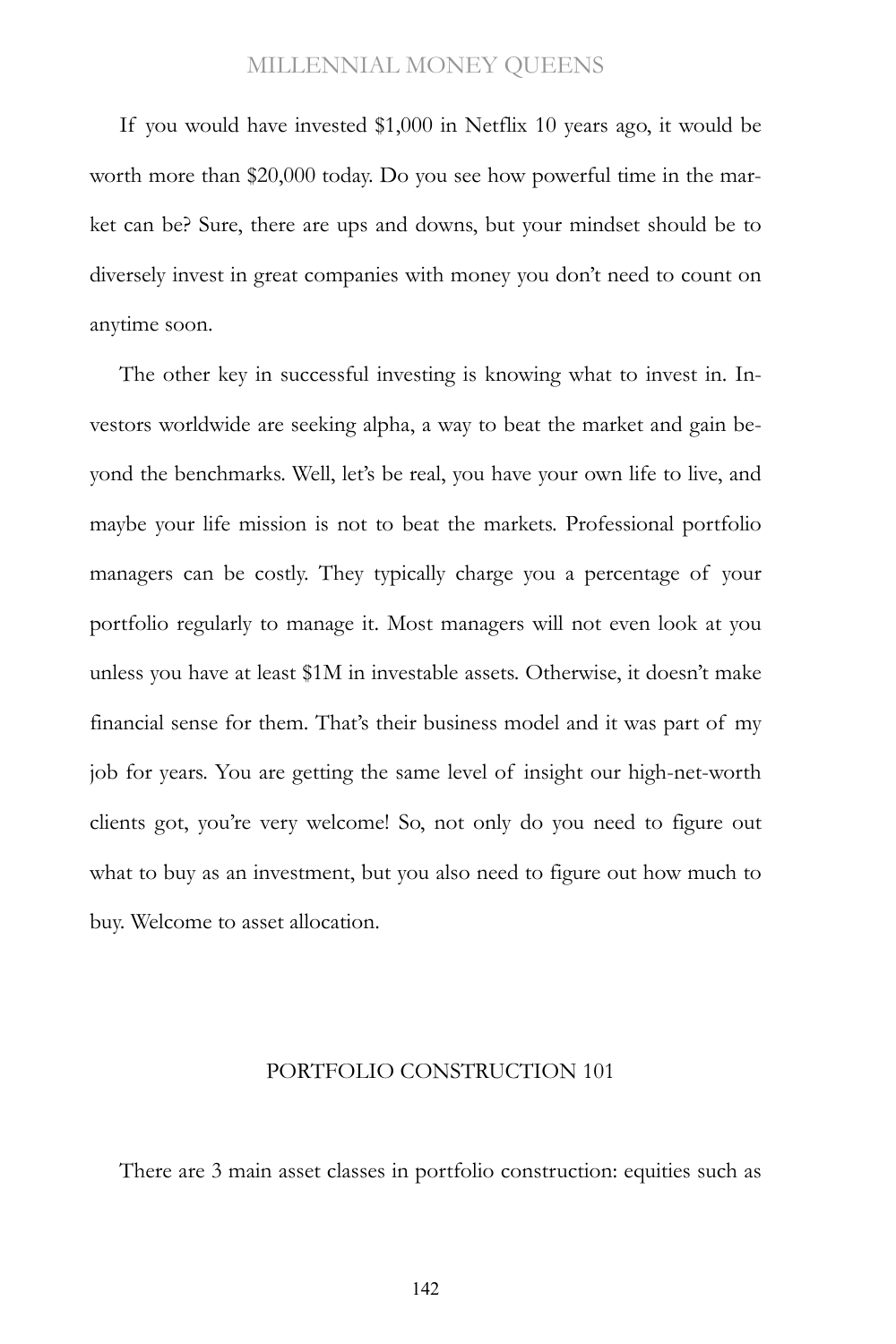stocks which have higher risk and higher reward potential, fixed income such as bonds which have lower risk and lower reward potential, and cash earning interest which is the safest and thus offers lowest reward.

Equity refers to ownership in a company. When you buy a share in a company's stock, you become a shareholder. Equities will bring you money either through an increase in the value of the stock or in the dividends the company will pay. Dividends are profit distributions to shareholders, and not all companies pay dividends. The last vacation I took was paid for by dividends, so it can be a nice supplement to your income!

Fixed income refers to debt-related investments like bonds. Companies and governments use bonds to raise money for their activities. When you buy a bond, you are lending money to the issuer of the bond. The issuer is usually a government or a company who promises to pay you back the full amount in a given amount of time plus interest for the time they used your money. Because your principal (the amount you bought the bond for) is guaranteed, it is less risky than equities. The potential return on your investment is often lower than the potential return of equities, but it is usually more stable.

Cash in an investment portfolio aims to keep a portion of your money safe and readily available. It is typically invested in a vehicle that will pay you an interest rate higher than a basic bank account. This means your money is still growing or at least keeping up with inflation and will have no risk.

143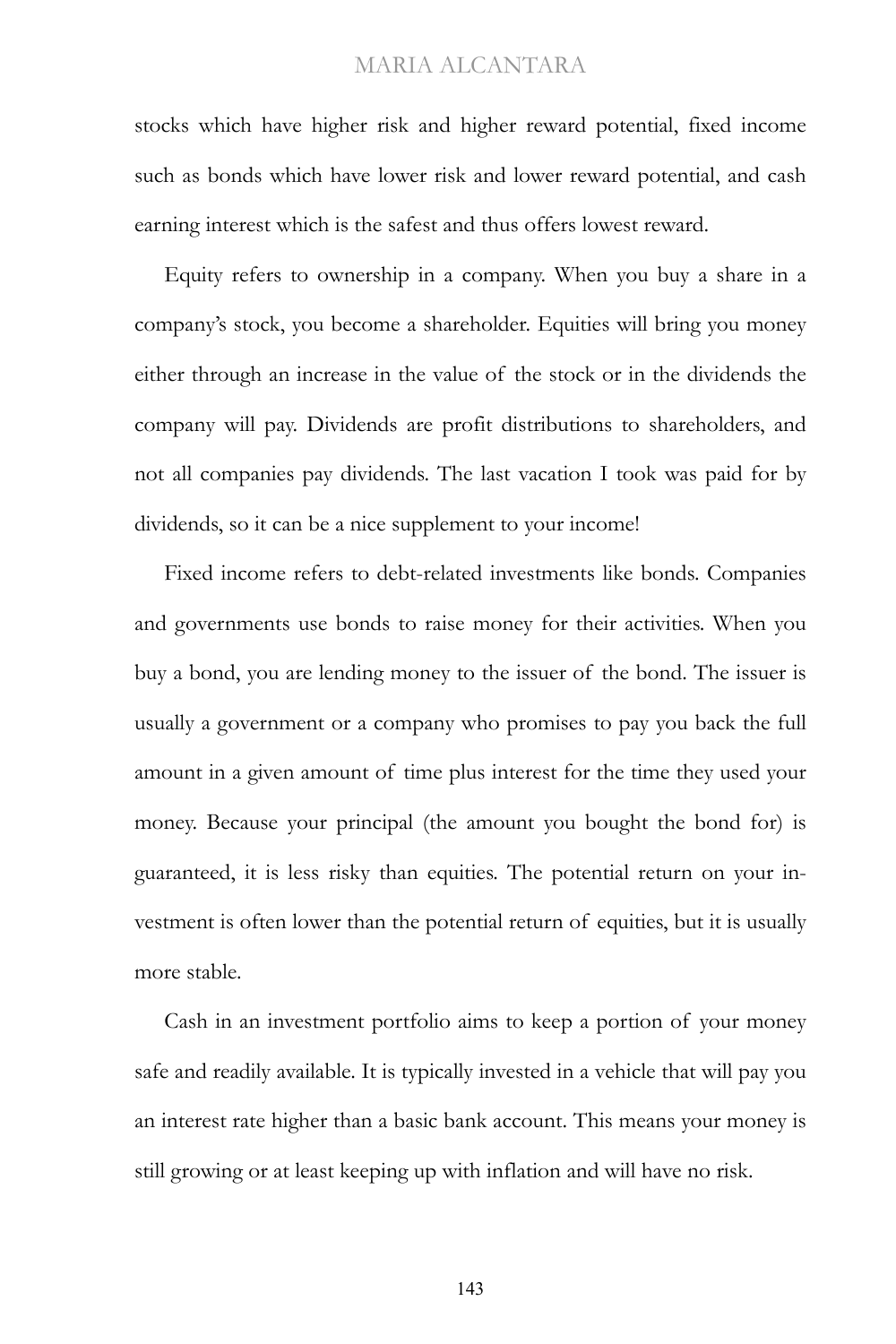These instruments are known as securities, and financial engineering creates very innovative variations. From different classes of shares or types of bonds to derivatives, commodities, currencies and much more complex instruments, it can quickly become a convoluted maze. Most retail investors stick to the 3 main asset classes of equities, fixed income and cash, from there, picking the right company to invest in or what bond to buy can be tricky. There are almost unlimited ways to evaluate any of these investments. Right now, all you need is to know what they are and what purpose they serve. As we proceed, I'll give you the best strategy to use to grow your investments without the needed expertise or paying top-notch professionals' high fees.

The combination of what percentage to put in each asset class, your asset allocation, is considered the holy grail for growing your portfolio. The main rule of thumb is simple. Out of 100, subtract your age, and the balance is your equity allocation, so if you're 30 right now, 70% of your portfolio should be in equities.

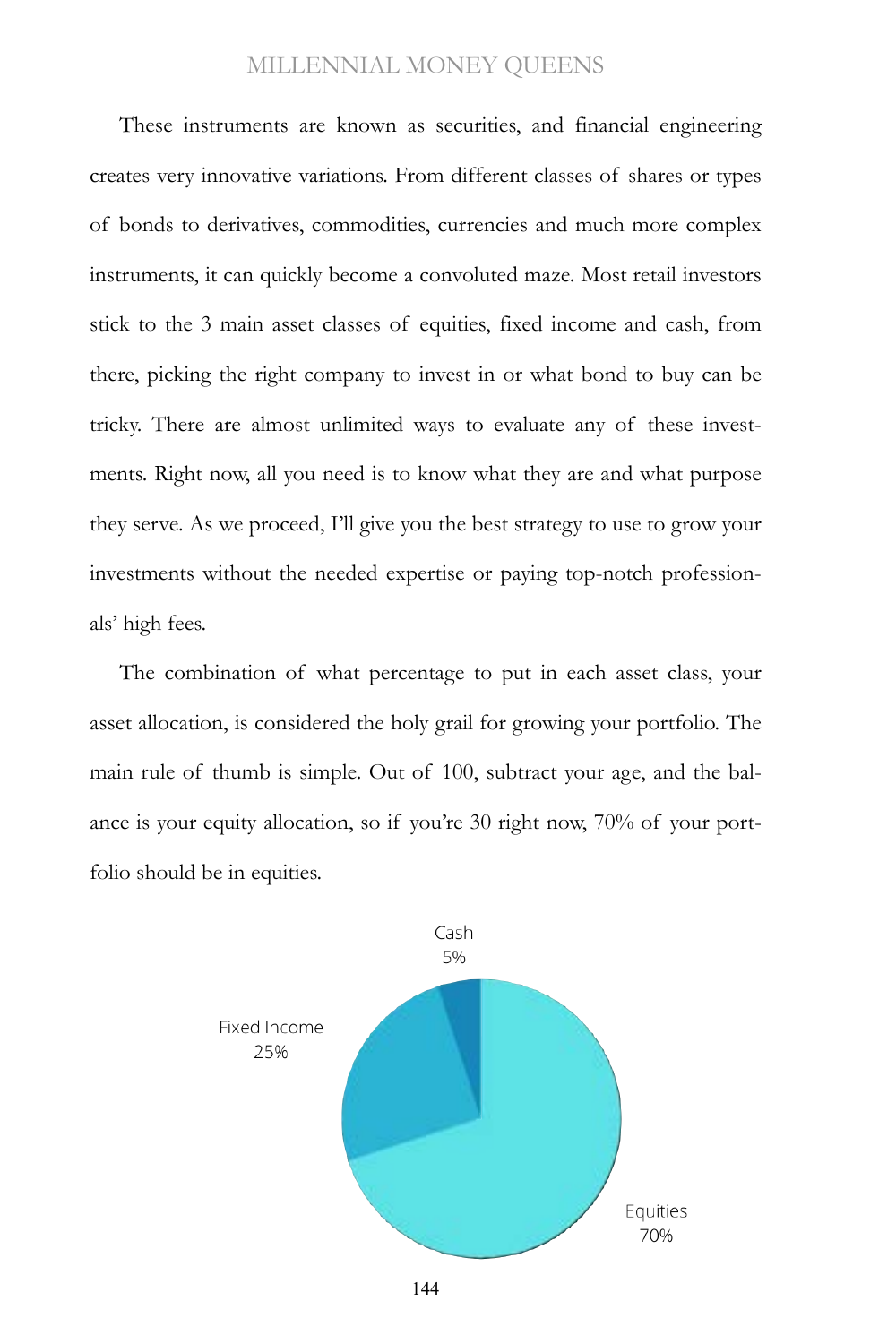This, along with the investor's risk tolerance and objectives for the portfolio, determines how it will be invested. No matter how much risk you are willing and able to bear, diversification should never be ignored! There are countless forces moving different investments and markets, therefore the more diversified you are, the less volatility you should experience over time. Diversification goes beyond stocks, bonds and cash. It can dip into real estate all the way to cryptocurrency. Diversification also applies to your sources of income, if you rely on a single source, you can get into big trouble if it dries up. Multiple sources of revenue ensure that you have a constant and steady stream of income, a money queen must!

I just gave you a baseline, but of course, it's more complicated than that, because you now have to figure out what to buy. Out of the countless financial vehicles out there, what is the winning combo? It may sound a lot like a gamble. Let's say you've found your top candidates, let's talk about fees. It is only very recently that the entire industry was essentially forced into being more transparent about what they were charging their clients. There are pages and pages of acronyms for fees. There are transaction fees everywhere. No, really, even your local bank needs to get a humility snap back into reality. Every time you touch money, somehow, somewhere, someone is making some serious dough.

So, what do we do? Back to the piggy banks? Heavens, no! Ever heard about inflation? Your money is actively losing value by the day. "What?!" It's

145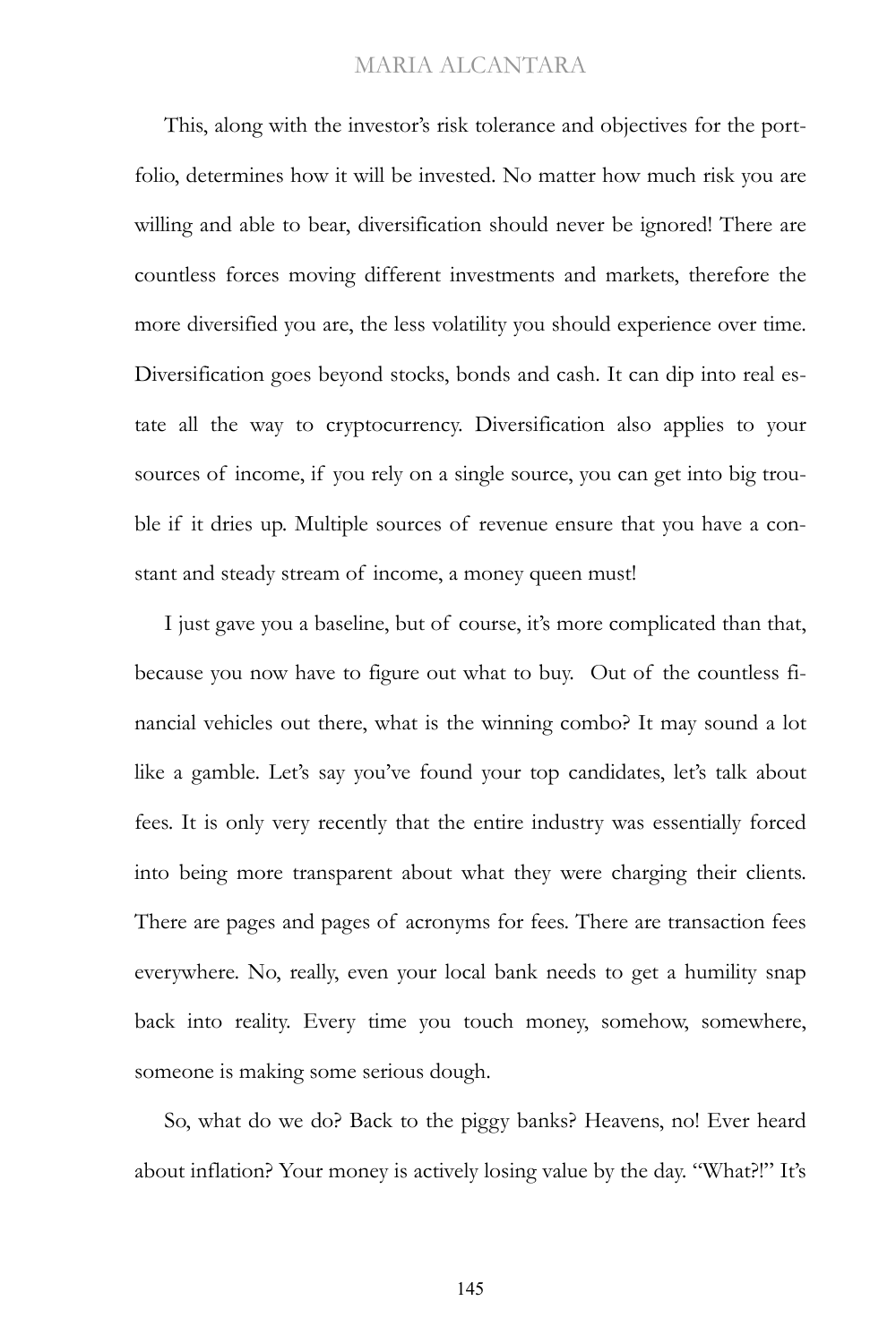true, inflation is eating away at your purchasing power. Unless your money is earning at least the usual 3% rate of inflation to keep up, you are effectively losing money every single day as the price of goods rises overtime. That's why our parents and grandparents remember buying candy bars for pennies. Stuff just got real. So, no, piggy banks or idle cash are not a good idea.

After all is said and done, what's a millennial lady to do? Well, you need to grow your wealth! Apparently, we are already way behind the eight ball, ladies even more so, but we also still have time, which means it's time to plant some seeds, like now! No matter how big or small, we have to plant. Compounding will grow money seeds into money trees, remember?

Professional money managers are pricey. The local banks are very commission-hungry, and most millennials can sniff that out, and DIY investments sound easy, but it's a lot harder than it looks. Let's not forget about rebalancing your portfolio. We assumed you figured out what asset allocation to use, and what investments to purchase, but the truth is that investments fluctuate, so your allocation will go all out of whack if it's not rebalanced over time. And allocation is key to successful investing, right? So, now this is almost a full-time job, and most people get whiplash from it. What do we do with tasks that need to be done but we don't particularly like doing them? Technology, of course! Glad someone thought about it and came up with algorithms to figure all this out for us. If Instagram can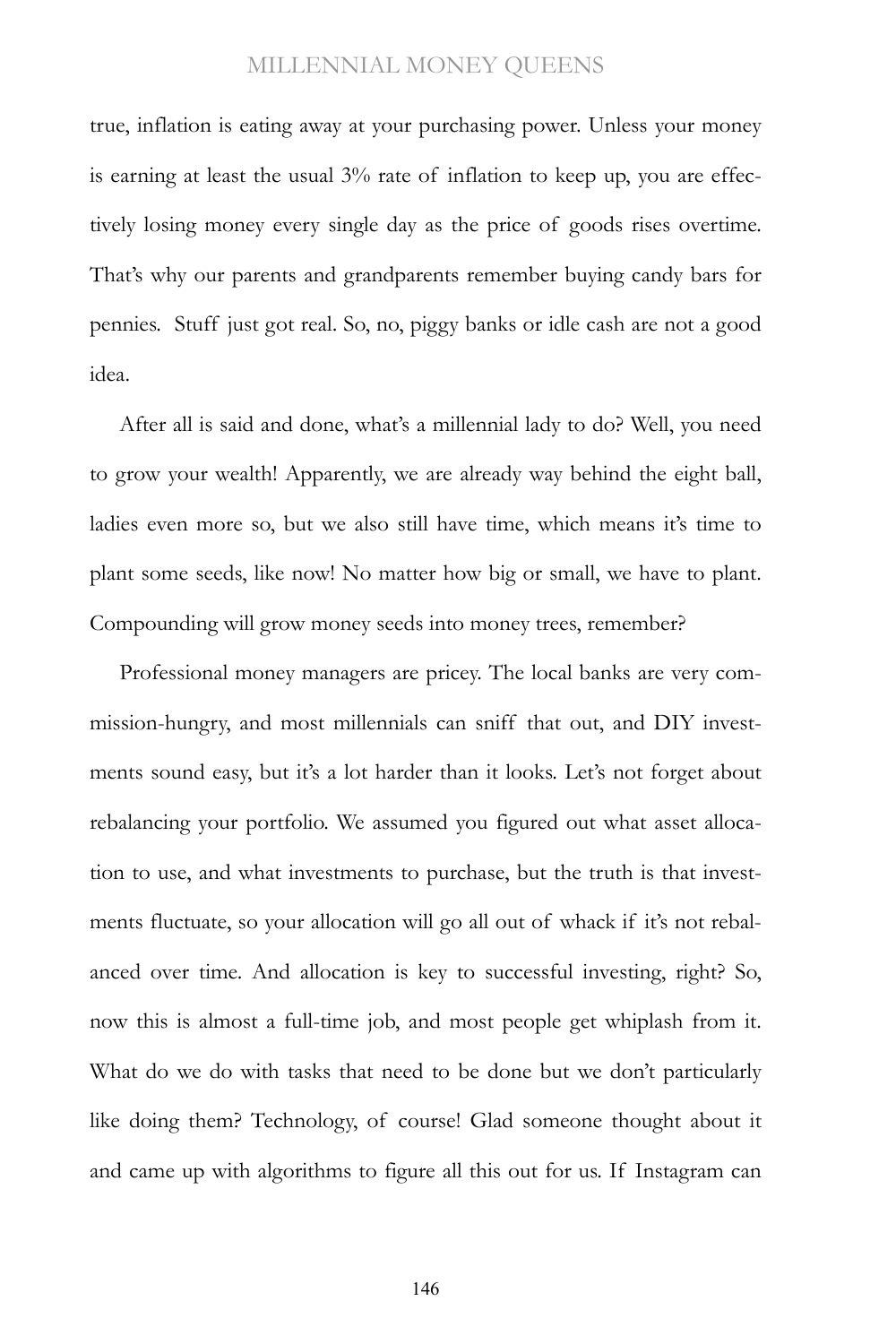figure out how to match me with my kindergarten classmates, can't we figure out our portfolios?

#### FINTECH'S ROBO-ADVISORS TAKE CENTERSTAGE!

Because of our age, every penny counts. Robo-advisors are a great lowcost entry into the world of investing. Plug in your profile, and the platform will come up with the investment decision options and make your investor life easier. But we are still the masters of our world and need to make some decisions. The platforms are there to help, but they won't do everything for you. You are still in charge of making deposits and recurring contributions (remember, compounding!!!). Robo-advising doesn't mean no humans; the platform just makes it easier for the human running the advisory business. So, don't worry, you can still speak to someone. It shouldn't be like trying to call Apple a few years ago and only being answered by Siri who told you she couldn't get you a tuna sandwich when you asked about upgrading your iTunes. Some Robo-advisors include financial planning, which is crucial to your financial success. I've given you a foundation so that you're not totally in the dark anymore, but just like an accountant, this is usually well worth the investment.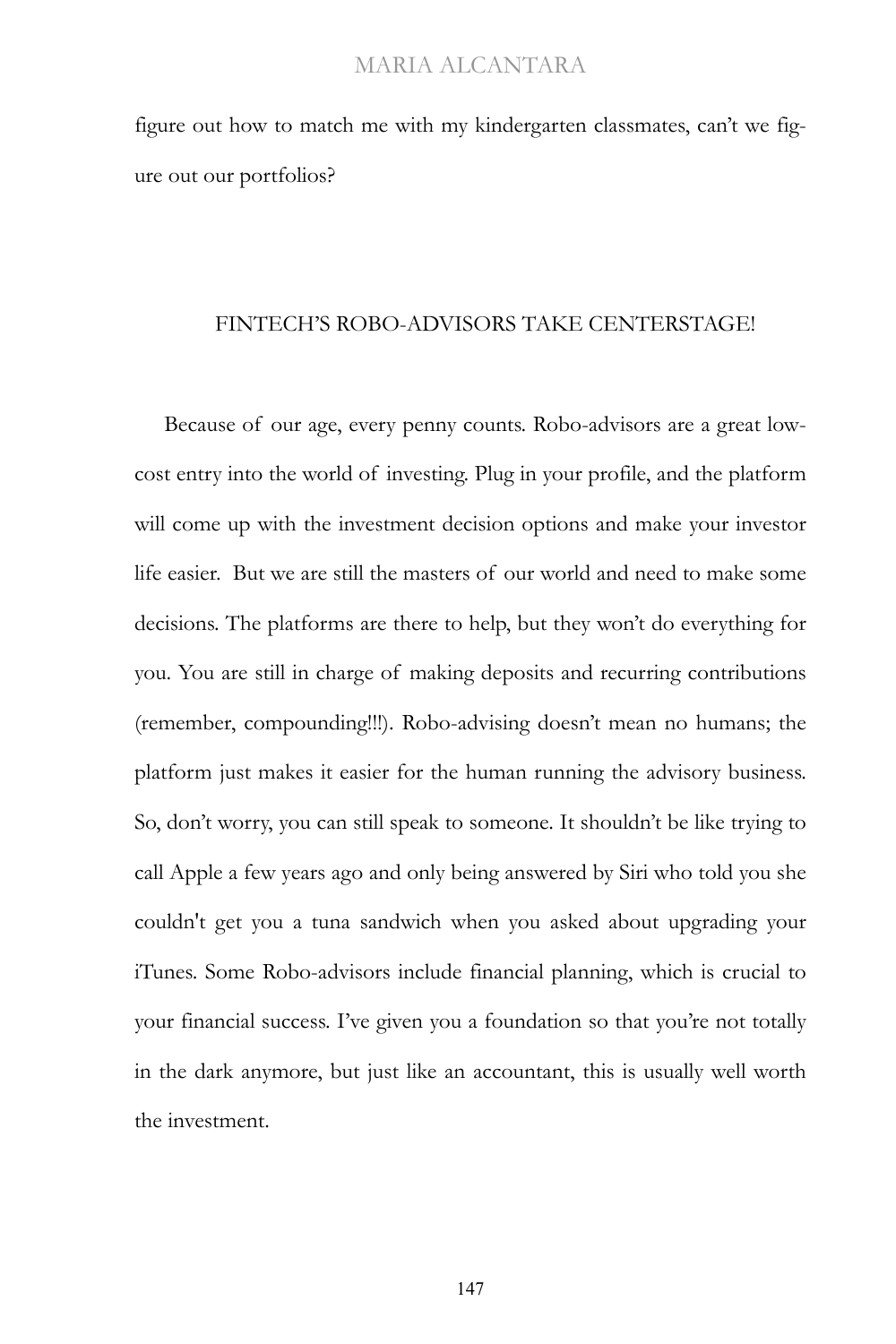So, it's time to do some online shopping and find the perfect platform for your investing needs, and for the love of God, don't tell me you don't have the money to invest! Start small, start with whatever you can and keep it going. Trust me, you'll be thanking both of us later. **You are actively making it that much more difficult for you to become financially independent, safe and secure every day you put off growing your wealth.** Wouldn't it be awesome to just get paid by your portfolio every month? You can be travelling the world, growing your business, or just literally hanging out, the world is yours to explore, darling. Plant those money seeds!

#### FINANCIAL WELLNESS

You now have a pretty solid foundation for mastering money. The way we keep track of how well you're doing, your financial fitness tracker, is through a net worth statement. I want to take a step back here for a moment and remind you that although money is important and this entire book is dedicated to helping you master money (so it stops once and for all mastering you), **your worth is far beyond your net worth statement.**

In the past few hundred years, our global society has evolved exponentially. Our level of comfort has dramatically increased, and yet there are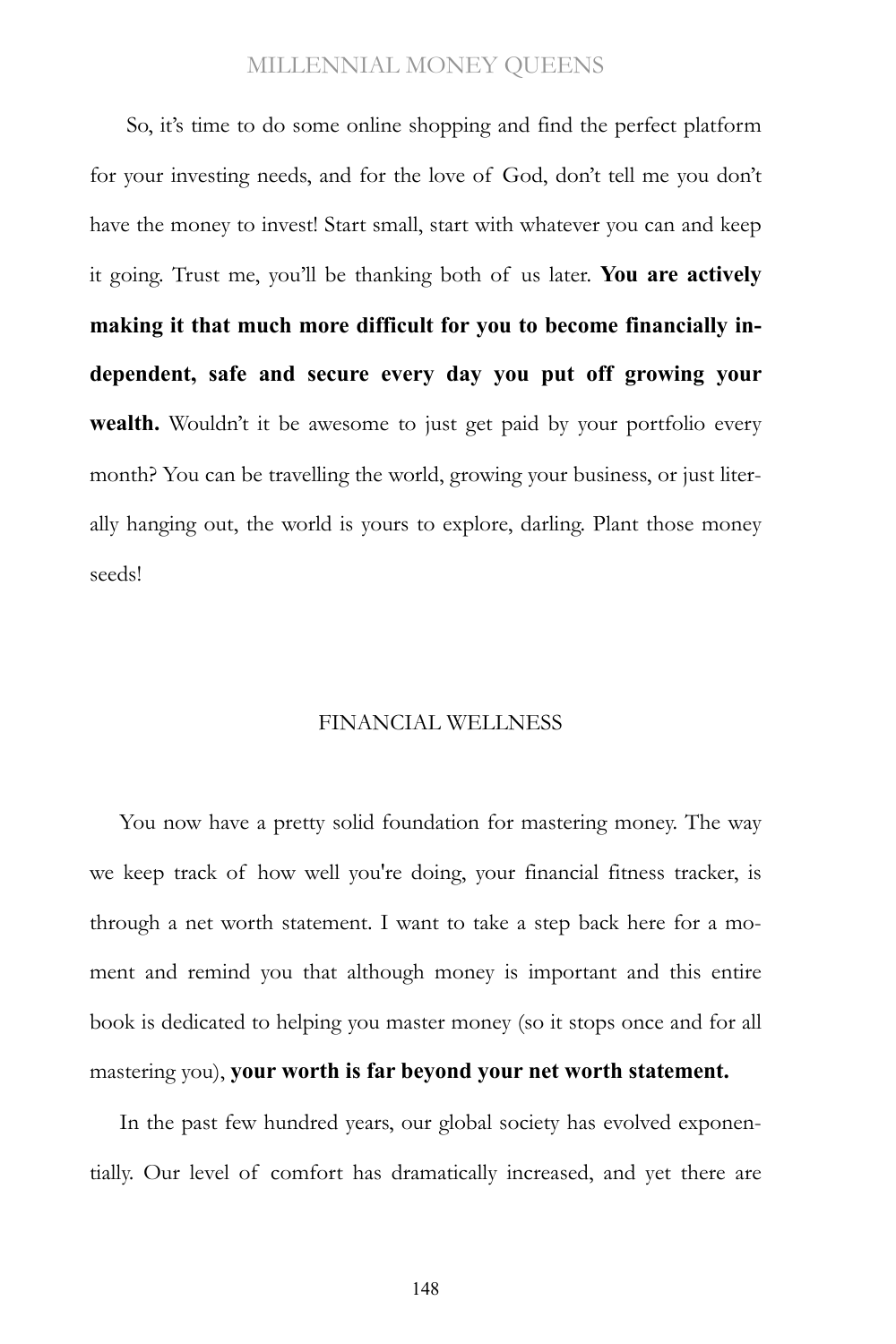places left in the world where people cannot get clean water, sewage or have enough food to eat. Chances are, this is not too far from your home. So, let's be decent human beings and understand that our worth lies in who we are, not only in what we have. Having is great, not having sucks, we're talking only about good things, of course. Just being human is already a wild accomplishment. Let's be real, between our mind, our body and our emotions, just keeping it together is a miracle some days. So, give yourself a hug and picture me giving you a pat on the back. You are awesome!

In financial terms, a net worth statement is how we measure how we are growing money-wise. In essence, it's pretty straight forward:

#### Assets - Liabilities = Net Worth

Assets are anything you own that has financial value. Yes, that includes personal items. Make a list of everything you own that has a value, and most importantly, no debt attached to it. So, if you think you own a house, but you have a mortgage, think again. Your bank accounts, your investments or a fully paid car are all assets. A lot of planners will stop at the bigticket items. When I worked with my friends and other millennials, there weren't many big-ticket items, given our young age and current financial situation. When we started adding personal items, they felt a lot better about their net worth statement. So, if it feels good to you and doesn't hurt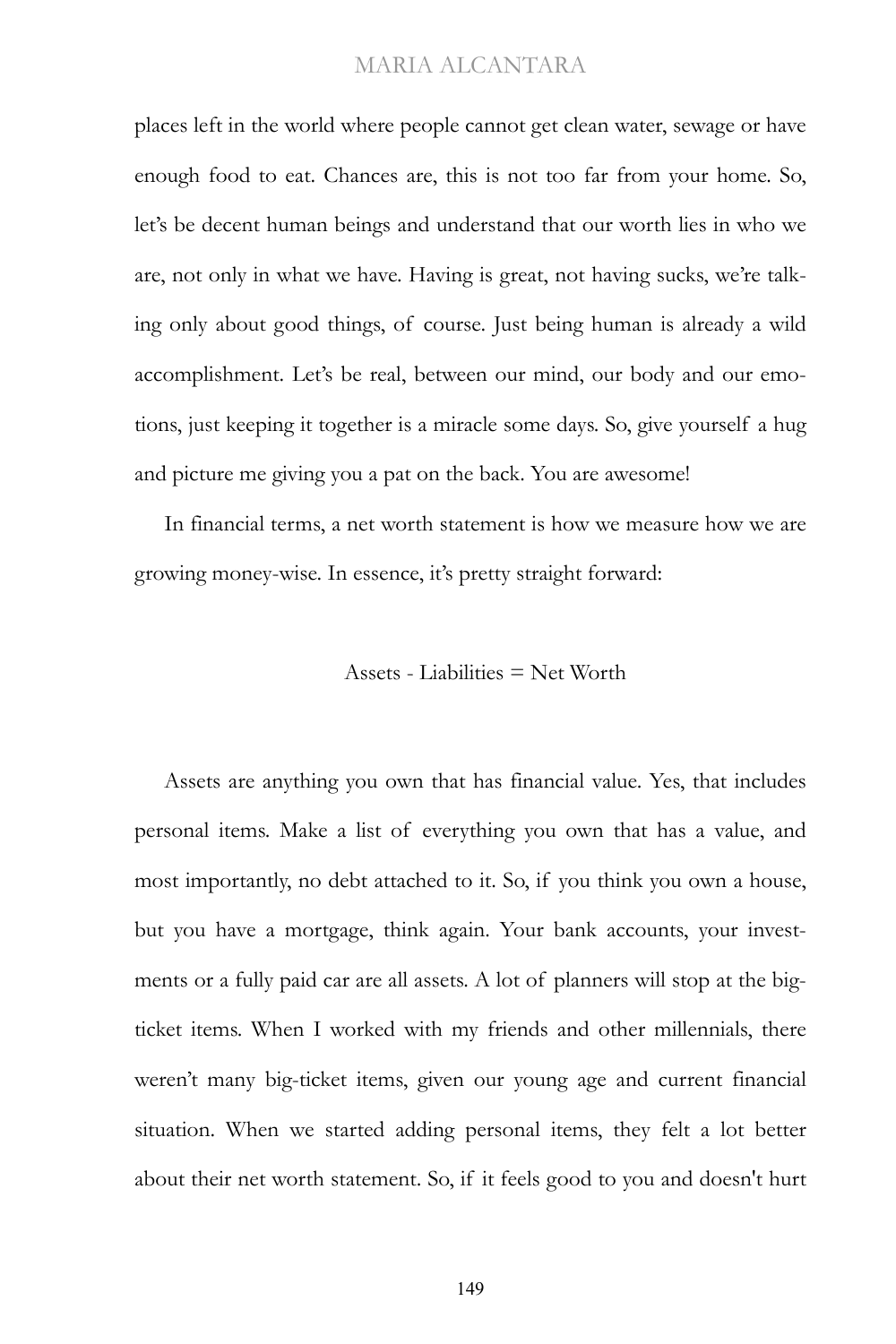anyone, go right ahead, darling. It could be jewellery, collectables, art, even designer pieces that have a value if you were to sell them.

I recently read a wealth report revealing how handbags have become the "number one collectable investment for the year". According to CNBC, "Handbags have officially become an asset class". Not only can the timeless Hermès Birkin bag hold its value, but it also increased by 13% in value in 2019.

Quick story time. When I was 9 years old, my parents held an estate sale before moving away from Brazil. It was very trippy to come home from school and see a price tag on literally everything in my house. The most heartbreaking part, after my dad joked about my dog and fish getting sold, was our Christmas tree. My mom was seriously obsessed with having the most epic Christmas tree, so she had been collecting these amazing ornaments for decades. One afternoon, this lady just waltzed right in and pointed to it. She said: "I want it exactly like that in my house by tomorrow." We sold the Christmas tree for about \$15,000. So, there you go, everything has a market value, especially in the age of Facebook marketplace.

Liabilities are anything that you owe. All debt, car loans, student loans, home loans or mortgages, medical bills, credit card debt, even your rent.

Why should you care? Your net worth gives you a snapshot of your financial situation. It's a good way to find out whether you're on track or off track. Since you are now officially embarking on actively growing your

150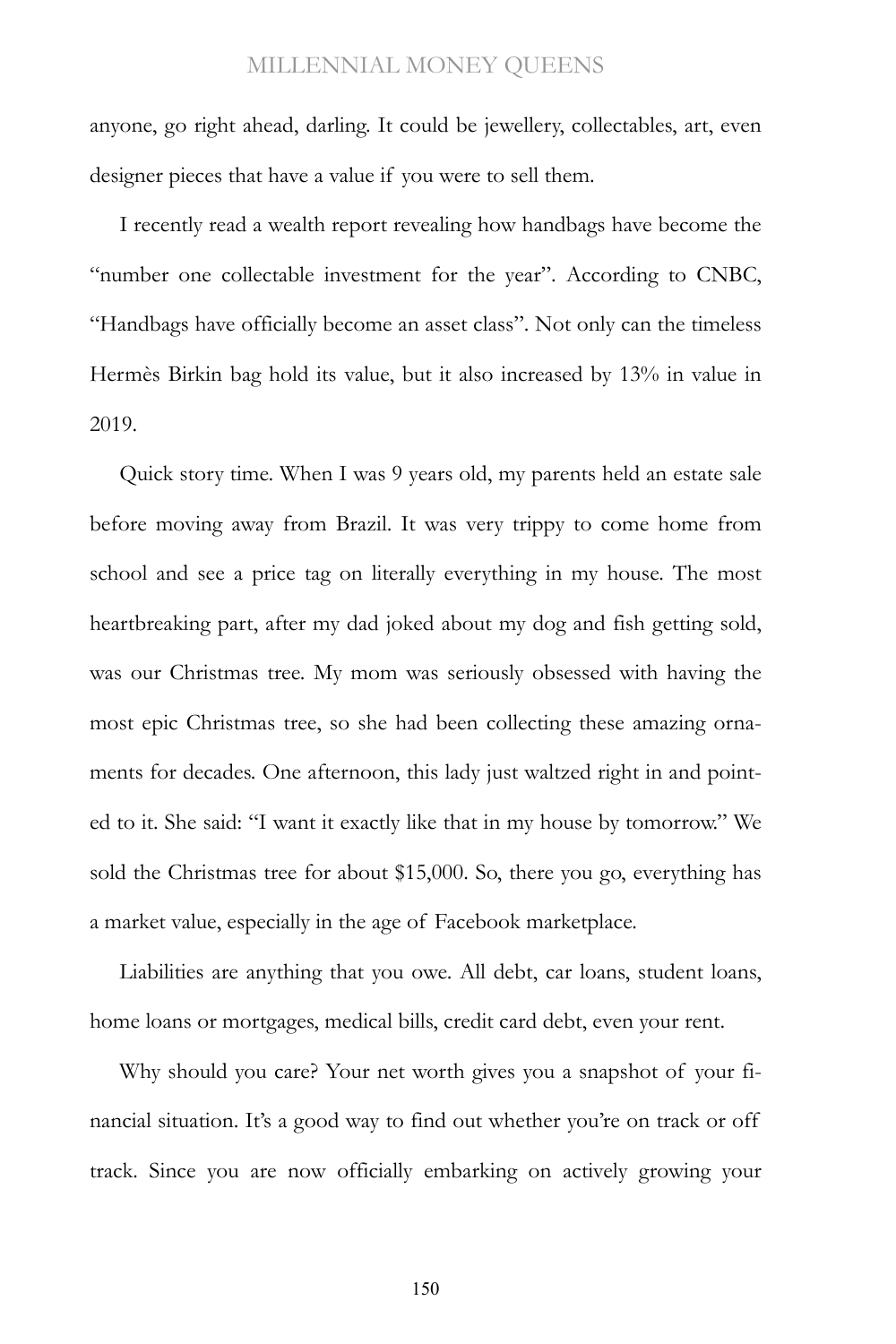wealth, whether that starts with overcoming debt or accumulating assets, I recommend reviewing your net worth statement every quarter to see how you're doing.

#### THE RISE OF THE MILLENNIAL RETAIL INVESTOR

2020 certainly was a year that shifted a lot of the paradigms we had become used to. One of the big changes was the participation of millennials in the stock market. Equipped with their knowledge of technology and the trend towards commission-free trading, these new investors used the pandemic lockdown as an opportunity to learn about the stock market. With fewer distractions and uncertain times including joblessness, many took a hard look at their current financial situation and decided it was time to take control of their financial well-being. This led to record levels of new brokerage accounts as these young investors sought to build wealth and achieve financial freedom. These "Robinhood investors", as it's been coined, have even rattled the all powerful hedge-funds in market events like the Game-Stop saga.

Being digital-natives, it is second nature for millennials to research and gain knowledge in most topics very quickly. This can dramatically impact the wealth creation process as one can much more quickly become an in-

151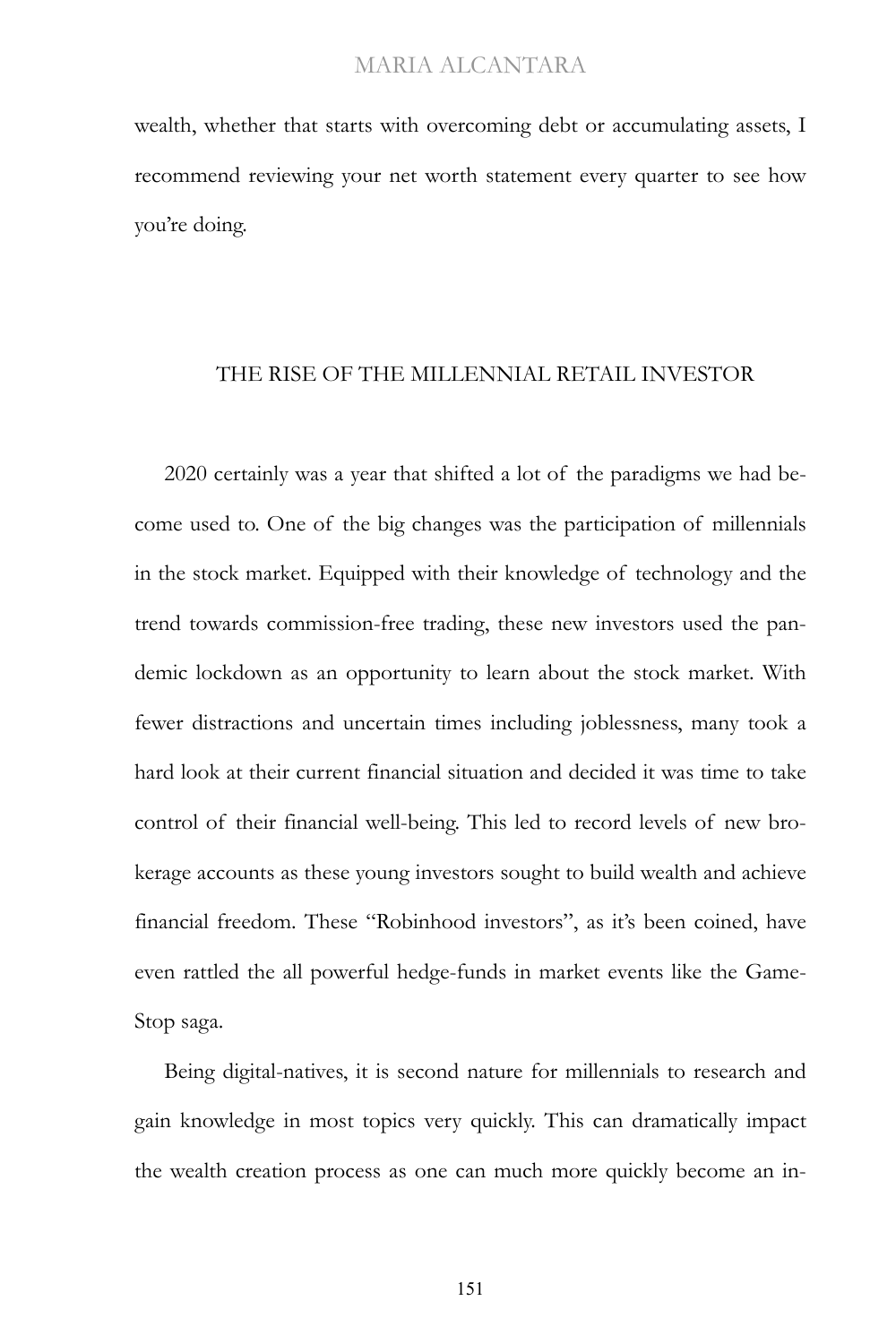formed and savvy-investor with access to the markets and to financial technology. However, as important as investing is, it is accompanied by risk and requires both financial and emotional education. As millennials have officially entered the new age in their wealth creation journey, education most certainly needs to continue to ensure success.

Millennial investors have marked yet another shift in investing, more than any other generational, millennials wish for their portfolio to reflect their values, namely in sustainability, in changing the world for the better and decreasing overall poverty on our planet. We are on the brink of the greatest wealth transfer in history, it is estimated that \$30-\$60 trillion dollars will be transferred from boomers to millennials. That wealth comes with responsibility, what kind of world will we create? What will we choose to fuel with money as a tool? What will we choose to leave in the past by pulling away the money? You are an active player in the new world we are creating, don't underestimate your role! Dream of what kind of world you'd like to live in and leave for our descendants, every time you spend money you are making a vote for the future you are choosing to create.

My dear, you now have the base to master your money and start creating true wealth. Right now, the ball is in your court. On the one hand, you can choose to put this book aside and not use any of the information and continue to hope for miracles, while they do work in my experience, you are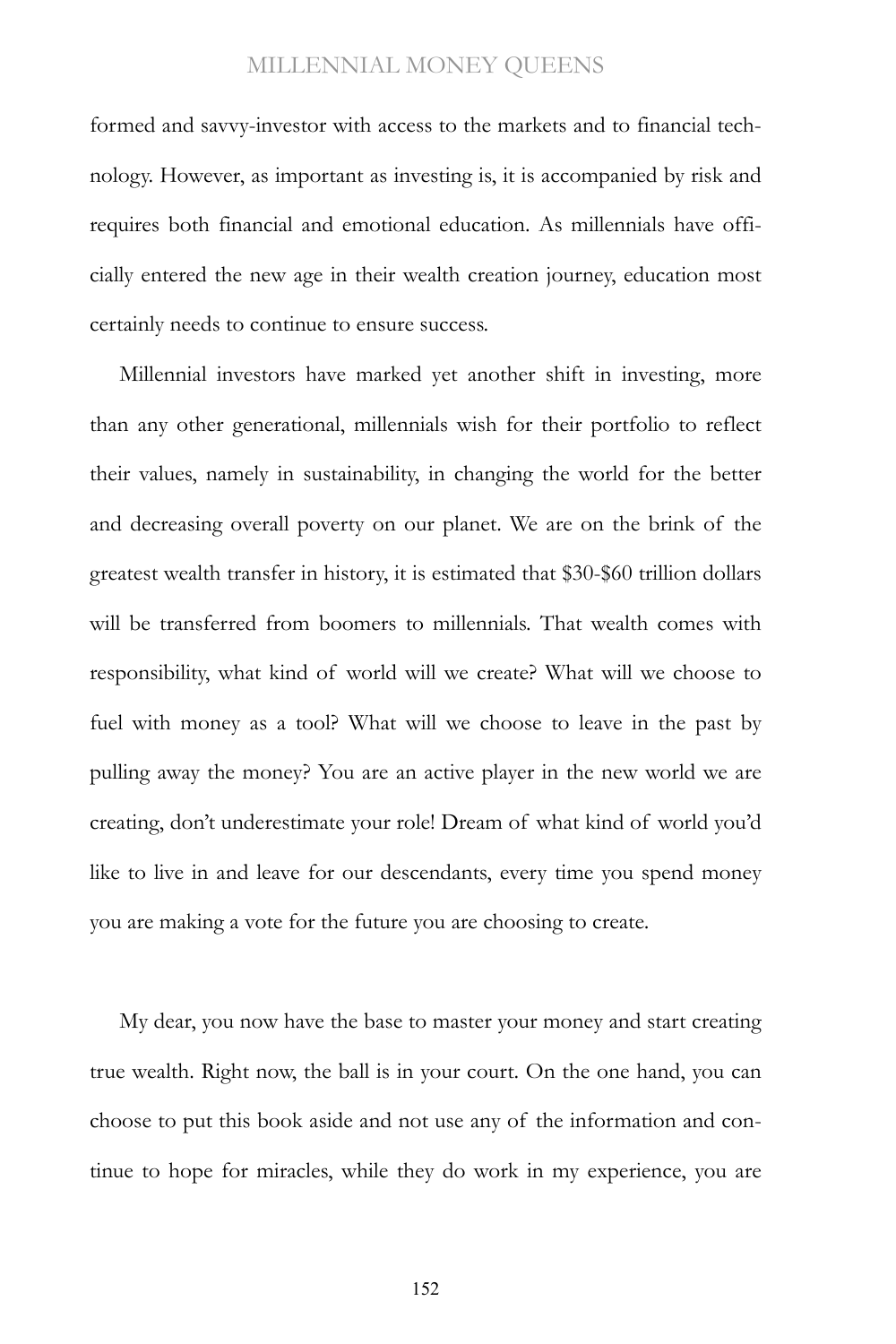actually the miracle worker you've been asking for. On the other, you can choose to become the master of your destiny, it starts with mastering your money. **For your sake, for your loved ones and for the collective future we are building, be a money queen!**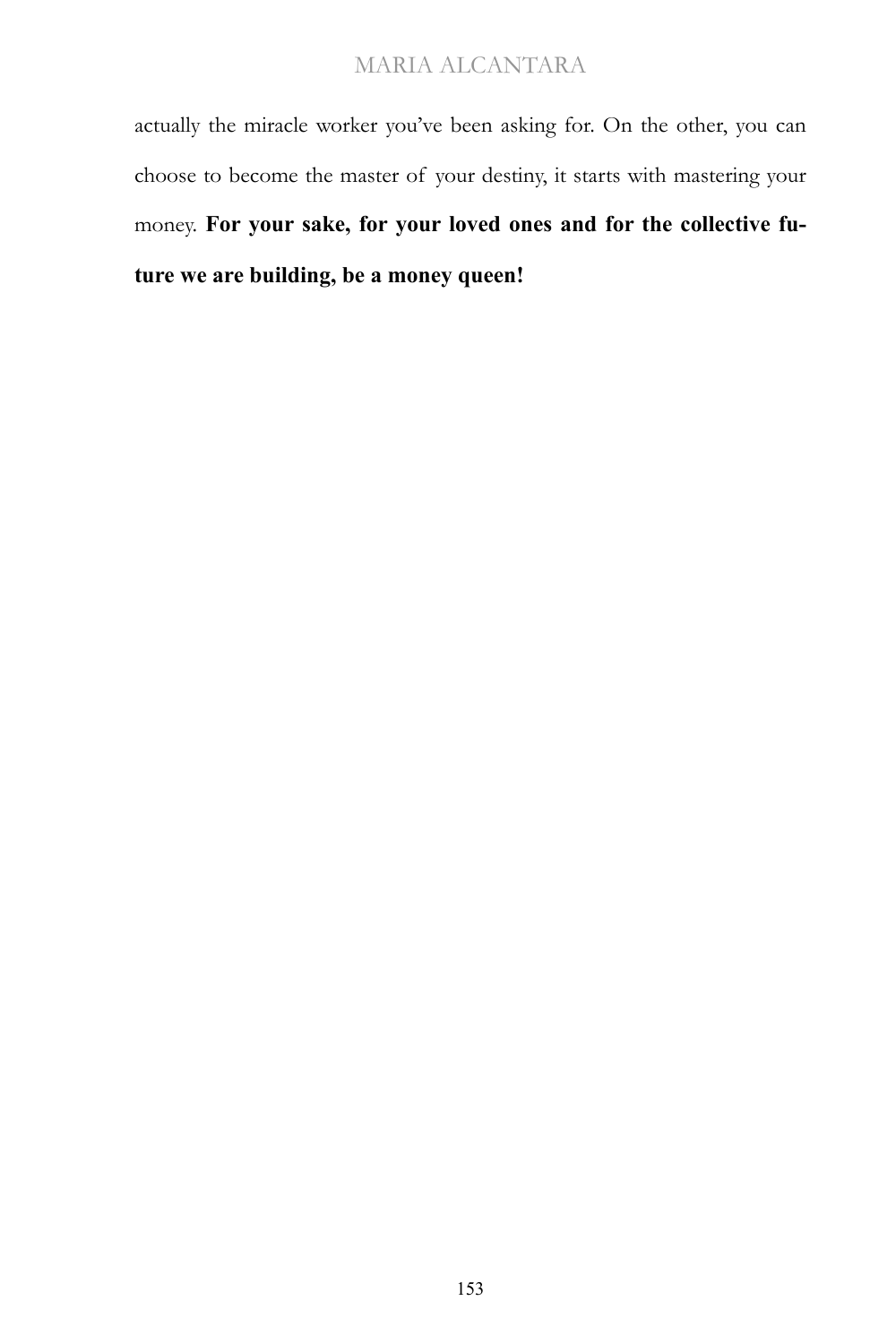# **MONEY QUEEN MOVE**

#### EMBODYING THE KNOWLEDGE

Every investor dreams of the day they will be able to retire and live off of the income their portfolio generates. Some of us choose the FIRE lifestyle (Financial Independence, Retire Early), and save over 70% of our income and stop working by 40, while others barely plan for retirement and work well past 75. Either way, there will come a day where we will no longer be able to meet our expenses with employment income.

No matter what lifestyle you desire, growing your wealth requires time, start today and enjoy your money tree tomorrow! The key is to start, no matter how small, plant your money seed, sis!

#### YOUR MONEY SEED

How much can you open your investment account with today?

#### WATERING YOUR MONEY SEED

How much can you contribute on a recurring basis to grow your investments?

\_\_\_\_\_\_\_\_\_\_\_\_\_\_\_\_\_\_\_\_\_\_\_\_\_\_\_\_\_\_\_\_\_\_\_\_\_\_\_\_\_\_\_\_\_\_\_\_\_\_\_\_\_\_\_\_\_\_

\_\_\_\_\_\_\_\_\_\_\_\_\_\_\_\_\_\_\_\_\_\_\_\_\_\_\_\_\_\_\_\_\_\_\_\_\_\_\_\_\_\_\_\_\_\_\_\_\_\_\_\_\_\_\_\_\_\_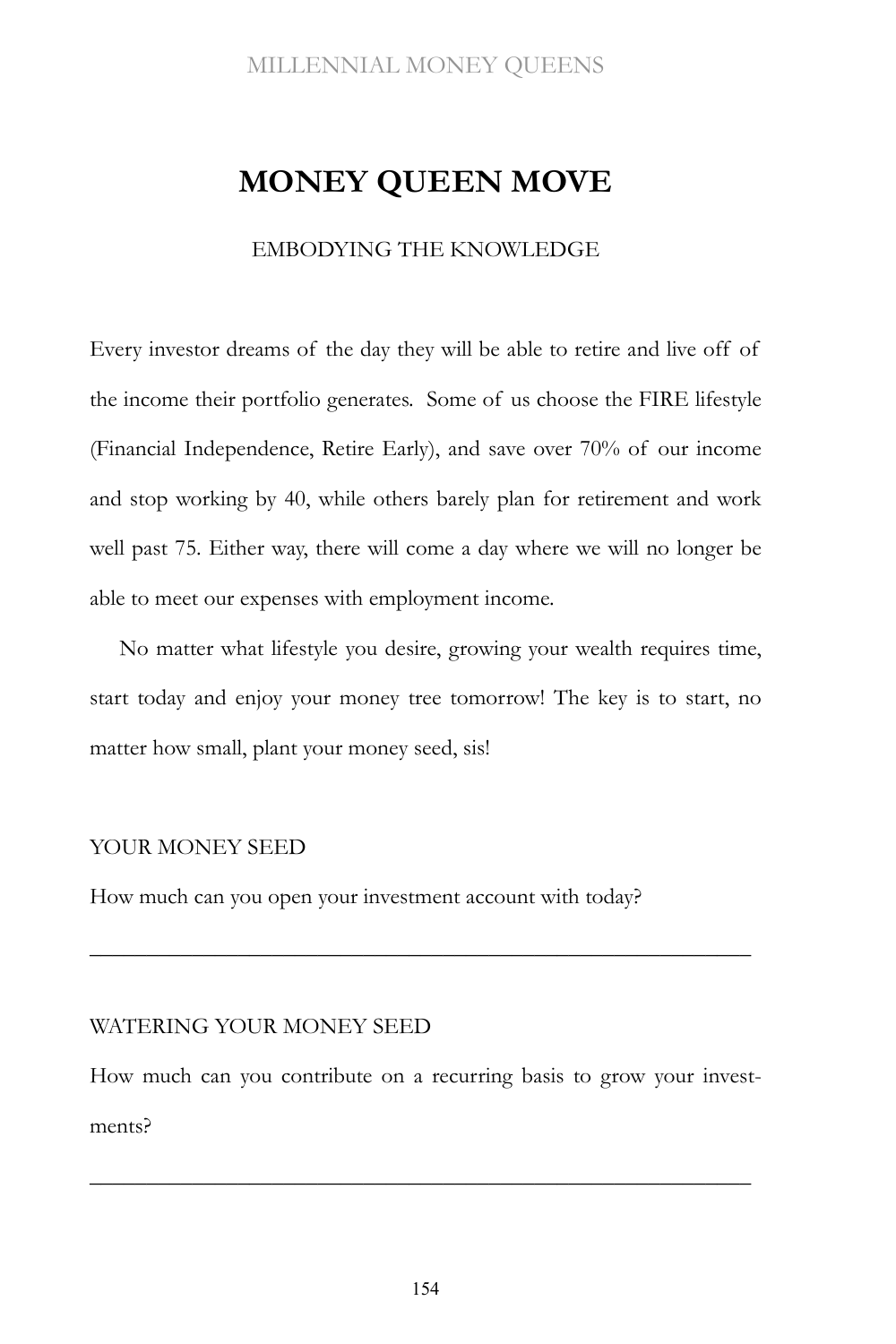## YOUR POTENTIAL MONEY TREE

Visit the Compounding Calculator in the U.S. government site and get an estimate of your potential money tree value with compounding. The average estimated interest rate used is 6%.

https://www.investor.gov/financial-tools-calculators/calculators/compound-interest-calculator

YOUR ASSETS

List the assets you own and approximately how much they are worth:

YOUR LIABILITIES

List your liabilities and their approximate value: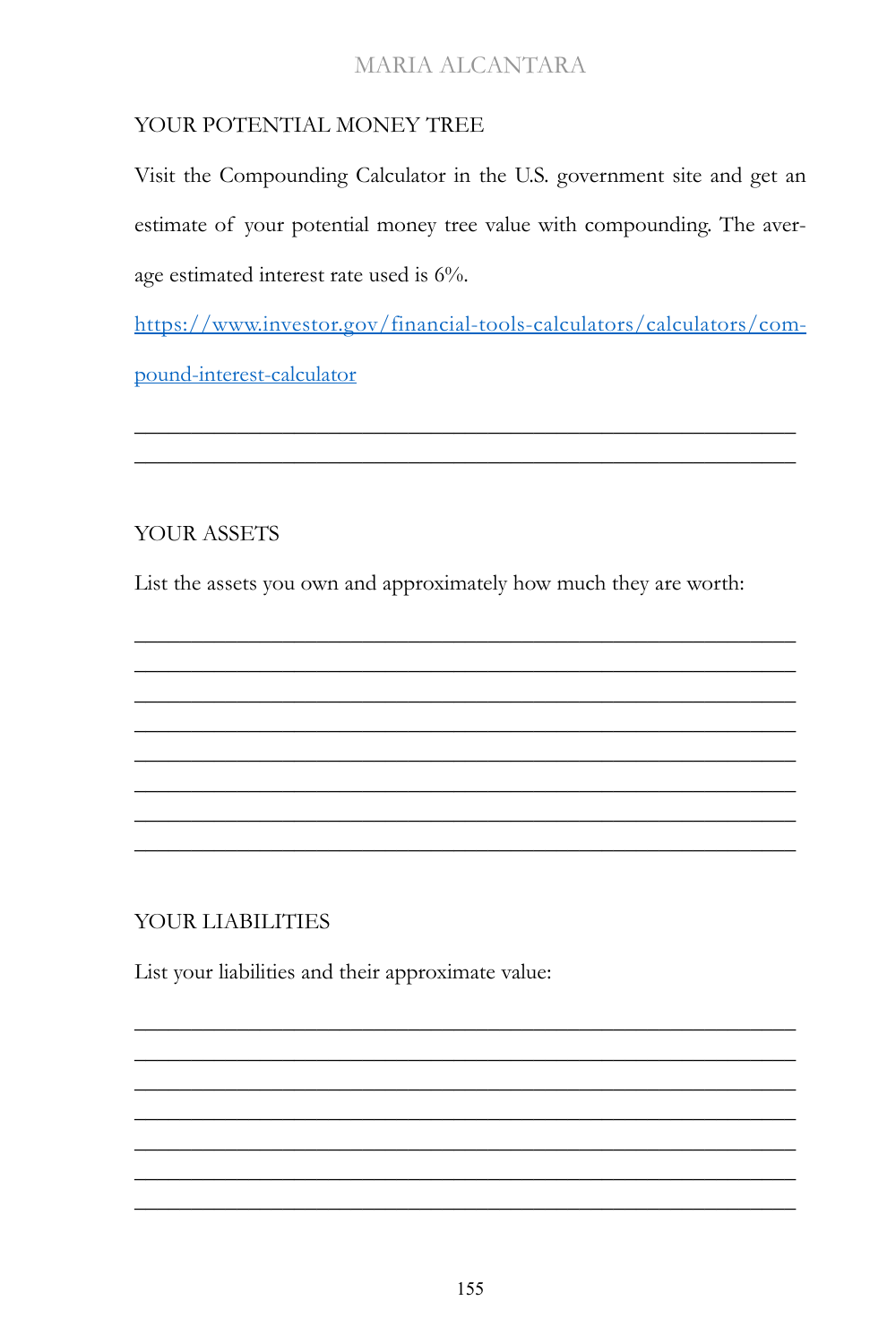### YOUR NET WORTH

Subtract your total liabilities from your total assets

## YOUR INVESTMENT VALUES

What values would you like to support with your investments? (i.e. green tech, electric vehicles, recycling, organic food, sustainability)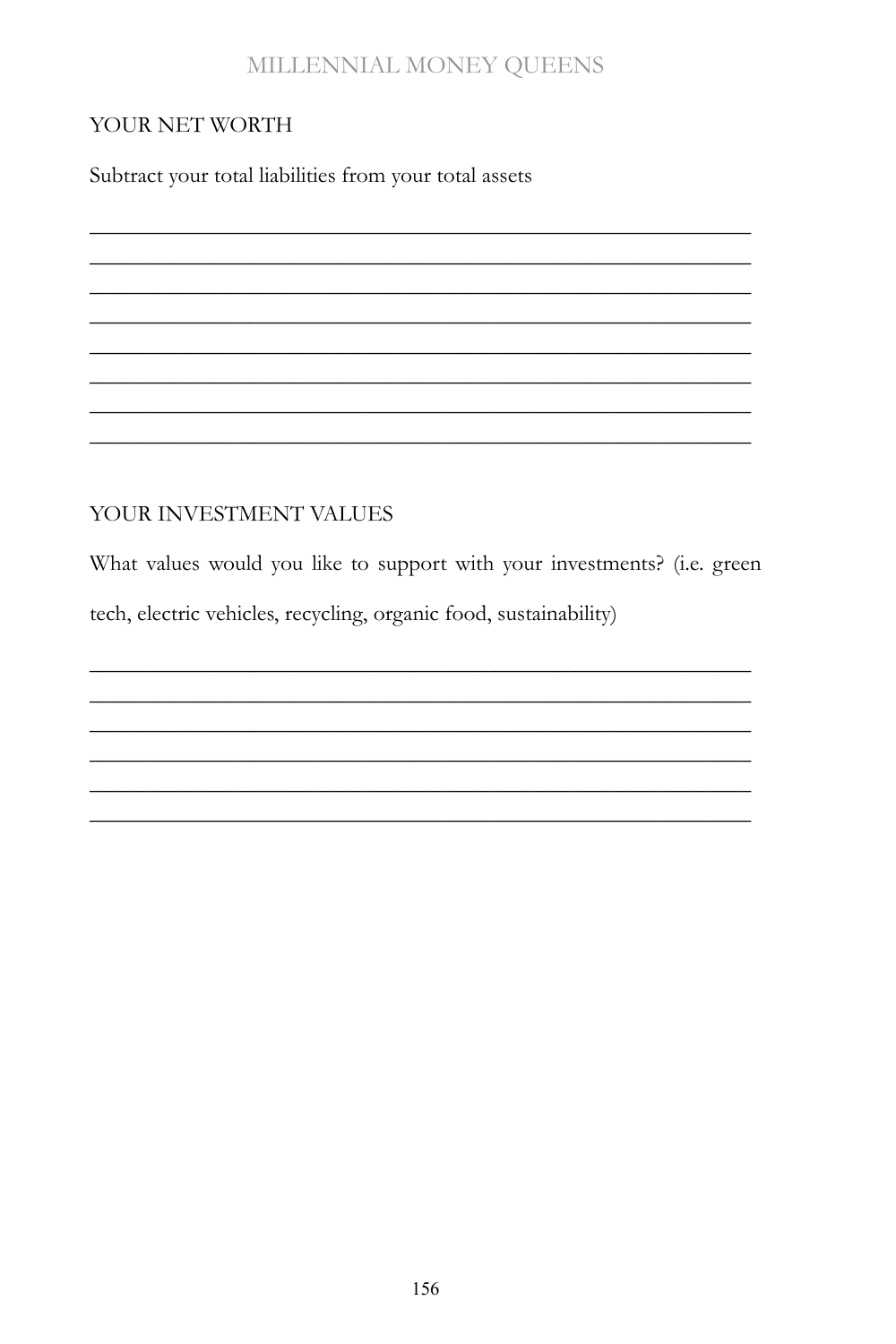# **CONCLUSION**

We millennials have a very different outlook on life than past generations. Come to think of it, isn't that natural? Doesn't every generation think differently than the previous one? Granted, we have challenges, but something tells me we are about to flip this whole thing around. By working together, and empowering each other, we may make history and become the wealthiest generation ever, financially, emotionally and spiritually.

It doesn't have to be so hard and so far away. Be effective in your actions and be smart in your money choices. Use your own heart and head to evaluate what you want out of life. Where are you now and where do you want to be? Stop wasting resources and complaining you have none. Parkinson's law states that "Work expands so as to fill the time available for its completion." It doesn't have to take a decade to get into good physical or financial shape, but the key is to start and be consistent. Take care of any debt, start your dream business and grow your assets over time. Choose to start right now! In the future, you will be extremely grateful for making the life-changing choice to start now and to follow your dreams.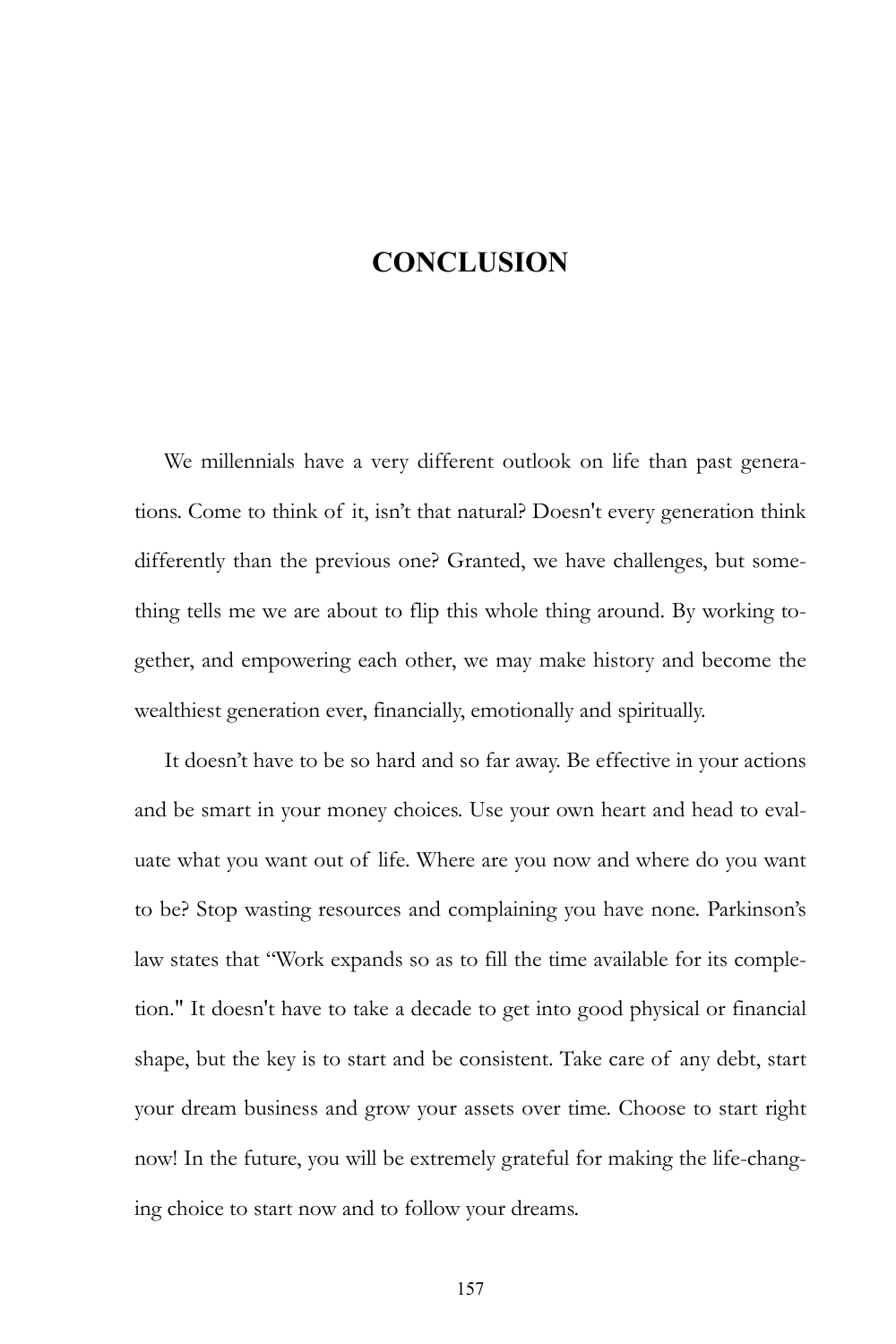We've been diligently trained to be consumers and worker drones, but thankfully, there is an awakening happening where our generation wants more from life. This often brings criticism and judgement, and that's okay. We are adults now. It's time to take a moment and examine where the system we inherited has led us so far and where it can lead us from here onwards.

This is a time for self-responsibility and self-reliance. It's time to work on ourselves, our mindset, our mental, physical and financial health. It's time to get to work on building the future we actually want to live, not what was chosen for us or what we inherited. It's enough of no self-esteem, enough of no accountability, enough of mediocrity. It's time for you to step into your birthright power and start creating the life you want to live and walk away from being one of the sheeple forever! Everyone is fed up with financial struggle; everyone is ready for a change. We have to be that change! It starts with gaining control over your time and money, darling.

You're fully equipped with a foundation for the money in your mind and money in your world; they are both equally important. You know exactly what you need to drop, like the mental money blocks and the debt in your accounts, and what you need to grow, like a rich money blueprint and the assets in your life. The only way it will happen is if you go for it! Do you know what will be the real treasure at the end of this whole story? You will be astonished at your growth and expansion, your very evolution.

158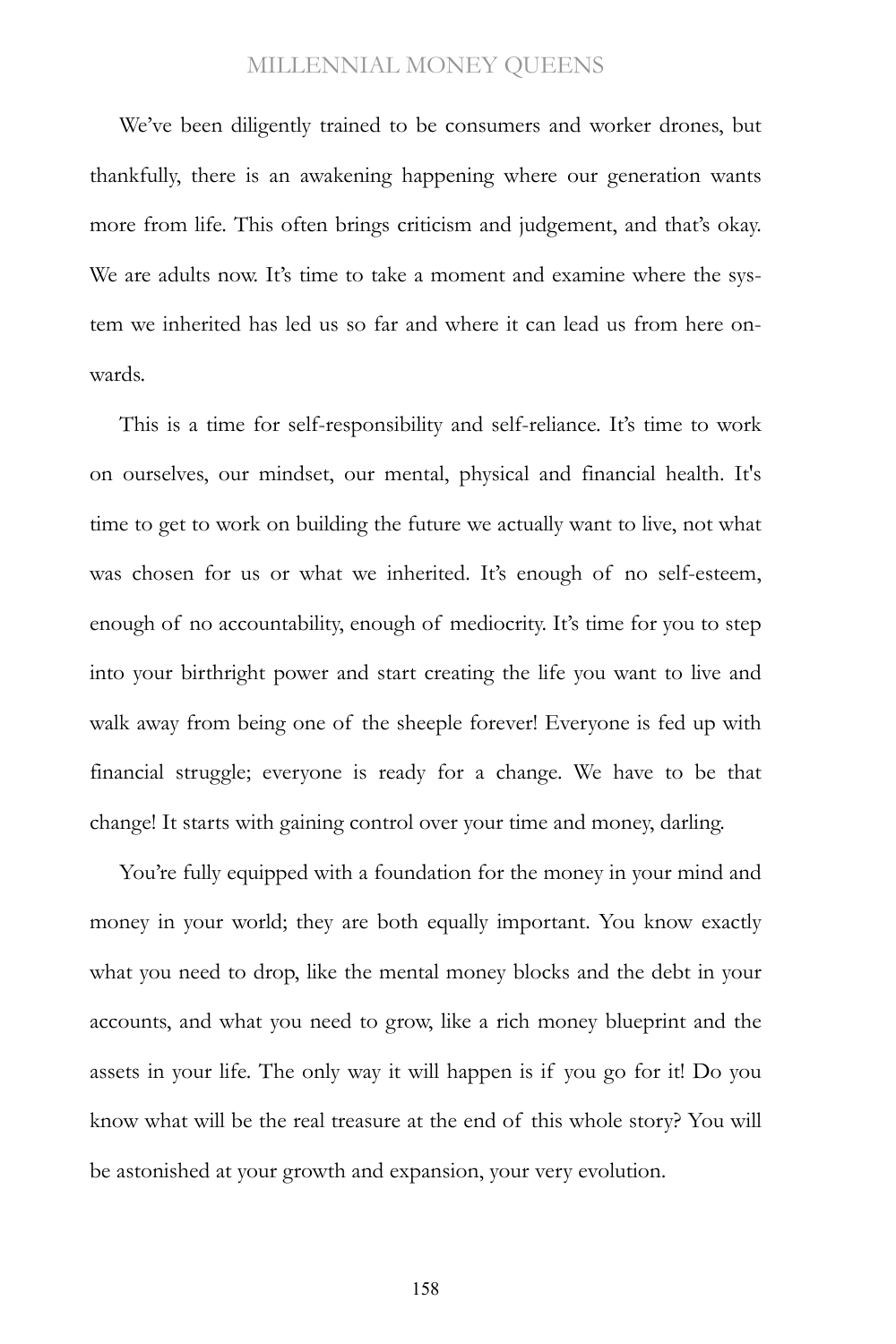**True wealth is far more than money.** We want meaning in our lives, and of course, we want financial security. No one wants to keep having panic attacks about money. I've given you the keys I learned in over a decade dedicated to professionally mastering money. I am here holding your hand, every step of the way, until you make your way out of stress and into millions.

I can't wait to meet you on my next retreat, where we hang out at the villa overlooking the Pacific Ocean, cheering to your success. I believe in you, and I will continue to hold that torch for you until you can pick it up yourself.

We can drop the childhood tales. We don't need a prince charming to save us anymore. We are millennial money queens.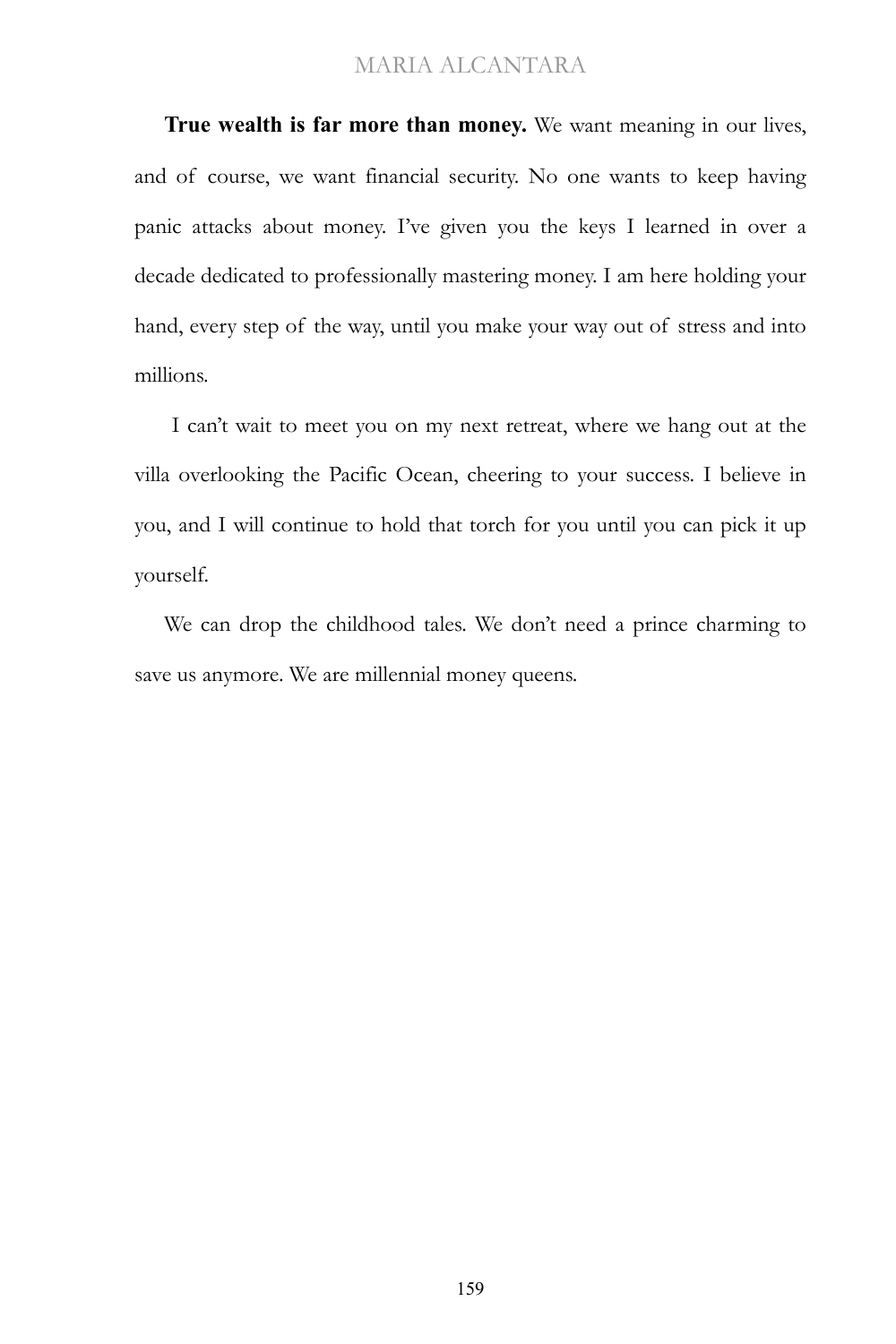# **REFERENCES**

## Preface

- 1. Rebecca Cope. "Five things we learnt about the creator of the 'Rich Kids of Instagram' from his Times interview", *Tatler*, August 17, 2020 https://www.tatler.com/article/what-we-learnt-about-richkids-of-instagram-founder
- 2. Annie Gowen, "Seen "Rich Kids of Instagram"? About that goldplated AK-47…" *The Washington Post*, August 17, 2012, https:// www.washingtonpost.com/blogs/arts-post/post/seen-rich-kids-ofinstagram-about-that-gold-plated-ak-47/2012/08/17/c5bfdc40 e7ce-11e1-a3d2-2a05679928ef\_blog.html
- 3. Morgan Housel, "The Psychology of Money", *Collaborative Fund*, https://www.collaborativefund.com/blog/the-psychology-of-money/
- 4. Jamie Chandler, "Not Your Average Secretary: 96 Years-Young Sylvia Bloom Donates \$8.2 Million" *Sophia News*, https://sophianews.com/2018/05/not-your-average-secretary-96-years-youngsylvia-bloom-donates-8-2-million
- 5. Michelle Davies, "Life stories: Kim Basinger", *Marie Claire*, March 2, 2017, https://www.marieclaire.co.uk/entertainment/people/ 479450-479450
- 6. Lisa Smith, "Modern Portfolio Theory vs. Behavioral Finance", *Investopedia*, August 17, 2019 https://www.investopedia.com/articles/ investing/041213/modern-portfolio-theory-vs-behavioral-finance.asp
- 7. AnneMarie Houlis, "Only 24% of millennials are financially literate. If you can pass this quiz, you are, too", *Business Insider*, April 26, 2019, https://www.businessinsider.com/not-all-millennials-are-financially-literate-pass-this-test-2019-4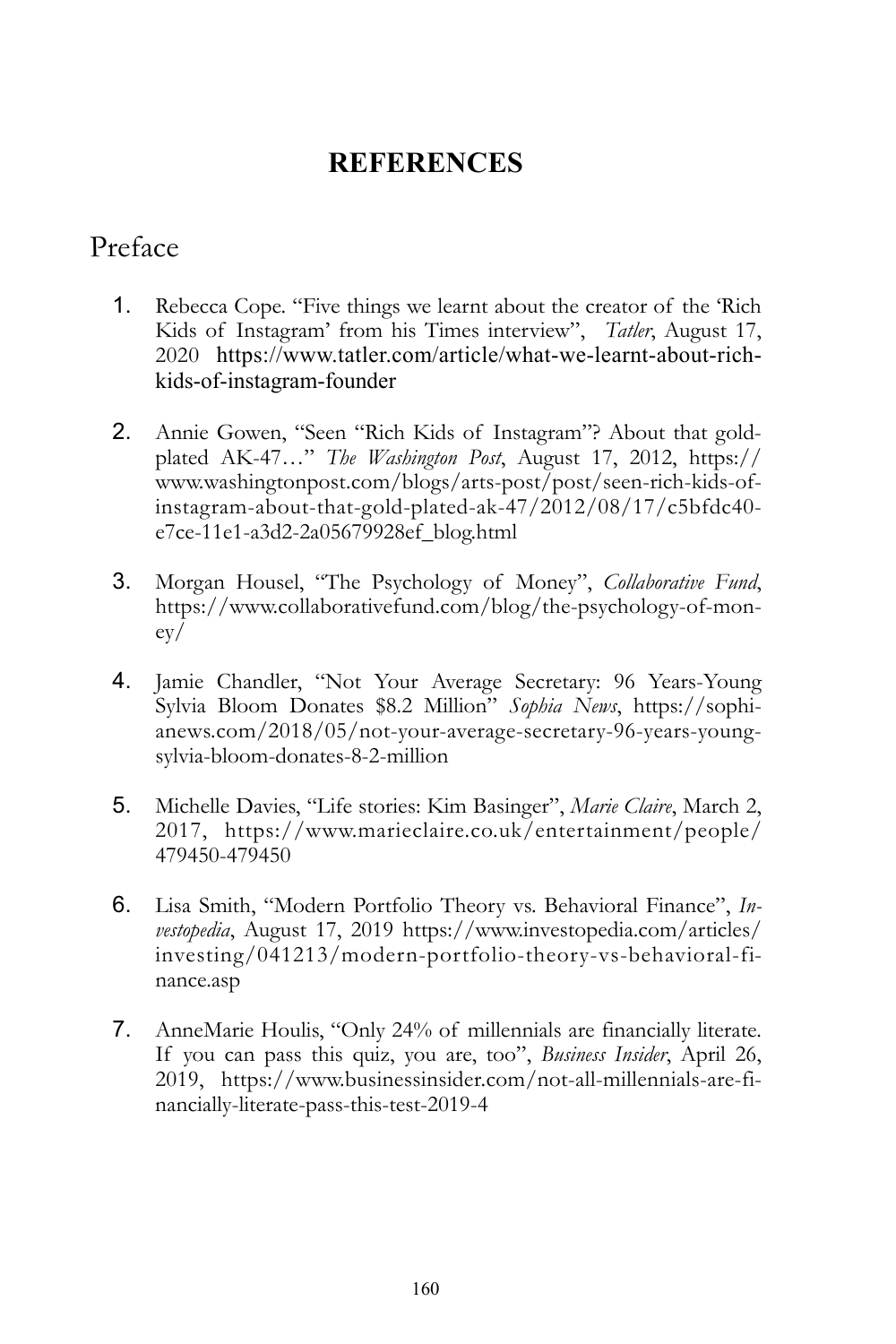## Part 1 - Money in your mind

- 1. PWC, about us, https://www.pwc.com/gx/en/about.html
- 2. Shannon Schuyler, "Millennials & Financial Literacy— The Struggle with Personal Finance", *PWC*, July 2014, https://www.pwc.com/ us/en/about-us/corporate-responsibility/assets/pwc-millennialsand-financial-literacy.pdf
- 3. Andrew Heisz, and Elizabeth Richards, "Economic Well-being Across Generations of Young Canadians: Are Millennials Better or Worse Off?", *Statistics Canada*, April 18, 2019, [https://www150.stat](https://www150.statcan.gc.ca/n1/pub/11-626-x/11-626-x2019006-eng.htm)[can.gc.ca/n1/pub/11-626-x/11-626-x2019006-eng.htm](https://www150.statcan.gc.ca/n1/pub/11-626-x/11-626-x2019006-eng.htm)
- 4. Rupert Neate, "Richest 1% own half the world's wealth, study finds", *The* Guardian, November 14, 2017, [https://www.the](https://www.theguardian.com/inequality/2017/nov/14/worlds-richest-wealth-credit-suisse)[guardian.com/inequality/2017/nov/14/worlds-richest-wealth-cred](https://www.theguardian.com/inequality/2017/nov/14/worlds-richest-wealth-credit-suisse)[it-suisse](https://www.theguardian.com/inequality/2017/nov/14/worlds-richest-wealth-credit-suisse)
- 5. Ellen Brown, "The Key to a Sustainable Economy Is 5,000 Years Old", *Truthout*, September 8, 2019 https://truthout.org/articles/thekey-to-a-sustainable-economy-is-5000-years-old/
- 6. Jason J. Kilborn, "The 5000-Year Circle of Debt Clemency: From Sumer and Babylon to America and Europe", October 22, 2012
- 7. Joe Resendiz, "How Credit Card Companies Make and Earn Money", *Value Penguin*, December 12, 2019, https://www.valuepenguin. com/how-do-credit-card-companies-make-money
- 8. Patricia Treble, "How Mesopotamia invented our world (and created the best beer stein)", Macleans, June 21, 2013 https://www.macleans.ca/culture/how-mesopotamia-invented-our-world-and-createdthe-best-beer-stein/
- 9. *Capital in the 21st Century.* Directed by James Pemberton. Upside Productions, 2019, Netflix, https://www.netflix.com/ca/title/ 81239470
- 10. Instagram influencer pricing, *Izea,* February 19, 2018, https://izea. com/2018/02/19/instagram-influencer-pricing/? utm\_campaign=Dynamic+Search+Ads&utm\_source=adwords&ut m\_medium=ppc&utm\_term=&hsa\_kw=&hsa\_net=adwords&hsa\_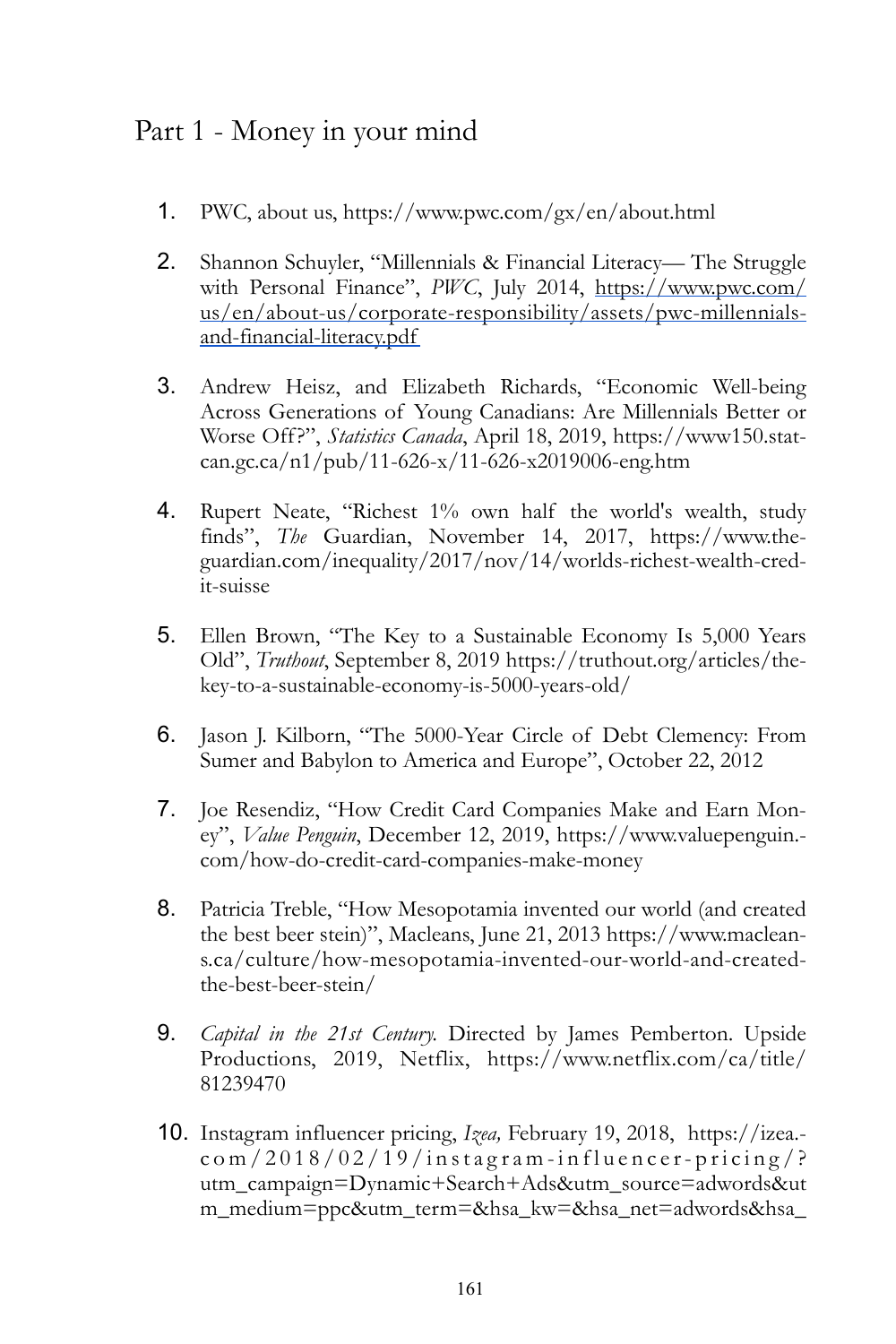grp=76483827065&hsa\_cam=6446548214&hsa\_acc=1792975533& hsa\_tgt=dsa-802313861469&hsa\_ver=3&hsa\_ad=377273712139&h sa\_mt=b&hsa\_src=g&gclid=Cj0KCQiAnb79BRDgARIs-AOVbhRp-hxtVrS07jowQjle1w0Ubm2oPY8j88pyAPG7yOmd2cv-RSWH5vUJwaAhCPEALw\_wcB

- 11. Michelle Darrisaw, "Meghan Markle's Mom Doria Ragland Is a Free Spirit Who Once Did Yoga With Oprah", The Oprah Magazine, May 8, 2019, https://www.oprahmag.com/entertainment/ a27408347/meghan-markle-mother-doria-ragland/
- 12. Brooke Nelson, "This Is Why Meghan Markle Won't Technically Be Called a Princess", *Reader's Digest*, March 21, 2020, https://www.rd. com/article/why-meghan-markle-wont-be-princess/
- 13. Blue blood, *Collins Dictionary,* https://www.collinsdictionary.com/ dictionary/english/blue-blood
- 14. Matt James, 8 Beliefs You Should Have About Money, *Psychology Today*, April 6, 2016, https://www.psychologytoday.com/ca/blog/focus-forgiveness/201604/8-beliefs-you-should-have-about-money
- 15. "Money Beliefs, where do they come from?", *Money Mentalist*, April 22, 2014, https://www.moneymentalist.com/money-beliefs-wheredo-they-come-from/
- 16. Annie Lowry, Millennials Don't Stand a Chance, *The Atlantic*, April 13, 2020, https://www.theatlantic.com/ideas/archive/2020/04/millennials-are-new-lost-generation/609832/
- 17. Charles Q. Choi, "Human brain may be even more powerful computer than thought", *CNBC*, October 30, 2013, https://www.nbcnews.com/sciencemain/human-brain-may-be-even-more-powerfulcomputer-thought-8C11497831
- 18. Carol Dweck, Mindset The New Psychology of Success, Ballantyne Books, 2008
- 19. Chris Bryant, "How the aristocracy preserved their power", *The Guardian,* September 7, 2017, https://www.theguardian.com/news/ 2017/sep/07/how-the-aristocracy-preserved-their-power
- 20. Sean Illing, "Why are millennials burned out? Capitalism." *Vox*, 16 March 2019 https://www.vox.com/2019/2/4/18185383/millenni-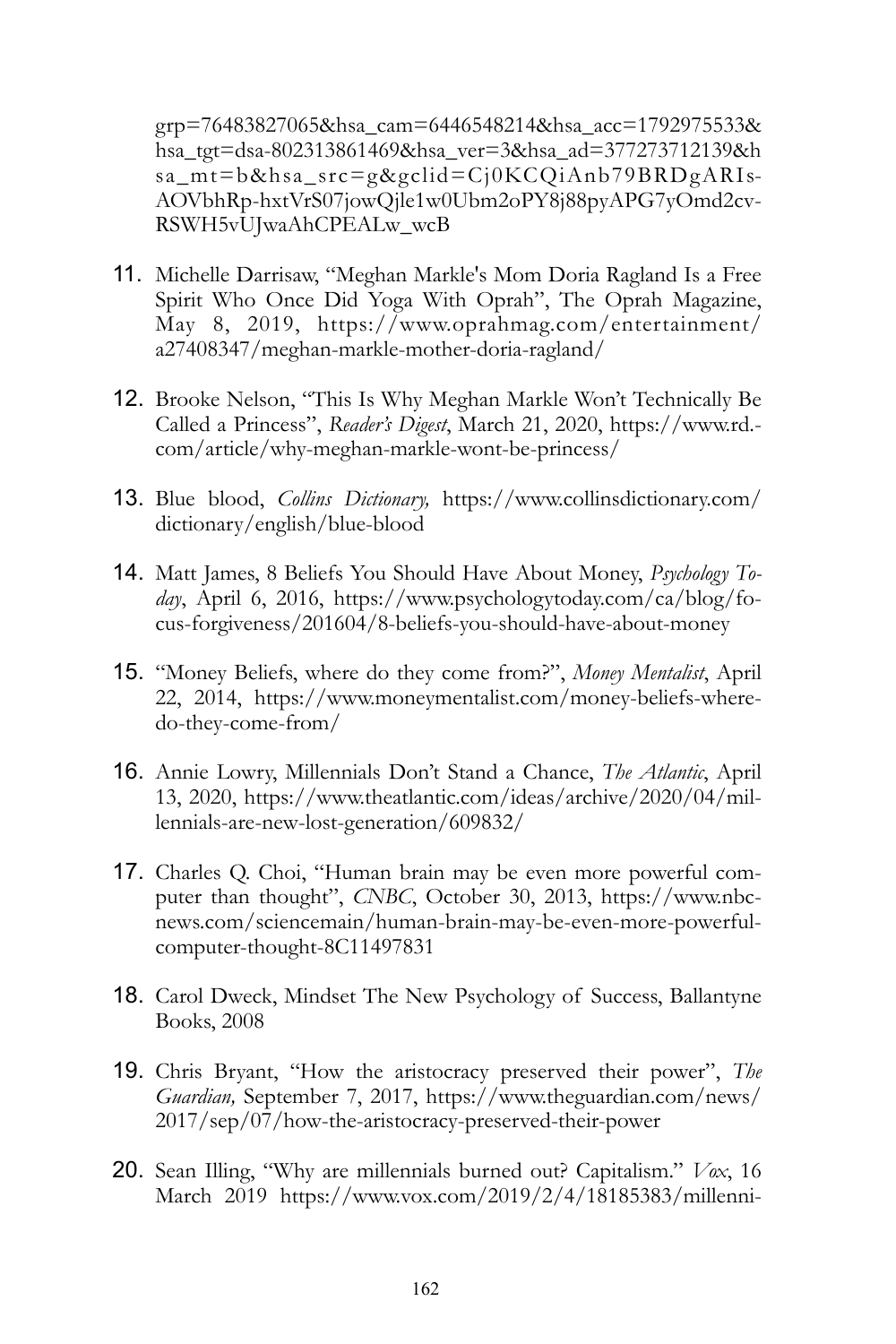als-capitalism-burned-out-malcolm-harris

- 21. James Clear, "40 Years of Stanford Research Found That People With This One Quality Are More Likely to Succeed", *James Clear*  https://jamesclear.com/delayed-gratification
- 22. Joseph Smith, "Is positive psychology all it's cracked up to be?", *Vox*, November 20, 2019, https://www.vox.com/the-highlight/ 2019/11/13/20955328/positive-psychology-martin-seligman-happiness-religion-secularism
	- 23.Kelsey Andrews, "Negative Thoughts Can Lead to Bouts of Depression", *Bridges to Recovery,* September 15, 2014, https:// www.bridgestorecovery.com/blog/negative-thoughts-can-lead-tobouts-of-depression/
- 24. Katharina Star, "Negative Thinking Patterns and Your Beliefs", *verywellmind*, April 10, 2020, https://www.verywellmind.com/negative-thinking-patterns-and-beliefs-2584084
- 25. Hillary Hoffower and Allana Akhtar, "Lonely, burned out, and depressed: The state of millennials' mental health in 2020", *Business Insider*, October 10, 2020, https://www.businessinsider.com/millennials-mental-health-burnout-lonely-depressed-money-stress
- 26. Annie Lowry, "The Next Recession Will Destroy Millennials", *The Atlantic*, August 26, 2019, https://www.theatlantic.com/ideas/archive/2019/08/millennials-are-screwed-recession/596728/
- 27. James Chen, "Market Milestone as the Bull Market Turns 10", *Investopedia*, https://www.investopedia.com/market-milestones-as-thebull-market-turns-10-4588903
- 28. Abigail Hess, "How millennials' financial futures have been impacted by pandemic unemployment", *CNBC*, September 17, 2020, https://www.cnbc.com/2020/09/17/how-millennials-have-beenimpacted-by-pandemic-unemployment.html
- 29. Dr. Joe Dispenza, "*Change Your Box, Change Your Reality: Part 1*", *Dr. Joe Dispenza*, August 2, 2019, https://blog.drjoedispenza.com/blog/ consciousness/change-your-box-change-your-reality-part-i
- 30. Deepak Chopra, "Your Energy is Infinite and This is Why", *Oprah Life Class*, November 18, 2009, http://www.oprah.com/oprahs-life-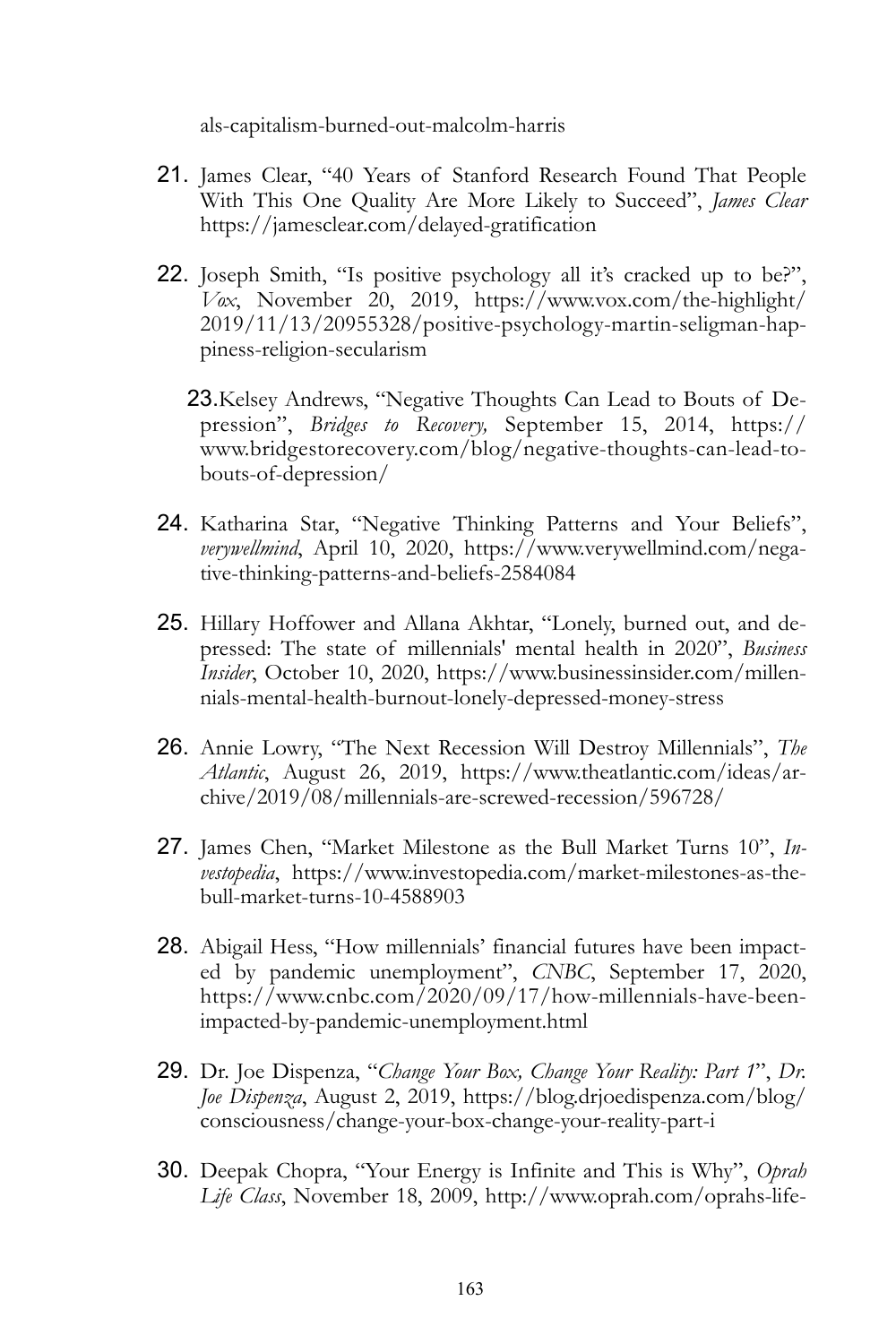class/your-energy-is-infinite-and-this-is-why/all

- 31. Hans Andeweg, "Everything is Energy, Everything is One, Everything is Possible", *Turner Publishing Compan*y, April 21, 2016, https:// www.turnerpublishing.com/blog/detail/everything-is-energy-everything-is-one-everything-is-possible/
- 32. Justin Kuepper, "Fibonacci and The golden Ratio", *Investopedia*, November 3, 2020, https://www.investopedia.com/articles/technical/04/033104.asp
- 33. Abigail Brenner, "The Benefits of Creative Visualization", *Psychology Today*, June 25, 2016 https://www.psychologytoday.com/ca/blog/ in-flux/201606/the-benefits-creative-visualization
- 34. Abigail Brenner, "The Inner Language of the Subconscious", *Psychology Today*, January 29, 2013, https://www.psychologytoday.com/ ca/blog/in-flux/201301/the-inner-language-the-subconscious
- 35. Katherine Hurst, "Celebrities And The Law Of Attraction Success Stories", *The Law of Attraction*, https://www.thelawofattraction. com/celebrities-law-attraction/
- 36. Dominique Reidl, "Why time is all-important when investing", Just-ETF, December 4, 2019, https://www.justetf.com/uk/news/passive-investing/why-time-is-all-important-when-investing.html
- 37. Tony Robbins, *Money Master the Game*, Simon & Schuster, 2014
- 38. Financial Planning Basic, Ontario Securities Commission, September 18, 2020 https://www.getsmarteraboutmoney.ca/plan-manage/planning-basics/financial-planning

## Part 2- Money in the World

- 1. Wealth Management Essentials, Canadian Securities Institute
- 2. Stefan Lembo, "Can Debt Consolidation Affect Your Credit Score?", *Experian*, December 11, 2018, https://www.getsmarteraboutmoney.ca/plan-manage/planning-basics/financial-planning/
- 3. "Free Credit Reports", *Federal Trade Commission*, https://www.con-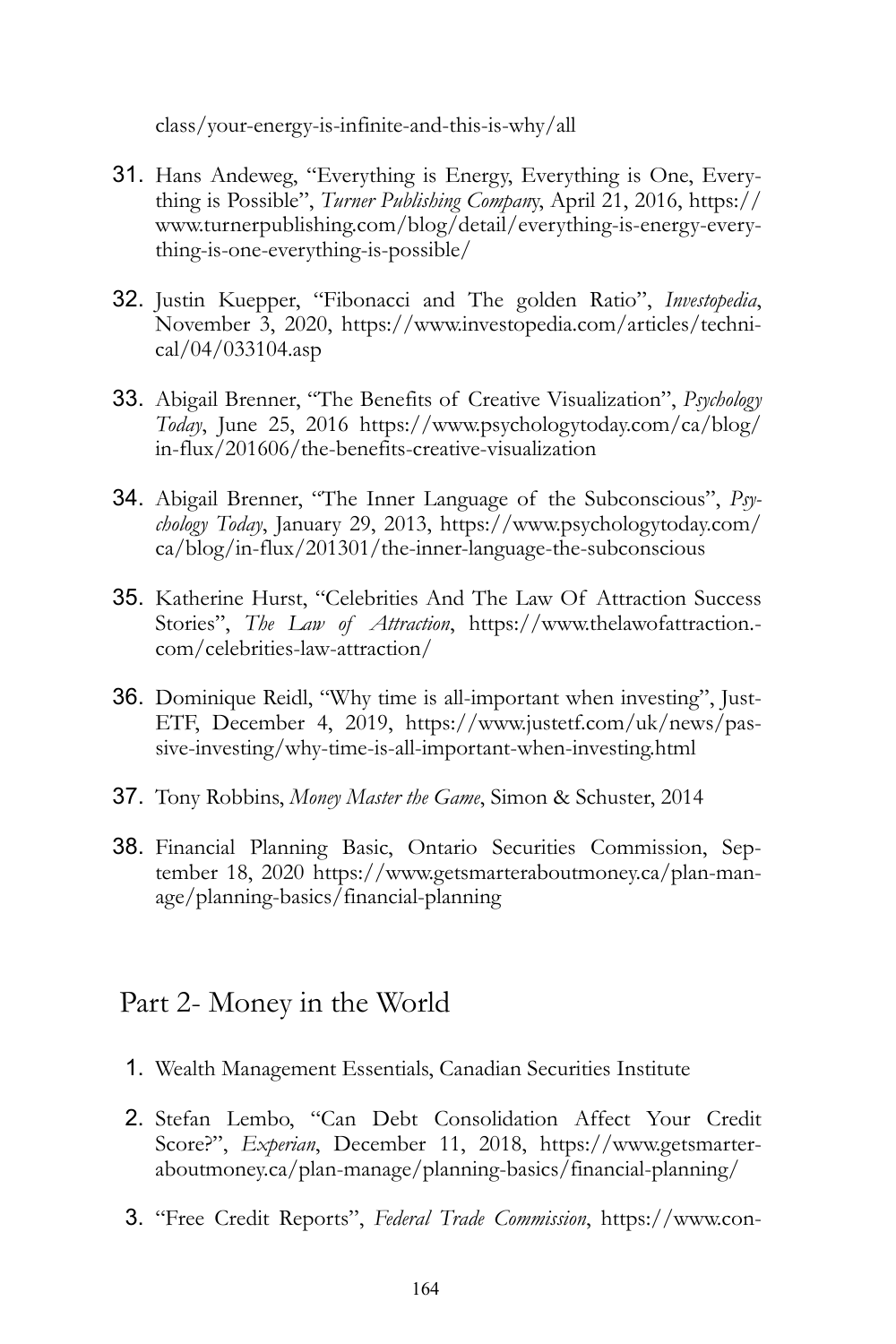sumer.ftc.gov/articles/0155-free-credit-reports

- 4. "What is a grace period for a credit card?", *Consumer Financial Protection Bureau*, July 6, 2017, https://www.consumerfinance.gov/askcfpb/what-is-a-grace-period-for-a-credit-card-en-47/
- 5. 2018 Planning & Progress Study Millennials, *Northwestern Mutual*
- 6. Geoffrey D. Paulin, "Fun facts about Millennials: comparing expenditure patterns from the latest through the Greatest generation," *Monthly Labor Review*, U.S. Bureau of Labor Statistics, March 2018, https://doi.org/10.21916/mlr.2018.9.
- 7. Ken Boyd, "5 Best Ways to Earn Interest", *Investopedia*, October 8, 2020, https://www.investopedia.com/articles/investing/042016/5 best-ways-earn-interest.asp
- 8. Millennial Money, *Forbes*, https://www.forbes.com/feature/millennial-money/#179e8e9c4799
- 9. Kevin Kruse, "The 80/20 Rule And How It Can Change Your Life", *Forbes*, March 7, 2016 https://www.forbes.com/sites/ kevinkruse/2016/03/07/80-20-rule/?sh=1a0911e43814
- 10. Cam Merritt, "What will you end up paying for your house once it is paid off?", *The Nest,* April 24, 2019, https://budgeting.thenest. com/end-up-paying-house-once-paid-off-27847.html
- 11. Christina Majaski, "15-Year vs. 30-Year Mortgage: What's the Difference?", *Investopedia*, April 27, 2020, https://www.investopedia. com/articles/personal-finance/042015/comparison-30yearvs-15year-mortgage.asp
- 12. Richard Fry, "Millennials are the largest generation in the U.S. labor force", *Pew Research Center*, April 11, 2018, https://www.pewresearch.org/fact-tank/2018/04/11/millennials-largest-generationus-labor-force/
- 13. The Power of Tax Deferral, *Goldman Sachs Asset Management*, https://www.gsam.com/content/dam/gsam/pdfs/us/en/advisorresources/sales-library/variable-annuity/power-of-tax-deferral.pdf? sa=n&rd=n
- 14. John Huber, "What is Your Edge", *Saber Capital Management,* De-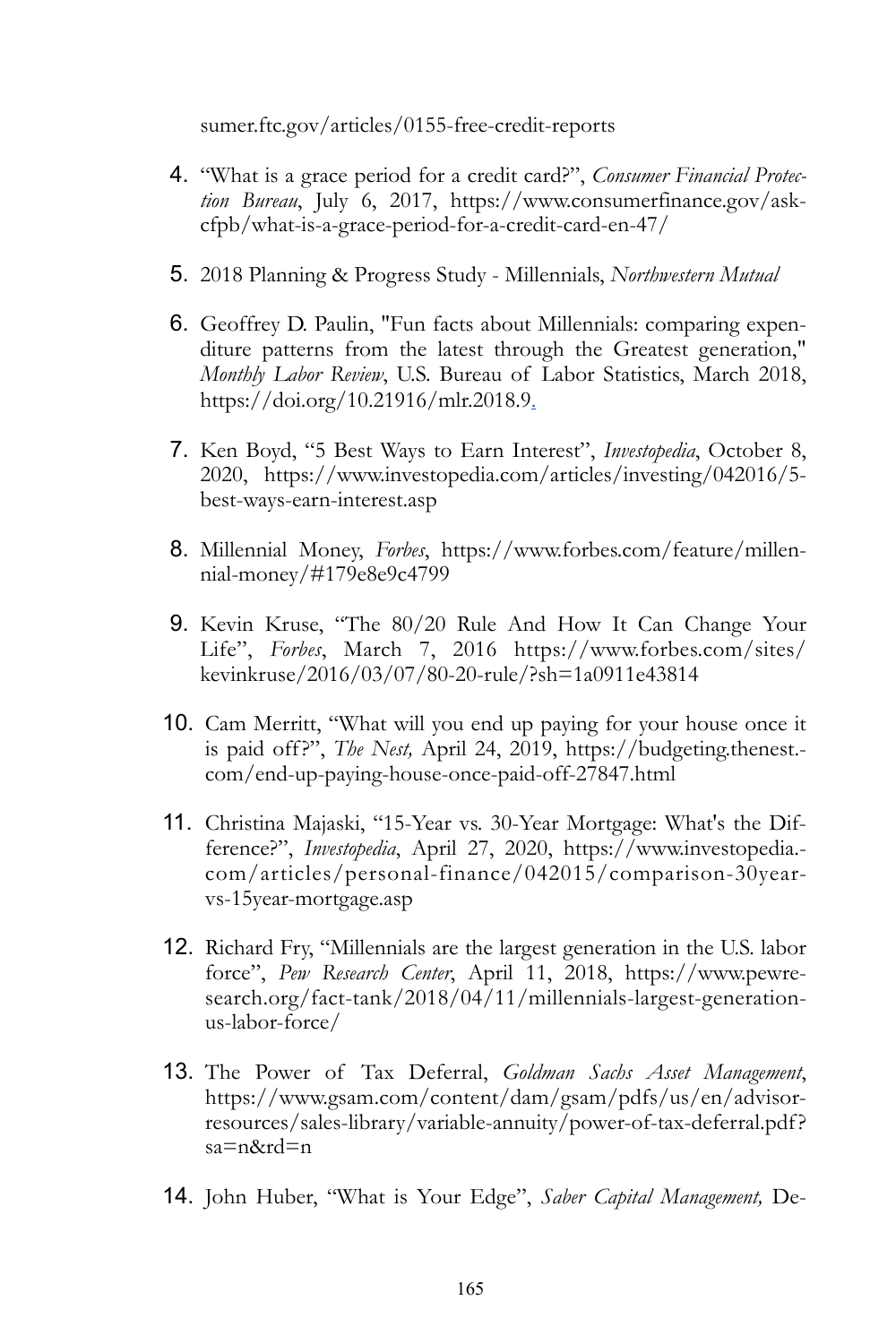cember 21, 2016, https://sabercapitalmgt.com/what-is-your-edge/

- 15. "The Millennial's guide to retirement planning", *RBC Wealth Management* https://www.rbcwealthmanagement.com/us/en/researchinsights/the-millennials-guide-to-retirement-planning/detail/
- 16. Claire Boyte-White, "How 401(k) Matching Works, *Investopedia*, November 2, 2020, https://www.investopedia.com/articles/personalfinance/112315/how-401k-matching-works.asp
- 17. Julia Kagan, "Home Buyer's Plan", *Investopedia*, November 22, 2019, https://www.investopedia.com/terms/h/home-buyers-plan.asp
	- 1. Reyna Gobel, "College Savings Accounts: U.S. vs Canada", *Investopedia*, January 26, 2020, https://www.investopedia.com/articles/younginvestors/09/college-savings-us-canada.asp
- 18. Compound Interest Calculator, *OSC*, https://www.getsmarteraboutmoney.ca/calculators/compound-interest-calculator/
- 19. Charitable contribution deductions, *IRS*, https://www.irs.gov/charities-non-profits/charitable-organizations/charitable-contributiondeductions
- 20. Megan Leonhardt, "60 percent of millennials don't have enough money to cover a \$1,000 emergency", *CNBC*, December 20, 2018, https://www.cnbc.com/2018/12/19/60-percent-of-millennialscant-cover-a-1000-dollar-emergency.html
- 21. Jordan Daykin, "The Millennial Entrepreneur", *Forbes*, December 6, 2018, https://www.forbes.com/sites/jordandaykin/2018/12/06/ the-millennial-entrepreneur/?sh=f1e5e1f7c40c
- 22. The Millennial Economy, Economic Innovation Group
- 23. Jessica Dickler, "Most Americans live paycheque to paycheque", *CNBC*, August 24, 2017 https://www.cnbc.com/2017/08/24/ most-americans-live-paycheque-to-paycheque.html
- 24. Cameron Huddleston, "How to get richer without getting a raise", *Gobankingrates*, December 3, 2015, https://www.gobankingrates. com/money/wealth/how-to-get-richer-without-getting-raise/
- 25. Cat Alford, "Tony Robbins' 10 tips for living rich", *Money*, March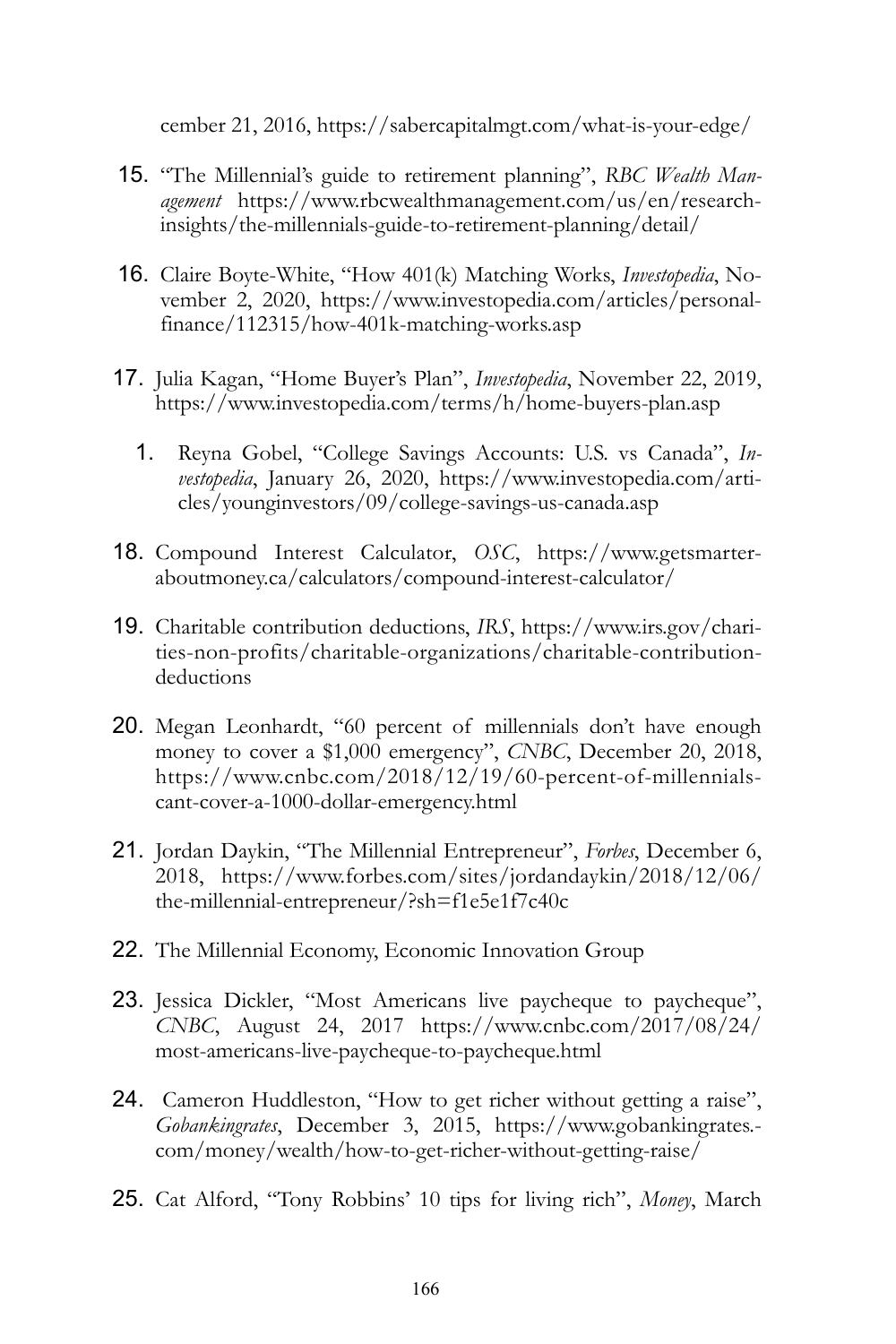12, 2016, https://money.com/tony-robbins-tips-for-living-rich/

- 26. The State of Gender Pay Gap 2020, Payscale
- 27. Kevin Geary, "How to stop trading time for money", *Digital Ambition*, October 20, 2018, https://digitalambition.co/time-for-money/
- 28. Tim Ferris, *The 4-Hour Workweek*, Crown Publishing Group, 2007
- 29. Allison Schrager, "The modern education system was designed to teach future factory workers to be "punctual, docile, and sober", *Quartz*, June 29, 2018, https://qz.com/1314814/universal-education-was-first-promoted-by-industrialists-who-wanted-docile-factory-workers/
- 30. Tchiki Davis, "39 Core Values- and How to Live by Them", *Psychology Today*, July 12, 2018, https://www.psychologytoday.com/ca/blog/ click-here-happiness/201807/39-core-values-and-how-live-them
- 31. John Demartini, "What are values?", *Demartini*, https://drdemartini.com/what-are-values/
- 32. Carmine Gallo, "Steve Jobs:"People with passion can change the world", *Forbes*, January 17, 2011, https://www.forbes.com/sites/ carminegallo/2011/01/17/steve-jobs-people-with-passion-canchange-the-world/?sh=d6dd6ff6ddf5
- 33. Nick Winkler, "What Is the Future of Ecommerce? 10 Insights on the Evolution of an Industry", *Shopify*, January 23, 2020, https:// www.shopify.ca/enterprise/the-future-of-ecommerce
- 34. Editorial Team, "Startup in Bali: Why to consider building your startup in paradise", *Entrepreneurhandbook*, September 8, 2019, https://entrepreneurhandbook.co.uk/can-you-build-a-startup-inthe-paradise-of-bali/
- 35. Sarah Perez, "COVID-19 pandemic accelerated shift to e-commerce by 5 years, new report says", *TechCruch,* August 24, 2020, https:// techcrunch.com/2020/08/24/covid-19-pandemic-accelerated-shiftto-e-commerce-by-5-years-new-report-says/
- 36. Andrew Shirley, "Knight Frank Luxury Investment Update: Handbags", *Knight Frank*, June 29, 2020,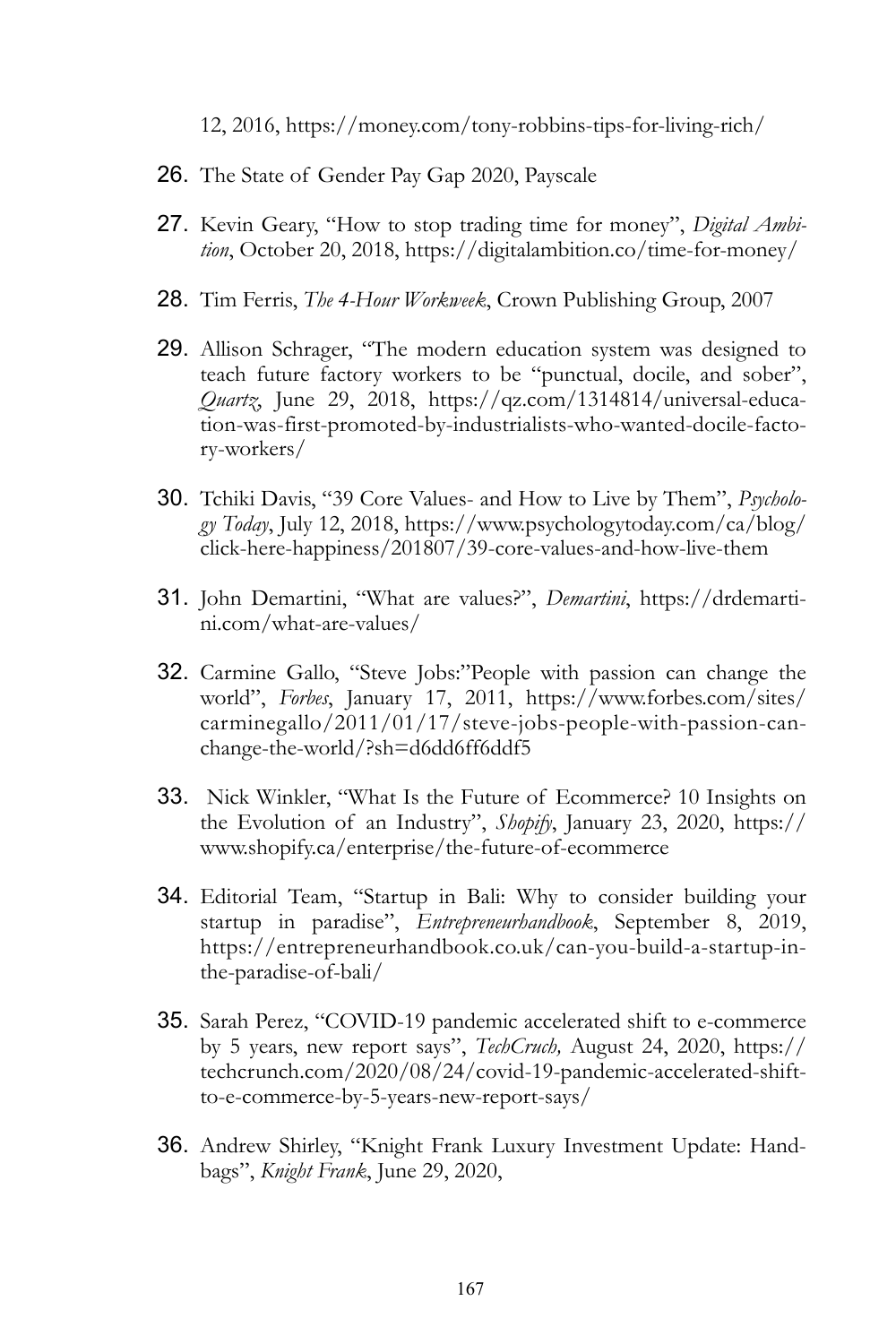## MILLENNIAL MONEY QUEENS RESOURCES



The Millennial Money Queens - 21-Day Program will help you apply all the Millennial Money Queens concepts you are learning in this book. In just 3 weeks, develop your rich money blueprint, get a handle on debt and savings, start your business and begin investing! Visit [www.millennialmoneyqueens.com/](http://www.millennialmoneyqueens.com/21-day) [21-day](http://www.millennialmoneyqueens.com/21-day)

Free Millennial Money Queen Quiz - Find out what type of millennial money queen you are! With your result, get a free custom report on your wealth potential and money mastery secrets!

Visit [www.millennialmoneyqueens.com](http://www.millennialmoneyqueens.com/)

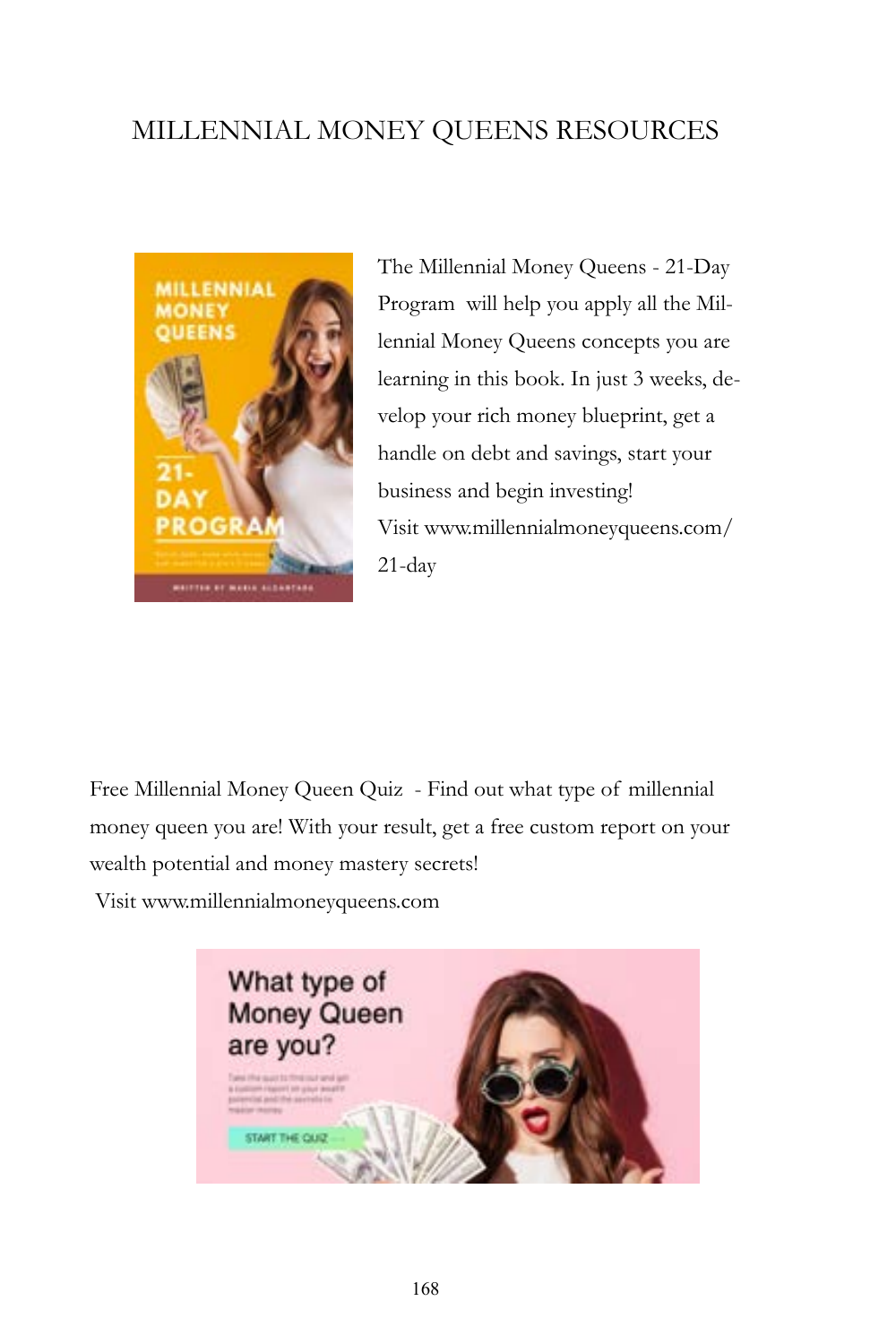

## ABOUT THE AUTHOR

Maria Alcantara is the founder of Millennial Money Queens, a leading financial empowerment movement specializing in using behavioural economics and finance to help women achieve financial literacy, freedom and independence. She is a chartered investment manager and money coach with over ten years of behaviour insights experience working with high-net-worth individuals to manage and grow their wealth.